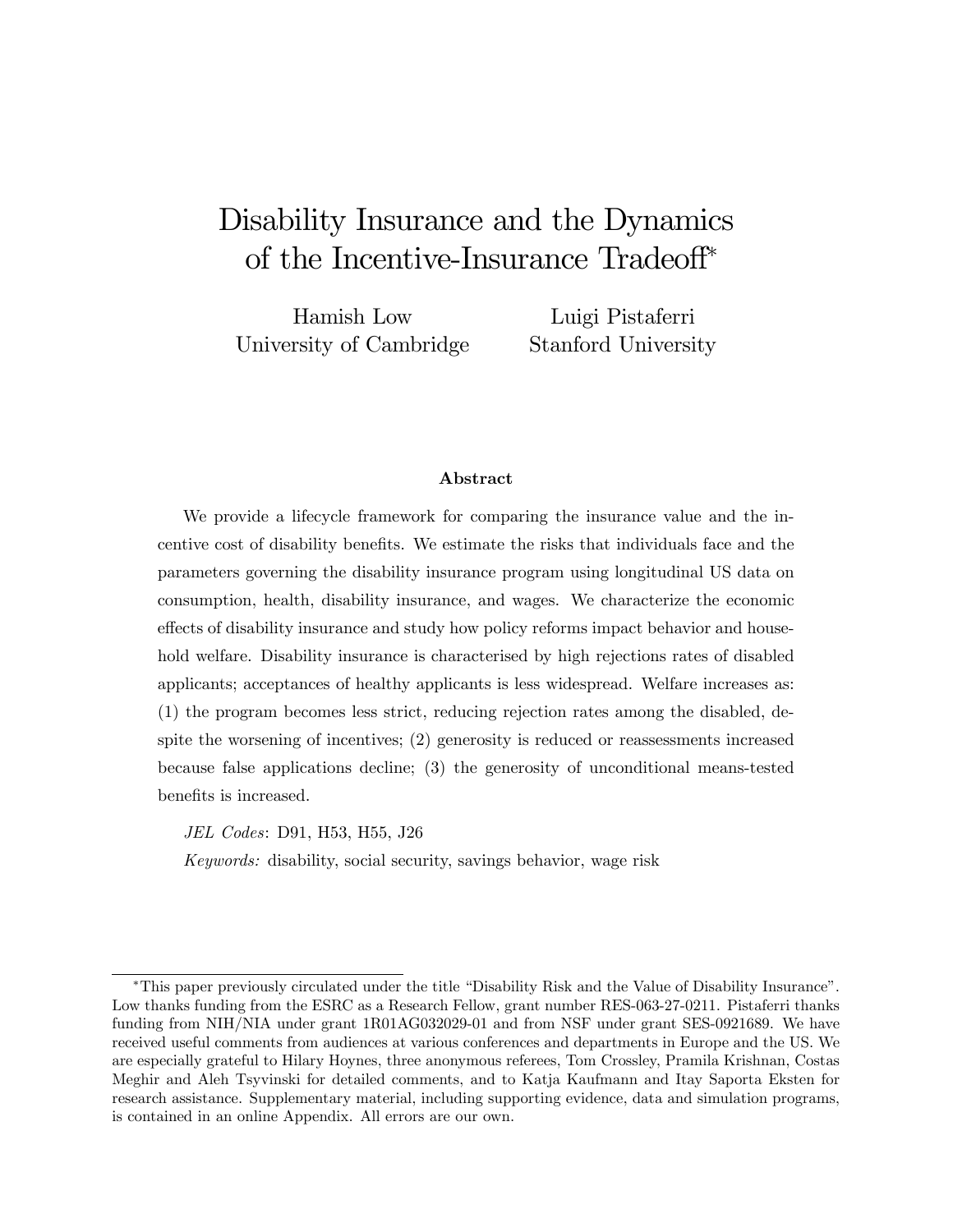# 1 Introduction

The Disability Insurance (DI) program in the US is a large and rapidly growing social insurance program offering income replacement and health care benefits to people with work limiting disabilities. In 2007, the cash benefits paid by the DI program were three times larger than those paid by Unemployment Insurance (UI) (\$99.1 billions vs. \$32.5 billions)<sup>1</sup> and between 1985 and 2007 the proportion of DI claimants in the US has almost doubled (from about 2.5% to almost 5% of the working-age population, see Duggan and Imberman, 2009). The key questions in thinking about the size and growth of the program are whether program claimants are genuinely unable to work, whether those in need are receiving insurance, and how valuable is the insurance provided vis- $\alpha$ -vis the inefficiencies created by the program.

In this paper we evaluate the welfare consequences of reforming some key aspects of the DI program that are designed to alter the dynamics of the trade-off between costs and insurance aspects of the program. This evaluation exercise requires a realistic model of individual behavior; a set of credible estimates of preferences, risks, and of the details of the program; and a way to measure the welfare consequences of the reforms.

We address these aims in three steps. First we propose a life cycle framework that allows us to study savings, labor supply, and the decision to apply for DI under non-separable preferences. We consider the problem of an individual who faces several sources of risk: a disability or work limitation shock which reduces the ability to work, a permanent productivity shock unrelated to health (such as a decline in the price of skills), and labor market frictions. We assume that the DI program screens applicants with errors and re-assesses them probabilistically following award. Second, we obtain estimates of the parameters of the model using microeconomic data from the Panel Study of Income Dynamics (PSID) and the Consumer Expenditure Survey (CEX). We use data on employment, wages, consumption, and self-assessed reports of disability which allow us to distinguish between no, moderate, and severe work limitations. Identification is in three stages: first, we estimate health risk directly from transitions across health status over the lifecycle, assuming that health status evolves exogenously; second, we estimate wage risk and the effect of disability on wages by using data on wages and the variance of unexplained wage growth, controlling for selection

<sup>&</sup>lt;sup>1</sup>The relative size of DI is even larger if we add the in-kind health care benefits provided by the Medicare program to DI beneficiaries. After 2007 the differences are less dramatic due to the recession-induced expansion of UI.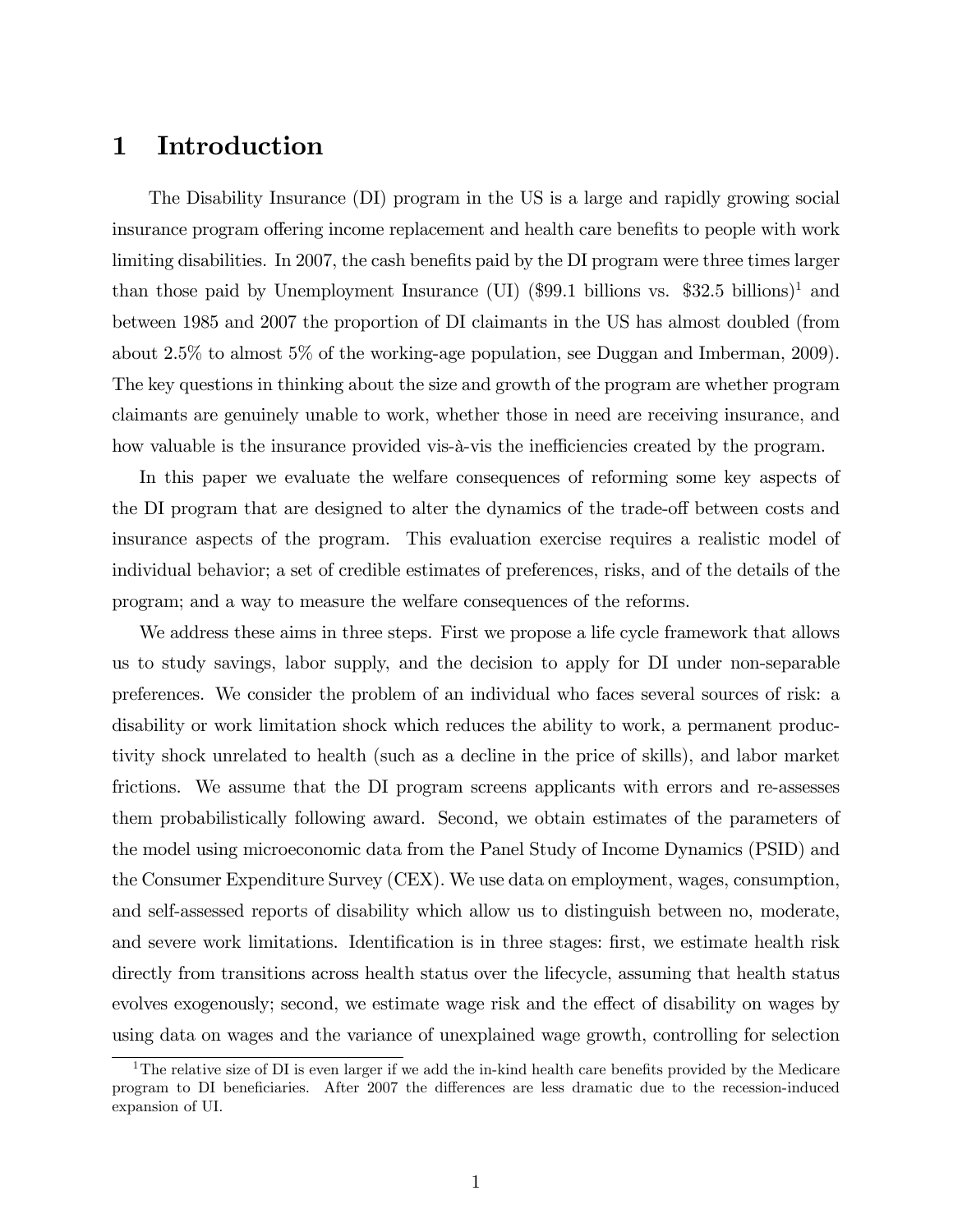into work. Third, we use our model to identify through indirect inference the preference parameters and the parameters of the DI program. This involves using information on the recipients of DI, as well as individuals' participation and consumption decisions across the life-cycle. We show that the model replicates well salient features of reality both internally in terms of matching targeted moments, as well as externally in terms of matching from the literature reduced form elasticities measuring the costs of the program, screening errors, exit flows, and wealth patterns. In the final step of the paper, we analyze the impact on welfare and behavior of varying key policy parameters: (a) the generosity of disability payments, (b) the stringency of the screening process, (c) the generosity of alternative social insurance programs, and (d) the re-assessment rate. The ability to evaluate these questions in a coherent, unified framework is one of the main benefits of the paper. Our metric for household welfare is the consumption equivalent that keeps expected utility at the start of life constant as policy changes. We show that the welfare effects are determined by the dynamics of insurance for disabled workers ("coverage") and of application rates by non-disabled workers  $("false applications")$  as the policy changes.

We document a number of important findings. First, the disability insurance program is characterized by substantial false rejections. Our distinction between those with no work limitation versus a moderate limitation highlights that false acceptances exist among the moderately disabled, but are small for those without any limitation. Second, in terms of policy reforms, the high fraction of false rejections associated with the screening process of the disability insurance program leads to an increase in welfare when the program becomes less strict, despite the increase in false applications. This is because coverage among those most in need goes up (for example, those with less savings and so less self-insurance). Second, welfare is higher if the generosity of DI is reduced and if reassessment is more frequent. Both of these reforms have a large impact reducing the number of applications from those with only a moderate disability at little cost in terms of reduced coverage for those in need. It is this difference in responsiveness to incentives among the moderately disabled compared to the severely disabled which underlies our policy conclusions. This distinction is novel to our paper and explains the difference between our findings and those elsewhere in the literature where responsiveness is not disaggregated by the severity of disability. Finally, DI interacts in important ways with other welfare programs. We show that an increase in generosity of means-tested programs reduces DI application rates by non-disabled workers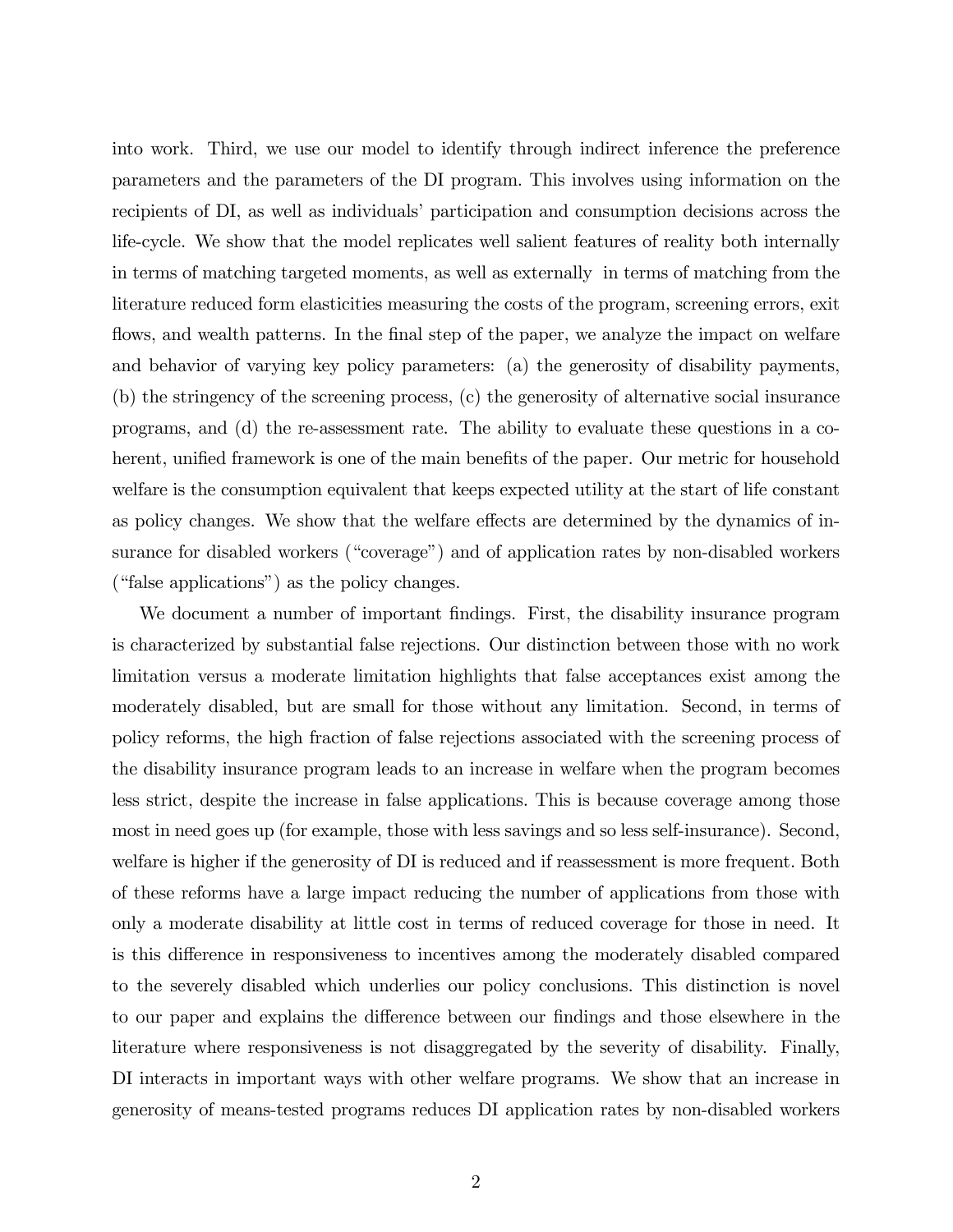and increases insurance coverage among disabled workers. This positive combination arise because marginal undeserving applicants use the means-tested program as a substitute for DI (they switch to a program that is increasingly as generous as DI but has less uncertainty), while truly disabled workers used it as a *complement* (they use the more generous income floor to finance their consumption in case of rejection).

The literature on the DI program, surveyed in the next Section, contains both reduced form papers attempting to separately estimate the extent of inefficiencies created by the program and its insurance value, as well as sophisticated structural analyses geared towards assessing the consequences of reforming the program. As with most structural models, the value of our approach relative to reduced form analyses is that we can evaluate the consequences of potential reforms to the DI program, i.e., we can examine counterfactual cases that have not been experienced in the past or that are too costly to assess in a randomized evaluation context. Relative to existing structural analyses, we stress the importance of a number of model features: different degrees of work limitation, early life cycle choices, non-separable preferences, fixed costs of work that depend on work limitation status, permanent skill shocks, and interactions between different welfare programs. Further, we study the effects of novel policy reforms, and subject our model to various validity tests. For our structural model to deliver credible policy conclusions, we require that it fits the data in a number of key dimensions (internal validity) and that it can replicate the estimates prevailing in the reduced form literature without targeting these estimates directly (external validation). We show to what extent our model passes these tests.

The rest of the paper is structured as follows. Section 2 reviews the relevant literature on the DI program. Section 3 presents the life-cycle model and discusses how we model preferences, the sources of risk faced by individuals, and the social insurance programs available to them. Section 4 summarizes the data used in the estimation of the model, focusing on the data on disability status and on consumption. Section 5 discusses the identification strategy, presents the estimates of the structural parameters, and discusses both the internal and external fit of the model in a number of key dimensions. Section 6 carries out counter-factual policy experiments, reporting the effects on behavior and average household welfare of potential reforms of DI, along with sensitivity tests of these experiments. Section 7 concludes and discusses limitations and directions for future work.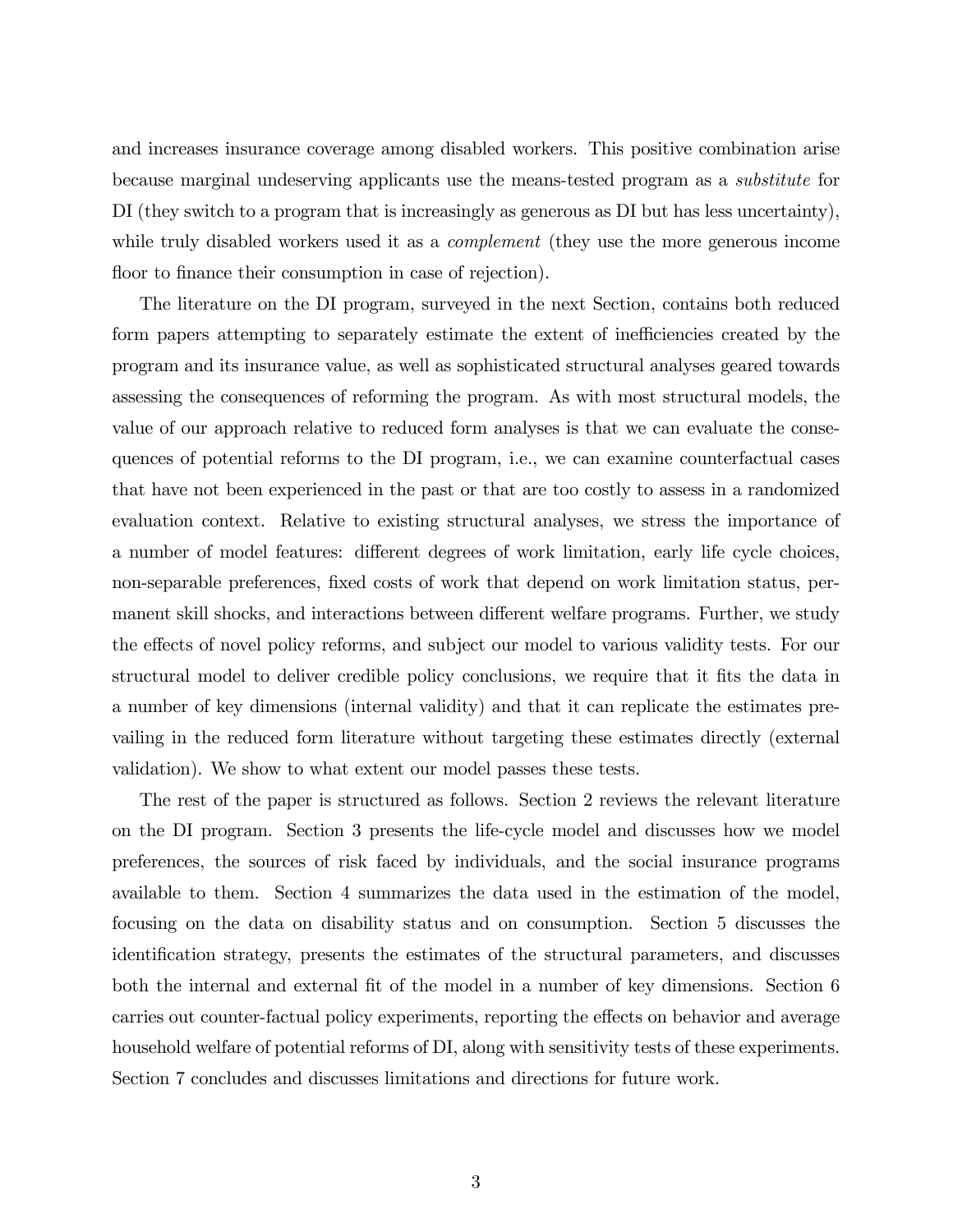# 2 Literature Review

The literature on  $DI$  has evolved in three different directions: (1) papers that estimate, typically in a reduced form way, the disincentive effects of the  $DI$  program;  $(2)$  papers that estimate, again using reduced form strategies, the welfare benefits of the program; and  $(3)$ papers that estimate structural models in order to evaluate the welfare consequences of reforming the program. Our paper belongs to the third line of research but we stress the importance of matching evidence from the first and second lines.

Incentive Effects of DI. There is an extensive literature estimating the costs of the DI program in terms of inefficiency of the screening process and the disincentive effects on labor supply decisions.

Since disability status is private information, there are errors involved in the screening process. The only direct attempt to measure such errors is Nagi (1969), who uses a sample of 2,454 initial disability determinations. These individuals were examined by an independent medical and social team. Nagi (1969) concluded that, at the time of the award, about 19% of those initially awarded benefits were undeserving, and  $48\%$  of those denied were truly disabled. To the extent that individuals recover but do not flow off DI, we would expect the fraction falsely claiming to be higher in the stock than at admission. This is the finding of Benitez-Silva et al. (2006a), using self-reported disability data on the over 50s from the Health and Retirement Study (HRS): over 40% of recipients of DI are not truly work limited. We compare these estimates of the screening errors to the estimates of our model. These errors raise the question of whether the "cheaters" are not at all disabled or whether they have only a partial work limitation. With our distinction between severe work limitations and moderate limitations, we are able to explore this issue. Moreover, we assume that disability evolves over the lifecycle, which allows for both medical recoveries and further health declines.

In terms of labor supply effects, the incentive for individuals to apply for DI rather than to work has been addressed by asking how many DI recipients would be in the labor force in the absence of the program.<sup>2</sup> Identifying an appropriate control group has proved difficult

<sup>&</sup>lt;sup>2</sup>Some of the costs of the program derive from beneficiaries staying on the program despite health improvements. Evidence on the effectiveness of incentives to move the healthy off DI is scant: Hoynes and Moffitt (1997) conclude *via* simulations that some of the reforms aimed at allowing DI beneficiaries to keep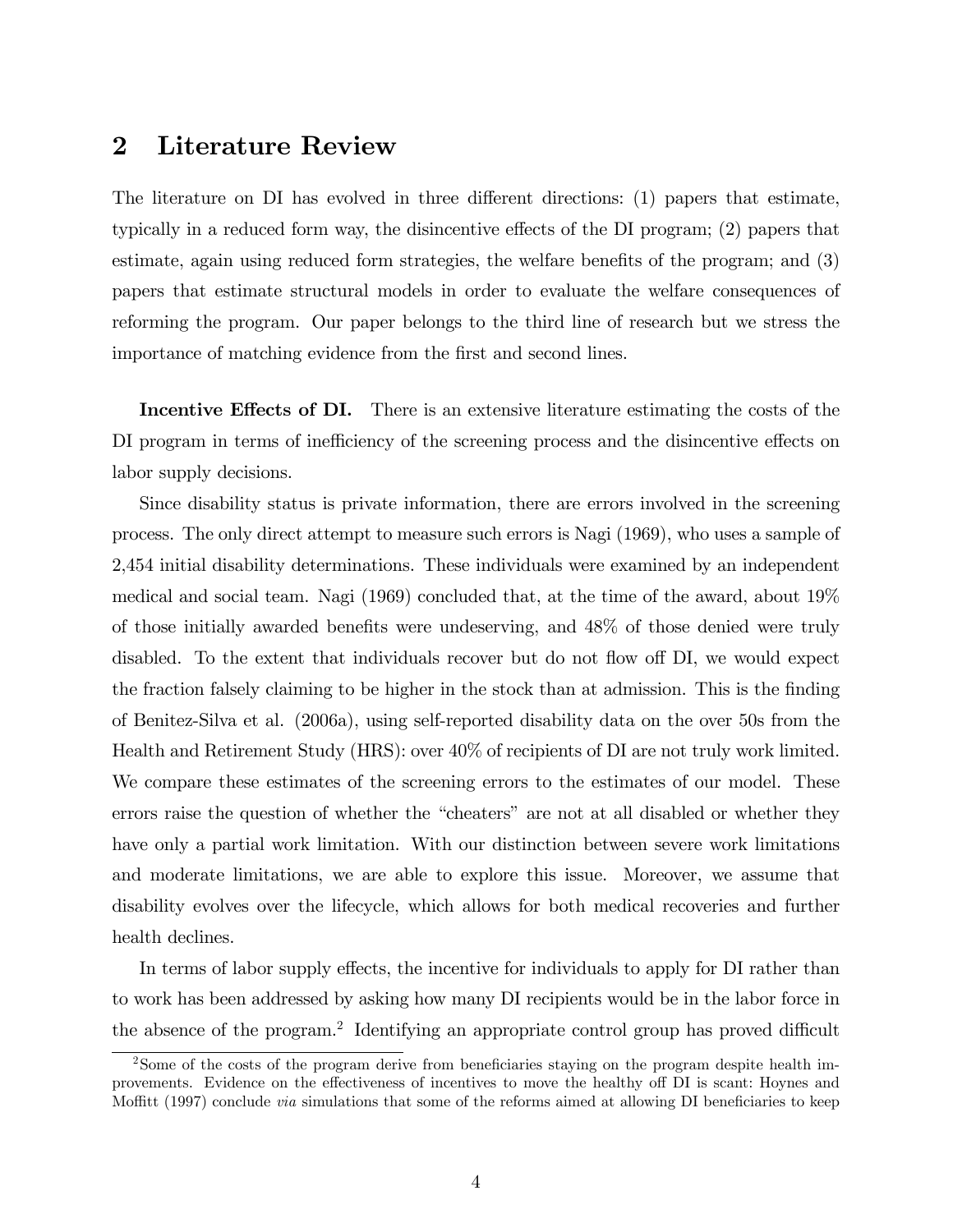(see Parsons, 1980; Bound, 1989). Bound (1989) uses rejected DI applicants as a control group and finds that only  $1/3$  to  $1/2$  of rejected applicants are working, and this is taken as an upper bound of how many DI beneficiaries would be working in the absence of the program. This result has proved remarkably robust. Chen and van der Klaauw (2008) report similar magnitudes. As do French and Song (2011) and Maestas et al. (2011), who use the arguably more credible control group of workers who were not awarded benefits because their application was examined by "tougher" disability examiners (as opposed to similar workers whose application was examined by more "lenient" adjudicators). Von Wachter et al. (2011) stress that there is heterogeneity in the response to DI, and that younger, less severely disabled workers are more responsive to economic incentives than the older groups usually analyzed. Further, this growth in younger claimants has been a key change in the composition of claimants since 1984.<sup>3</sup> We compare the implied elasticity of employment with respect to benefit generosity that comes from our model with the estimates of such elasticity in the literature.

A further dimension of the incentive cost of the program is the possibility that poor labor market conditions (such as declines in individual productivity due to negative shocks to skill prices or low arrival rates of job offers), increase applications for the DI program. Black et al. (2002) use the boom and bust in the mining industry in some US states (induced by the exogenous shifts in coal and oil prices of the 1970s) to study employment decisions and participation in the DI program. They show that participation in the DI program is much more likely for permanent than transitory skill shocks. In our framework, we distinguish between these different types of shock.

**Estimates of the benefits of the program** The literature on the welfare benefits of DI is more limited. Some papers (e.g. Meyer and Mok, 2007, and Stephens, 2001, for the US; and Ball and Low, 2012, for the UK) first quantify the amount of health risk faced by workers and then measure the value of insurance by looking at the decline in consumption that follows

more of their earnings on returning to work are unlikely to be successful and may, if anything, increase the number of people applying for DI.

 $3$ These incentive effects have implications for aggregate unemployment. Autor and Duggan (2013) find that the DI program lowered measured US unemployment by 0.5 percentage points between 1984 and 2001 as individuals moved onto DI. This movement was firstly because the rise in wage inequality in the US, coupled with the progressivity of the formula used to compute DI benefits, implicitly increased replacement rates for people at the bottom of the wage distribution (increasing demand for DI benefits). Secondly, in 1984 the program was reformed and made more liberal (increasing the supply of DI benefits).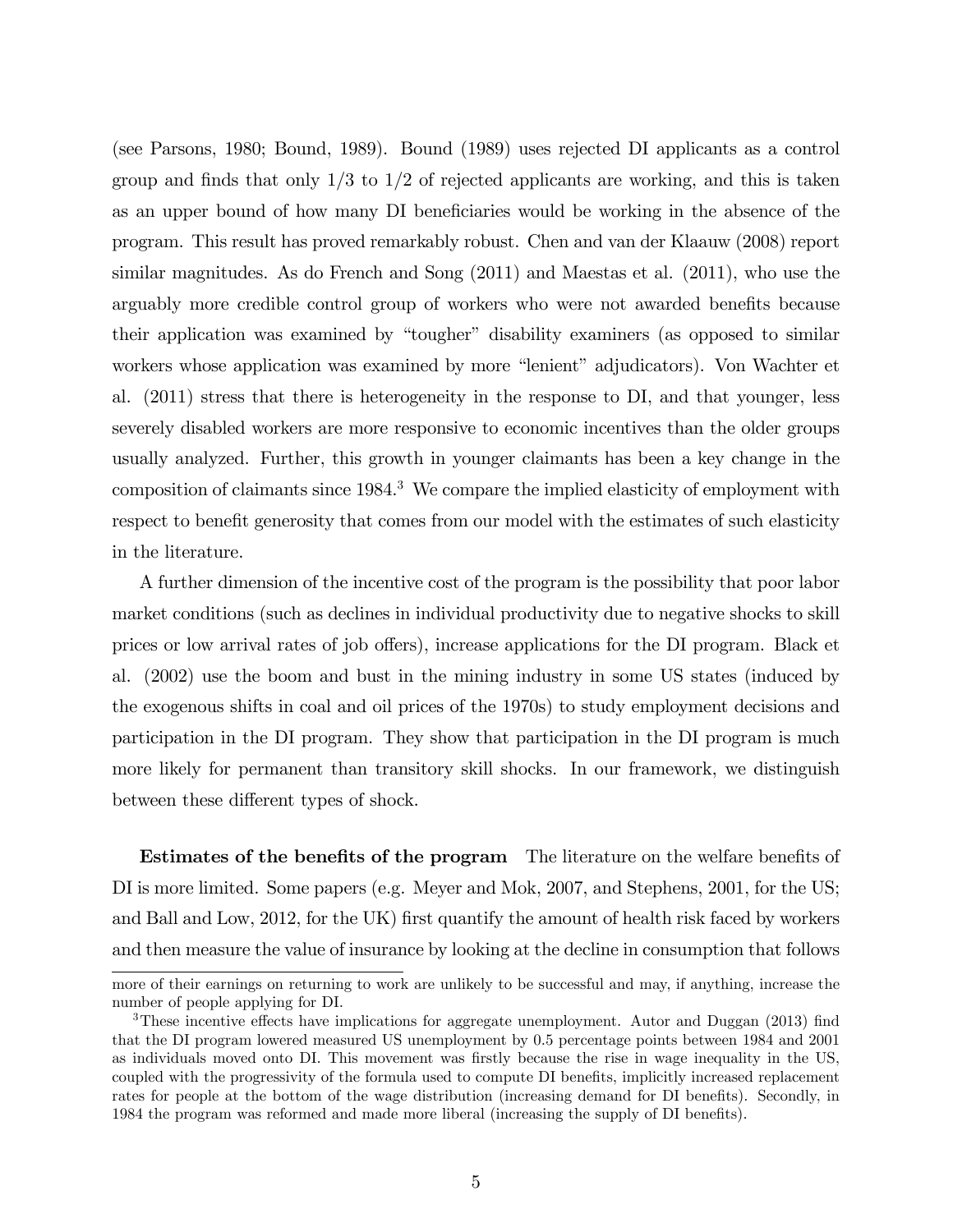a poor health episode. Chandra and Sandwick (2009) use a standard life cycle model, add disability risk (which they model as a permanent, involuntary retirement shock) and compute the consumer's willingness to pay to eliminate such risk. These papers interpret any decline in consumption in response to uninsured health shocks as a measure of the welfare value of insurance, ignoring the question of whether preferences are non-separable and healthdependent. However, consumption may fall optimally even if health shocks are fully insured, for example because consumption needs are reduced when sick, leading to consumption and poor health being substitutes in utility. We allow explicitly for health-dependent preferences which provides a better assessment of the welfare benefits of the DI program.

The value of reforming the DI program The broader issue of the value of DI and the effects of DI reform requires combining estimates of the risk associated with health shocks alongside the evaluation of the insurance and incentives provided by DI. Similar to our paper, previous work by Bound et al. (2004, 2010), Benitez-Silva et al. (2002), and Waidmann et al. (2003) has also highlighted the importance of considering both sides of the insurance/incentive trade-off for welfare analysis and conducted some policy experiments evaluating the consequences of reforming the program. These papers differ in focus and this leads to differences in the way preferences, risk, and the screening process are modeled; and in the data and estimation procedure used.<sup>4</sup>

Benitez-Silva et al. (2006b) use the HRS and focus on older workers. Their model is used to predict the implications of introducing the  $\$1$  for \$2 benefit offset", i.e., a reduction of \$1 in benefits for every \$2 in earnings a DI beneficiary earns above the "substantial gainful activity" (SGA) ceiling. Currently, there is a  $100\%$  tax (people get disqualified for benefits if earning more than the SGA). The effect of the reform is estimated to be small. While the model is very detailed, non-employment rates by age in the data are substantially lower than in the simulations, while the stocks on DI are overpredicted, and there is no disaggregation by health. Disaggregation by health may be important. As stressed by von Wachter et al.  $(2011)$ , behavioral responses to incentives in the DI program differ by age and by health

<sup>&</sup>lt;sup>4</sup>There is a purely theoretical literature on optimal disability insurance, such as the model of Diamond and Sheshinski (1995) and the Golosov and Tsyvinsky (2004) result on the desirability of asset testing DI benefits. Rather than optimality, our focus is on the estimation of the value and incentives of the actual DI program and the aim is to provide welfare analysis of possible program reforms. We relate our results to the theoretical literature in section 6.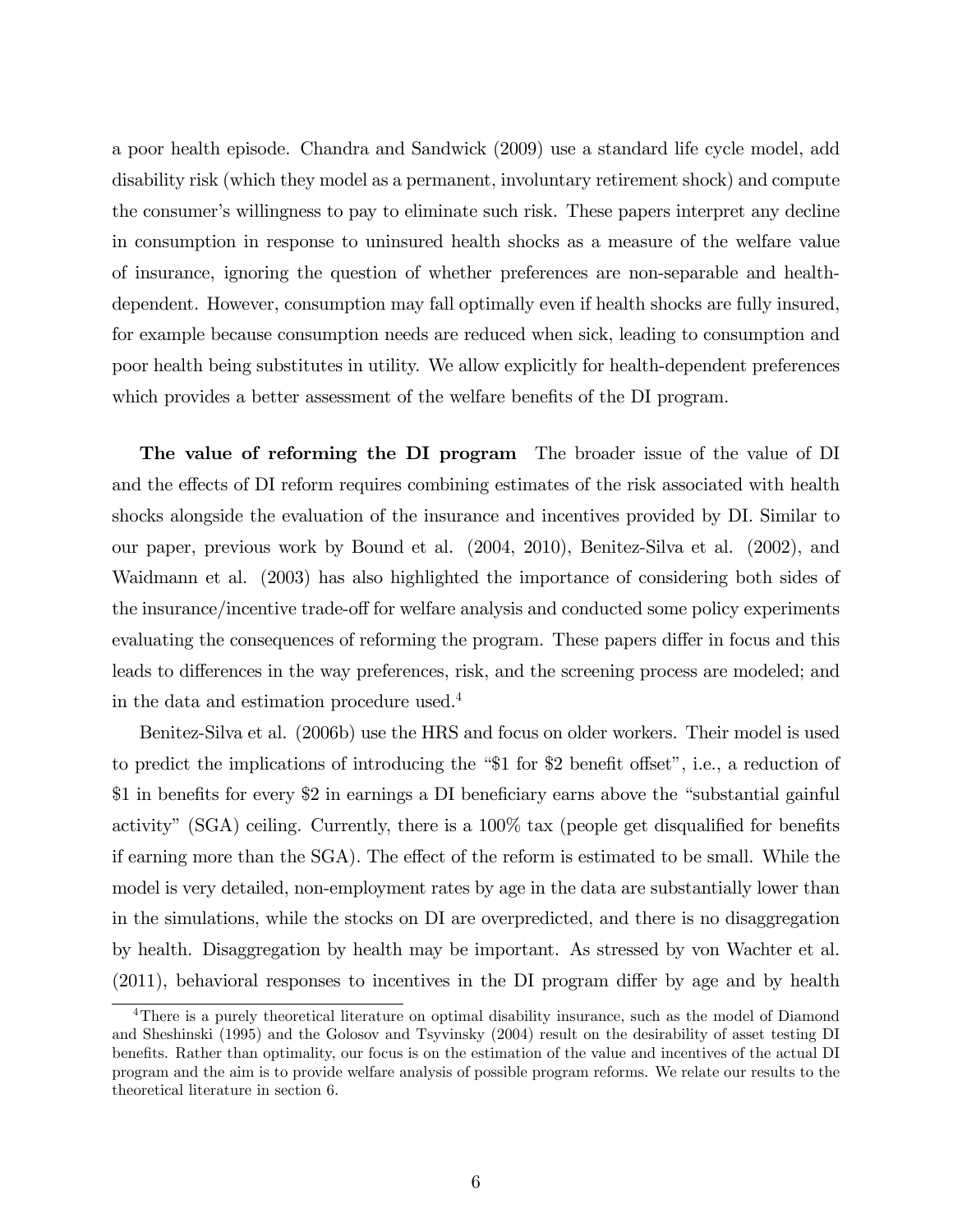status, with the young being the most responsive.

The paper closest to ours is Bound et al. (2010). They specify a dynamic programming model that looks at the interaction of health shocks, disposable income, and the labor market behavior of men. The innovative part of their framework is that they model health as a continuous latent variable for which discrete disability is an indicator. This is similar to our focus on different degrees of severity of health shocks. However, the focus of their paper is on modelling behavior among the old (aged 50 and over from the HRS), rather than over the whole lifecycle. Further, the decline in labour market participation among the old is not disaggregated by health status and does not match the decline in the data. The point of our paper is that we need a life-cycle perspective to capture fully the insurance benefits, and we need an accurate characterization of labor supply behavior and applications to the program to capture fully the incentive costs of the program.

## 3 Life-Cycle Model

### 3.1 Individual Problem

We consider the problem of an individual who maximizes lifetime expected utility:

$$
\max_{c, P, D I^{App}} V_{it} = E_t \sum_{s=t}^{T} \beta^{s-t} U(c_{is}, P_{is}; L_{is})
$$

where  $\beta$  is the discount factor,  $E_t$  the expectations operator conditional on information available in period t (a period being a quarter of a year), P a discrete  $\{0, 1\}$  employment indicator,  $c_t$  consumption, and  $L_t$  a discrete work limitation (disability) status indicator  $\{0, 1, 2\}$ , corresponding to no limitation, a moderate limitation and a severe limitation, respectively. Work limitation status is often characterized by a  $\{0,1\}$  indicator (as in Benitez-Silva et al., 2006a). We use a three state indicator to investigate the importance of distinguishing between moderate and severe work limitations. Individuals live for T periods, may work  $T^W$ years (from age 23 to 62), and face an exogenous mandatory spell of retirement of  $T<sup>R</sup> = 10$ years at the end of life. The date of death is known with certainty and there is no bequest motive.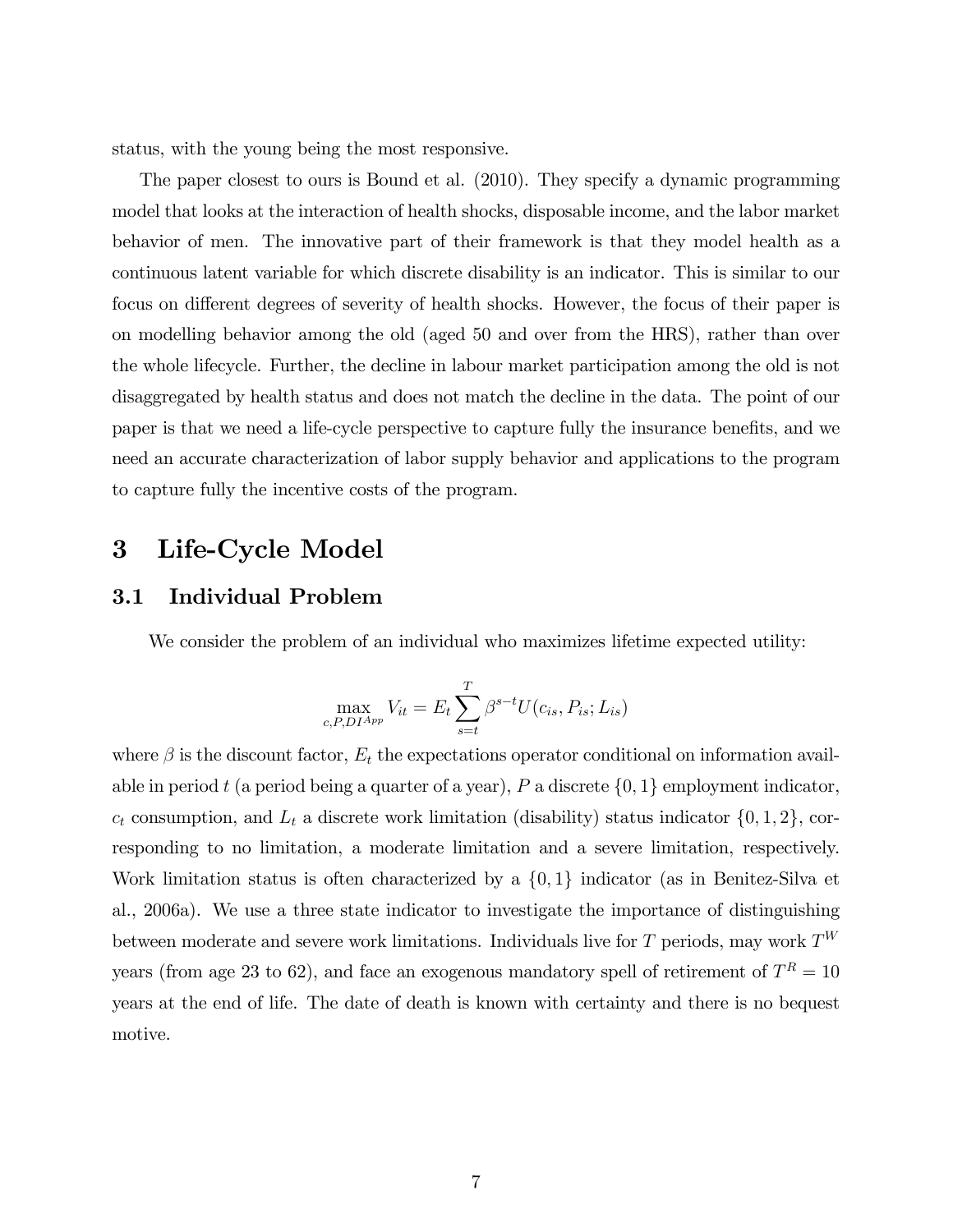The intertemporal budget constraint during the working life has the form

$$
A_{it+1} = R \left[ \begin{array}{c} A_{it} + (w_{it}h (1 - \tau_w) - F (L_{it})) P_{it} \\ + (B_{it} Z_{it}^{UI} (1 - Z_{it}^{DI}) + D_{it} Z_{it}^{DI} + S S I_{it} Z_{it}^{DI} Z_{it}^{W}) (1 - P_{it}) \\ + W_{it} Z_{it}^{W} - c_{it} \end{array} \right]
$$

where  $A$  are beginning of period assets,  $R$  is the interest factor,  $w$  the hourly wage rate, h a fixed number of hours (corresponding to 500 hours per quarter),  $\tau_w$  a proportional tax rate that is used to finance social insurance programs,  $F$  the fixed cost of work that depends on disability status,  $B$  unemployment benefits,  $W$  the monetary value of a means-tested welfare payment, D the amount of disability insurance payments obtained, SSI the amount of Supplemental Security Income (SSI) benefits, and  $Z^{DI}$ ,  $Z^{UI}$  and  $Z^{W}$  are recipiency  $\{0, 1\}$ indicators for disability insurance, the means-tested welfare program and unemployment insurance, respectively.<sup>5</sup> We assume that unemployment insurance is paid only on job destruction and only for one quarter; the means-tested welfare program is an anti-poverty program providing a áoor to income, similar to Food Stamps, and this is how we will refer to it in the rest of the paper. Recipiency  $Z_{it}^W$  depends on income being below a certain (poverty) threshold. The way we model both programs is described fully in the Appendix.

The worker's problem is to decide whether to work or not. When unemployed, the decision is whether to accept a job that may have been offered or wait longer. The unemployed person will also have the option to apply for disability insurance (if eligible). Whether employed or not, the individual has to decide how much to save and consume. Accumulated savings are used to finance consumption at any time, particularly during spells out of work and retirement.

We assume that individuals are unable to borrow:  $A_{it} \geq 0$   $\forall t$ . This constraint has bite because it precludes borrowing against social insurance and means-tested programs. At retirement, people collect social security benefits which are paid according to a formula similar to the one we observe in reality, and is the same as the one used for DI benefits (see below). Social security benefits, along with assets that people have voluntarily accumulated over their working years, are used to Önance consumption during retirement. The structure of the individualís problem is similar to life-cycle models of savings and labour supply, such as Low et al. (2010). The innovations in our set-up are to consider the risk that arises

<sup>5</sup>We do not have an SSI recipiency indicator because that is a combination of receiving DI and being eligible for means-tested transfers.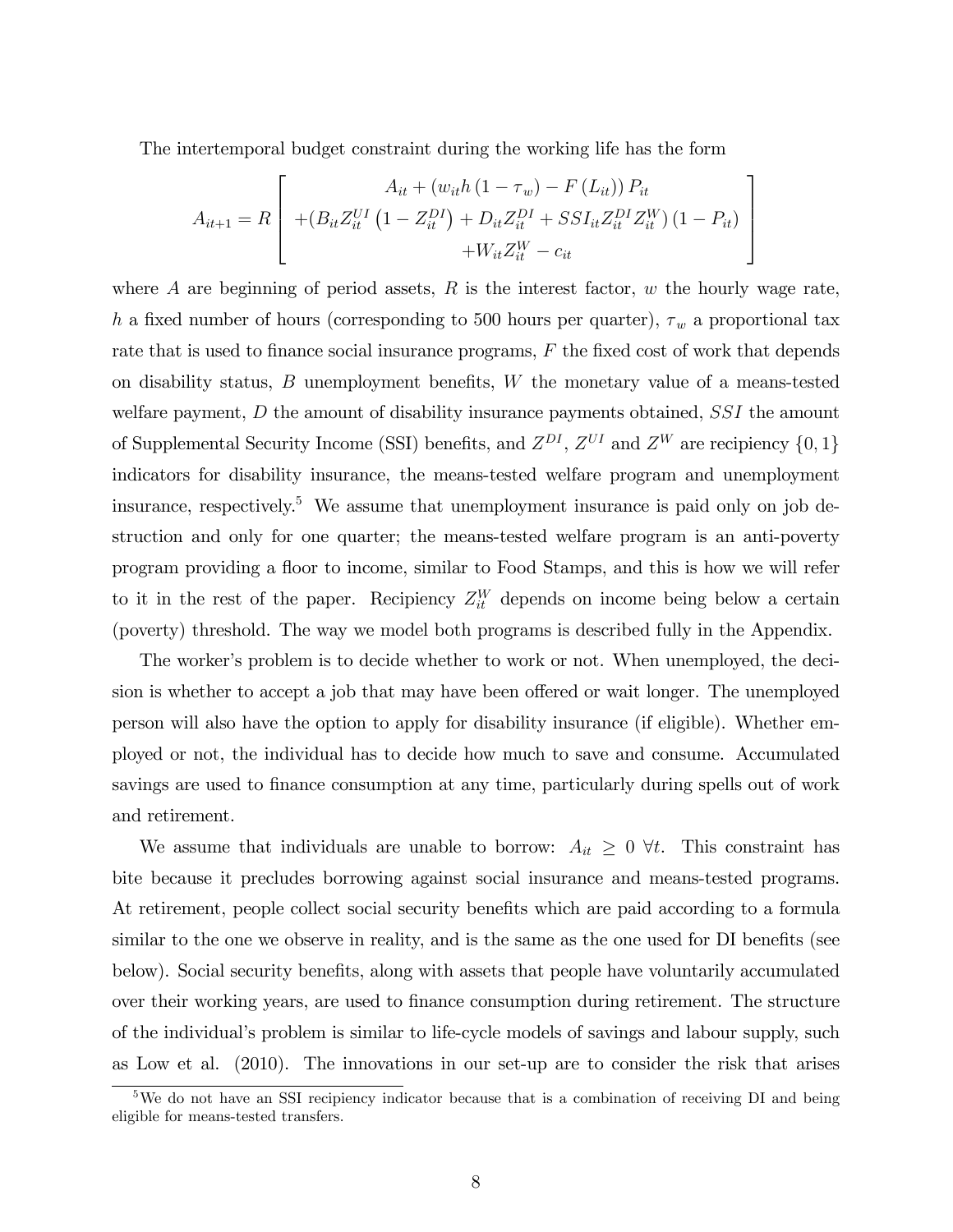from work limitation shocks, distinguishing between the severity of the shocks, the explicit modelling of disability insurance, and the interaction of disability insurance with other social insurance programs.

While eligibility and receipt of disability insurance are not means-tested, in practice high education individuals are rarely beneficiaries of the program. In our PSID data set individuals with low and high education have similar DI recipiency rates only until their mid-30s (about  $1\%$ ), but after that age the difference between the two groups increases dramatically. By age 60, the low educated are four times more likely to be DI claimants than the high educated  $(16\% \text{ vs. } 4\%)$ .<sup>6</sup> Figure 4 in the Appendix provides the details. Given these large differences, in the remainder of the paper we focus on low education individuals (those with at most a high school degree), with the goal of studying the population group that is more likely to be responsive to changes in the DI program and most likely to value the insurance.

While our model is richer than existing characterizations in most dimensions, there are certain limitations of our model. First, we model individual behavior rather than family behavior and hence neglect insurance coming from, for example, spousal labor supply. On the other hand, we assume that social insurance is always taken up when available. Second, in our model health shocks result in a decline in productivity which indirectly affects consumption expenditure, but we ignore direct health costs (i.e., drugs and health insurance) that may shift the balance across consumption spending categories.<sup>7</sup> Third, we do not allow for health investments which may reduce the impact of a health shock. This assumption makes health risk independent of the decision process and so can be estimated outside of the model. As we shall discuss, however, we do allow health shocks to affect non-health related individual productivity shocks through shifts in the variance of such shocks. Moreover, we focus on a group of relatively homogeneous individuals (with low education), while in practice most heterogeneity in health investment occurs between education. We discuss how our results may depend on these assumptions in the concluding section.

We now turn to a discussion of the three key elements of the problem: (a) preferences, (b) wages, and (c) social insurance.

 ${}^{6}$ The low DI participation rates among the high educated is partly due to the vocational criterion used by the SSA for awarding DI (described later).

<sup>7</sup>Our measure of consumption in the data excludes health spending.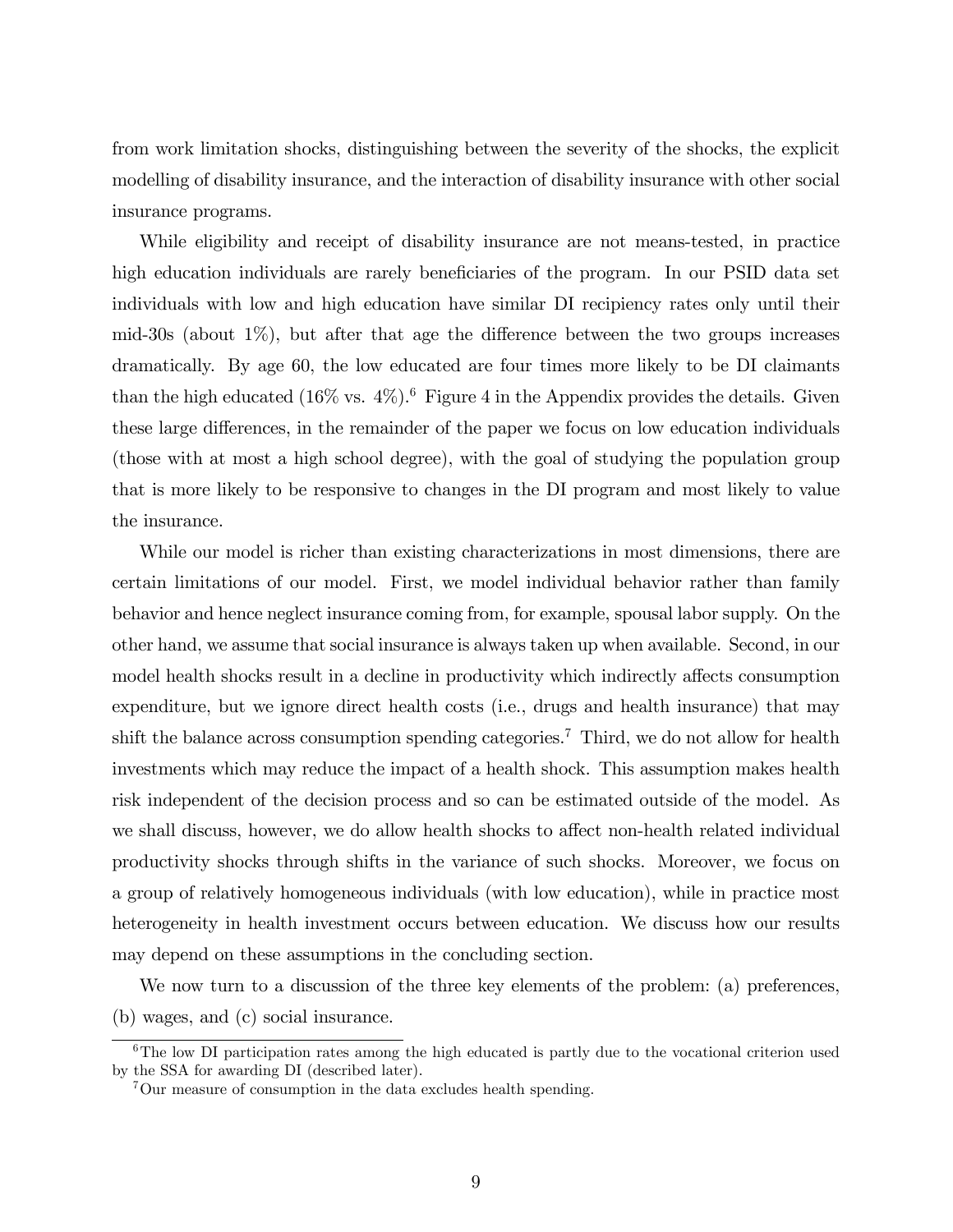### 3.2 Preferences

We use a utility function of the form

$$
u\left(c_{it}, P_{it}; L_{it}\right) = \frac{\left(c_{it} \exp\left(\theta L_{it}\right) \exp\left(\eta P_{it}\right)\right)^{1-\gamma}}{1-\gamma}
$$
\n(1)

We set  $\gamma = 1.5$  based on papers in the literature (see footnote 20), and estimate  $\theta$  and  $\eta$ . To be consistent with disability and work being "bads", we require  $\theta < 0$  and  $\eta < 0$ , two restrictions that as we shall see are not rejected by the data. The parameter  $\theta$  captures the utility loss for the disabled in terms of consumption. Employment also induces a utility loss determined by the value of  $\eta$ . This implies that consumption and work are Frisch complements (i.e. the marginal utility of consumption is higher when working) and that the marginal utility of consumption is higher when suffering from a work limitation.  $8$ 

If individuals are fully insured, individuals will keep marginal utility constant across states.  $\theta < 0$  implies that individuals who are fully insured want more expenditure allocated to the "disability" state, for example because they have larger spending needs when disabled (alternative transportation services, domestic services, etc.). <sup>9</sup>

### 3.3 The Wage Process and Labour Market Frictions

We model the wage process for individual  $i$  as being subject to shocks to work limitation status, general productivity (skill) shocks, as well as the contribution of observable characteristics  $X_{it}$ :

$$
\ln w_{it} = X'_{it}\alpha + \varphi_1 \mathbf{1}\{L_{it} = 1\} + \varphi_2 \mathbf{1}\{L_{it} = 2\} + \varepsilon_{it}
$$
\n(2)

where

$$
\varepsilon_{it} = \varepsilon_{it-1} + \zeta_{it}
$$

The work limitation status of an individual,  $L_{it}$ , evolves according to a three state firstorder Markov process. Upon entry into the labor market, all individuals are assumed to

 ${}^{8}$ In addition to the non-separable effect of disability, there may be an additive utility loss associated with disability. Since disability is not a choice, we cannot identify this additive term. Further, such an additive utility loss would be uninsurable because only consumption can be substituted across states.

<sup>&</sup>lt;sup>9</sup>Lillard and Weiss (1997) also find evidence for  $\theta < 0$  using HRS savings and health status data. On the other hand, Finkelstein et al. (2008) use health data and subjective well-being data to proxy for utility and find  $\theta > 0$ .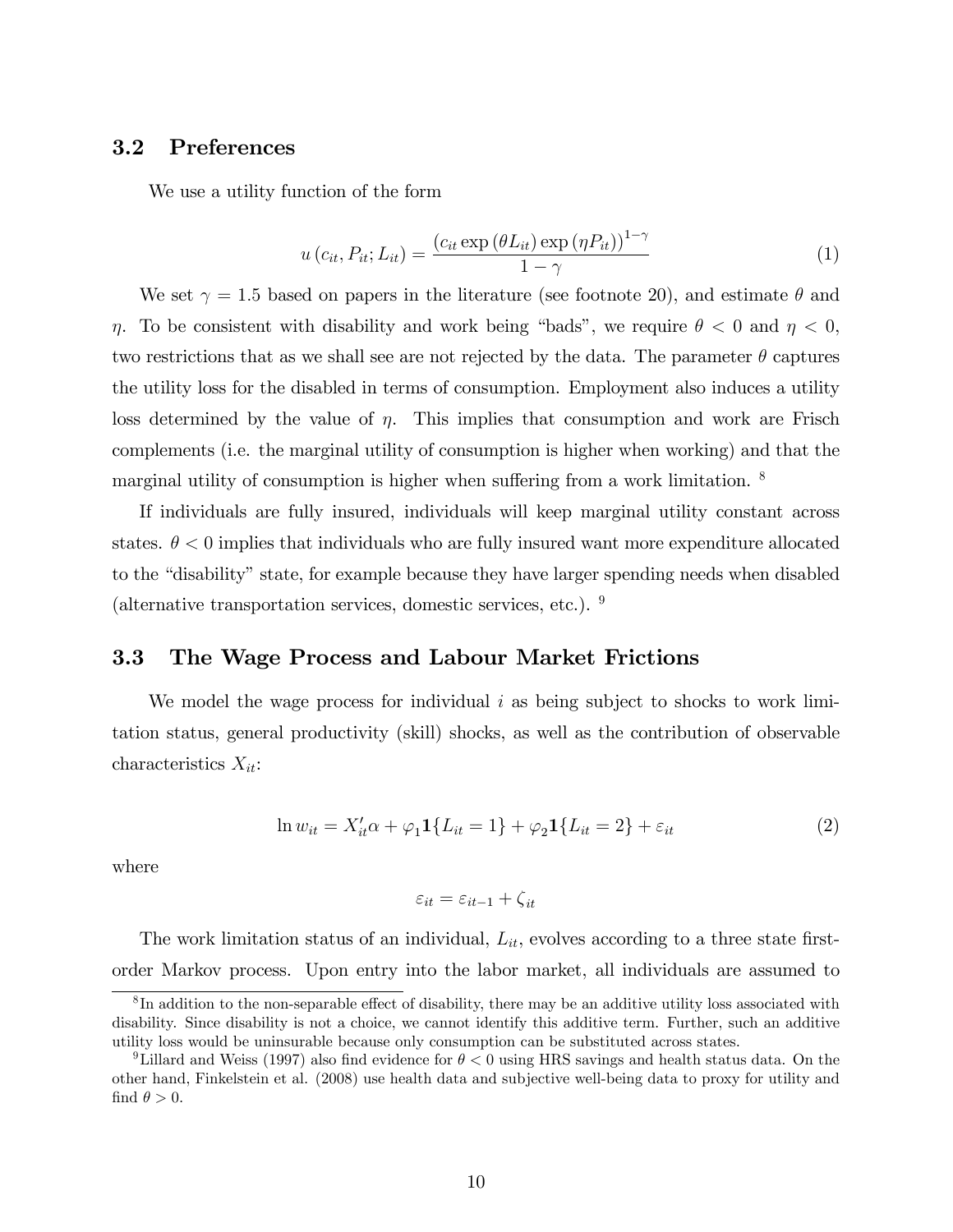be healthy  $(L_{i0} = 0)$ . Transition probabilities from any state depend on age. We assume that these transition probabilities are exogenous. We interpret  $\varepsilon_{it}$  as a measure of individual unobserved productivity that is mean-independent of health shocks - examples would include shocks to the value and price of individual skills - and interpret  $\zeta_{it}$  as a permanent productivity shock. Besides allowing health shocks to affect mean offered wages through the  $\varphi_1$  and  $\varphi_2$  parameters, we also allow the process determining the wage innovations to vary by health status. In particular, since individuals with different realizations of their disability process may face a different distribution of permanent productivity shocks, we assume that  $var(\zeta_{it}|L_{it}) = \sigma_{\zeta,L}^2$ . The idea is that, after the realization of the disability shock, individuals will draw shocks to their productivity from distributions with different degrees of dispersion.

Equation (2) determines the evolution of individual productivity. Productivity determines the offered wage when individuals receive a job offer. The choice about whether or not to accept an offered wage depends in part on the fixed costs of work, which in turn depend on the extent of the work limitation,  $F(L)$ . In addition, there are labour market frictions which means that not all individuals receive job offers. First, there is job destruction,  $\delta$ , which forces individuals into unemployment for (at least) one period. Second, job offers for the unemployed arrive at a rate  $\lambda$  and so individuals may remain unemployed even if they are willing to work.

This wage and employment environment implies a number of sources of risk, from individual productivity, work limitation shocks, and labor market frictions. These risks are idiosyncratic, but we assume that there are no markets to provide insurance against these risks. Instead, there is partial insurance coming from government insurance programs (as detailed in the next section) and from individuals' own saving and labor supply.

### 3.4 Social Insurance

**The DI Program** The Social Security Disability Insurance program (DI) is an insurance program for covered workers, their spouses, and dependents that pays benefits related to average past earnings. The purpose of the program is to provide insurance against persistent health shocks that impair substantially the ability to work. The difficulty with providing this insurance is that health status and the impact of health on the ability to work is imperfectly observed.

The award of disability insurance depends on the following conditions: (1) An individual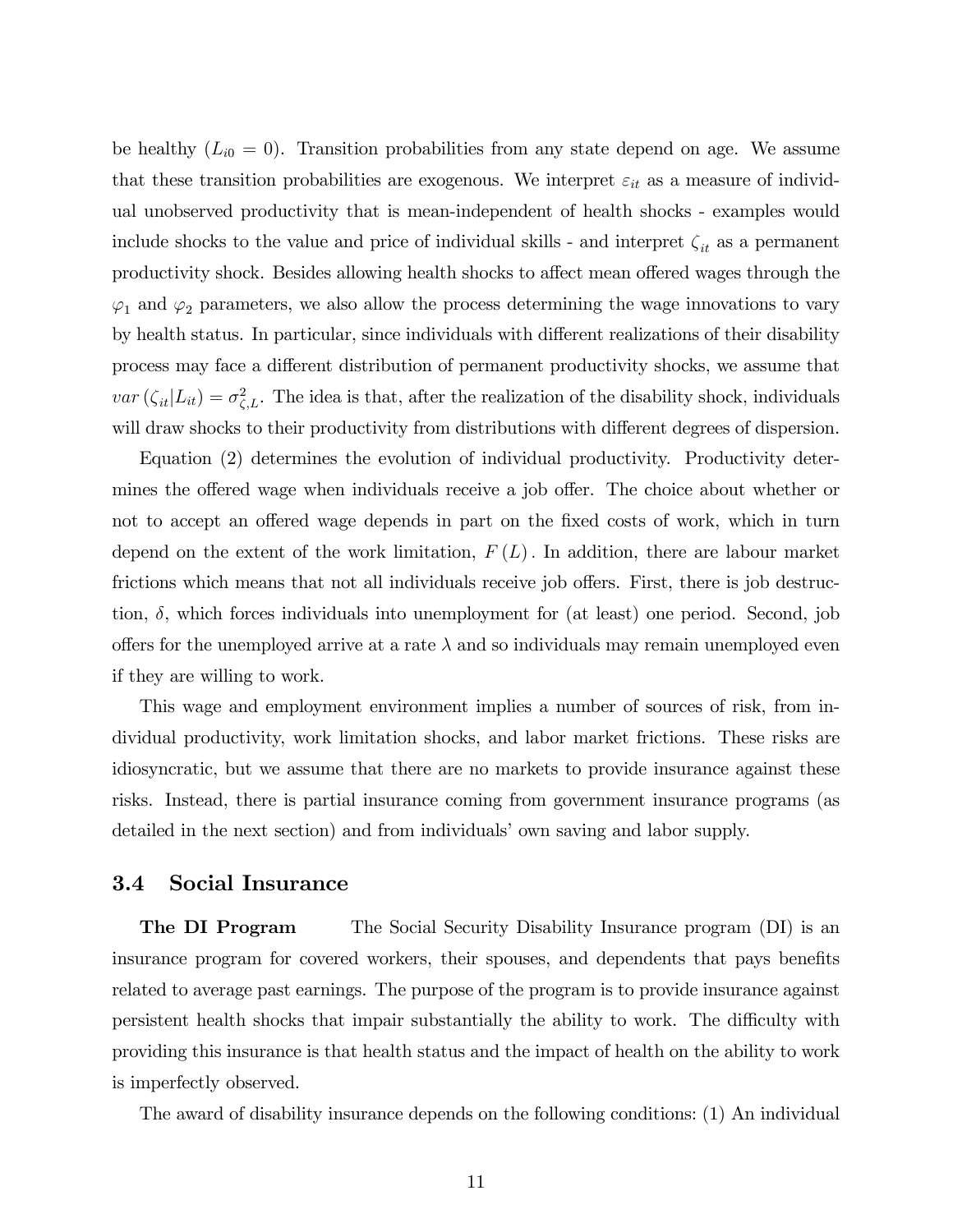must file an application; (2) There is a work requirement on the number of quarters of prior employment: Workers over the age of 31 are disability-insured if they have 20 quarters of coverage during the previous 40 quarters; (3) There is a statutory Öve-month waiting period out of the labour force from the onset of disability before an application will be processed; and (4) the individual must meet a medical requirement, i.e. the presence of a disability defined as "Inability to engage in any substantial gainful activity by reason of any medically determinable physical or mental impairment, which can be expected to result in death, or which has lasted, or can be expected to last, for a continuous period of at least 12 months."<sup>10</sup>

The actual DI determination process consists of sequential steps. After excluding individuals earning more than a so-called "substantial gainful amount" (SGA, \$900 a month for non-blind individuals as of 2007), the SSA determine whether the individual has a medical disability that is severe and persistent (per the definition above).<sup>11</sup> If such disability is a listed impairment, the individual is awarded benefits without further review.<sup>12</sup> If the applicant's disability does not match a listed impairment, the DI evaluators try to determine the applicant's residual functional capacity. In the last stage the pathological criterion is paired with an economic opportunity criterion. Two individuals with identical work limitation disabilities may receive different DI determination decisions depending on their age, education, general skills, and even economic conditions faced at the time the determination is made.

In our model, we make the following assumptions in order to capture the complexities of the disability insurance screening process. First, we require that the individuals make the choice to apply for benefits. Second, individuals have to have been at work for at least the period prior to becoming unemployed and making the application. Third, individuals

 $10$ Despite this formal criterion changing very little, there have been large fluctuations over time in the award rates: for example, award rates fell from 48.8% to 33.3% between 1975 and 1980, but then rose again quickly in 1984, when eligibility criteria were liberalized, and an applicant's own physician reports were used to determine eligibility. In 1999, a number of work incentive programs for DI beneficiaries were introduced (such as the Ticket to Work program) in an attempt to push some of the DI recipients back to work.

<sup>&</sup>lt;sup>11</sup>The criteria quoted above specifies "any substantial gainful activity": this refers to a labour supply issue. However, it does not address the labour demand problem. Of course, if the labour market is competitive this will not be an issue because workers can be paid their marginal product whatever their productivity level. In the presence of imperfections, however, the wage rate associated with a job may be above the disabled individualís marginal productivity. The Americans with Disability Act (1990) tries to address this question but that tackles the issue only for incumbents who become disabled.

<sup>&</sup>lt;sup>12</sup>The listed impairments are described in a blue-book published and updated periodically by the SSA ("Disability Evaluation under Social Security"). The listed impairments are physical and mental conditions for which specific disability approval criteria has been set forth or listed (for example, Amputation of both hands, Heart transplant, or Leukemia).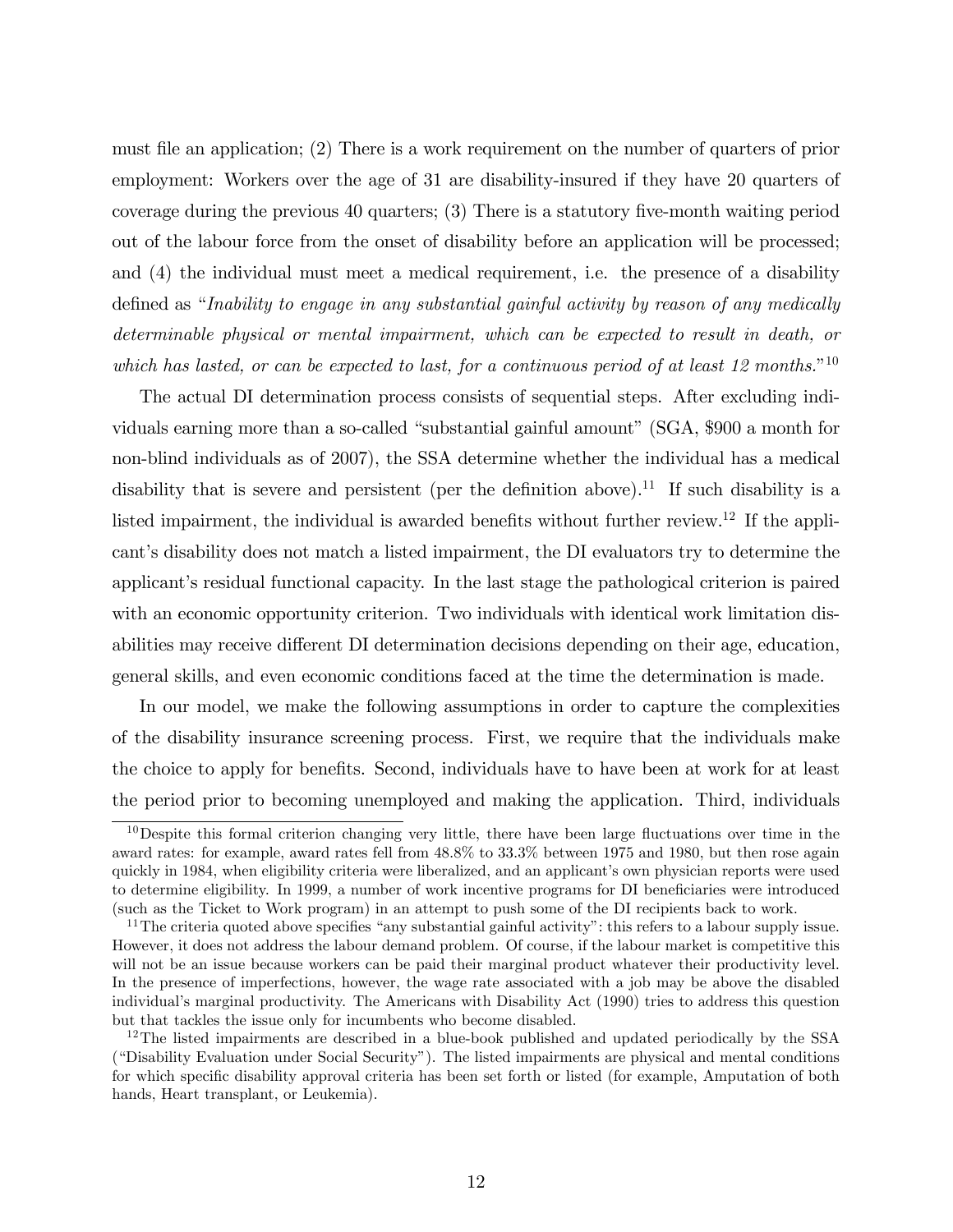must have been unemployed for at least one quarter before applying. Successful applicants begin receiving benefits in that second quarter. Unsuccessful individuals must wait a further quarter before being able to return to work, but there is no direct monetary cost of applying for DI. Finally, we assume that the probability of success depends on the true work limitation status and age:

$$
\Pr\left(DI_{it} = 1 | DI_{it}^{App} = 1, L_{it}, t\right) = \begin{cases} \pi_L^{Young} & \text{if } t < 45\\ \pi_L^{Old} & \text{if } 45 \le t \le 62 \end{cases}
$$
 (3)

We make the probability of a successful application for DI dependent on age because the persistence of health shocks is age dependent.<sup>13</sup> Individuals leave the disability program either voluntarily (which in practice means into employment) or following a reassessment of the work limitation and being found to be able to work (based on (3)). We depart from the standard assumption made in the literature that DI is an absorbing state because we want to be able to evaluate policies that create incentives for DI beneficiaries to leave the program. The probability of being reassessed is 0 for the first year, then is given by  $P^{\text{Re}}$ , which is independent of L and age.

DI benefits are calculated in essentially the same fashion as Social Security retirement benefits. Beneficiaries receive indexed monthly payments equal to their Primary Insurance Amount (PIA), which is based on taxable earnings averaged over the number of years worked (known as AIME). Benefits are independent of the extent of the work limitation, but are progressive.<sup>14</sup> We set the value of the benefits according to the actual schedule in the US program (see Appendix).

We assume that the government awards benefits to applicants whose signal of disability exceeds a certain stringency threshold. Some individuals whose actual disability is less severe than the threshold may nonetheless wish to apply for DI if their productivity is sufficiently low because the government only observes a noisy measure of the true disability status. In contrast, some individuals with true disability status above the threshold may not apply because they are highly productive despite their disability. Given the opportunity cost of

<sup>&</sup>lt;sup>13</sup>The separation at age 45 takes also into account the practical rule followed by DI evaluators in the the last stage of the DI determination process (the so-called Vocational Grid, see Appendix 2 to Subpart P of Part 404—Medical-Vocational Guidelines, as summarized in Chen and van der Klaauw, 2008).

<sup>&</sup>lt;sup>14</sup>Caps on the amount that individuals pay into the DI system as well as the nature of the formula determining benefits make the system progressive. Because of the progressivity of the benefits and because individuals receiving DI also receive Medicare benefits after two years, the replacement rates are substantially higher for workers with low earnings and those without employer-provided health insurance.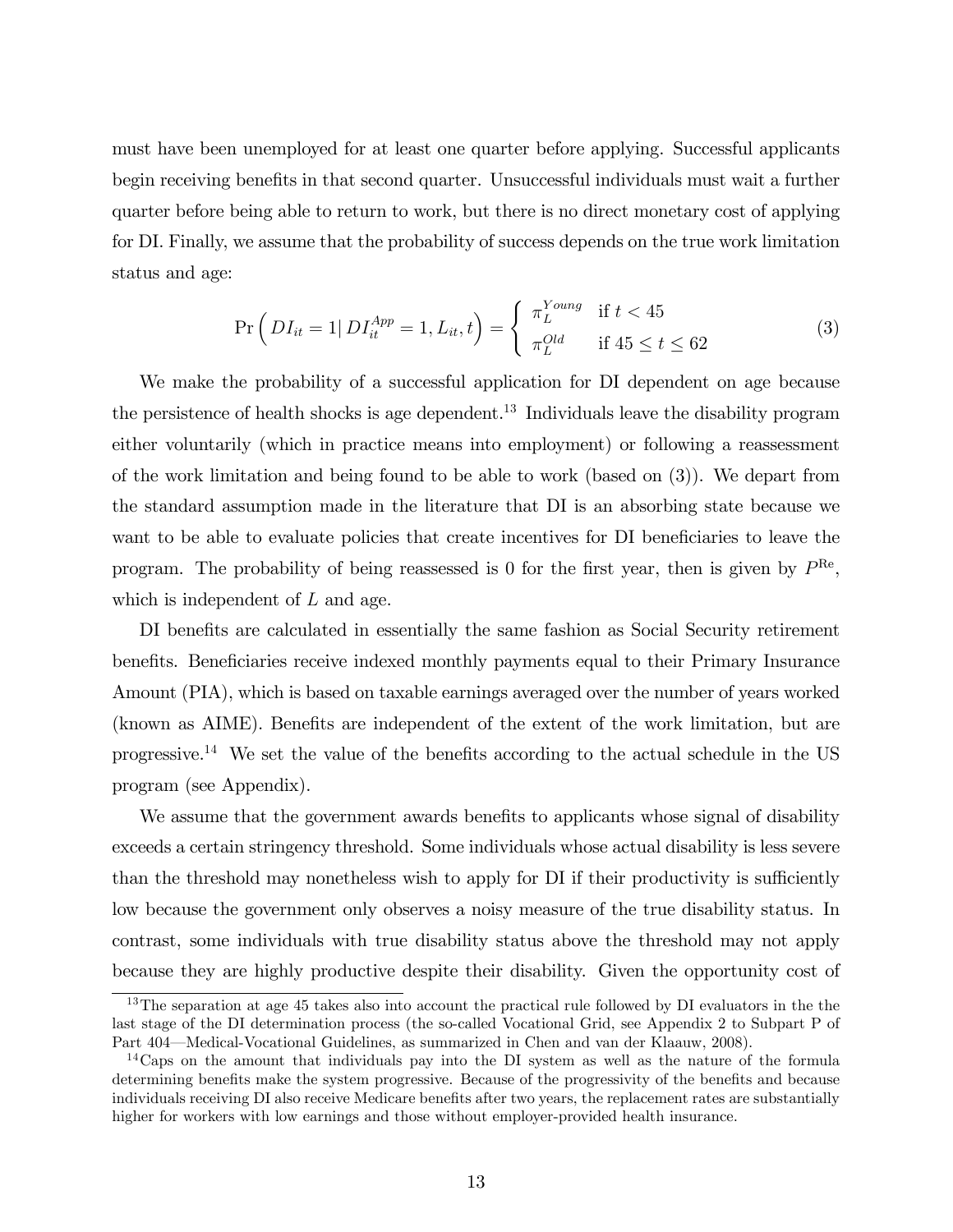applying for DI, these considerations suggest that applicants will be predominantly low productivity individuals or those with severe work limitations (see Black et al., 2004, for a related discussion).

**Supplemental Security Income (SSI)** Individuals who are deemed to be disabled according to the rules of the DI program and who have income (comprehensive of DI benefits but excluding the value of food stamps) below the threshold that would make them eligible for food stamps, receive also supplemental security income (SSI). The definition of disability in the SSI program is identical to the one for the DI program, while the definition of low income is similar to the one used for the Food Stamps program.<sup>15</sup> We assume that SSI generosity is identical to the means-tested program described in the Appendix.

### 3.5 Solution

There is no analytical solution for our model. Instead, the model must be solved numerically, beginning with the terminal condition on assets, and iterating backwards, solving at each age for the value functions conditional on work status. The solution method is discussed in detail in the Appendix, which also provides the code to solve and simulate the model.

### 4 Data

The ideal data set for studying the issues discussed in our model is a longitudinal data set covering the entire life cycle of an individual, while at the same time containing information on consumption, wages, employment, disability status, the decision to apply for DI, and information on receipt of DI. Unfortunately, none of the US data sets typically used by researchers working on DI satisfy all these requirements at once. Most of the structural analyses of DI errors have used data from the HRS or the Survey of Income and Program Participation (SIPP). The advantage of the HRS is that respondents are asked very detailed questions on disability status and DI application, minimizing measurement error and providing a direct (reduced form) way of measuring screening errors. However, there are three important limitations of the HRS. First, the HRS samples only from a population of older

 $15$  In particular, individuals must have income below a "countable income limit", which typically is slightly below the official poverty line (Daly and Burkhauser, 2003). As in the case of Food Stamp eligibility, SSI eligibility also has an asset limit which we disregard.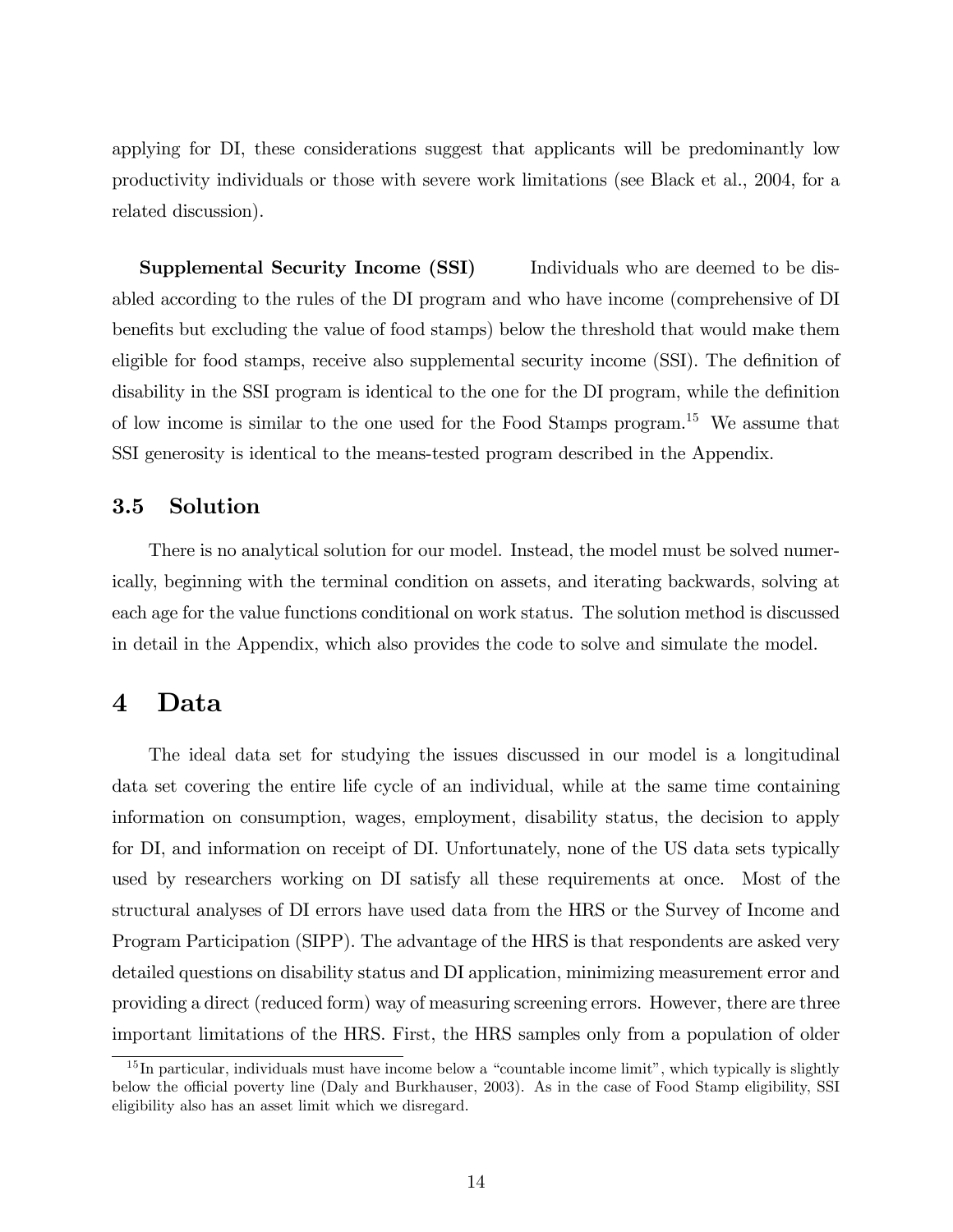workers and retirees (aged above 50). In Figure 6 of the Appendix, we show that in recent years an increasing fraction of DI awards have gone to younger individuals, which highlights that capturing the behavior of those under 50 is an important part of our understanding of disability insurance, as also discussed in von Wachter et al. (2011). Second, the HRS asks questions about application to DI only to those individuals who have reported having a work limitation at some stage in their life course. Finally, the HRS has no consumption data. The SIPP has the advantage of being a large data set covering the entire life cycle, but it also lacks consumption data. This is problematic because an important element of our model is the state dependence in utility induced by health. Moreover, the longitudinal structure of the SIPP makes it difficult to link precisely the timing of wages with those of changes in work limitations.

Our choice is to use the  $1986-1996$  PSID.<sup>16</sup> The PSID offers repeated, comparable annual data on disability status, disability insurance recipiency, wages, employment, and food consumption. The quality of the data is comparable to SIPP and HRS and the panel is long. However, there are also disadvantages from using the PSID, and here we discuss how important they are and what we do to tackle them. The first problem is that the sample of people likely to have access to disability insurance is small. Nevertheless, estimates of disability rates in the PSID are similar to those obtained in other, larger data sets (CPS, SIPP, NHIS - and HRS conditioning on age, see Bound and Burkhauser, 1999). Moreover, PSID DI rates by age compare well with aggregate data (see the Appendix, Figure 3), and also in the time series. For example, in the population, the proportion of people on DI has increased from 2.4% to 4.3% between 1985 and 2005, whereas in the PSID the increase over the same time period is from 2.4% to 4.5%.

The second problem is that consumption in the PSID refers only to food. By contrast, in the model, the budget constraint imposes that, over the lifetime, all income is spent on (nondurable) consumption. To compare consumption in the model to consumption in the data, we obtain non-durable consumption in the data with an imputation procedure that uses a regression for nondurable consumption estimated with CEX data. The imputation procedure

<sup>&</sup>lt;sup>16</sup>Due to the retrospective nature of the questions on earnings and consumption, this means our data refer to the 1985-1995 period. We do not use data before 1985 because major reforms in the DI screening process were implemented in 1984 (see Autor and Duggan, 2003, and Duggan and Imberman, 2009). We do not use data after 1996 primarily because the welfare reform of that year may have changed the nature of the interaction among the various welfare programs, and hence also affected the decision to apply for DI (see e.g., Blank 2004).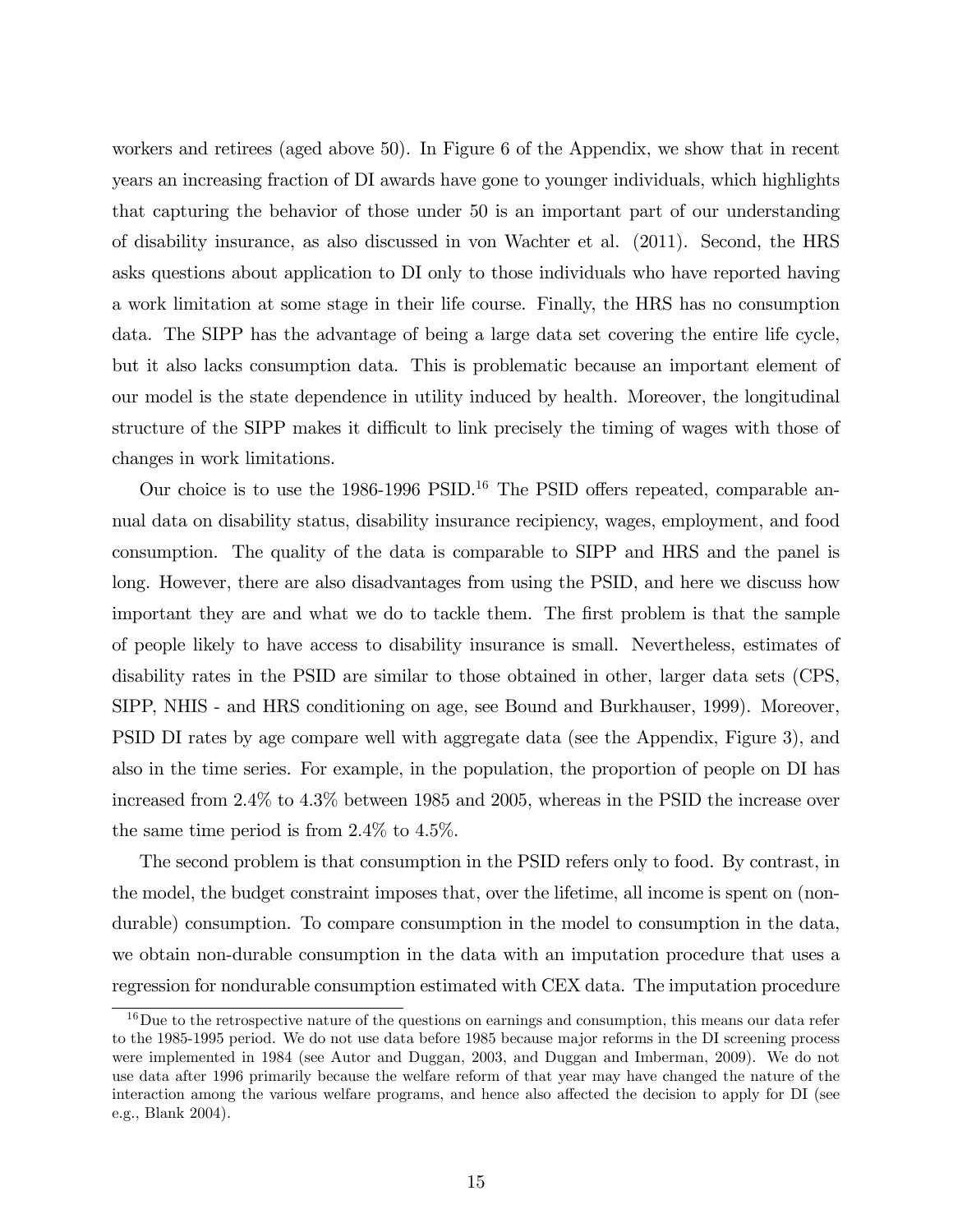is described in detail in the Appendix. To summarize, there are two types of variation we use. First, there is variation in tastes (which we capture with demographic characteristics) and total nondurable consumption. Second, there is variation in health variables. In particular, we use variables that in the CEX and PSID capture health status: an indicator of whether the head is "ill, disabled, or unable to work", and an indicator for receipt of DI payments. The  $R^2$  of the imputation regression is quite high (0.75).

The third problem is that the PSID does not provide information on DI application. We use our indirect inference procedure to circumvent this problem: For a given set of structural parameters, we simulate DI application decisions and the resulting moments that reflect the DI application decision (such as DI recipiency by age and disability status, disability state of DI recipients by age, and transitions into the program). These moments, crucially, can be obtained both in the actual and simulated data and the Öt of these moments is an explicit way of checking how well our model approximates the decision to apply for DI.

The PSID sample we use excludes the Latino sub-sample, female heads, and people younger than 23 or older than 62. Further sample selection restrictions are discussed in the Appendix.<sup>17</sup>

**Disability Data** We define a discrete indicator of work limitation status  $(L_{it})$ , based on the following set of questions: (1) Do you have any physical or nervous condition that limits the type of work or the amount of work you can do? To those answering "Yes", the interviewer then asks: (2) Does this condition keep you from doing some types of work? The possible answers are: "Yes", "No", or "Can do nothing". Finally, to those who answer "Yes" or "No", the interviewer then asks:  $(3)$  For work you can do, how much does it limit the amount of work you can do? The possible answers are: "A lot", "Somewhat", "Just a little", or "Not at all".

<sup>17</sup>While PSID data are annual, our model assumes that the decision period is a quarter, as events like unemployment, wage shocks, etc., happen at a frequency that is shorter than the year. We match timing in the model with that available in the data by converting quarterly data in our simulations into the annual frequency of the PSID. To give an example of how we do this, people report their disability state in the PSID at the time of the interview, which typically occurs in the  $2^{nd}$  quarter of the year. In the simulations disability states are updated every quarter. To create a consistent match between data and simulations, we match  $2^{nd}$  quarter statistics only. Similarly, in the data  $DI = 1$  if any DI payments were received in the year. In the simulations, we have four DI observations per year. We set  $DI = 1$  in the simulations if  $DI = 1$ in any of the quarters. Hence, in both the data and the simulations,  $Pr(DI = 1|L = 2)$  is the fraction of people who reported to be severely disabled in the second quarter and who reported to have received some DI payments during the year.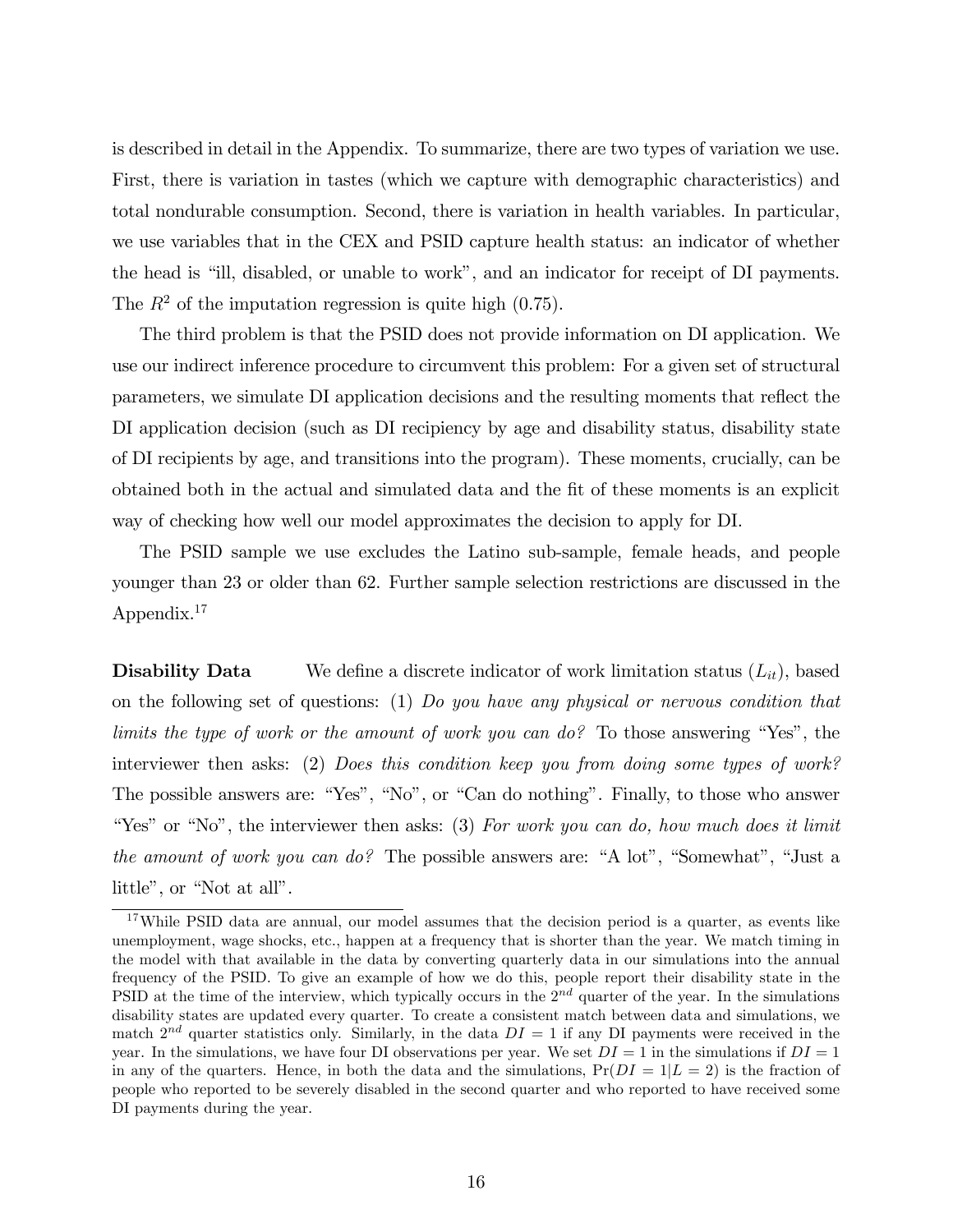We assume that those without a work limitation  $(L_{it} = 0)$  either answer "No" to the first question or "Not at all" to the third question. Of those that answer "Yes" to the first question, we classify as severely limited  $(L_{it} = 2)$  those who answer question 2 that they "can do nothing" and those that answer question 3 that they are limited "a lot". The rest have a moderate limitation  $(L_{it} = 1)$ : their answer to question 3 is that they are limited either "somewhat" or "just a little". This distinction between severe and moderate disability enables us to target our measure of work limitation more closely to that intended by the SSA.<sup>18</sup> In particular, we interpret the SSA criterion as intending DI for the severely work limited rather than the moderately work limited.<sup>19</sup>

The validity of work limitation self-reports is somewhat controversial for three reasons. First, subjective reports may be poorly correlated with objective measures of disability. However, Bound and Burkhauser (1999) survey a number of papers that show that selfreported measures are highly correlated with clinical measures of disability. We provide additional evidence in support of our self-reported measure of work limitation in Table 3 in the Appendix.

Second, individuals may over-estimate their work limitation in order to justify their disability payments or their non-participation in the labour force. Benitez-Silva et al. (2004) show that self-reports are unbiased predictors of the definition of disability used by the SSA ("norms"). In other words, there is little evidence that, for the sample of DI applicants, average disability rates as measured from the self-reports are significantly higher than disability rates as measured from the SSA final decision rules. However, Kreider (1999) provides evidence based on bound identification that disability is over-reported among the unemployed.

Third, health status may be endogenous, and non-participation in the labour force may affect health (either positively or negatively). Stern (1990) and Bound (1991) both find pos-

<sup>&</sup>lt;sup>18</sup>Our three-way classification uses the responses to the multiple questions  $(1)-(3)$ , and hence reduces the measurement error associated with using just the "Yes/No" responses associated to question (1). An alternative way to reduce such error is to classify as disabled only those who answer "Yes" to question (1) for two consecutive years, as in Burkhauser and Daly (1996).

 $19$ The distinction between moderate and severe disability is a key step in achieving identification of the error rates in the DI application process. However, our distinction does not take into account that the vocational criterion of DI implies that eligibility potentially varies across time and space for workers with similar disabilities because of market conditions. On the other hand, as noticed by Benitez-Silva et al. (2004), these measures have the unique advantage of being sufficient statistics for use in the structural modeling of individual behavior under disability risk.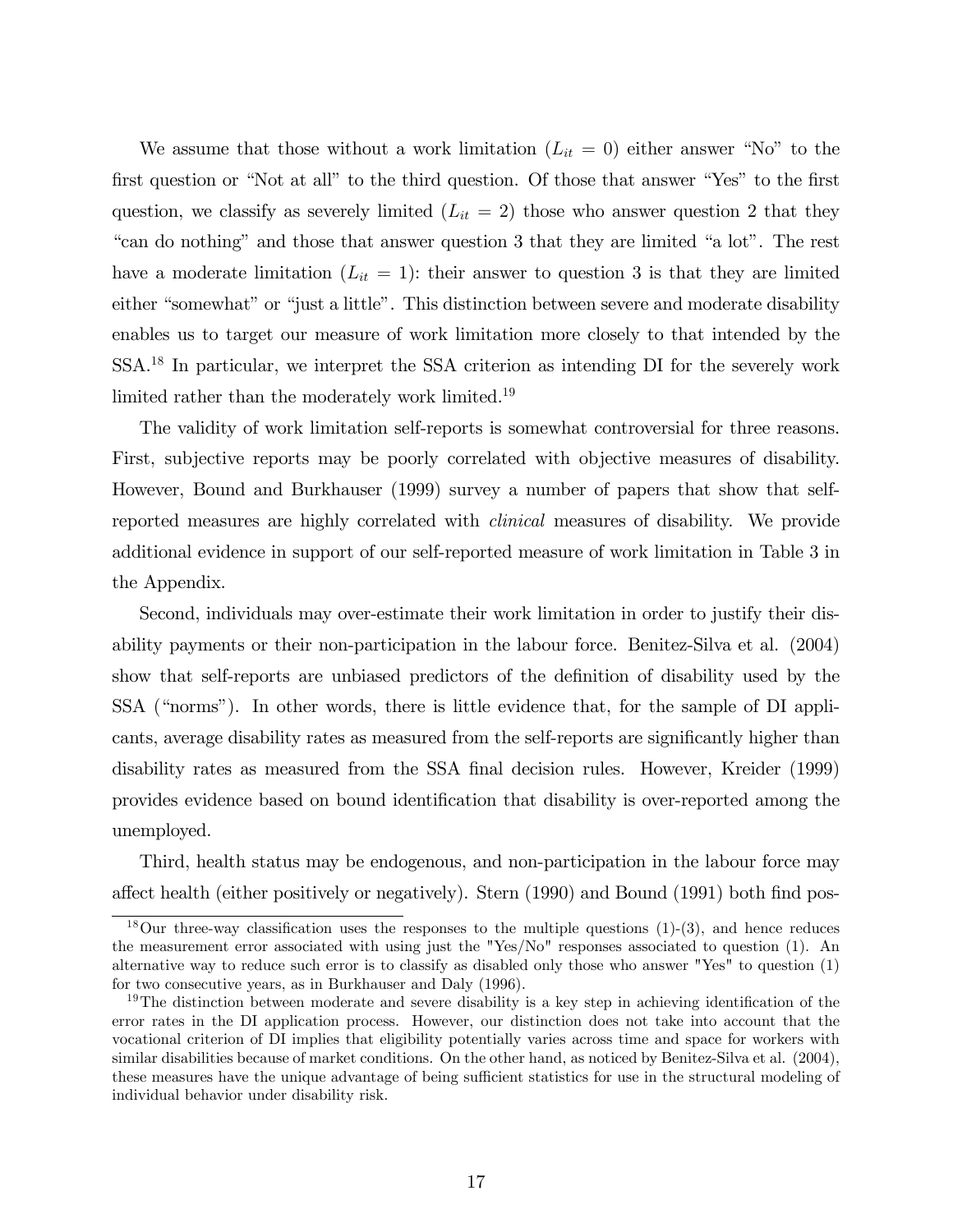itive effects of non-participation on health, but the effects are economically small. Further, Smith (2004) finds that income does not affect health once one controls for education (as we do implicitly by focusing on a group of homogenous individuals with similar schooling levels). Similarly, Adda et al. (2009) find that innovations to income have negligible effect on health.

Sample Summary Statistics Table 1 reports descriptive statistics for our sample, stratifying it by the degree of work limitations. The severely disabled are older and less likely to be married or white. They have lower family income but higher income from transfers (most of which come from the DI or SSI program). They are less likely to work, have lower earnings if they do so, are more likely to be a DI recipient, and have lower food spending than people without a disability.

These statistics underpin the moments used in the indirect inference estimation. Two particularly important descriptive statistics are the fraction of DI recipients who are not severely disabled ("false claimants") and the fraction of individuals with a severe disability who receive  $DI$  ("coverage"). Figure 1 plots the life cycle patterns for each: the fraction of claimants who are healthy is particularly high early in the life cycle, while "coverage" becomes more effective at the end of the working life cycle.



Figure 1: Coverage vs. False Claimants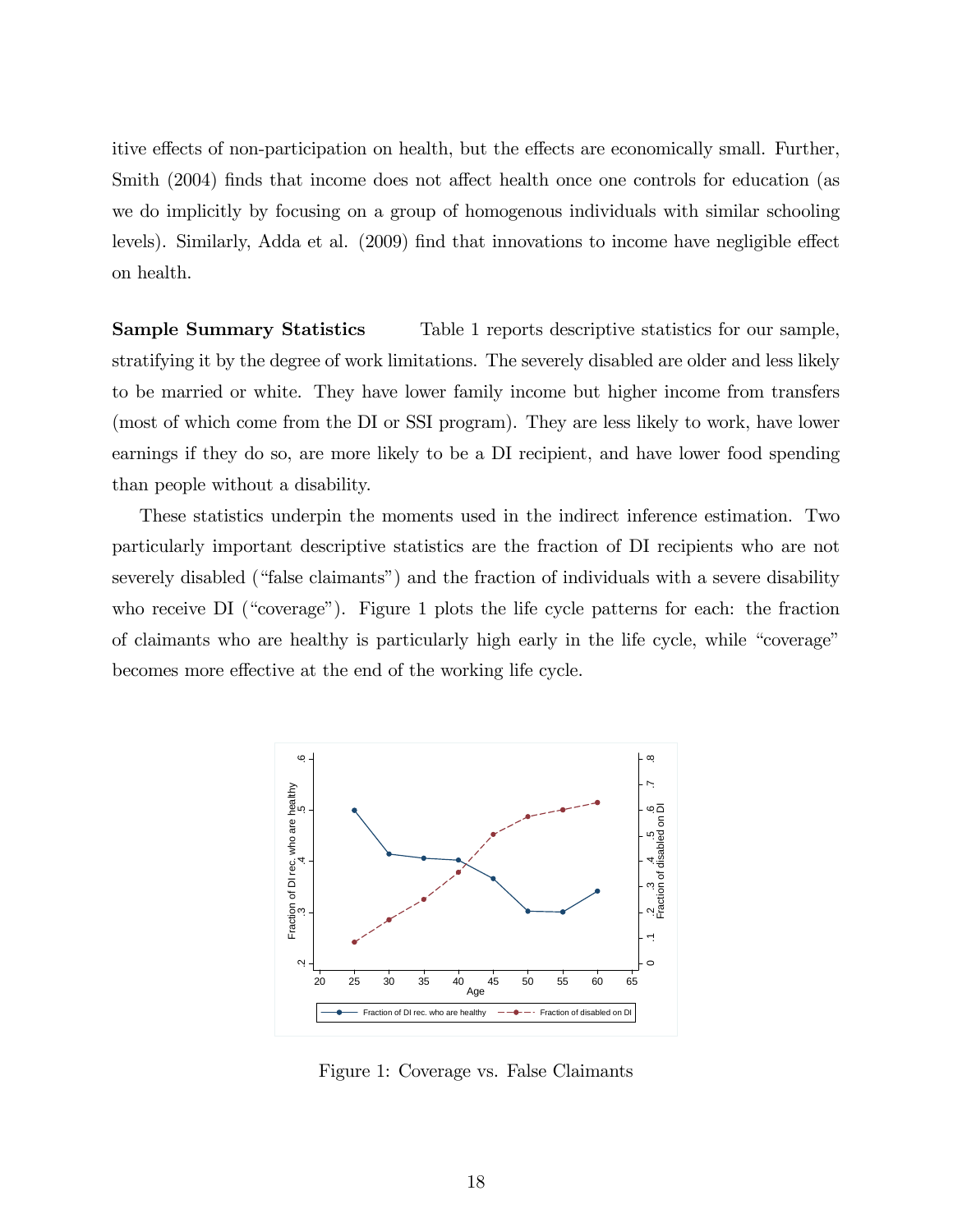|                        | $L=0$  | $L=1$  | $L=2$  |
|------------------------|--------|--------|--------|
| Age                    | 38.41  | 43.99  | 47.74  |
| % Married              | 0.82   | 0.82   | 0.73   |
| % White                | 0.62   | 0.70   | 0.54   |
| Family size            | 3.24   | 3.23   | 2.97   |
| Family income          | 46,418 | 41,204 | 25,623 |
| Income from transfers  | 1,772  | 5,381  | 10,365 |
| % Working now          | 0.91   | 0.64   | 0.15   |
| $\%$ Annual wages $>0$ | 0.96   | 0.73   | 0.19   |
| Hours Hours>0          | 2,158  | 1,935  | 1,487  |
| Wages Hours>0          | 31,048 | 26,701 | 17,213 |
| Hourly wage            | 14.85  | 14.34  | 12.53  |
| % DI recipient         | 0.01   | 0.14   | 0.47   |
| Food spending          | 5,645  | 5,469  | 4,160  |
|                        |        |        |        |
| Number of obs.         | 12,820 | 1,102  | 878    |

Table 1: Sample Summary Statistics by Work Limitation Status

Note: monetary values are in 1996 dollars.

# 5 Identification and Results

Identification of the unknown parameters proceeds in three steps. First, some parameters are pre-determined or calibrated using established findings from the literature. We check the sensitivity of our policy experiment results to assuming different values for key pre-determined parameters. Second, some parameters are estimated outside the structure of the model. For some parameters, this is because no structure is needed: disability risk can be estimated directly from transitions between disability states because of the exogeneity assumption. For other parameters, we use a reduced form approach to reduce the computational burden when there are plausible selection correction processes, as is the case for the wage parameters. The remaining parameters are estimated structurally using an Indirect Inference procedure.

This mixed identification strategy is not novel to our paper. For example, to make estimation feasible, Bound, Stinebrickner and Waidmann (2010) estimate, in a context very similar to ours, the parameters of the earnings equations and health equations outside the behavioral model. This mixed strategy has been used more generally in a number of papers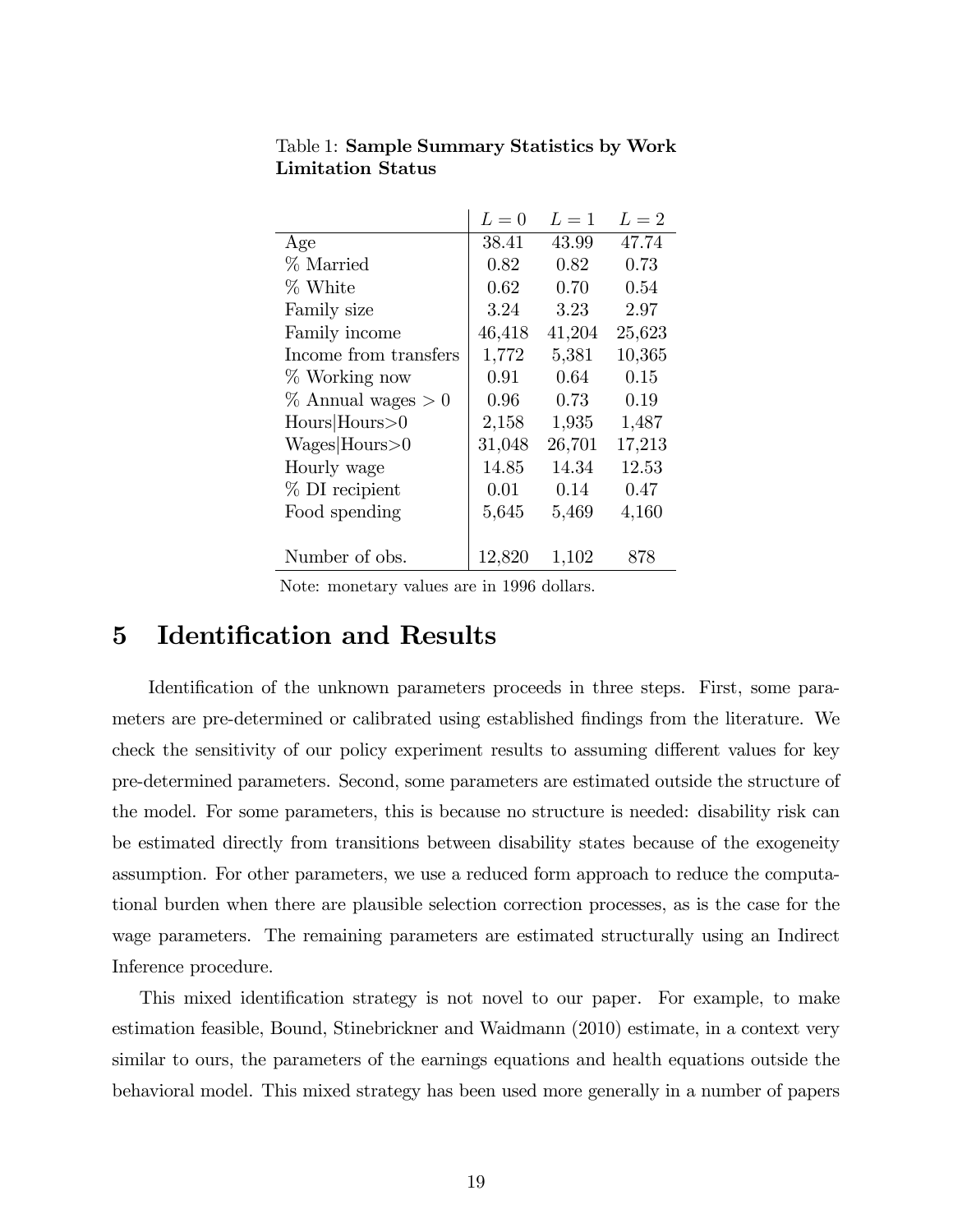looking at consumption choices under uncertainty: Gourinchas and Parker (2000); Attanasio et al. (1999); Low et al. (2010); Alan and Browning (2009); and Guvenen and Smith (2011).

### 5.1 Pre-determined and calibrated parameters

We fix the relative risk aversion coefficient  $\gamma$  and the intertemporal discount rate  $\beta$  to realistic values estimated elsewhere in the literature. In principle, one could identify  $\gamma$  and  $\beta$  using asset data. During the sample period we use, however, data on assets are available only for two waves, 1989 and 1994. Instead, we use these limited asset data to test the out-of-sample behavior of our model.

We set  $\gamma = 1.5$  in our baseline and we later examine the sensitivity of our results to setting  $\gamma = 3.^{20}$  As for the estimate of  $\beta$ , we use the central value of estimates from Gourinchas and Parker (2000) and Cagetti (2003), two representative papers of the literature and set  $\beta = 0.025$ <sup>21</sup> In principle, the arrival rate of offers when unemployed ( $\lambda$ ) parameter could be identified using unemployment duration by age. This is the strategy taken in Low, Meghir and Pistaferri (2010), and thus we use their estimate of a quarterly arrival rate  $\lambda = 0.73$ .

DI beneficiaries have their disability reassessed periodically through Continuing Disability Reviews  $(CDR)^{22}$  To obtain an estimate of the reassessment probability we use aggregate statistics. During the Öscal years 1987-1996, the SSA conducted a total of 1,777,277 CDRs. Using the stock of disabled workers in receipt of DI, we calculate a probability of re-assessment  $P^{\text{Re}} = 0.0613.^{23}$ 

Finally, we set the interest factor to a realistic value,  $R = 1.016$  (on an annual basis), and assume that a life-span is 50 years, from age 22, with the last 10 years in compulsory retirement.

<sup>&</sup>lt;sup>20</sup>Attanasio et al. (1999), Blundell et al. (1994), Attanasio and Weber (1995), and Banks et al. (2001), report estimates of 1, 1.35, 1.37, 1.5, and 1.96 respectively. Our choice  $\gamma = 1.5$  is a central value of these estimates.

<sup>&</sup>lt;sup>21</sup>Both use annual data and we convert their annual discount rate in a quarterly discount rate. The estimates we use from their papers refer to their low education (high school or less) sample. The Gourinchas and Parker's estimate is  $0.012$ ; Cagetti's estimates range between  $0.013$  and  $0.051$  depending on the definition of wealth, the data set used (PSID and SCF), and whether mean or median assets are used.

 $^{22}$ By law, the SSA is expected to perform CDRs every 7 years for individuals with medical improvement not expected, every 3 years for individuals with medical improvement possible, and every 6 to 18 months for individuals with medical improvement expected. In practice, the actual number of CDRs performed is lower.

<sup>&</sup>lt;sup>23</sup>While we could use transitions out of the DI program as moments to identify  $P^{\text{Re}}$ , these moments are very noisy.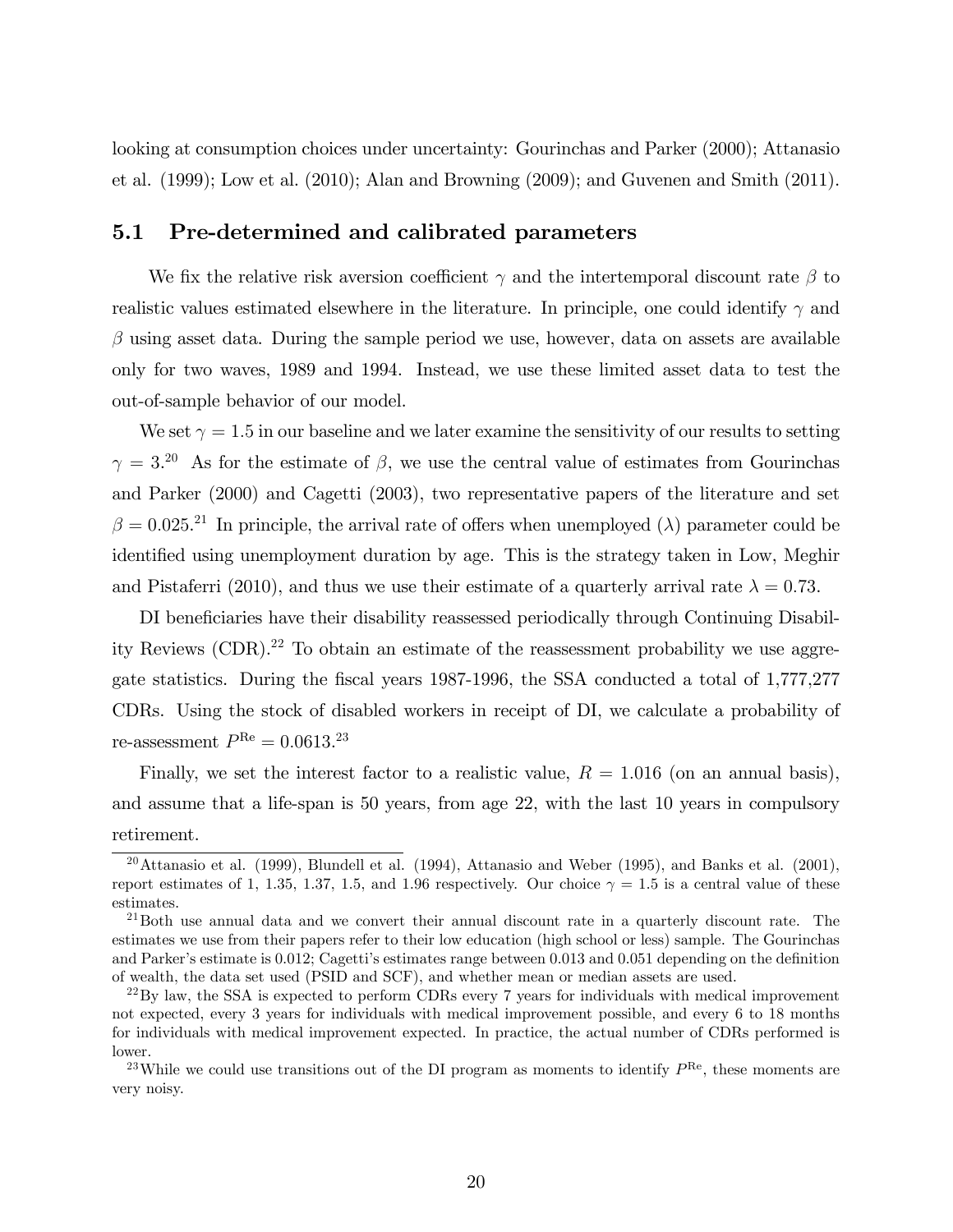### 5.2 Disability Risk

Disability risk is independent of any choices made by individuals in our model, and is also independent of productivity shocks. This means that the disability risk process can be identified structurally without indirect inference. By contrast, the same is not true for the variance of wage shocks: because wages are observed only for workers, wage shocks are identified using a selection correction.

In principle, since we have three possible work limitation states, there are nine possible transition patterns  $Pr(L_{it} = j | L_{it-1} = k)$ . These are reported in full detail in the Appendix. Here (Figure 2) we plot only selected estimates of the transition probabilities  $Pr (L_{it} = j | L_{it-1} = k).^{24}$  These estimates are informative about work limitation risk. For example,  $Pr(L_{it} = 2|L_{it-1} = 0)$  is the probability that an individual with no work limitations is hit by a shock that puts him in the severe work limitation category. Whether this is a persistent or temporary transition can be assessed by looking at the value of  $Pr(L_{it} = 2|L_{it-1} = 2)$ .



Figure 2: Selected transitions

The top left panel of Figure 2 plots  $Pr(L_{it} = 0|L_{it-1} = 0)$ , i.e. the probabilities of staying

 $24$ To obtain these plots, we first construct a variable that equals the mid-point of a 10-age band (23-32, 33-42, etc.), call it mid-age. We then regress an indicator for the joint event  $\{L_{it} = j, L_{it-1} = k\}$  on a quadratic in the mid-age variable, conditioning on the event  $\{L_{it-1} = k\}$  (that is, focusing on the sample of individuals with  $\{L_{it-1} = k\}$ . The predicted value of this regression is what we plot in the figure.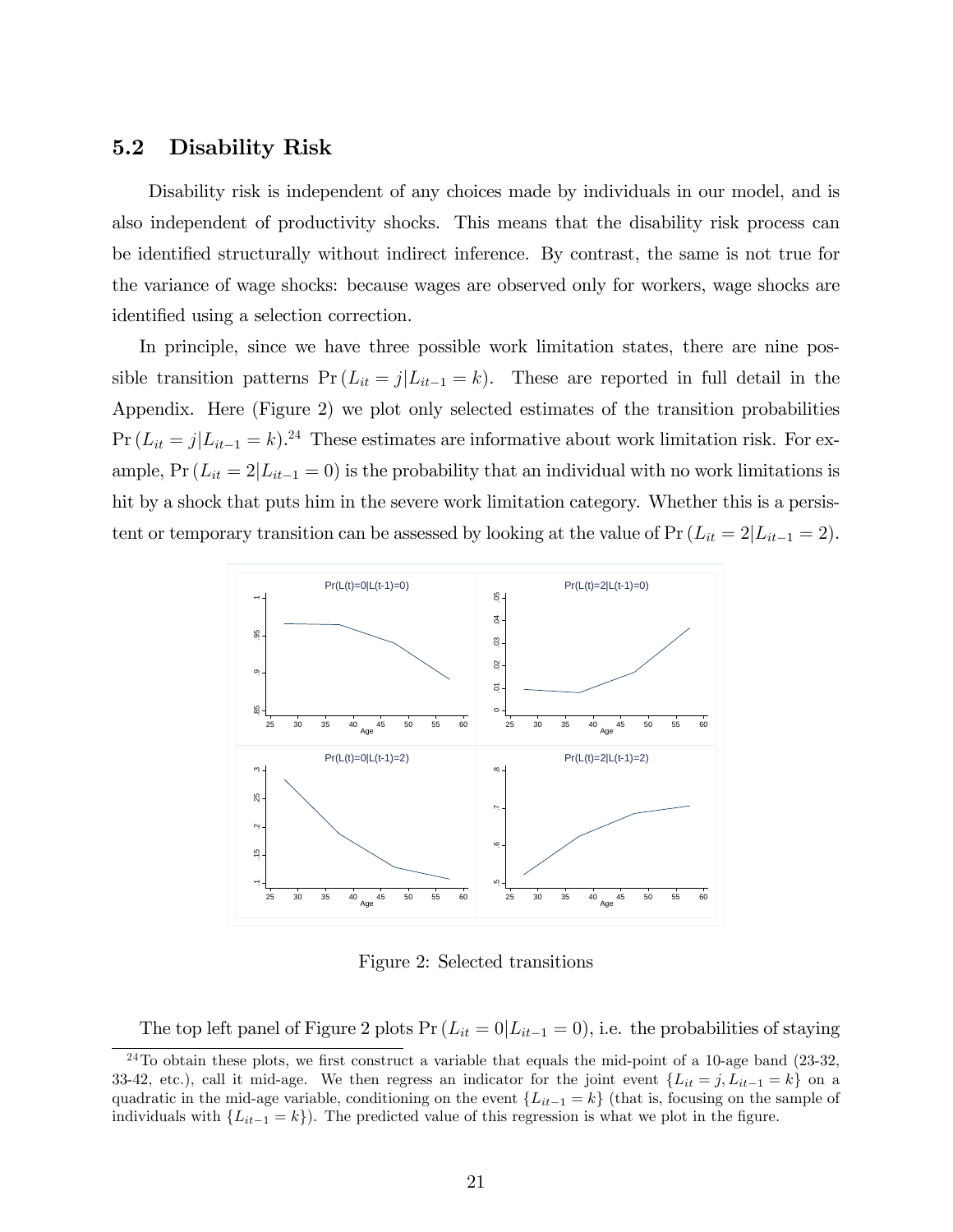healthy by age. This probability declines over the working part of the life cycle from 0.96 to about 0.88. The decline is equally absorbed by increasing probabilities of transiting in moderate and severe work limitations. The top right panel plots the latter,  $Pr(L_{it} = 2|L_{it-1} = 0)$ . This probability increases over the working life, and the increase is fast: from 1% to almost 4%. The probability of full recovery following a severe disability (shown in the bottom left panel) declines over the life-cycle. Finally, the probability of persistent severe work limitations,  $Pr(L_{it} = 2|L_{it-1} = 2)$  (bottom right panel) increases strongly with age (from about  $0.5$  to about  $0.7$ ).<sup>25</sup>

### 5.3 The Wage Process and Productivity Risk

We augment the wage process (2) to include an additional error term  $\omega_{it}$ :

$$
\ln w_{it} = X'_{it}\alpha + \varphi_1 \mathbf{1} \{L_{it} = 1\} + \varphi_2 \mathbf{1} \{L_{it} = 2\} + \varepsilon_{it} + \omega_{it}
$$
(4)

with  $\varepsilon_{it} = \varepsilon_{it-1} + \zeta_{it}$  as before. We assume that  $\omega_{it}$  reflects measurement error. We do this because measurement error is not separately identifiable from transitory shocks. Despite the lack of transitory shocks in wages, there will be transitory shocks to earnings because of the frictions which induce temporary loss of income for a given productivity level. We make the assumption that the two errors  $\zeta_{it}$  and  $\omega_{it}$  are independent.<sup>26</sup> Our goal is to identify the variance of the productivity shock  $\sigma_{\zeta,L}^2$  (for  $L = \{0,1,2\}$ ) as well as  $\varphi_1$  and  $\varphi_2$ . A first complication is selection effects because wages are not observed for those who do not work and the decision to work depends on the wage offer. Further, the employment decision may depend directly on disability shocks as well as on the expectation that the individual will apply for DI in the subsequent period (which requires being unemployed in the current period). We observe neither these expectations, nor the decision to apply.

Our selection correction is based on a reduced form rather than on our structural model, although the structural model is consistent with the reduced form.<sup>27</sup> We assume that "po-

<sup>&</sup>lt;sup>25</sup>Low educated individuals face worse health risk than high educated individuals, with higher probabilities of bad shocks occurring and a lower probability of recovery (see Figure 10 in the Appendix). These differences across education, alongside the much greater prevalence of DI among the low educated, are the reasons why we focus our analysis on the subsample of individuals with low education.

<sup>&</sup>lt;sup>26</sup>Based on evidence from e.g., Bound and Krueger (1995), we assume that the measurement error  $\omega_{it}$ may be potentially serially correlated (an MA(1) process).

 $27$ Estimating the wage process jointly with preferences and DI parameters is computationally burdensome, as it would require adding seven additional parameters.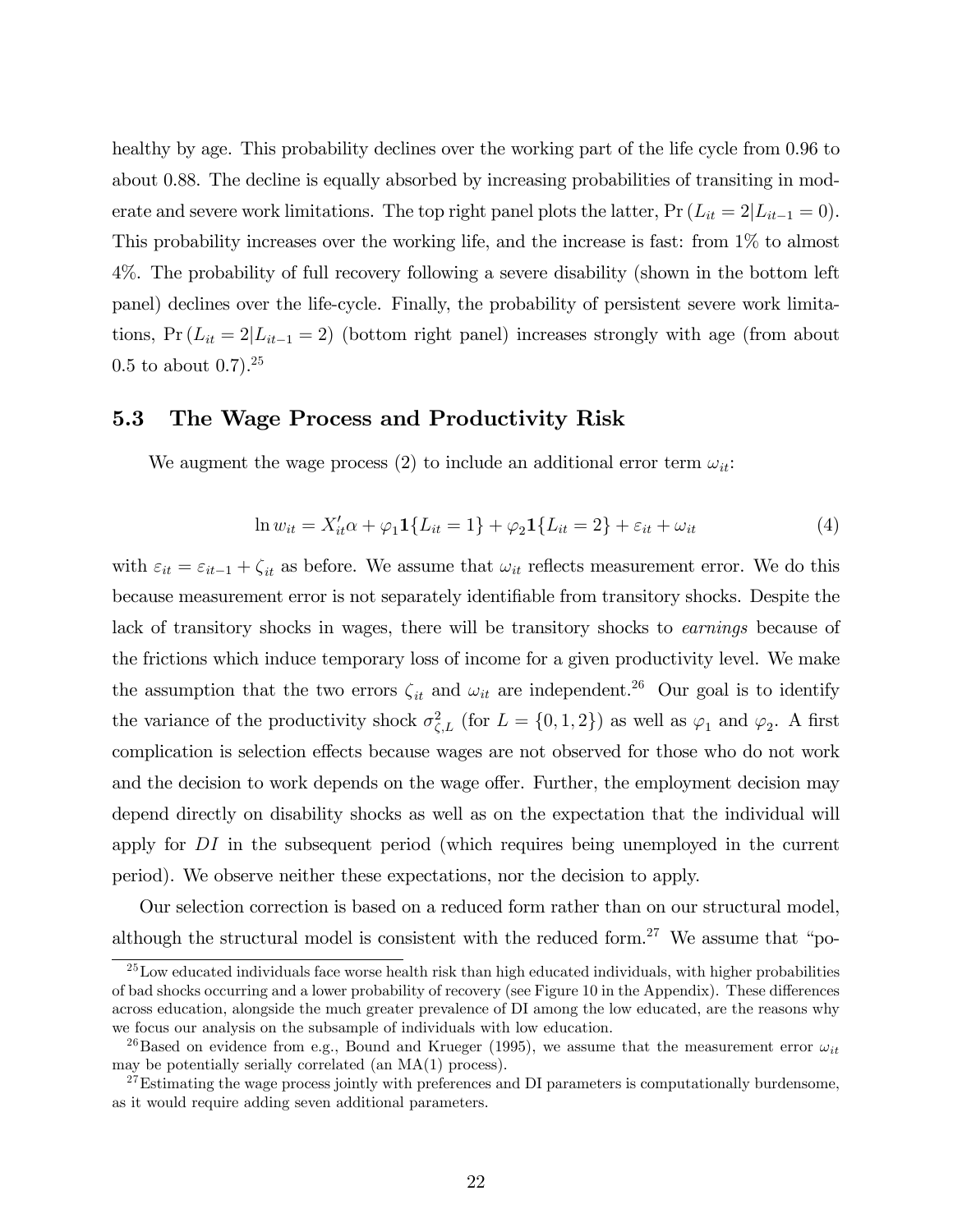tentialî government transfers and the interaction of potential government transfers with disability status serve as exclusion restrictions. The interaction account for the fact that the disincentive to work that government transfers are intending to capture may be different for people who have a physical cost to work. "Potential" transfers are the sum of food stamps benefits, AFDC benefits, EITC benefits, and unemployment insurance benefits individuals would receive in case of program application. These potential benefits are computed using the formulae coded in the federal (for food stamps and EITC) and state (for AFDC and UI) legislation of the programs.<sup>28</sup> The use of this variable is in the spirit of the "simulated IV" literature in empirical public finance. In general, realized public income transfers are endogenous because the individual's take-up decision is a choice. Since the parameters behind these public programs are exogenous, however, we use the amount of benefits individuals are potentially eligible for (before any take up decision is made).<sup>29</sup>

In Table 2 column (1) we report marginal effects from a probit regression for employment. Throughout the exercise, standard errors are clustered at the individual level. Employment is monotonically decreasing in the degree of work limitations. Absent potential transfers, the probability of working declines by 23 percentage points at the onset of a moderate work limitation, and by 74 percentage points at the onset of a severe work limitation. Regarding our exclusion restrictions, the signs are correct: higher (potential) income from transfers induced by a more generous welfare system increase the opportunity cost of work, and the effects are statistically significant. We also find that for individuals with some disabilities this opportunity cost effect is smaller, consistent with the idea that lack of work among the disabled may not always reflect an "option value" argument. We will revisit this important issue in the policy experiment section.

Estimation of the probit for employment allows us to construct an estimate of the inverse Mills' ratio term. We then estimate the wage equation only on the sample of workers. The resulting estimates of  $\varphi_1$  and  $\varphi_2$ , with the selection correction through the inverse Mills'

<sup>28</sup>We ignore asset limits on Food Stamps and AFDC since we have data on assets only for two waves. Full details on how we construct potential benefits for these four programs are in the Appendix.

 $^{29}$ To check the robustness of our findings, in the online Appendix we report results under a variety of different exclusion restrictions, including (a) received (public and private) transfers, (b) an index of generosity of the local UI program; and (c) interactions of state and year dummies to capture reforms to local welfare systems. We find that the use of these different exclusion restrictions induce only small changes in the effect of disability variables on wages and virtually no effects on the estimated variances of the permanent shock (the only structural parameters in this exercise). Our results are also robust to using lagged wages or sample average wages when computing potential transfers.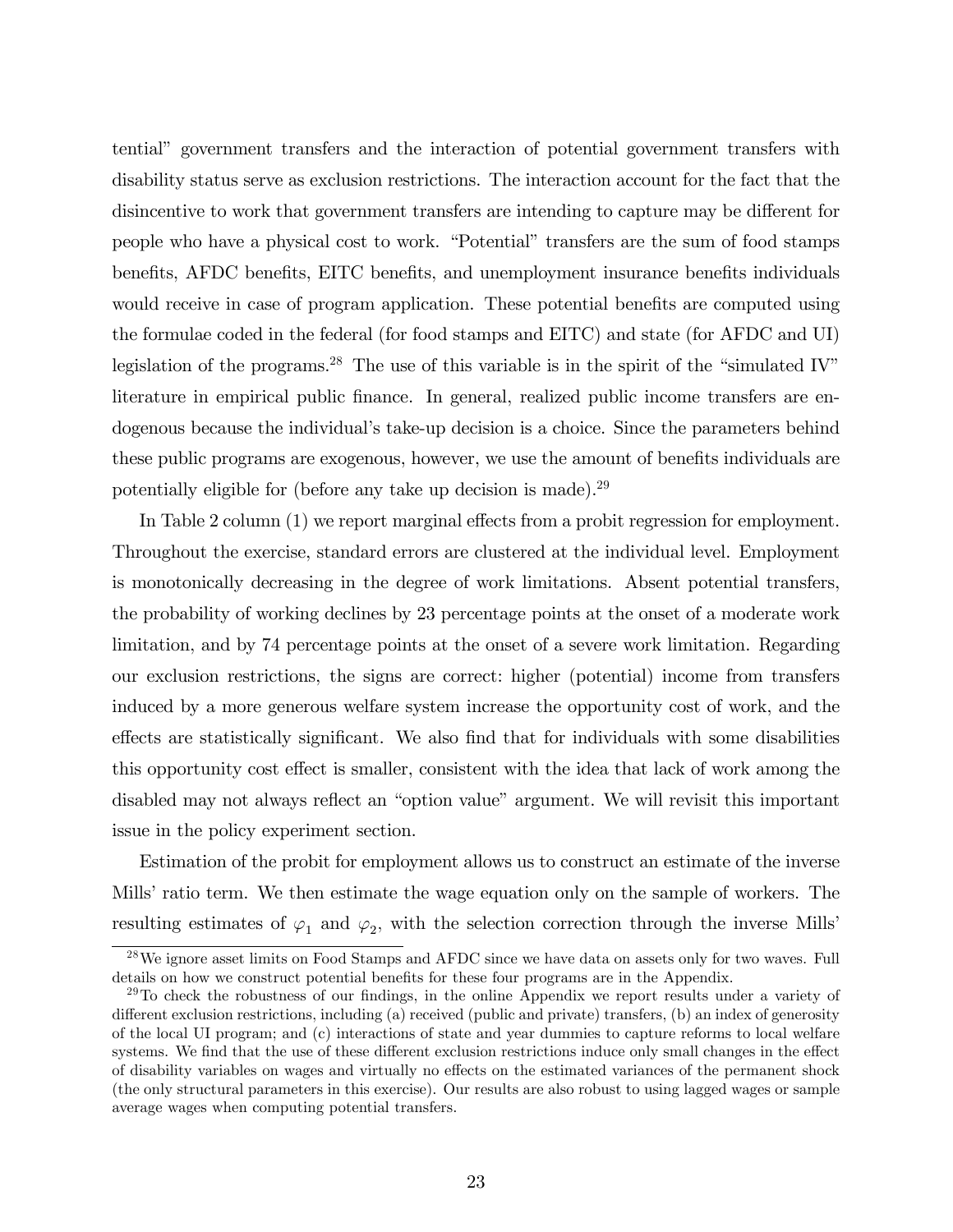| Variable                                       | Employment             | Wage w/out             | Wage with              |
|------------------------------------------------|------------------------|------------------------|------------------------|
|                                                | equation               | selection              | selection              |
|                                                | (1)                    | $\left( 2\right)$      | $\left( 3\right)$      |
| $1\{L_{it} = 1\}$                              | $-0.225***$            | $-0.160***$            | $-0.211***$            |
| $1\{L_{it} = 2\}$                              | (0.026)<br>$-0.738***$ | (0.034)<br>$-0.262***$ | (0.044)<br>$-0.470***$ |
|                                                | (0.031)                | (0.052)                | (0.136)                |
| Potential transfers                            | $-0.091***$            |                        |                        |
|                                                | (0.012)                |                        |                        |
| Potential transfers $\times$ 1 { $L_{it}$ = 1} | $0.037*$<br>(0.020)    |                        |                        |
| Potential transfers $\times$ 1 { $L_{it}$ = 2} | $0.041*$               |                        |                        |
|                                                | (0.023)                |                        |                        |
| Mills ratio                                    |                        |                        | $0.176*$<br>(0.106)    |
|                                                |                        |                        |                        |
| $\,N$                                          | 14,800                 | 13,332                 | 13,332                 |

### Table 2: The Log Wage Equation

Note: Clustered standard errors in parenthesis.  $*,**** =$  significant at 10, 5, and 1 percent, respectively.

ratio, should be interpreted as the estimates of the effect of work limitations on *offered* wages.

In columns (2) and (3) of Table 2, we report estimates of the log wage process with and without correcting for endogenous selection into work. The key coefficients are the ones on  ${L = 1}$  and  ${L = 2}$ , which are estimates of  $\varphi_1$  and  $\varphi_2$ , the effect of the work limitation on wages. A moderate work limitation reduces the observed wage rate by 16 percentage points, whereas a severe limitation reduces the offered wage by 26 percentage points. The selection correction to recover the offered wage from the observed wage makes a substantial difference. The effect of a severe work limitation on the observed wage is 20 percentage points less than on the offered wage: those who remain at work despite their work limitation have higher-than-average permanent income.<sup>30</sup> This is confirmed by the positive sign of the Mills ratio.

<sup>&</sup>lt;sup>30</sup>We check that our results do not depend on the normality assumption. In the online Appendix we repeat our wage equation estimates using a non-parametric approach. In the Örst step we estimate a univariate employment model using the semi-nonparametric estimator of Gallant and Nychka (1987) and save the predicted value  $\hat{s}_{it}$ . In the second step, we estimate our wage regression controlling for a  $2^{nd'}$  degree polynomial in  $\hat{s}_{it}$ . We find that the results remain very similar.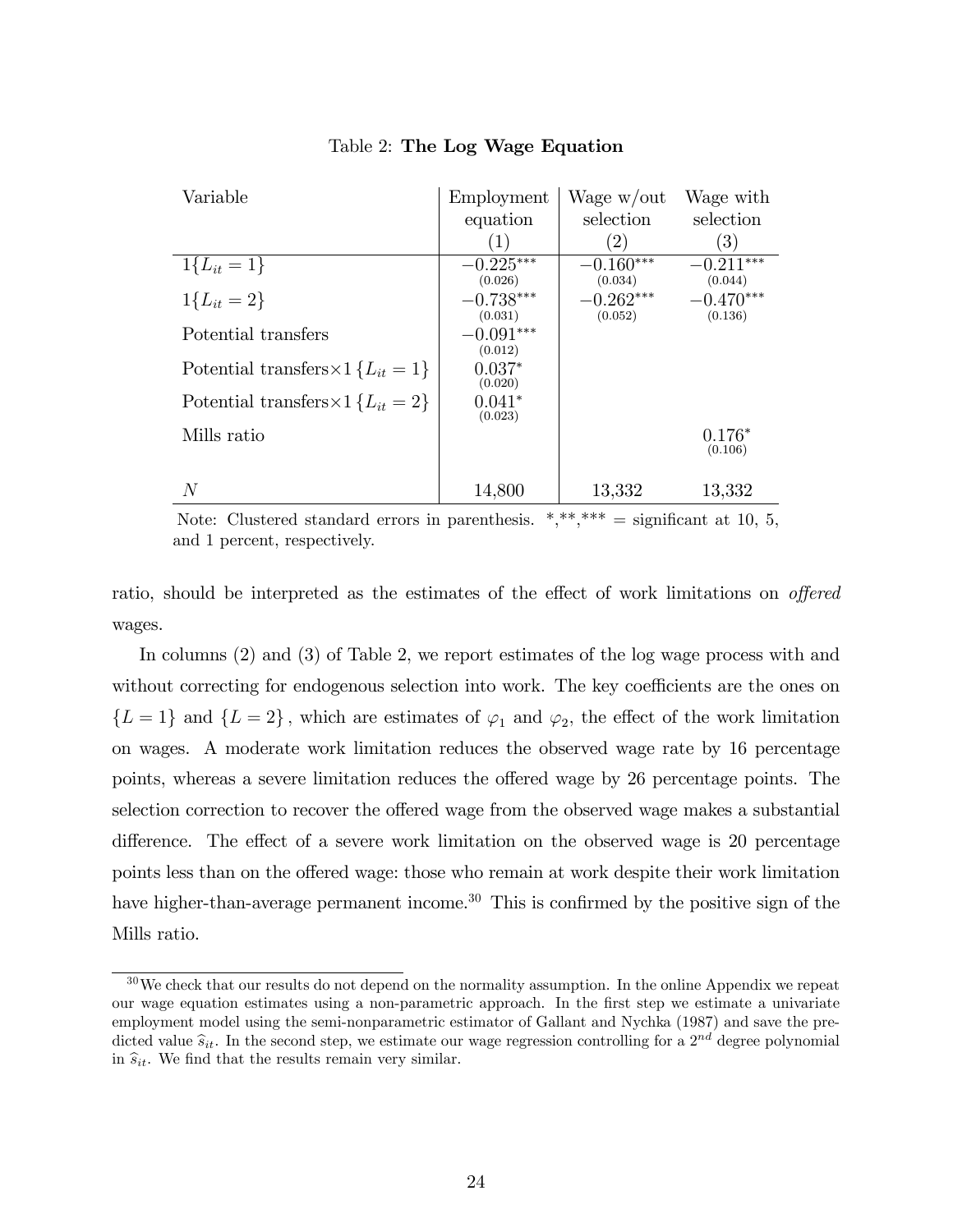Table 3: Variances of the Productivity Shocks

| Parameter                                                  |                  | $L=1$               | $L=0$                            |
|------------------------------------------------------------|------------------|---------------------|----------------------------------|
| Estimate                                                   | 110**<br>(0.048) | $0.041*$<br>(0.021) | $\overline{0.016}$ **<br>(0.007) |
| P-value test $\sigma_{\zeta,L=2}^2 = \sigma_{\zeta,L=0}^2$ |                  | 5.1%                |                                  |

Note: Clustered standard errors in parenthesis.  $*, **$ ,  $***$  = significant at 10, 5, and 1 percent, respectively.

**Productivity Risk** To identify the variance of productivity shocks, we define first the "adjusted" error term:

$$
g_{it} = \Delta \left( \ln w_{it} - X'_{it} \alpha - \sum_{j=1}^{2} \varphi_j L_{it}^j \right) = \zeta_{it} + \Delta \omega_{it}
$$
(5)

From estimation of  $\alpha$ ,  $\varphi_1$  and  $\varphi_2$  described above we can construct the "adjusted" residuals, and use them as they were the true adjusted error terms (5) (MaCurdy, 1982). We can then identify the variance of productivity shocks by health status and the variance of measurement error using the first and second moments and the autocovariances of  $g_{it}$  (conditioning on disability status), as discussed fully in the Appendix. The identification idea is simple. Neglect for a moment the issue of selection. With measurement error, the variance of  $g_{it}$  reflects two sources of innovations: permanent productivity shocks and measurement error. The autocovariances identify the contribution of measurement errors (which are meanreverting), and hence the variance of productivity shocks is identified by stripping from the variance of wage growth the contribution of measurement error. Without selection, second moments conditional on working would just reflect variances of shocks. With selection, conditional variances are less than unconditional variances (which are the parameters of interest) by a factor that depends on the degree of selection in the data. First conditional moments help pin down the latter. See the Appendix for a formal proof.

The results are in Table 3. As before, we report standard errors clustered at the individual level. The estimates of the variance of productivity shocks vary by health status. We find that work limitations increase the dispersion of shocks, making the likelihood of more extreme realizations of productivity shocks higher when people become work limited.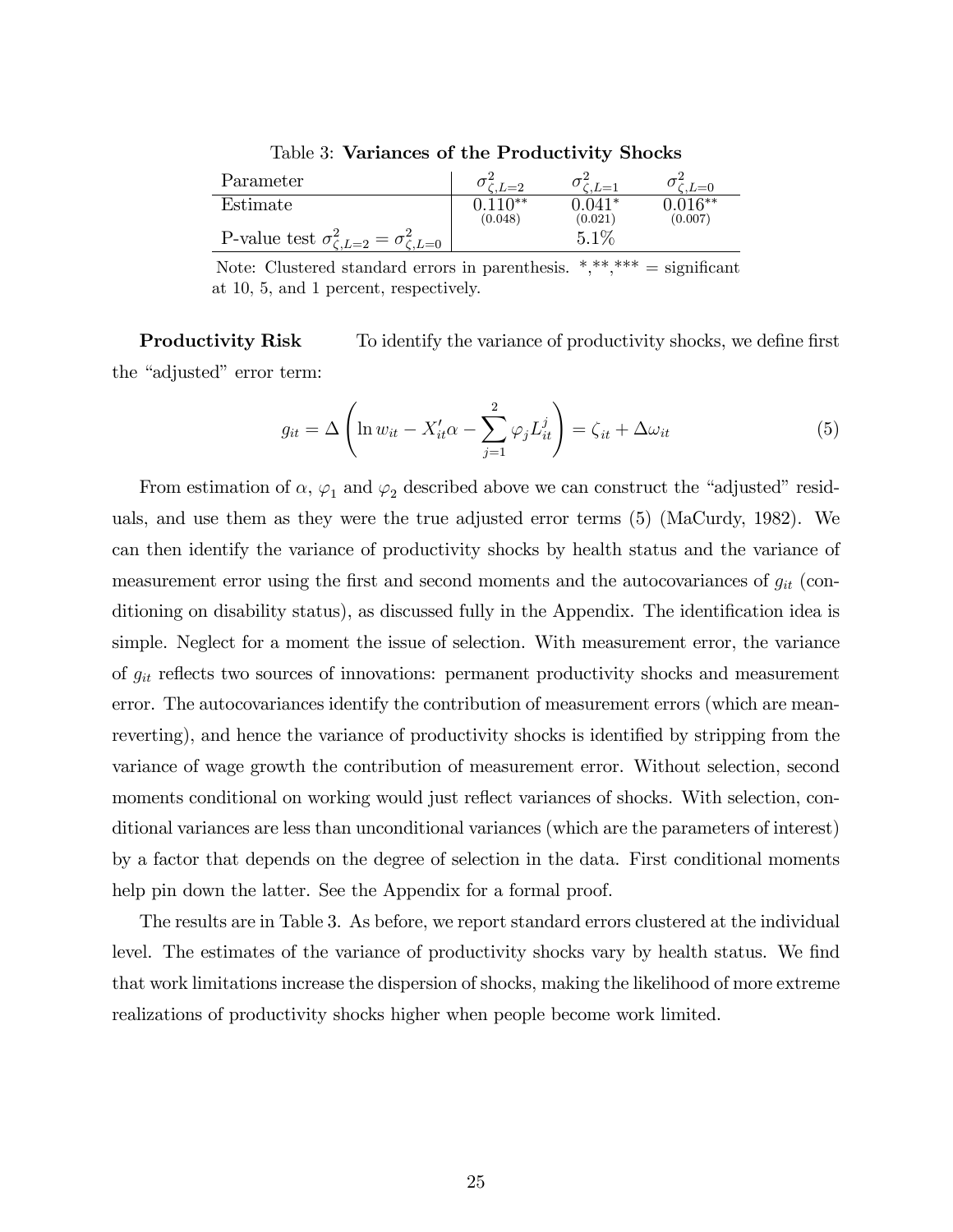## 5.4 Identification of Preferences and Disability Insurance Parameters

Identification of the remaining structural parameters of interest  $(\eta, \theta, \delta, F_{L=0}, F_{L=1}, F_{L=2})$ and the DI policy parameters  $(\pi_{L=0}^{Young}, \pi_{L=1}^{Young}, \pi_{L=2}^{Young}, \pi_{L=0}^{Old}, \pi_{L=1}^{Old}, \pi_{L=2}^{Old})$  is achieved by Indirect Inference (see Gourieroux et al, 1993).<sup>31</sup> Indirect inference relies on matching moments from an approximate model (known as auxiliary model) which can be estimated on both real and simulated data, rather than on moments from the correct data generating process. The moments of the auxiliary model are related (through a so-called binding function) to the structural parameters of interest. The latter are estimated by minimizing the distance between the moments of the auxiliary model estimated from the observed data and the moments of the auxiliary model estimated from the simulated data. Any bias in estimates of the auxiliary model on actual data will be mirrored by bias in estimates of the auxiliary model on simulated data, under the null that the structural model is correctly specified. However, the closer the link between the moments of the auxiliary equations and the structural parameters, the more reliable is estimation.

How to choose which auxiliary moments to match? In our theoretical model, individuals make three decisions: how much to consume, whether to work, and whether to apply for DI. We choose auxiliary moments that reflect the choices individuals make. $32$  In particular, we use: (1) a regression of log consumption on work limitation, disability insurance, employment (and interactions), controlling for a number of other covariates; (2) employment rates, conditional on disability status and age; (3) the stock of recipients of DI, conditional on disability status and age;  $(4)$  the DI status of people of different age and health status; and (5) the flows into the DI program by age and disability status. These choices give us 36 moments overall, which we discuss next.

Moments: Disability Insurance There are three ways in which we calculate moments involving DI recipients. First, we consider the composition of DI recipients by health status. This identifies the fraction of DI recipients who are not truly disabled and helps to

<sup>&</sup>lt;sup>31</sup> Indirect Inference is a generalization of the more traditional method of simulated moments, MSM, or the Efficient Method of Moments, EMM. Indirect Inference is becoming a standard estimation method in analyses of the type we conduct in our papers. See for recent examples Alan and Browning (2009); Guvenen and Smith (2011); Altonji, Smith and Vidangos (2011).

 $32\text{We do not have data on DI application, and hence use moments reflecting participation in the DI}$ program.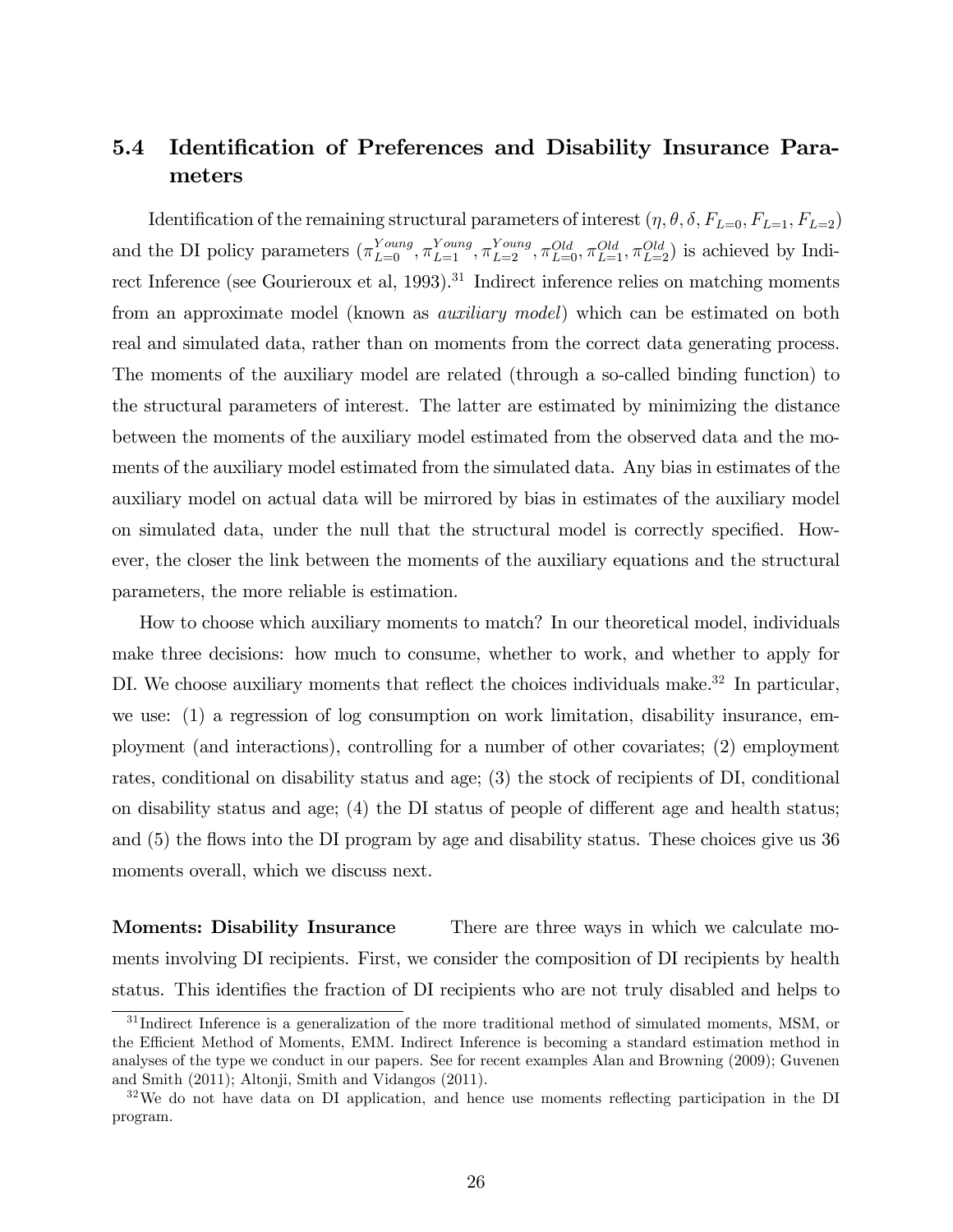pin down the incentive cost of the program. Second, we consider the DI status of individuals within work limitation-types. For the severely work limited, this identifies the fraction of the truly needy who benefit from DI. Third, we consider the flow rates onto DI by individuals within work limitation types.

These moments can be directly related to the probabilities of a successful application, the structural parameters of the DI program. Information on stocks on DI and flows into DI is the kind of variability in the data that we use to identify success probabilities by type (age and health status). Intuitively, a higher probability of success for a given type would generate higher flows into the program and larger stocks on DI for that type. For example, consider how we use the fraction of those with a severe limitation not on DI who move onto DI to help identify  $\pi_{L=2}^{Old}$ . The fraction we observe, and use as auxiliary moment, is  $Fr(DI_t = 1|DI_{t-1} = 0, L = 2, Old)$ . We can show that:

$$
Fr\left(DI_t = 1|DI_{t-1} = 0, L = 2, Old\right) = \Pr\left(DI_t = 1|DI_{t-1} = 0, L = 2, Old, DI^{App} = 1\right)
$$

$$
* \Pr\left(DI_t^{App} = 1|DI_{t-1} = 0, L = 2, Old\right)
$$

$$
= \pi_{L=2}^{Old} \Pr\left(DI_t^{App} = 1|DI_{t-1} = 0, L = 2, Old\right) \tag{6}
$$

The observed fraction would be particularly informative if all  $L = 2$  individuals applied (i.e., if  $Pr\left(DI_t^{App} = 1|DI_{t-1} = 0, L = 2, Old\right) = 1$ ). However, because not everyone applies, the moment we use (the left hand side of  $(6)$ ) is a lower bound on the probability of acceptance, the structural parameter of interest. To move from a bound on the probability of acceptance to the actual probability requires a model of the application decision, which will itself be affected by the probabilities of acceptance, as well as the availability of other insurance programs and wage offers.

Consider the following example: the flow fraction  $Fr(DI_t = 1|DI_{t-1} = 0, L = 2, Old)$ 0.21 in the data. Suppose we start the iteration with  $\pi_{L=2}^{Old} = 0.1$ . This probability will not match the data regardless of what the application probability is. Since the probability of applying for DI is not greater than 1, it is clear that  $\pi_{L=2}^{Old}$  must exceed 0.21 to make sense of the data, and this is indeed the area where the algorithm will search. For any value of  $\pi_{L=2}^{Old}$ , the structural model simulates a different  $Pr\left(DI_t^{App} = 1|DI_{t-1} = 0, L = 2, Old\right)$ , where at the margin more people apply as  $\pi_{L=2}^{Old}$  increases. If the fraction (6) were the only moment to match, the algorithm would pick the  $\pi_{L=2}^{Old}$  such that  $\pi_{L=2}^{Old}$  Pr  $\left(DI_t^{App} = 1|DI_{t-1} = 0, L = 2, Old\right)$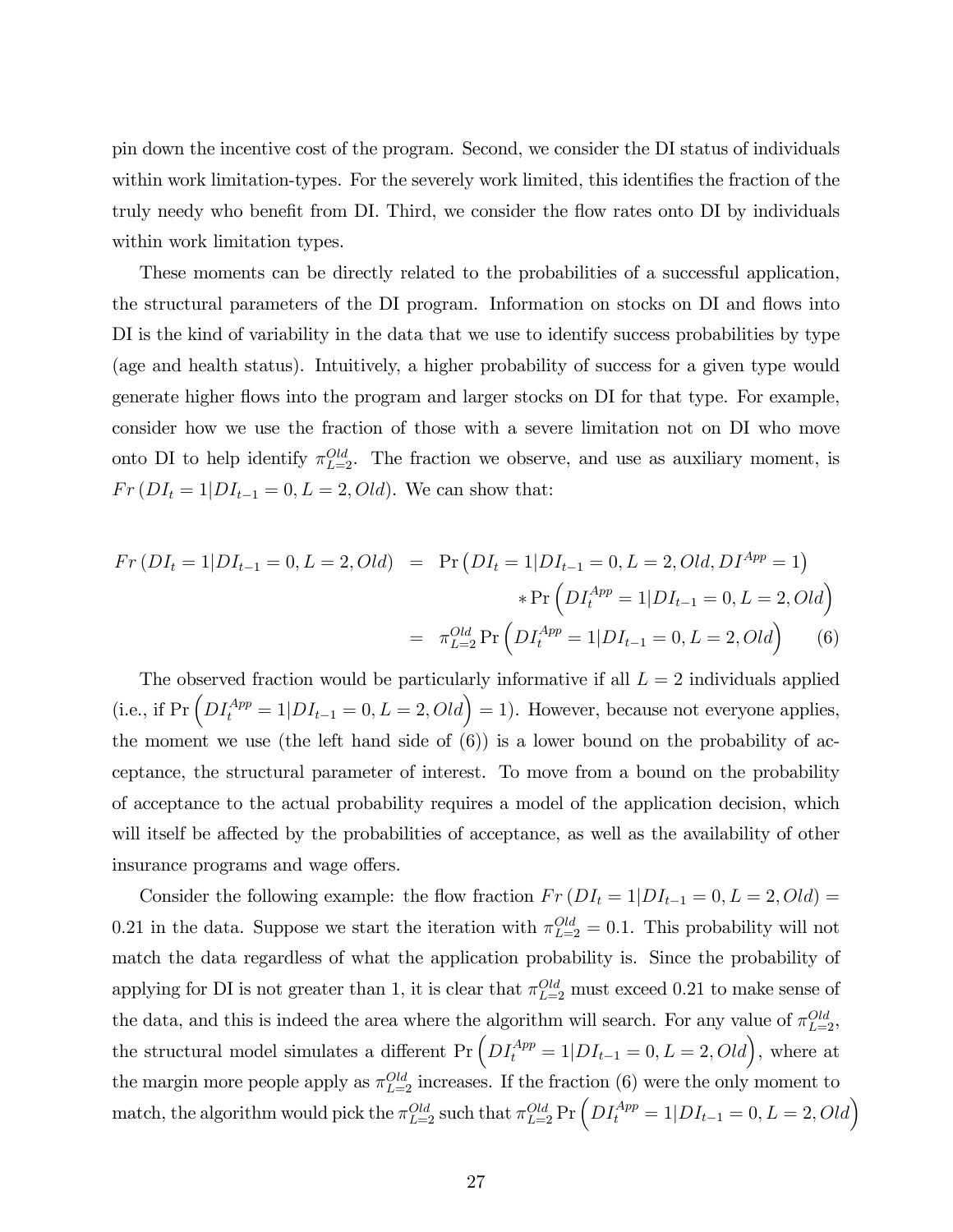is as close as possible to  $0.21$ . In practice, the probabilities and application rates also affect the stock of DI recipients, which are more precisely measured, but which are affected by the flows off DI and by changes in health status over time. We use both flows and stocks by work limitation status as our auxiliary moments.

**Moments: Consumption Regression** A work limitation is likely to have two separate effects on consumption: first, the work limitation affects earnings and hence consumption through the budget constraint. The size of this effect will depend on the persistence of the shock and the extent of insurance, both self-insurance and formal insurance mechanisms such as DI. The second effect of the work limitation is through non-separabilities in the utility function (measured by the parameter  $\theta$  in (1)). For example, if being disabled increases the marginal utility of consumption (e.g. through increased needs) then consumption will rise on disability even if there is full insurance and marginal utility is smoothed over states of disability. It is important to separate out these two effects. Stephens (2001) calculates the effect of the onset of disability on consumption, but does not distinguish whether the effect is through non-separability or through the income loss directly.

The identification of  $\theta$  comes from a regression of consumption on work limitation. Of course, the presence of income/budget constraint effects means this does not identify the nonseparability effect  $\theta$ . However, if we can identify a (control) group of individuals who are fully insured against disability shocks, then the consumption response to the work limitation for those individuals should capture only preference effects. We assume that people who are in receipt of DI represent such group.<sup>33</sup>

Our method for separating out the two effects is to use the parameters of the following auxiliary regression:

$$
\ln c_{it} = \alpha_0 + \alpha_1 L_{it}^1 + \alpha_2 L_{it}^2 + \alpha_3 L_{it}^1 DI_{it} + \alpha_4 L_{it}^2 DI + \alpha_5 DI_{it}
$$

$$
+ \alpha_6 P_{it} + \alpha_7 t + \alpha_8 t^2 + v_{it}
$$

<sup>&</sup>lt;sup>33</sup>The extent of insurance from DI obviously depends on being admitted onto the program, but conditional on receiving DI, the extent of insurance is greater for low income individuals because replacement rates for our low educated sample can be fairly high: (1) DI payments are progressive (the replacement rate is about 85% for people at the 25th percentile of the AIME distribution, and about 65% at the median); (2) DI covers medical expenses through the Medicare program after two years on the program; (3) unlike wages, benefits are untaxed up to a certain limit; (4) lifetime replacement rates may potentially be higher because DI payments are received with certainty while employment is random due to labor market frictions.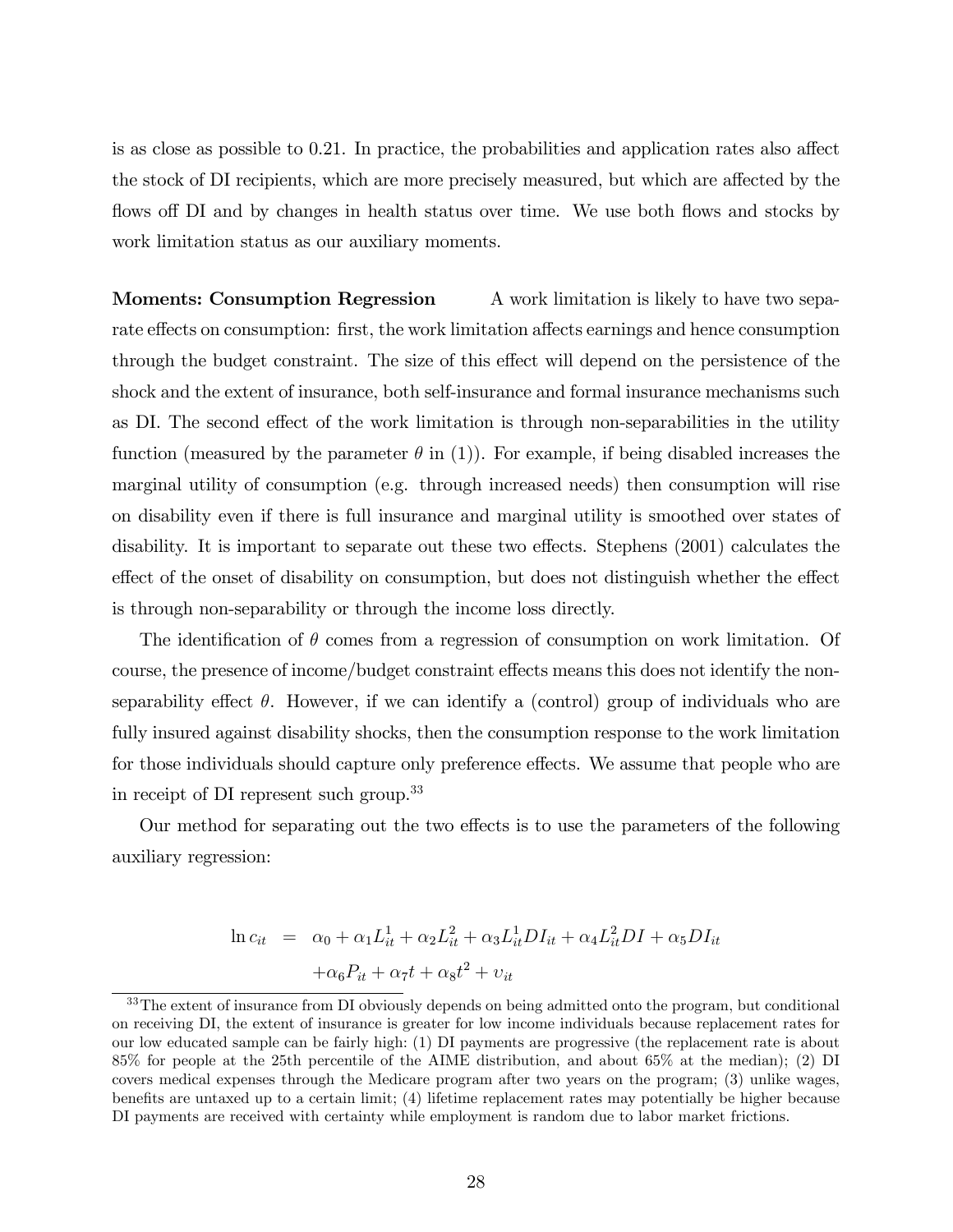The effect of a (severe) work limitation on consumption for individuals who are not in receipt of DI is given by the parameter  $\alpha_2$ . This captures both the income effect and the nonseparability effect. For individuals who are in receipt of DI, however, the effect of a severe disability on consumption is  $(\alpha_2 + \alpha_4)$ . If DI provided full insurance,  $(\alpha_2 + \alpha_4)$  would capture the effect of the non-separability, with the parameter  $\alpha_4$  negating the income effect in  $\alpha_2$ . The split between  $\alpha_2$  and  $\alpha_4$  is less clear if insurance is partial; in which case  $(\alpha_2 + \alpha_4)$  captures both the non-separable part and the lack of full insurance for those receiving DI. Indirect inference exploits this identification intuition without putting a structural interpretation directly on the  $\alpha$  parameters. The coefficients  $\alpha_1$  and  $\alpha_3$  correspond to the effects of a moderate disability. We use an adult-equivalent measure of consumption and control for a quadratic in age to account for life-cycle evolution of family composition and tastes.<sup>34</sup> <sup>35</sup>

Employment can also provide insurance against disability shocks. In addition, employment has a direct effect on the marginal utility of consumption (the parameter  $\eta$ ). We use the auxiliary parameter  $\alpha_6$  to help capture this non-separability between consumption and labor supply. Intuitively, whether consumption and employment covary positively or negatively (controlling for health status and point on the life cycle) is informative about whether they are Frisch complements or substitutes in utility.

Moments: Employment Rates over the Life-Cycle We calculate employment rates by age and by work limitation status, using four 10-year age bands: 23-32, 33-42, 43-52, and 53-62. The moments that we use are the employment rates for the three work limitation groups in each age band, giving 12 moments overall. These moments are related to fixed cost of work with different work limitations,  $F(L)$ , the utility cost of working,  $\eta$ , and the labor market frictions.

In particular, unemployment rates among the healthy in the early life cycle are informative about the job destruction rate  $\delta$  because assets are very low at young ages and so very few decide voluntarily not to work. The differences in employment by disability status is

<sup>&</sup>lt;sup>34</sup>Our measure of consumption is per adult equivalent (using the OECD equivalence scale  $1+0.7(A-1)+$  $0.5K$ , where  $A$  is the number of adults and  $K$  the number of children in the household).

 $35\,\text{We need to add two caveats to our identification strategy. First, as stressed by Meyer and Mok (2008),$ consumption is measured at the family level, but we observe changes in disability at the individual level. To partly account for this, we use a measure of adult equivalent consumption. The second caveat is that disability insurance is only one form of insurance against disability risk (SSI and workers' compensation being others). We replicated the regression reported in section B of Table 4 using a more comprehensive measure of insurance against disability risk (comprising DI, SSI and WC) and Önd qualitatively similar results.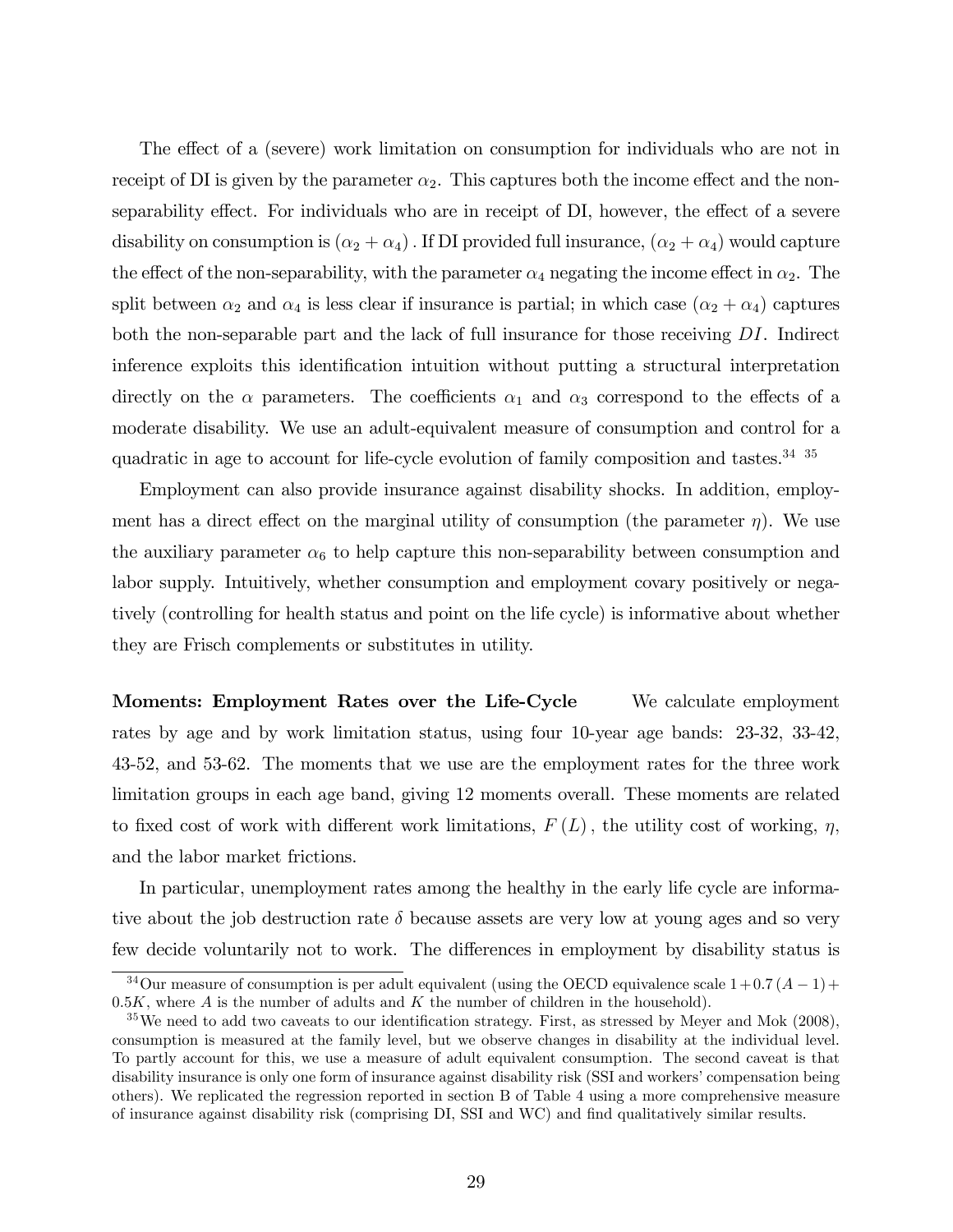informative about the extent that work is more costly for disabled than for healthy workers and thus how the fixed cost of work differs by work limitation status.

### 5.5 Indirect Inference Results

In this section we present results on the moments matched by Indirect Inference in Table 4, and the estimates of the structural parameters in Table 5. For each targeted moment, we present its value in the data, its simulated value (evaluated at the estimated structural parameters), and the  $95\%$  confidence interval of the difference between the value in the data and that in the simulation. $36$  Targeted moments are divided into five panels: consumption moments, employment moments, DI coverage moments, moments related to the composition of DI recipients, and DI flows moments.

Starting with Panel A, we find that our auxiliary model estimates of the consumption regression suggest that consumption falls when people become disabled and there is no insurance. However, those who are insured against the disability shock (those who are receiving DI) increase their consumption, consistent with the idea that consumption and poor health are Frisch complements ( $\theta < 0$  in our utility specification). This may arise, for example, because a disability that induces a work limitation may also reduce an individualís opportunities for home production, such as in preparing food, housework and in accessing the cheapest shops. These auxiliary regression results are very closely replicated by our simulated moments. None of the health and DI-related moments are statistically different in the data relative to the simulations. <sup>37</sup>

Turning to Panel B, the model is capable of matching well the employment behavior of people with severe and moderate disabilities, but it does not fit perfectly well the employment behavior of older non-disabled workers.<sup>38</sup> Nevertheless, the differences appear economically

<sup>&</sup>lt;sup>36</sup>We compute standard errors of the auxiliary moments estimated in the data by the block bootstrap. Call  $s_{\hat{\beta}_{data}}$  this standard error. The standard error of the difference  $(\hat{\beta}_{data} - \hat{\beta}_{sims})$  is computed (using asymptotic results) as:  $\sqrt{\left(1+\frac{1}{S}\right)s_{\widehat{\beta}}^2}$  $\hat{\beta}_{data}^2$ , where S is the number of simulations (S = 40 in our case).

 $37$ We repeated our consumption regression using food data and find qualitatively very similar results as far as the non-separability issue between consumption and health is concerned. The results also remain qualitatively similar if we control for individual fixed effects (see Table 9 in the Appendix for both sets of results).

<sup>&</sup>lt;sup>38</sup>Some of the employment rejections are due to the fact that the employment proportions are very high and hence even small differences get magnified by small standard errors. For example, in the data the fraction of 33-42 years old who work is 94.6%, while we simulate it to be 91%. However, even if we had simulated an economically undistinguishable 93.5%, we would still have found a statistical rejection of the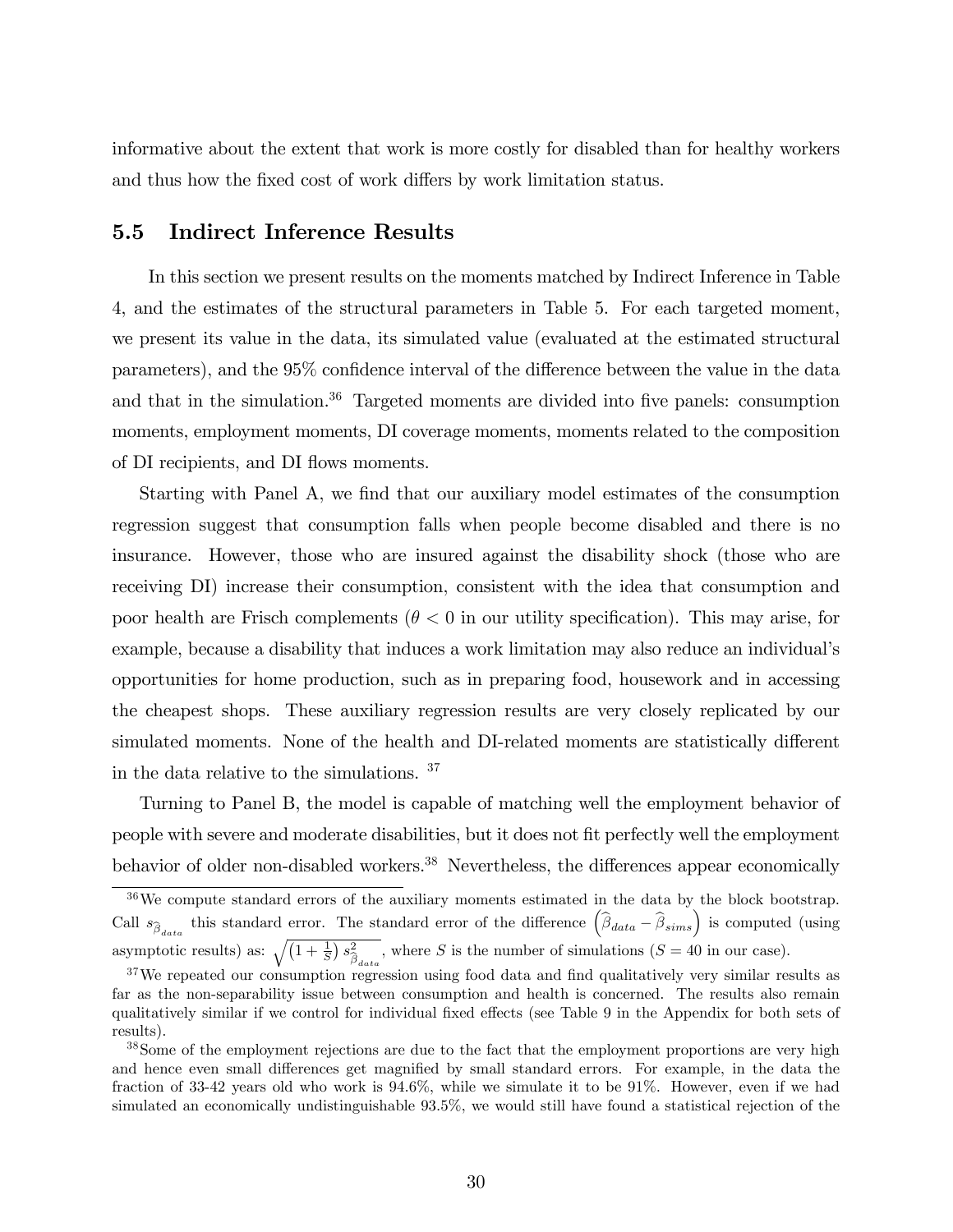| i<br>Civi                       |
|---------------------------------|
| י המיד<br>٦<br>r<br>C<br>j<br>F |
|                                 |
| n<br>Gbl                        |

| $\rm{Variable/Moment}$                                                                      | Data                                           | Simulations          | 95% C.I. diff.      | $\text{Variable/Moment}$                                                                                                                                                                                                                                                                                                                                                                                          | Data                   | Simulations             | 95% C.I. diff.      |
|---------------------------------------------------------------------------------------------|------------------------------------------------|----------------------|---------------------|-------------------------------------------------------------------------------------------------------------------------------------------------------------------------------------------------------------------------------------------------------------------------------------------------------------------------------------------------------------------------------------------------------------------|------------------------|-------------------------|---------------------|
| The<br>$\ddot{\mathbf{A}}$<br>Panel                                                         | $_{\rm Log}$                                   | Regre<br>Consumption | noisse              | $\overline{\mathbf{D}}$<br>ö<br>Panel                                                                                                                                                                                                                                                                                                                                                                             | Coverage               |                         |                     |
| $\mid \mid$<br>$\{L_{it}$                                                                   | $-0.047$<br>(0.031)                            | $-0.060$             | $(-0.048; 0.074)^*$ | t < 45<br>2.<br>$\begin{array}{c} \hline \end{array}$<br>$1 L_{it}$<br>$\Pr\{DI_{it} =$                                                                                                                                                                                                                                                                                                                           | (0.0376)<br>0.293      | 0.295                   | $(-0.077; 0.072)*$  |
| $\{L_{it}=2\}$                                                                              | $-0.186$<br>(0.037)                            | $-0.174$             | $(-0.086, 0.062)^*$ | $= 2, t \ge 45$<br>$\Pr\{DI_{it}=1 L_{it}$                                                                                                                                                                                                                                                                                                                                                                        | $(0.599$<br>$(0.0319)$ | 0.574                   | $(-0.038; 0.089)$ * |
| $\{L_{it}=1\}\times DI_{it}$                                                                | 0.070<br>(0.101)                               | 0.133                | $(-0.265; 0.138)$ * | $\Pr\{DI_{it}=1 L_{it}=1, \, t\hspace{-0.1cm}<\hspace{-0.1cm}45\}$                                                                                                                                                                                                                                                                                                                                                | (0.0142)<br>0.075      | 0.058                   | $(-0.012; 0.045)$ * |
| $\{L_{it}=2\}\times DI_{it}$                                                                | (0.101)<br>0.291                               | 0.361                | $(-0.271; 0.131)^*$ | $\Pr\{DI_{it}=1 L_{it}=1, \, t{\ge}45\}$                                                                                                                                                                                                                                                                                                                                                                          | (0.0291)<br>0.211      | 0.213                   | $(-0.060; 0.055)^*$ |
| $DI_{it}$                                                                                   | $-0.248$<br>(0.091)                            | $-0.263$             | $(-0.165, 0.196)$ * | $\Pr\{DI_{it}=1 L_{it}=0,\, t\hspace{-0.1cm}<\hspace{-0.1cm}45\}$                                                                                                                                                                                                                                                                                                                                                 | 0.0024<br>(0.0007)     | 0.0026                  | $(-0.002, 0.001)^*$ |
| Employed                                                                                    | $0.235$<br>$(0.022)$                           | 0.112                | (0.078; 0.167)      | $\Pr\{DI_{it}=1 L_{it}=0,\,$ t $\geq$ 45}                                                                                                                                                                                                                                                                                                                                                                         | $0.0144$<br>$(0.0035)$ | 0.0182                  | $(-0.011; 0.003)$ * |
| <b>B:</b> Employment<br>Panel                                                               |                                                | by Disability Status |                     | Composition of DI<br>Panel D:                                                                                                                                                                                                                                                                                                                                                                                     |                        | Recipient               |                     |
| $23 - 32$<br>$\frac{1}{\sqrt{2}}$<br>$1 Li_{it}$<br>$\mid \mid$<br>$\overline{\Pr}\{P_{it}$ | (0.0061)<br>0.921                              | 0.91                 | $(-0.002; 0.022)^*$ | $= 1, t < 45$<br>$2 DI_{it}$<br>$\vert\vert$<br>$\Pr\{L_{it}$                                                                                                                                                                                                                                                                                                                                                     | (6740.0)<br>0.607      | 0.636                   | $(-0.124; 0.066)*$  |
| $\Pr\{P_{it}=1 L_{it}=0,~~33\text{-}42\}$                                                   | $0.946$<br>$(0.0054)$                          | 0.910                | (0.025; 0.047)      | $\Pr\{L_{it}=2 DI_{it}=1,\,$ t $\geq$ 45}                                                                                                                                                                                                                                                                                                                                                                         | (0.0270)<br>0.683      | 0.630                   | $(-0.001; 0.107)$ * |
| $\Pr\{P_{it}=1 L_{it}=0, 43\text{-}52\}$                                                    | $\begin{array}{c} 0.947 \\ 0.0062 \end{array}$ | 0.909                | (0.025; 0.050)      | $\Pr\{L_{it}=1 DI_{it}=1,\, {\rm t<45}\}$                                                                                                                                                                                                                                                                                                                                                                         | (0.0349)<br>0.258      | 0.201                   | $(-0.011; 0.127)$ * |
| $\Pr\{P_{it}=1 L_{it}=0,~53\text{-}62\}$                                                    | (0.0163)<br>0.837                              | 0.895                | $(-0.090; -0.026)$  | $\Pr\{L_{it}=1 DI_{it}=1,\, t{\ge}45\}$                                                                                                                                                                                                                                                                                                                                                                           | (0.0221)<br>0.224      | 0.229                   | $(-0.049; 0.039)^*$ |
| $\Pr \{ P_{it} = 1   L_{it} = 1, 23\text{-}32 \}$                                           | (0.0375)<br>0.715                              | 0.864                | $(-0.223; 0.075)$   | $\Pr\{L_{it}=0 DI_{it}=1,\, {\rm t<45}\}$                                                                                                                                                                                                                                                                                                                                                                         | (0.0326)<br>0.135      | 0.164                   | $(-0.093; 0.036)$ * |
| $\Pr\{P_{it}=1 L_{it}=1,~~33\text{-}42\}$                                                   | $\underset{\left( 0.0333\right) }{0.775}$      | 0.802                | $(-0.093; 0.040)^*$ | $\Pr\{L_{it}=0 DI_{it}=1,\,\mathrm{t}\geq 45\}$                                                                                                                                                                                                                                                                                                                                                                   | (0.093)                | 0.141                   | $(-0.087; -0.010)$  |
| $\Pr\{P_{it} = 1   L_{it} = 1, 43.52\}$                                                     | (0.0435)<br>0.675                              | 0.660                | $(-0.071; 0.102)^*$ | Panel                                                                                                                                                                                                                                                                                                                                                                                                             | E: Flows into          | $\overline{\mathsf{D}}$ |                     |
| $\Pr\{P_{it}=1 L_{it}=1,~~53\text{-}62\}$                                                   | (0.0449)<br>0.450                              | 0.367                | $(-0.006; 0.172)*$  | 2, t < 45<br>$\left  {}\right $<br>$= 0, Li$<br>$\Pr\{DI_{it}=1 DI_{it-1}\}$                                                                                                                                                                                                                                                                                                                                      | 0.1225<br>(0.0216)     | 0.1539                  | $(-0.074; 0.011)*$  |
| $23-32$<br>$\Pr\{P_{it} = 1   L_{it} = 2,$                                                  | $0.233$<br>$(0.0493)$                          | 0.202                | $(-0.068; 0.128)$ * | $2, t \geq 45$<br>$=0,L_{it}=% {\textstyle\sum\nolimits_{i}} e_{i}e_{j}^{\dag}\sum_{i}e_{ij}e_{j}^{\dag}e_{j}^{\dag}e_{j}^{\dag}e_{j}^{\dag}e_{j}^{\dag}e_{j}^{\dag}e_{j}^{\dag}e_{j}^{\dag}e_{j}^{\dag}e_{j}^{\dag}e_{j}^{\dag}e_{j}^{\dag}e_{j}^{\dag}e_{j}^{\dag}e_{j}^{\dag}e_{j}^{\dag}e_{j}^{\dag}e_{j}^{\dag}e_{j}^{\dag}e_{j}^{\dag}e_{j}^{\dag}e_{j}^{\dag}e_{j}^{\$<br>$\Pr\{DI_{it} = 1   DI_{it-1}\}$ | 0.2063<br>(0.0266)     | 0.3049                  | $(-0.151; -0.046)$  |
| $33 - 42$<br>$1 L_{it} = 2,$<br>$\Pr\{P_{it} =$                                             | $\begin{array}{c} 0.196 \\ 0.0365 \end{array}$ | 0.234                | $(-0.110; 0.034)^*$ | $0, L_{it} = 1, t < 45$<br>$\vert\vert$<br>$\Pr\{DI_{it} = 1 DI_{it-1}\}$                                                                                                                                                                                                                                                                                                                                         | $0.0144$<br>$(0.0060)$ | 0.0151                  | $(-0.012; 0.011)^*$ |
| $1 L_{it} = 2, 43.52\}$<br>$\Pr\{P_{it} =$                                                  | (0.0243)<br>0.109                              | 0.146                | $(-0.085; 0.011)^*$ | $= 0, L_{it} = 1, t \geq 45$<br>$\Pr\{DI_{it} = 1 DI_{it-1}\}$                                                                                                                                                                                                                                                                                                                                                    | 0.0412<br>(0.0114)     | 0.0561                  | $(-0.038; 0.008)$ * |
| $1 L_{it} = 2, 53-62 $<br>$\Pr\{P_{it} =$                                                   | 0.0173<br>0.060                                | 0.049                | $(-0.023; 0.045)$ * | $= 0, L_{it} = 0, t < 45$<br>$\Pr\{DI_{it} = 1 DI_{it-1}\}$                                                                                                                                                                                                                                                                                                                                                       | 0.0009<br>(0.0004)     | 0.0005                  | $(-0.000; 0.001)^*$ |
|                                                                                             |                                                |                      |                     | $0, t \geq 45$<br>$\vert\vert$<br>$0, L_{it}$<br>$\vert\vert$<br>$\Pr\{DI_{it}=1 DI_{it-1}$                                                                                                                                                                                                                                                                                                                       | $0.0045$<br>$(0.0014)$ | 0.0019                  | $(-0.000; 0.006)^*$ |

Note: Block bootstrap s.e. in parenthesis. An asterisk indicates a statistically insignificant difference (at 5 percent level). Note: Block bootstrap s.e. in parenthesis. An asterisk indicates a statistically insignificant difference (at 5 percent level).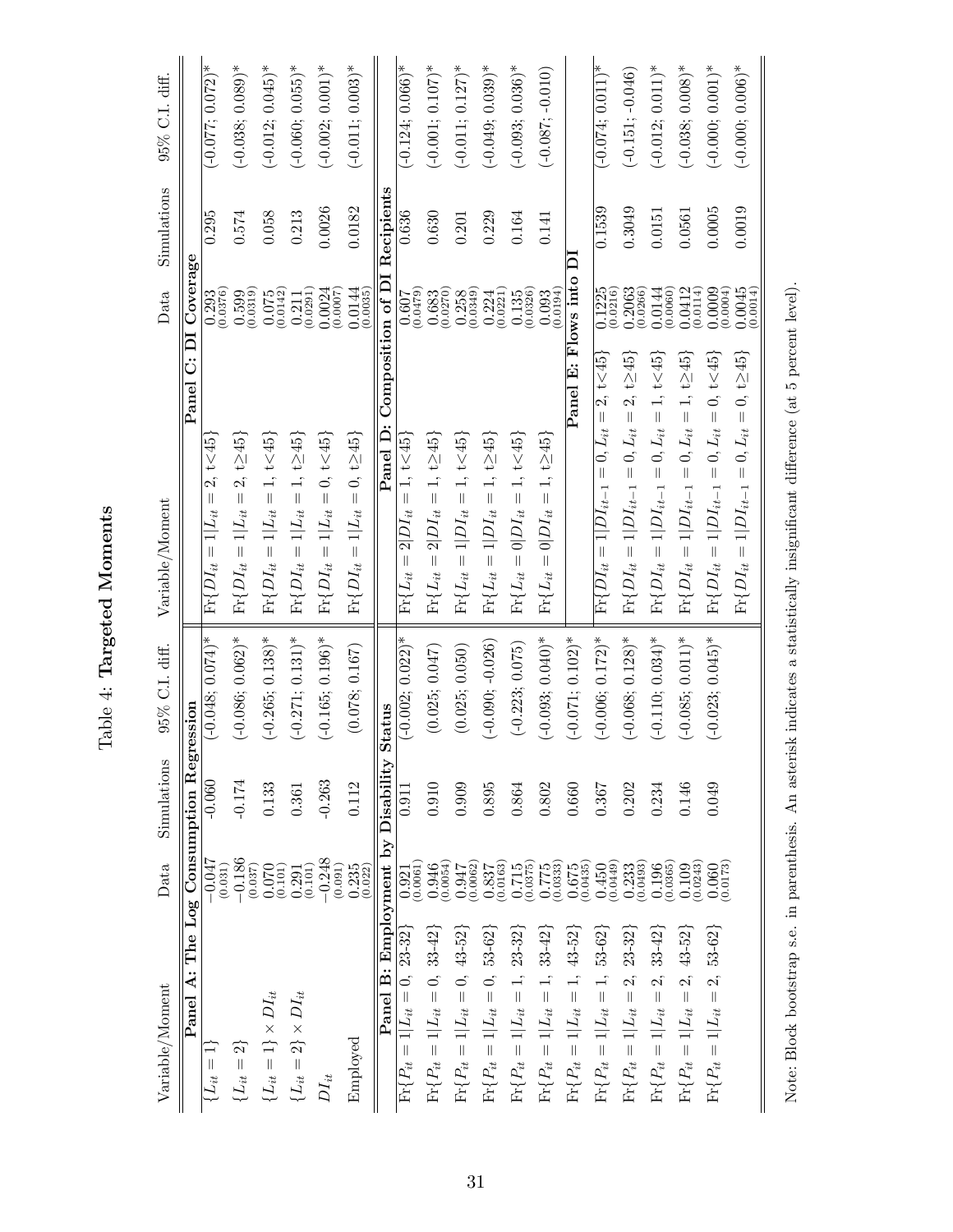small and not systematic (the model underpredicts employment at age 33-42 and overpredicts it in the last 10 years before retirement).<sup>39</sup> We also notice that these discrepancies arise for the group of healthy individuals that for the most part is unaffected by the type of policy experiments we are going to run later. It would have been much more worrying for the credibility of our policy experiments if the discrepancies between data and model had emerged for groups (those with moderate or severe disabilities) whose behavior is most likely affected by changes in benefit generosity or screening procedures.

In Panel C and D we look at the two sides of the insurance/disincentives trade-off of DI. Our model is capable of matching almost all the moments with great accuracy. For example, it matches quite closely the proportions of "false recipients",  $Fr(L = 0|DI = 1, t)$ , as well as the proportion of workers "insured" by the DI program,  $Fr(DI = 1|L = 2, t)$ , which are the reduced form equivalents of the incentive cost/insurance benefit tradeoff. In the final Panel E we examine the flows into the program by work limitation and age. Once more, the model fits these moments quite well statistically.

In Table 5 we report the Indirect Inference parameter estimates corresponding to these moments. We estimate that a moderate (severe) disability induces about a  $22\%$   $(44\%)$  loss of utility in terms of consumption. Working induces a  $20\%$  loss. The fixed costs of work per quarter rise substantially with the degree of work limitation. We estimate that a job is destroyed on average every 15 quarters. The probability of success of DI application increases with age and disability status. The estimates of the success probabilities by type (age and work limitation status) provide information on the extent of type I and type II errors, which we discuss further in the next section. All estimates are statistically significant except for the probabilities of success among those without any work limitation at all, which are however economically insignificant.

null of no difference given a standard error of 0.005.

<sup>&</sup>lt;sup>39</sup>One exception is employment among very young people reporting a moderate disability. In the data, only 72% work, while in the model 86% do. In the simulations, these individuals have low acceptance rates onto DI and no assets, and so they must work in order to Önance their consumption. In reality, they may have access to sources of support that we do not explicitly model - such as insurance provided by parents or other relatives.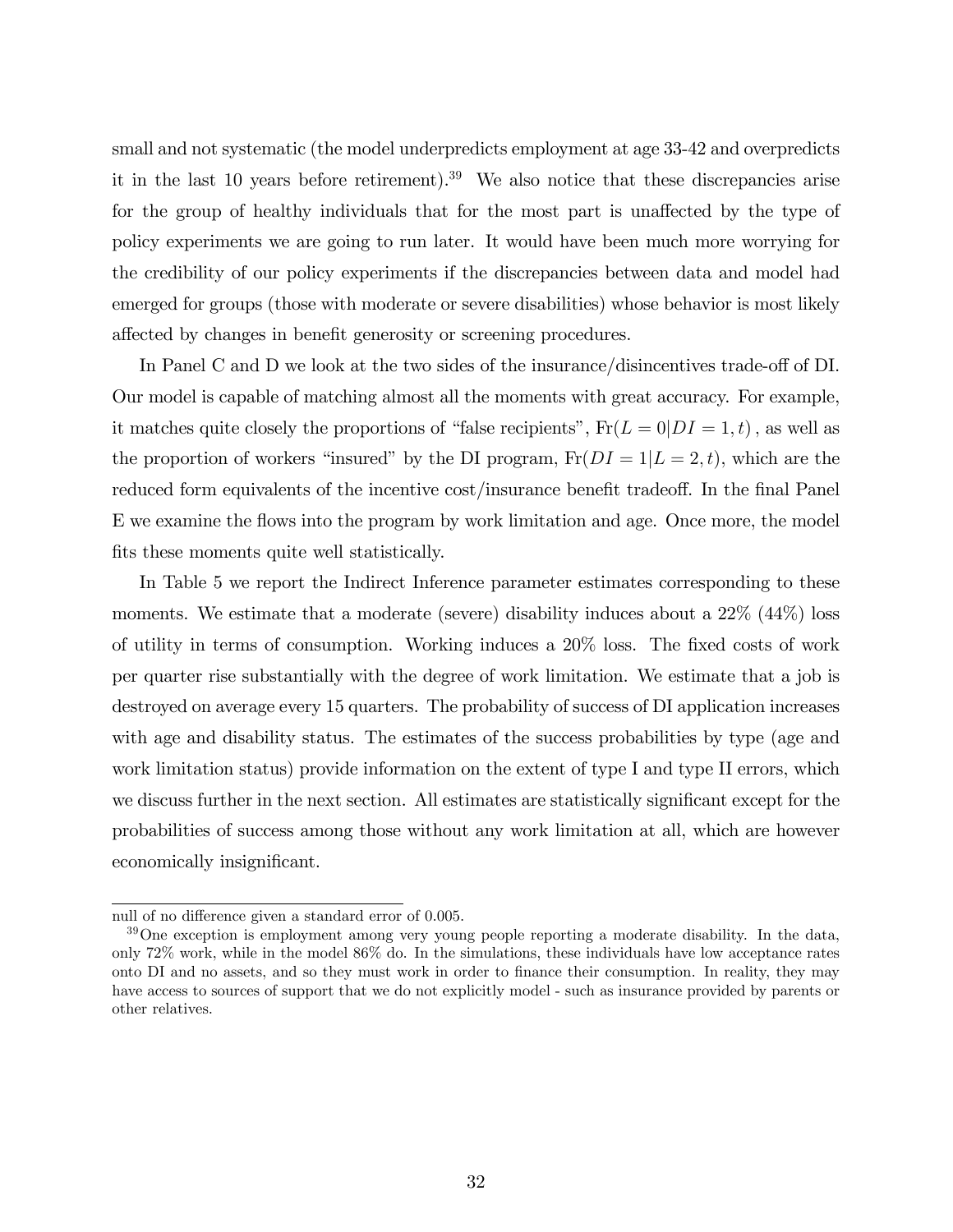| Frictions and Preferences |                    |                                | Disability Insurance Program |                       |
|---------------------------|--------------------|--------------------------------|------------------------------|-----------------------|
| Estimate<br>Parameter     |                    | Parameter                      | Estimate                     |                       |
|                           |                    |                                |                              |                       |
| $\theta$                  | Cost of disability | $-0.224***$<br>(0.051)         | $\_Young$<br>$\pi_{L=0}$     | 0.004<br>(0.485)      |
| $\eta$                    | Cost of part.      | $-0.197***$<br>(0.053)         | $\pi_{L=0}^{Old}$            | 0.0095<br>(0.409)     |
| $\delta$                  | Job destruction    | $0.068***$<br>(0.027)          | $\pi_{L=1}^{Young}$          | $0.148*$<br>(0.078)   |
|                           |                    |                                | $\pi_{L=1}^{Old}$            | $0.148***$<br>(0.041) |
| $F_{L=0}$                 | Fixed cost         | $0.0002$ [\$0]<br>(0.046)      | $\pi_{L=2}^{Young}$          | $0.232***$<br>(0.029) |
| $F_{L=1}$                 | Fixed cost         | $0.276***$ [\$839]<br>(0.108)  | $\pi_{L=2}^{Old}$            | $0.510***$<br>(0.078) |
| $F_{L-2}$                 | Fixed cost         | $0.524***$ [\$1592]<br>(0.056) |                              |                       |

Table 5: Estimated Parameters

Note: Fixed costs are reported as the fraction of average offered wage income at age 23 and also in 1992 dollars per quarter. Standard errors in parenthesis (see the Appendix for definitions).  $*,**** =$  significant at 10, 5, and 1 percent, respectively.

### 5.6 Implications

In this section we discuss the implications of our estimates for the success of the DI screening process, for behavioral responses to DI program parameters, and the extent of self-insurance. We also show the importance of our estimates about the role of work limitations. We compare predictions of our model with evidence from the predominantly reduced form literature. This is a way to verify that the model can reproduce statistics about the DI program that were not explicitly targeted by the estimation procedure (external validity).

#### 5.6.1 Success of the DI Screening Process

One important issue is to evaluate the success rate of the existing DI Screening Process. We first look at the award rate at the point of entry in the system (i.e., award of initial application). We simulate this rate (using our structural model and estimated parameters) to be 0.34. French and Song (2010) use administrative SSA data on the outcome of DI applications and report a very similar success rate for the initial application (0.39). In practice, applicants who are rejected can appeal at four different successive levels: DDS reconsideration, Administrative Law Judges (ALJ), Federal Court, and at the Council Review level. While we do not model the appeal process formally, we do allow individuals to re-apply for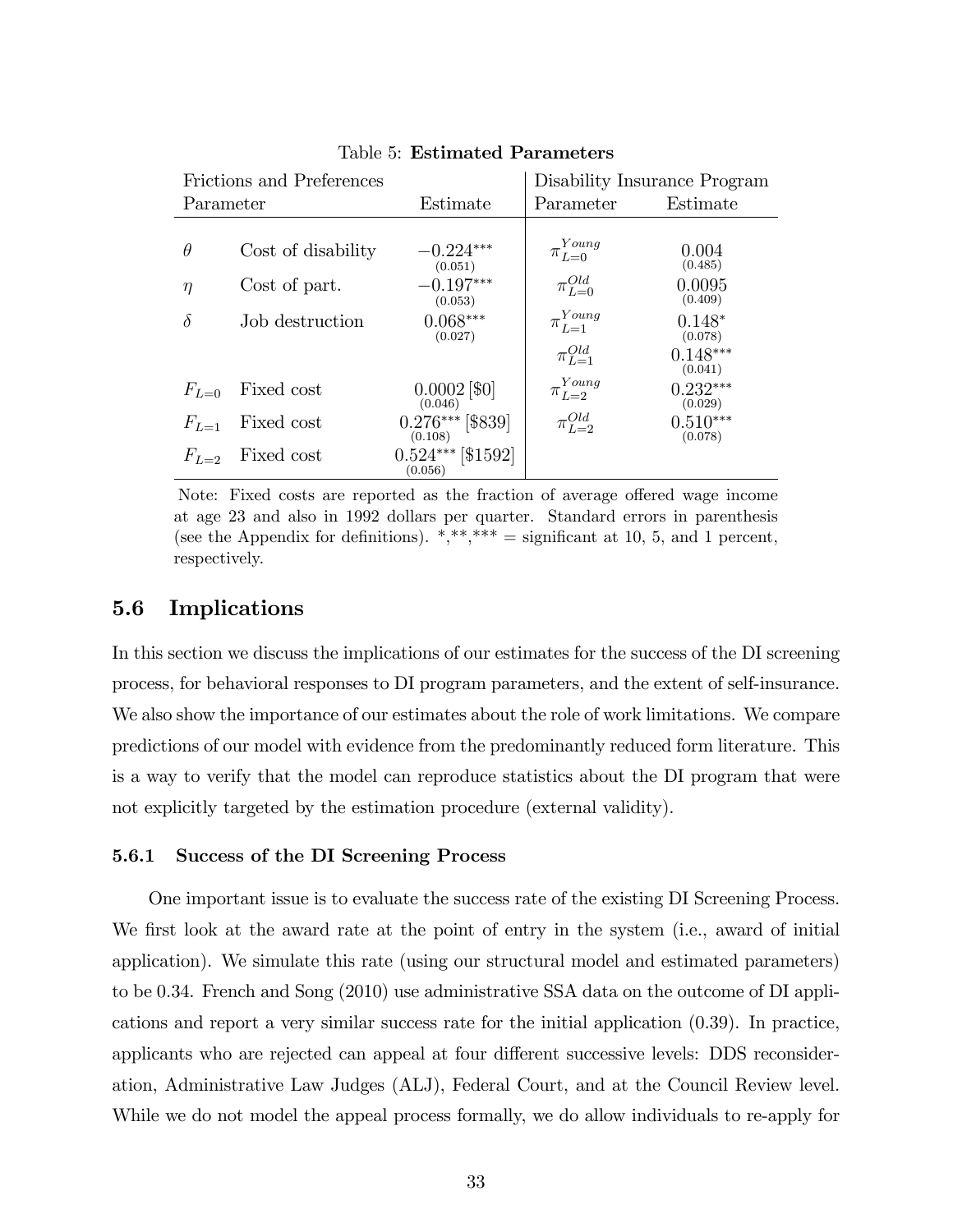DI following rejections. This allows us to compare award rates in the short and long run in the model and in reality. According to French and Song (2011) the award rate after 2 years from the initial application is  $53\%$  (52% in our model); after 4 years is  $61\%$  (and is the same in our model); and after 10 years is 67% (74% in our model). Hence, our model captures quite well short- and long-run award rates.

Those reported above are unconditional award rates (i.e., they do not condition on the applicant's health). Given that the true disability status of an applicant is private information, SSA evaluators are likely to commit two types of errors: Admitting onto the DI program undeserved applicants and rejecting those who are truly disabled. Our structural estimates of the success rates show how large these errors are. Consider first the extent of false positives (the proportion of healthy applicants who receive DI). From Table 5, these type II errors have probabilities ranging from 0.4% (young non disabled) to 15% (those with a moderate disability). Similarly, we can use our model to estimate the Award Error: the fraction of successful applicants to DI who are not severely disabled, given by  $Pr(L = \{0, 1\}|DI = 1, DI^{App} = 1) = 0.157$ . In the literature, one finds reduced form estimates that are fairly similar, 0.16 to 0.22 in Benitez-Silva et al. (1999), depending on the statistical assumptions made, and 0.19 in Nagi (1969).

Consider next the probability of false negatives (i.e., the proportion of severely disabled who apply and do not receive DI). From Table 5, our estimate is that the type I errors are 77% for the younger and 49% for the older workers. The fraction of rejected applicants who are disabled, the Rejection Error, is given by  $Pr(L = 2|DI = 0, DI^{App} = 1) = 0.574$ . This is again similar to Benitez-Silva et al. (1999), who report 0.52-0.58, and Nagi (1969), 0.48. These comparisons confirm that our structural model is capable of replicating reduced form estimates obtained using direct information on the application and award process. Taken together, these estimates suggest substantial inefficiencies in providing coverage for the severely work limited, but less inefficiencies in terms of identifying false claimants. $40$ 

<sup>&</sup>lt;sup>40</sup>One caveat to this conclusion is the possibility of non-classical measurement error. This might arise for example if people tend to exaggerate their report of work limitations if in receipt of DI or unemployed. If that was the case, our estimates of type I error will be overestimated and our estimates of type II error underestimated.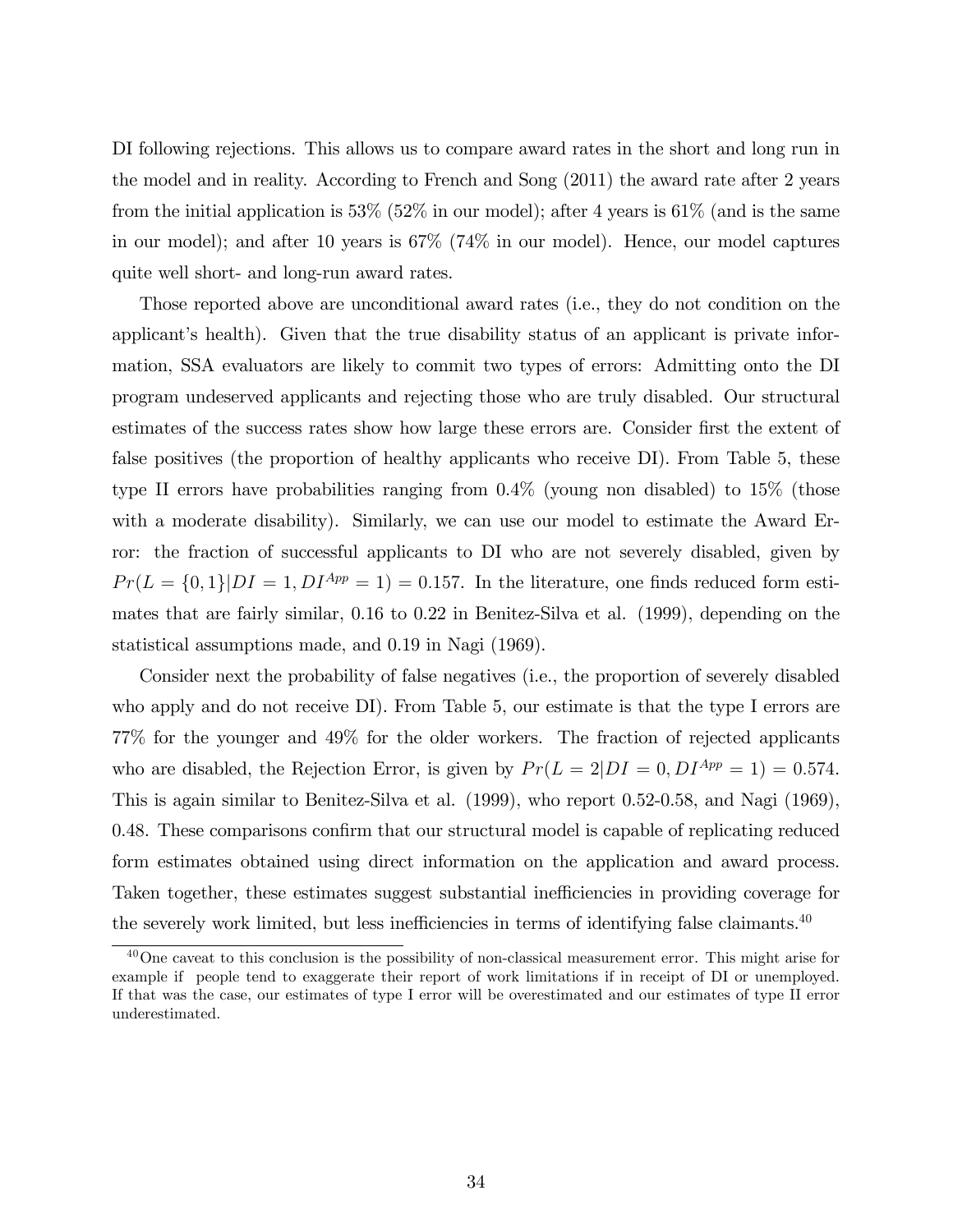#### 5.6.2 Elasticities

The reduced form literature on DI has attempted to establish the incentive cost of DI by looking at a number of behavioral responses, in particular the response of DI application and labor force participation (or employment) to an increase in generosity of the DI program. In Table 6 we report elasticity estimates from representative papers in the literature (surveyed in the authoritative survey of Bound and Burkhauser, 1999) and we compare these estimates with those that we can compute in our model. These are obtained by simulating individual response as we marginally change the generosity of the DI program.

In column 1 we report the elasticity of DI applications with respect to benefit generosity. As surveyed by Bound and Burkhauser (1999), empirical analyses using aggregate time series data from the 1960s and 1970s (such as Halpern, 1979; Lando et al., 1979) in general tend to find smaller elasticities (around 0.5) than those obtained from cross-sectional data (such as Kreider, 1998, and Halpern and Hausman, 1986), which however display more variability. A central estimate from Table 13 of Bound and Burkhauser (1999) is about 0.6 (with a  $0.2$ -1.3 range). Our estimate (using all individuals) is 0.45. However, this figure masks considerable heterogeneity by health. The moderately disabled are very elastic in their response to generosity (1.11), whereas the severely disabled have very little response  $(0.12)$ . As we shall see, this difference plays an important role when assessing the welfare implications of changing DI benefits generosity.

The second column shows the elasticity of the non-employment rate with respect to benefit generosity. In the literature, the response of non-employment to benefits is generally estimated to be smaller than the response of DI applications. For example, the range of estimates reported by Bound and Burkhauser (1999) in their Table 16 and by Haveman and Wolfe (2000) in their Table 10 is between 0.06 and 0.93. In our model this elasticity is on the lower end of the range of estimates from the literature (our estimate is 0.12). We also break our sample by work limitation and find a differential effect on the moderately and severely disabled: the moderately disabled are more sensitive but the differences are small except for the under 40s. For moderately work limited under 40, the elasticity is about 0.24, whereas for the severely disabled, the elasticity remains close to zero.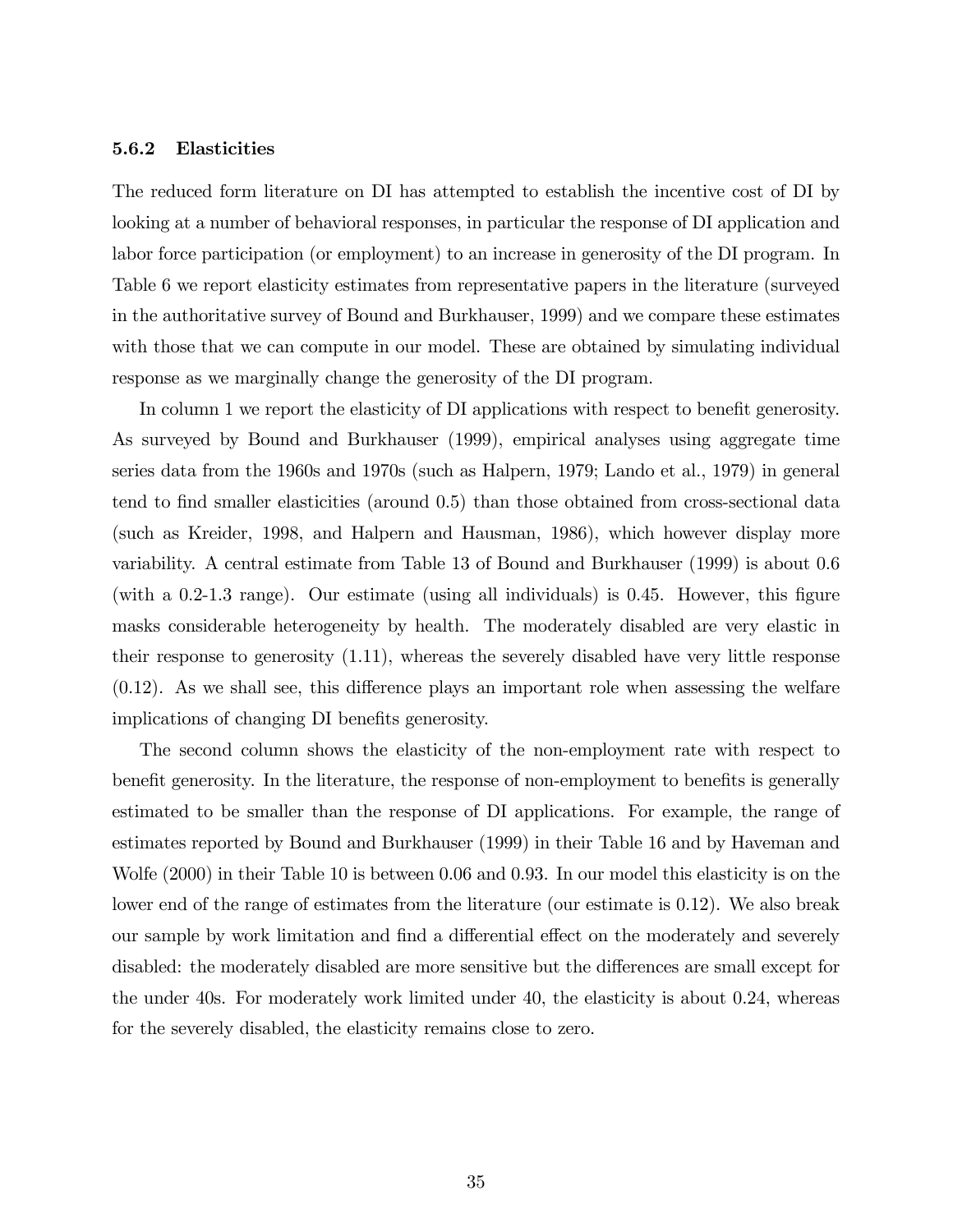|                              | Elasticities                              |                               |  |
|------------------------------|-------------------------------------------|-------------------------------|--|
|                              |                                           | DI Application Non-Employment |  |
|                              | w.r.t. DI generosity w.r.t. DI generosity |                               |  |
|                              |                                           |                               |  |
| Range of estimates from lit. | $0.2 - 1.3$                               | $0.06 - 0.93$                 |  |
| Our model:                   |                                           |                               |  |
| All Individuals              | 0.45                                      | 0.12                          |  |
| Mod. disab. $L=1$            | 1.11                                      | 0.049                         |  |
| Sev. disab. $L=2$            | 0.12                                      | 0.011                         |  |

### Table 6: Relevant Reduced Form Elasticities

Note: The range of estimates from the literature in column (1) come from Bound and Burkhauser (1999, Table 13); those in column (2) from Bound and Burkhauser (1999, Table 16) and Haveman and Wolfe (2000, Table 10).

Table 7: Flows off DI

| Moment                                                                                                                                                                                                 |  | Data Simul. 95% C.I. difference |
|--------------------------------------------------------------------------------------------------------------------------------------------------------------------------------------------------------|--|---------------------------------|
|                                                                                                                                                                                                        |  | $(-0.021, 0.117)^{*}$           |
| Fr( $DI_t = 0 DI_{t-1} = 1, t < 45$ ) $\begin{array}{cc} 0.137 & 0.089 \\ (0.035) & (0.035) \\ \text{Fr}(DI_t = 0 DI_{t-1} = 1, t \geq 45) & 0.080 & 0.062 \\ (0.015) & (0.015) & (0.015) \end{array}$ |  | $(-0.012, 0.048)^{*}$           |

Note: Block bootstrap s.e. in parenthesis. An asterisk indicates a statistically insignificant difference (at 5 percent level).

#### 5.6.3 Flows off DI

We use our model to simulate the rate of flows off the DI program by work limitation status, and we compare these to rates in the data. We did not use these rates in the estimation because these moments are imprecisely estimated given the size of our sample. However, we reproduce in Table 7 the main annual flow statistics and the simulated counterparts as an indication of the performance of the model. Simulated flows of DI match the decline by age observed in the data. The difference between actual and simulated outflows is statistically insignificant.

### 5.6.4 Asset Accumulation

An important part of the model is individuals' ability to self-insure through asset accumulation. Unfortunately, it is difficult to compare asset accumulation when there is only one liquid asset available (as in the model), with data where individuals have both liquid Önancial wealth (bank deposits and stocks) as well as illiquid assets (housing and pension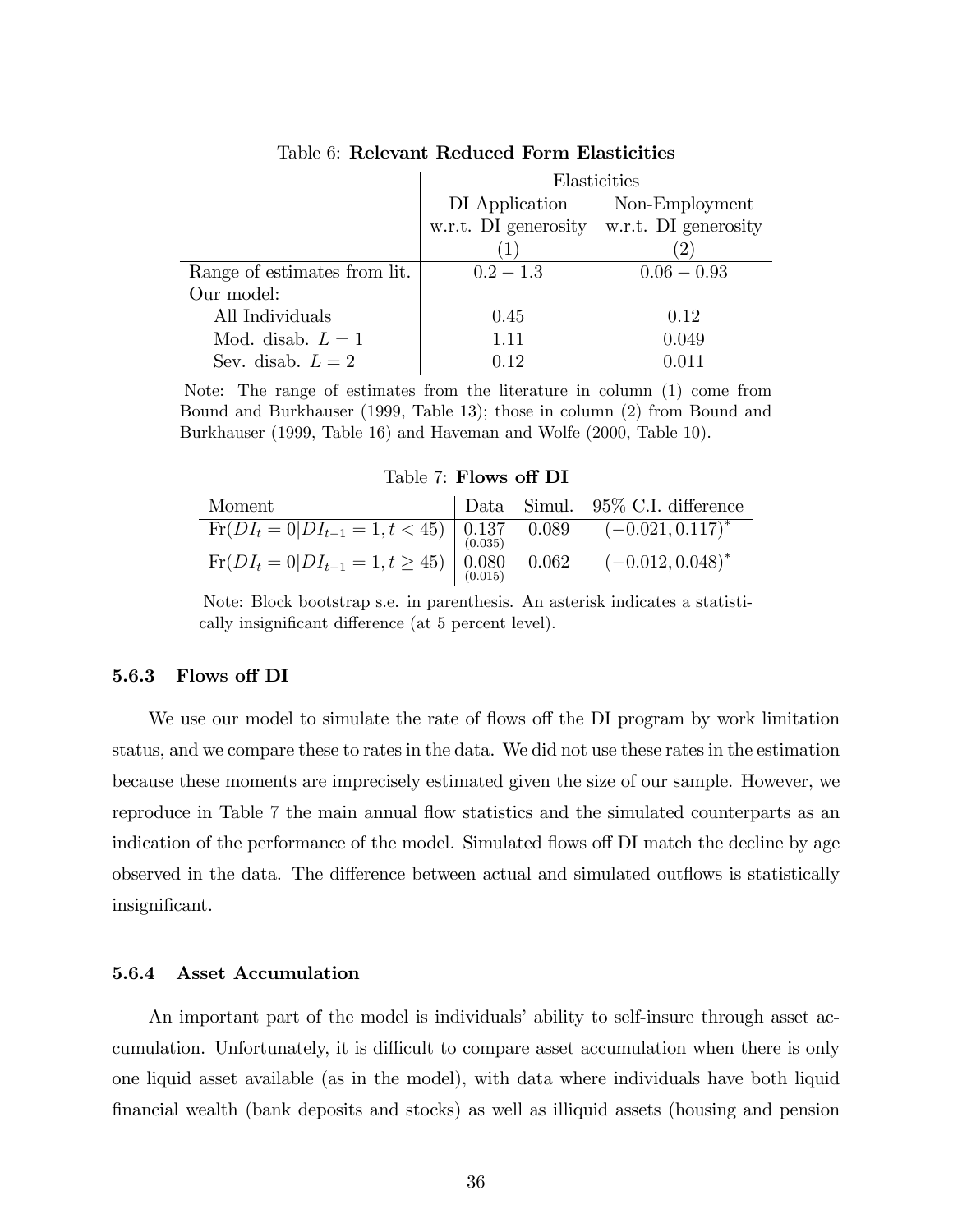wealth). It is precisely for this reason that we use data on consumption and income, rather than assets, in our estimation. Moreover, during the sample period covered by our data, asset information was asked only at five year intervals (in 1989 and 1994). However, we can still compare simulated lifecycle asset profiles and health-specific asset transitions with those we obtain in the data as a form of external validation.

Our definition of assets in the data includes both housing wealth and liquid financial wealth.<sup>41</sup> Median asset holdings around retirement (in the five age interval centered at  $60$ ) in the simulations are close to the data both for the healthy and for the work limited: for the severely work limited, median asset holdings are 2.9 times median earnings in the data and 3.7 times in the simulations; for the healthy, the median is 4.9 times median earnings in the data and 5.2 times in the simulations.<sup>42</sup> Another useful statistics is wealth dynamics by health status. We regress the 5-year change in wealth against a quadratic in age, and dummies for severe and moderate disability (the no disability is the excluded category) in the data and in the simulations. We find that the model approximates well asset changes we observe in the data. Wealth changes decline monotonically with poor health: those in poor health have run down their assets, those in good health have accumulated. We cannot reject the null that data and simulations predict the same health and age gradients (full details are in the Appendix).

### 5.6.5 Sensitivity: the Importance of Health

In our structural model, health status affects behavior in two ways: it shifts preferences (non-separability) and it changes the fixed cost of work.<sup>43</sup> We consider here whether both of these mechanisms are necessary. First, we consider the case where the fixed cost of work does not vary with health status. Second, we consider switching off the non-separability between consumption and health. In both cases, we reestimate the structural model to match the same set of moments as in the baseline. Estimation details are in the Appendix.

When the fixed cost of work does not vary with health, the structural estimates of

 $41$ We calculate median asset holdings at different ages and for different work limitation status. We normalise median asset holdings by the median of annual earning across individuals and across the lifetimes.

 $42$ While the model matches the ratios at retirement fairly well, it does less well in matching the speed of accumulation early in the life cycle. The accumulation is faster in early part of the lifecycle in the simulation (below age  $40$ ), while in the data the acceleration happens primarily after age  $40$ . These differences partly arise because in the model there are no age-dependent consumption needs (i.e., children).

<sup>&</sup>lt;sup>43</sup>There is also the effect of health on wages and the effect of health on the variance of productivity shocks which are estimated directly.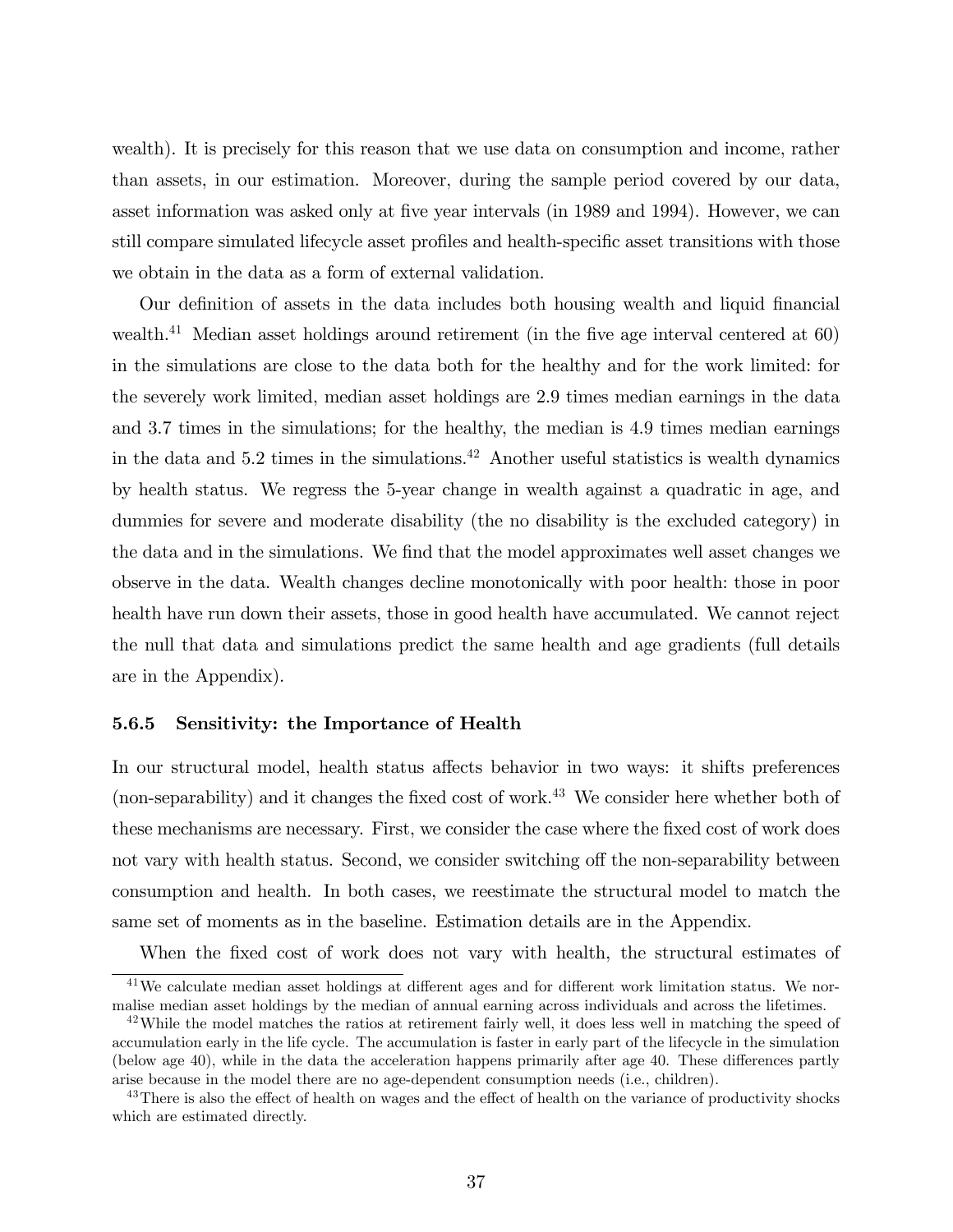the model imply large and numerous deviations between data and simulated moments (or auxiliary parameters). In particular, the null of no difference between moments in the data and in the simulation is rejected for 28 of the 36 moment conditions. The very poor fit of the model is because without heterogeneity in the Öxed cost of work by health status it is very difficult to generate differences in employment across disability groups: too many of the disabled remain at work compared to the data. The bad fit for the employment numbers cascades onto the number of DI applicants and this in turn affects the DI moments and so forth.

When we assume separability between consumption and work limitations, or  $\theta = 0$ , we also obtain a much worse fit relative to the baseline (17 rejections out of 36 moments). The minimized criterion is  $10.5$  (as opposed to  $3.1$  in the baseline). The poor fit in this case is coming from the consumption equation. The coefficients on the work limitations variables  $L = 1$  and  $L = 2$  are much more negative: statistically we reject the null that data and simulations produce similar estimates of the auxiliary parameters of the consumption regression. This is expected: our estimate of  $\theta$  implies that the marginal utility of consumption is higher when disabled and so resources are moved into periods in which people suffer a disability shock to keep consumption smoothed. When  $\theta$  is set to 0 and the non-separability is removed, there is a larger negative effect on consumption because there is only an income effect with no offsetting substitution.

# 6 Reform of the DI Process

The most important use of our model and structural estimates is the ability to analyze the effects on welfare and behavior of changing the main parameters of the DI program. We consider four main changes: (a) changing the generosity of disability payments; (b) making the program "stricter" by increasing the threshold that needs to be met in order to qualify for benefits; (c) changing the generosity of the means-tested (food stamp-type) program, and (d) changing the reassessment rate of disability recipients. For each scenario, we show the implications for the coverage of the severely disabled, the extent of false applications by the non-disabled, welfare, aggregate output, and asset accumulation. We calculate the welfare implications by measuring the willingness to pay for the new policy through a proportional reduction in consumption at all ages which makes the individual indifferent ex ante between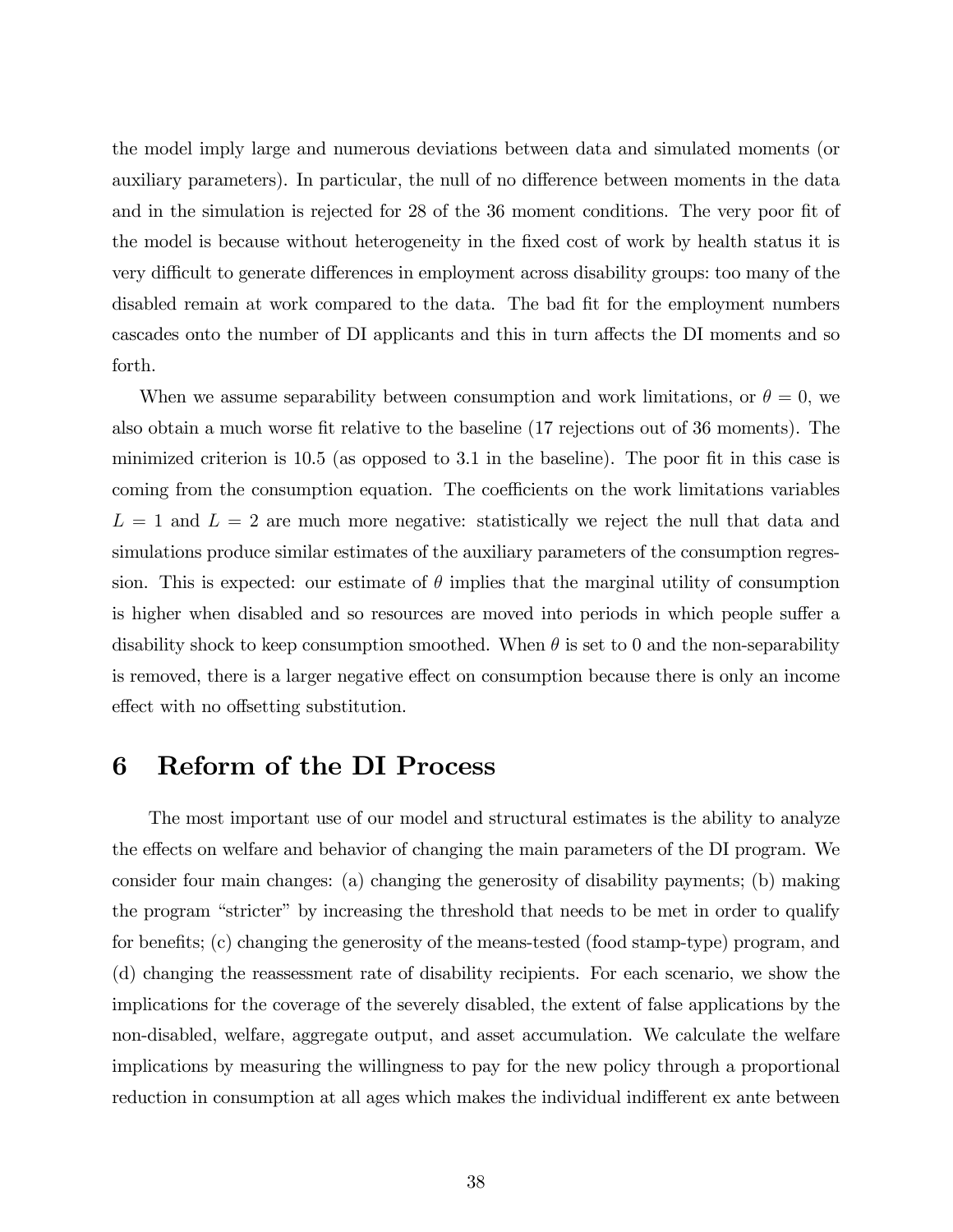

Figure 3: Changing DI Generosity

the status quo and the policy change considered.<sup>44</sup> In all the experiments below the impact on the government budget is neutralized by adjusting the proportional wage tax iteratively (see equation (4) in the Appendix). We also examine the sensitivity of our policy experiment conclusions to changes in the value of risk aversion, one of the key exogenous parameters.

We stress that we cannot draw conclusions about optimal policy from these experiments. Our policy experiments are best seen as showing partial effects of reform because, although reform is revenue neutral, we do not take account of general equilibrium effects, nor do we consider introducing multiple reforms simultaneously.

### 6.1 Generosity of DI Payments

In the first experiment, we consider the effects of revenue-neutral, proportional changes in DI generosity, with the proportional changes ranging from a cut to 60% of its current value to a  $40\%$  increase. Figure 3 shows the effects of these changes.

The left hand side of Figure 3 shows the effects of the policy on the fraction of applications that are from  $L = 0$  or  $L = 1$  individuals (the solid line labelled "False Applications") and on the fraction of severely disabled who are receiving insurance (the dashed lines labelled  $L = 2$  Insured", plotted separately for older and younger workers). Both false applications

<sup>&</sup>lt;sup>44</sup>This is obtained by calculating expected utility at the start of the life-cycle before the resolution of any uncertainty ("behind the veil of ignorance").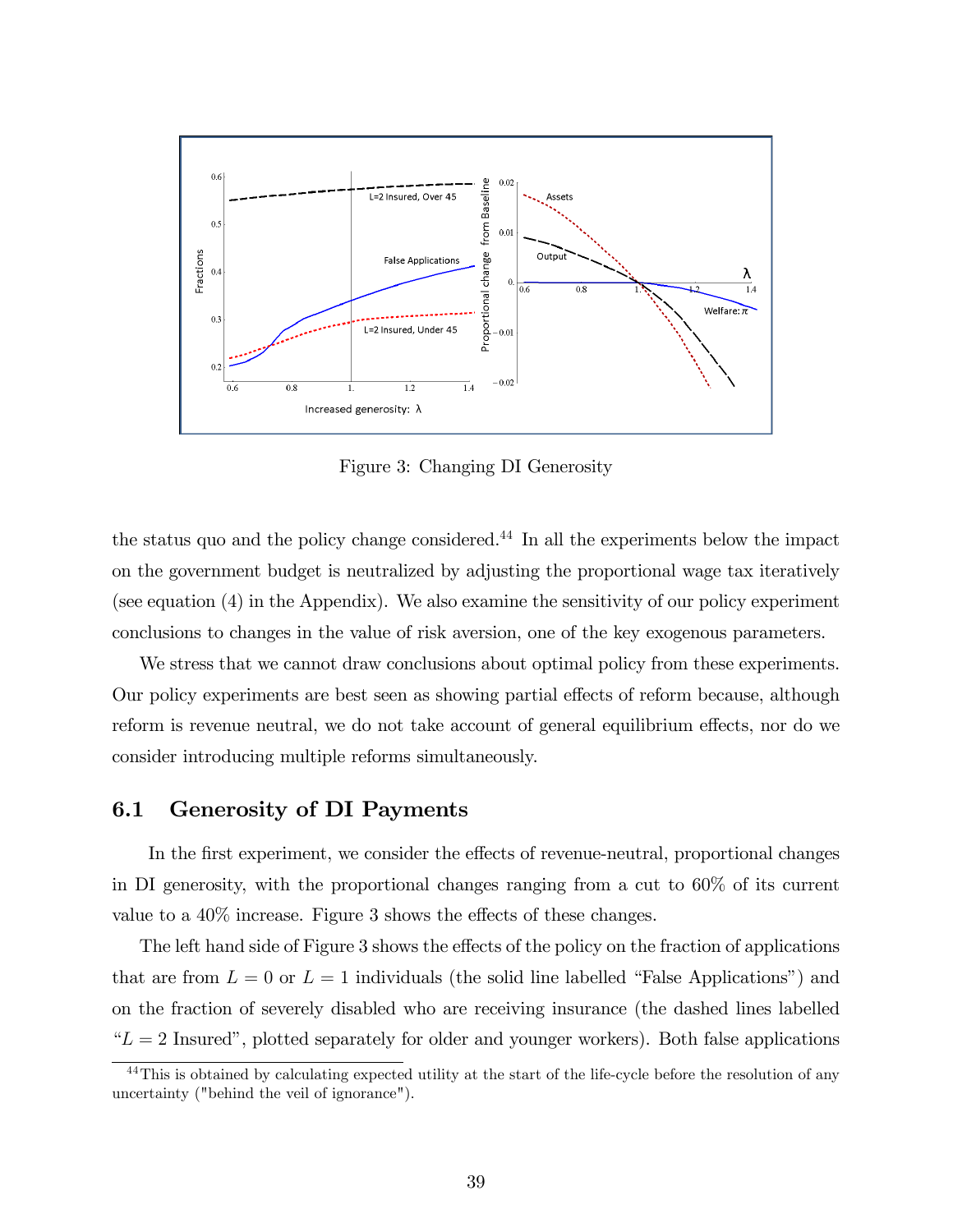and coverage of the severely disabled increase as generosity increases. However, the fraction of false applicants is much more responsive to changes in generosity than the coverage of the old severely disabled (as also evident from the first column of Table  $6$ ).<sup>45</sup> This fast rise in false applications generates the welfare losses associated with increased generosity shown on the right-hand side graph. On the other hand, reduced generosity from its current level produces negligible welfare beneÖts: while there are less false applications and a lower tax rate, those who are severely disabled and on DI are less well insured. Further, the welfare losses as generosity increases are quantitatively small: a  $10\%$  increase in generosity implies a welfare loss of 0.12% of consumption.<sup>46</sup>

The greater false applications are associated with lower labor force participation and so lower output. Output falls more than welfare partly because of the utility value associated with increased leisure and partly because there is better insurance associated with increased generosity. The assets line shows the effect of generosity on the maximum assets held over the lifetime. The fall in assets with generosity partly reflects the fall in output reducing saving for consumption smoothing and, to the extent that assets are more sensitive than output, the additional crowding out of self-insurance.

# 6.2 Strictness of DI Admissions

Increases in the strictness of the screening process for DI implemented in 1980 led to sharp declines in inflows onto DI and significant removal of DI recipients, although the criteria were relaxed again in 1984. The issue is whether the benefit induced by greater strictness in terms of reduced incentives for false applications outweighs the worsening insurance of truly disabled workers. To tackle this issue, we need first to define a measure of strictness of the program.

As mentioned in Section 3.4, DI evaluators decide whether to award DI as a function

<sup>&</sup>lt;sup>45</sup>The fraction of the severely disabled aged under 45 receiving insurance is at a lower level, but similarly varies with generosity much less than the number of false applicants.

 $46$ Our results differ from Meyer and Mok (2008), who apply a variant of the benefit optimality formula derived by Chetty (2008) to conclude that the current level of DI benefits is lower than the optimal level (i.e., that it is welfare improving to increase DI generosity). Their formula requires estimates of risk aversion and prudence, of the fall of consumption on disability, and an estimate of the elasticity of DI application with respect to DI benefit generosity. Hence, there are three reasons why our results differ from theirs. First, the formula imposes a common elasticity of DI application to benefits without distinguishing between the disability status of applicants. But as shown in Table 6, elasticities are very different when conditioning on work limitation status. Second, with non-separabilities, the fall of consumption upon disability understates the value of insurance. Finally, we assume a more moderate degree of risk aversion.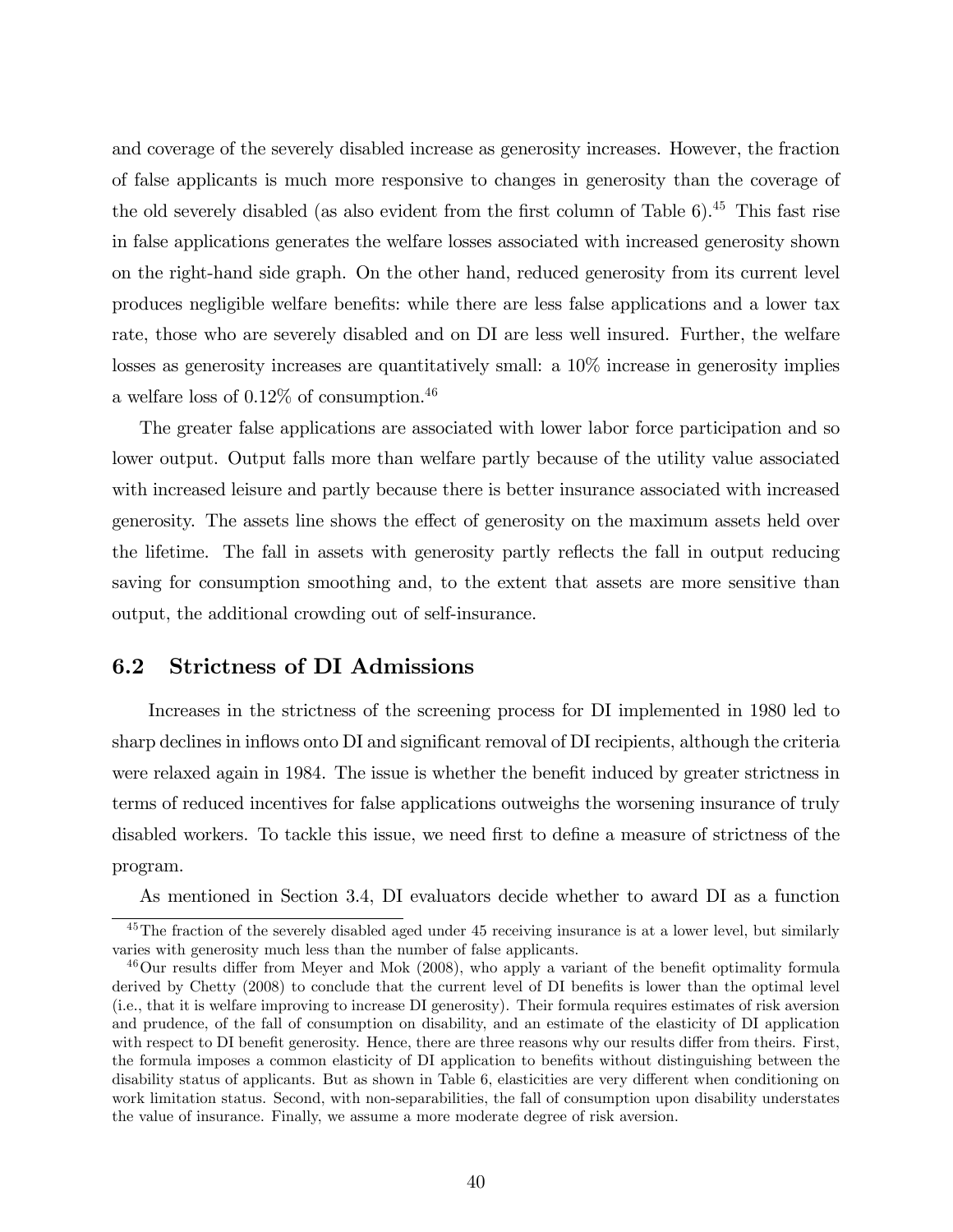of a noisy signal about the severity of the applicant's disability status, which has some distribution f:

$$
S_{it} \sim f\left(L, t\right)
$$

Our estimates of the success probabilities imply that the properties of the distribution of the signal  $S$  vary by age and by work limitation status  $L$ . Assume that the Social Security DI evaluators make an award if  $S_{it} > \overline{S}$ . The parameter  $\overline{S}$  can be interpreted as a measure of the strictness of the DI program: other things equal, an increase in  $\overline{S}$  reduces the proportion of people admitted into the program.

We assume that S lies between 0 and 1 and has a Beta distribution,  $\beta(q_{L,t}, r_{L,t})$ , whose parameters q and r vary with age and work limitation status. The values of  $q_{L,t}$  and  $r_{L,t}$  and of  $\overline{S}$  are pinned down by the six structural probabilities  $(\pi_L^t)$  estimated above:<sup>47</sup>

$$
1 - \pi_L^t = \Pr(\text{Rejection}|t, L, Apply) = CDF(\beta(q_{L,t}, r_{L,t}))
$$

Figure 4 illustrates the resulting distributions of S for those over 45 by work limitation status, and illustrates some of the errors under the estimated DI program. The area on the left of  $\overline{S}$  under the solid light grey curve (labeled  $f(S|L = 2, t \geq 45)$ ) measures the probability of rejecting a deserving DI applicant. The area on the right of  $\overline{S}$  under the dashed grey curve (labeled  $f(S|L = 1, t \ge 45)$ ) measures the probability of accepting into the DI program a DI applicant with only a moderate disability. Increasing the strictness of the test (increasing S) reduces the probability of false positives (reduces the extent of the incentive problem), but increases the probability of false negatives (reduces the extent of insurance provided by the program). It also can have substantial effects on who applies. A policy of changing  $\overline{S}$ therefore has both benefits and costs, trading off incentives against insurance, and we use our model to determine which dominates when the strictness of the test changes. $^{48}$ 

<sup>&</sup>lt;sup>47</sup>We need to impose two normalizations, and choose to normalize the mean of the signal for the severely disabled old and that of healthy young workers (those with the highest and lowest probability of success in the data). We also impose that the parameter  $r$  is identical across age and work limitation status. These normalizations, alongside the use of the Beta distribution, impose a particular distribution on the signals which we do not have the data to test. The intuitive advantage of the Beta distribution is that the precision of the signal increases as true disability status worsens. We considered alternative assumptions, such as a lognormal distribution and find qualitatively similar results. See the Appendix for a discussion of the Beta distribution and the results using a lognormal distribution.

<sup>&</sup>lt;sup>48</sup>An alternative policy might be to reduce the noise involved in the evaluation of the signal. We do not evaluate such a policy. In theory, we could take the cost of extra SSA evaluations as being the same as the cost of a review. However, the difficulty is estimating the effect of evaluations on reducing the noise.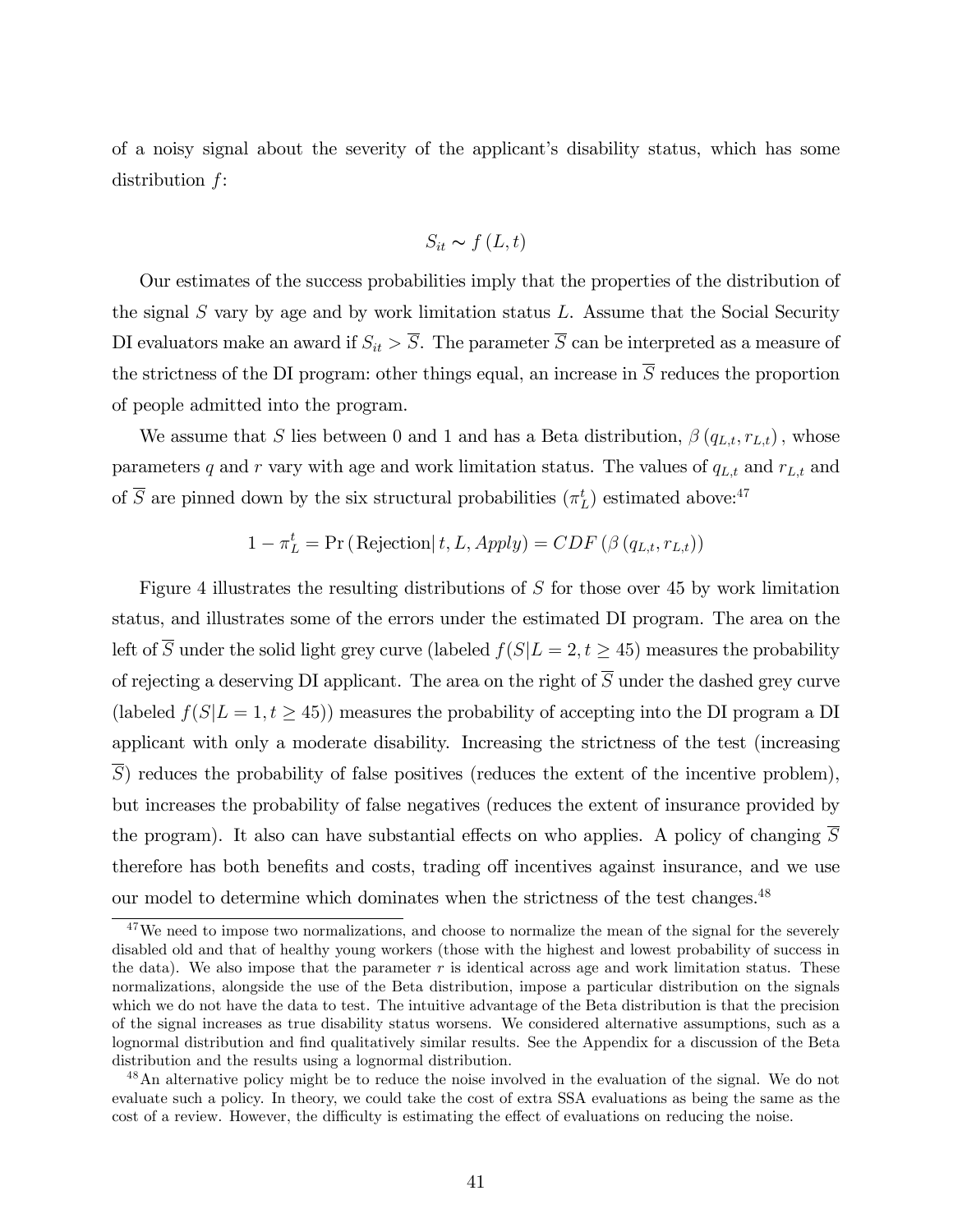

Figure 4: The Distribution of S for the Older Worker by Work Limitation Status

Figure 5 reports the results of changing the level of strictness as measured by  $\overline{S}$ . The lefthand graph shows the implications for the DI program in terms of the coverage/disincentive trade-off, while the right-hand graph shows implications for welfare, output, and asset accumulation. Increasing  $\overline{S}$  from 0.7 to 0.85 reduces the probability of acceptance for the severely disabled over 45 (under 45) from close to  $90\%$  to less than  $30\%$  (65% to 5%, respectively). Furthermore, the increase in  $\overline{S}$  reduces the proportion of applicants from those with no or only a moderate disability. This is shown in the downward sloping line labelled "False Applications".<sup>49</sup>

The right hand graph shows the willingness to pay for the alternative  $\overline{S}$  in expected utility terms (the welfare measure  $\pi$ ). The willingness to pay increases as  $\bar{S}$  decreases from its estimated value: the gain in improved insurance from making the program less strict dominates the loss associated with increased numbers of false applicants and a greater award error. The magnitude of the gain in terms of consumption equivalent arising from reducing strictness from its estimated value to  $\bar{S} = 0.7$  is about 0.004 (0.4%).

This net gain is the result of two offsetting effects: there is a benefit of increased insurance against disability which individuals are willing to pay for, but this is partly offset by a loss arising from output being lower as individuals work less. Part of the benefit of the relaxed strictness arises from the moderately disabled and the severely-disabled young being offered

<sup>&</sup>lt;sup>49</sup>Corresponding to this fall in healthy applicants and lower rate of acceptance, there is a clear decline in the fraction of awards being made to the healthy or moderately disabled (the Award Error, not reported).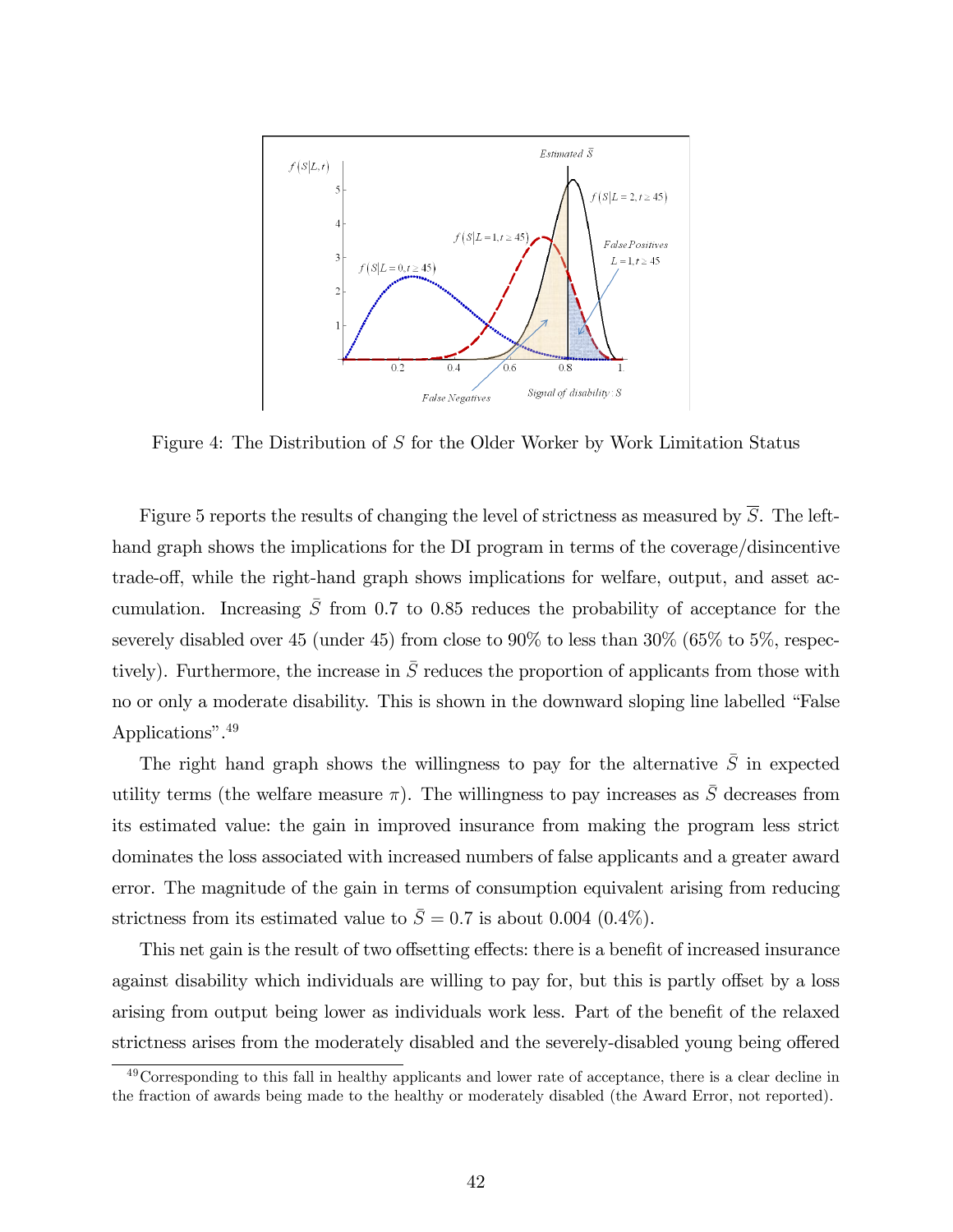

Figure 5: Changing Strictness

better insurance. The key to this conclusion of reduced strictness being welfare increasing is, however, the low acceptance rate of young severely disabled individuals onto DI in the baseline (see Table 5). The subgroup of young severely-disabled individuals are particularly ill-equipped to insure against disability risk because these individuals face high rejection rates when applying for DI and yet have not had time to accumulate enough assets to selfinsure. Hence reduced strictness that increases the chance to get into the program is highly valued.<sup>50</sup>

French and Song (2011) and Maestas et al. (2011) consider the extent of labour force participation by DI applicants who have been denied benefits because their application was dealt with by "tougher" disability examiners. We can interpret this empirical strategy as similar to the effect of changing the strictness of the regime in our experiment, as shown in Figure 5. An increase in strictness in our model leads to a fall in DI receipt, and a corresponding rise in labor force participation. For the severely disabled who are over 45, among those who do not receive DI because of greater strictness, we calculate that approximately 15% will be working. Among the moderately disabled over 45, the percentage is only slightly higher at 18%. However, among the moderately disabled under 45, the percentage is 61%. This range is similar to the range found by Maestas et al.  $(2011).<sup>51</sup>$ 

 $50$ Denk and Michau (2010) obtain a similar result using a dynamic mechanism design approach to the insurance-incentive tradeoff.

<sup>&</sup>lt;sup>51</sup>Some caution is needed in making this comparison: the fraction in the model is calculated by comparing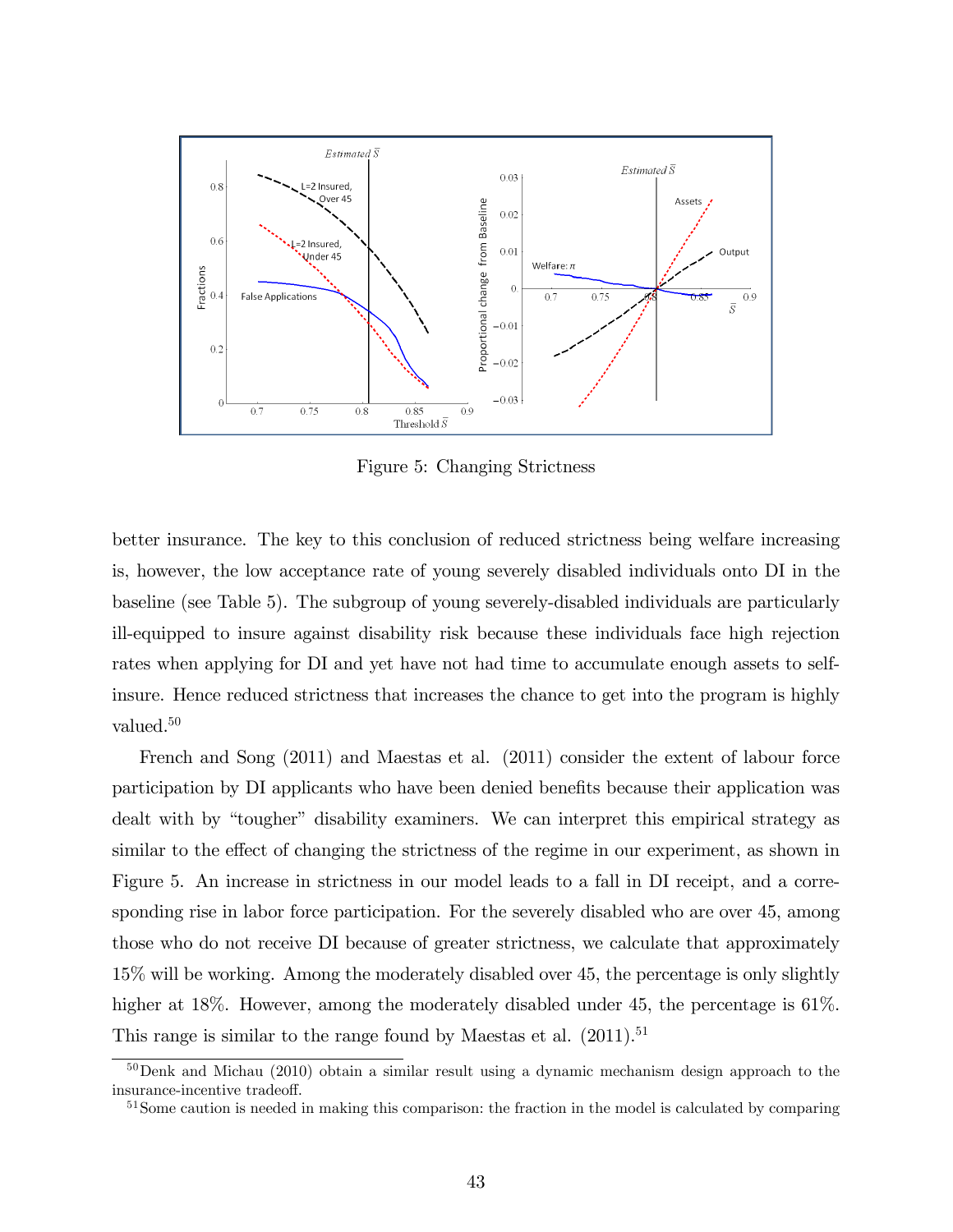

Figure 6: Changing the Generosity of Food Stamps

# 6.3 Generosity of The Food Stamp Program

The DI program may interact in important ways with other social insurance programs. Here we investigate how important such interactions might be. Figure  $6$  shows the effects of changing the generosity of food stamps (from a 40% reduction to a 40% increase relative to the status quo). For false applicants, food stamps are substitutes for disability insurance and generally application to DI falls as food stamps' generosity increases. This is because at some point food stamps provide such a sufficiently generous support (without the uncertainty and inconvenience of application for DI) that false applications for DI fall and people with moderate disability substitute application for the generous DI program with the increasingly more generous means-tested program. By contrast, for severely disabled workers food stamps is complementary to DI: We find that the fraction of the severely disabled who receive DI increases as food stamps become more generous. This is because the consumption floor increases, making application for DI less costly for the severely disabled who were marginal between working and applying for DI. In addition, more generous food stamps provide direct insurance against low (permanent) productivity with no risk of rejection. Note, however, that the effect is non-monotonic especially for the younger severely disabled who face high rejection rates from the DI program.

two steady-states, whereas in Maestas et al. (2011) the fraction is calculated using randomisation due to the allocation of lenient assessors.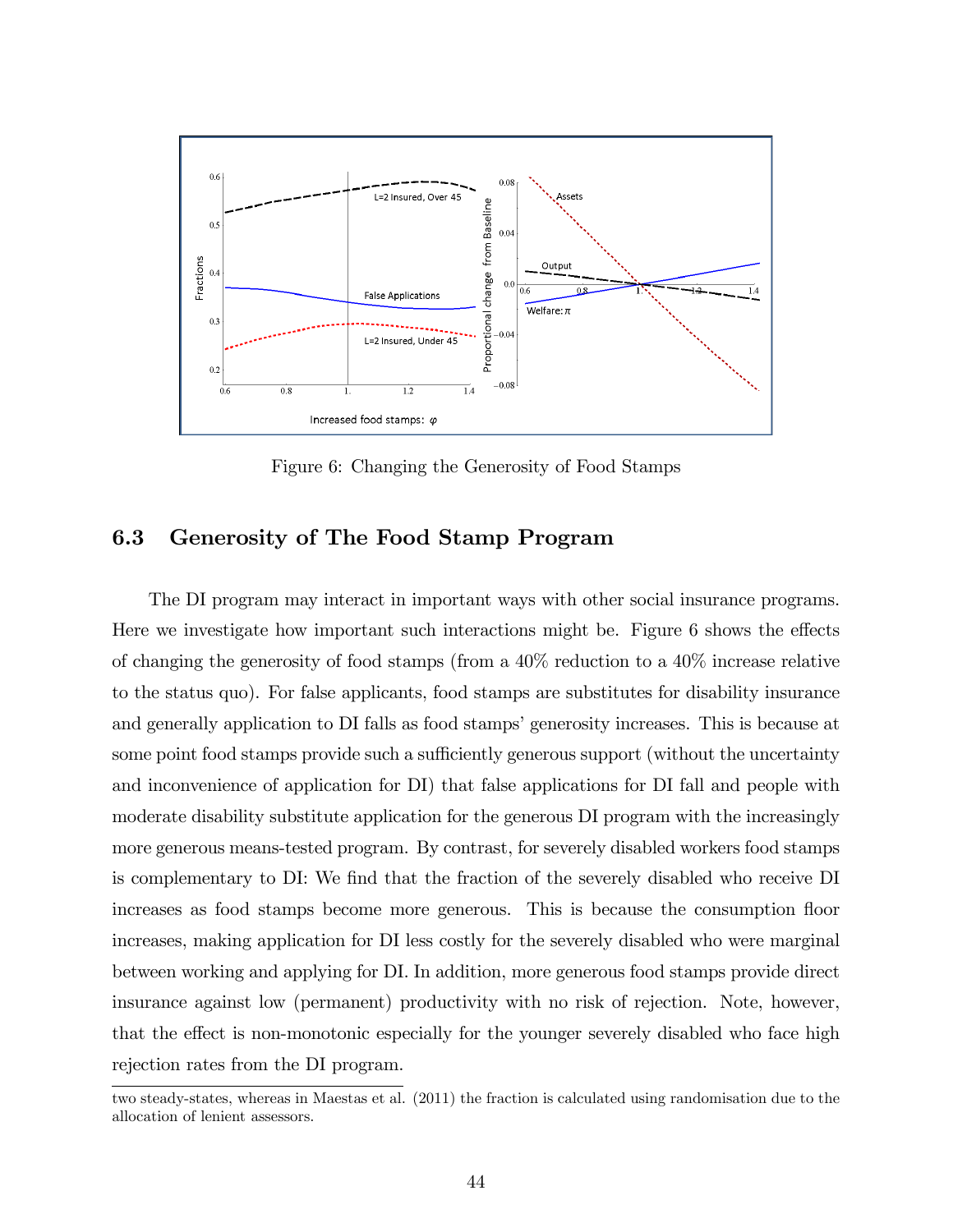Together, these effects imply substantial welfare increases as the generosity of food stamps increases. A 10% increase in generosity implies a welfare gain of 1.4% of consumption. This is despite the fall in output and savings that greater generosity induces. It is important to stress that this movement onto food stamps is funded by a change in the tax rate and so, although the saving on DI may appear a false saving because of the greater spending on the food stamp programme, our calculations are that this is welfare increasing despite the tax rise required. What this simulation highlights is the value of food stamps in providing long term support for those whose productivity is too low to be able to work for a reasonable wage. Part of the reason for this result is that the food stamps program is less distortionary than DI because it does not require people to disengage from the labor force and to stop working altogether.

## 6.4 Reassessment Rates

As a final policy change, we consider changing the reassessment rate. This is a policy that instead of affecting the nature of the screening process at the point of entry in the DI program, tries to affect exit rates from the program (which are notoriously quite low). Given our estimate of the cost per reassessment,<sup>52</sup> this has a direct impact on the budget, as well as the effect induced by changes in the number of recipients and in labour supply. We assume that the probabilities of success, conditional on work limitation status and age, are the same at reassessment as at initial application. The details are in the Appendix, but are briefly summarized here, because the effects are not substantial. An increase in the reassessment rate discourages false applications by those who are not severely disabled, but also reduces coverage for the severely disabled: reassessment causes some severely disabled to be removed from DI and this directly reduces coverage, as well as discouraging applications, as the frequency of reassessment increases. The reduced false applications lead to greater labour force participation and output, and increased asset accumulation as individuals have to self-insure further, as shown on the right hand side graph. The net effect on welfare is negligible.

 $52$  For the period 2004-2008, the SSA spent \$3.985 billion to conduct 8.513 million "continuing disability reviews". This means a review costs on average \$468, and we deflate this back to 1992 prices and include this price in the government's budget constraint.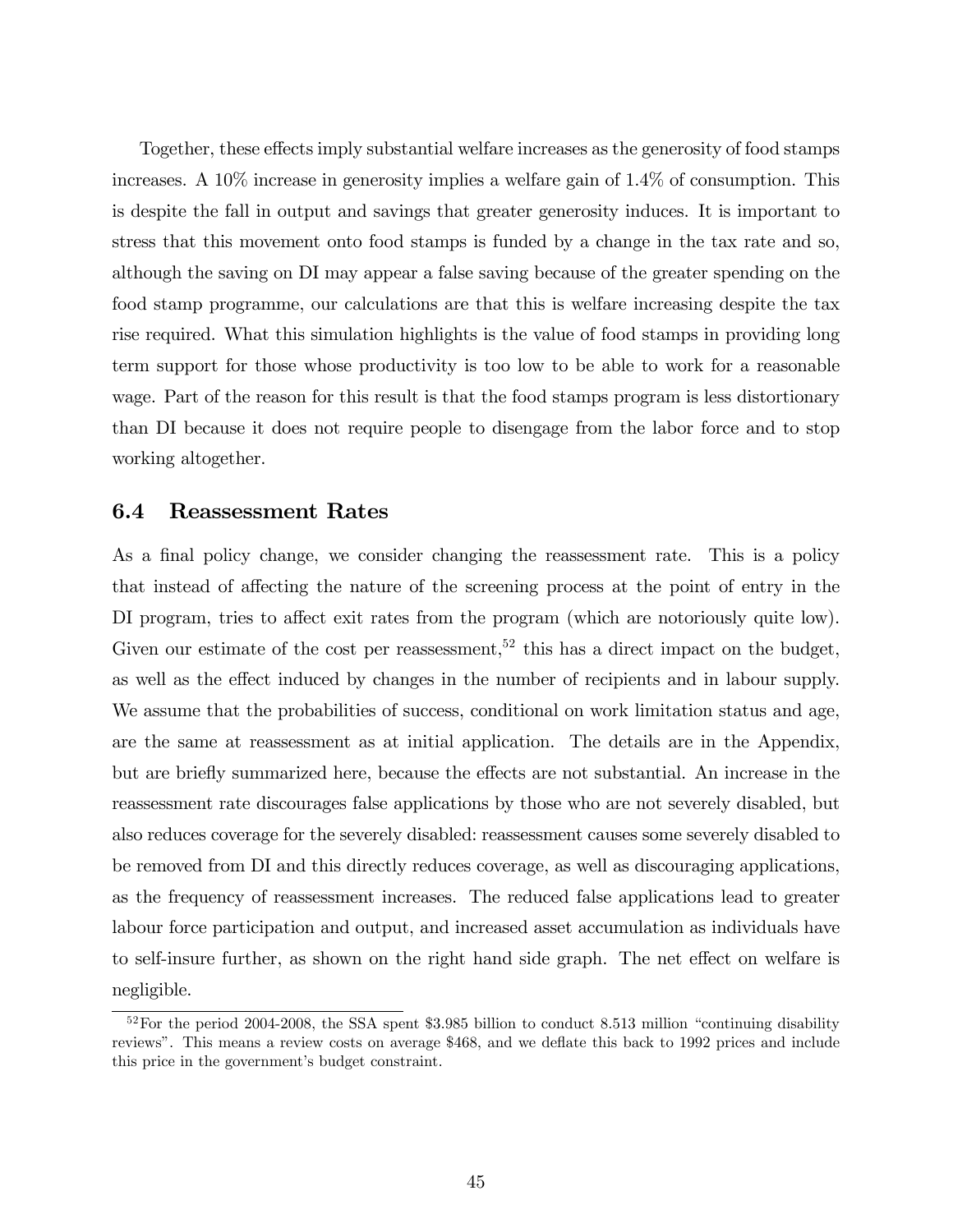# 6.5 Sensitivity to Risk Aversion

The welfare and behavioral conclusions on policy experiments may be affected by the degree of risk aversion, which we take from previous literature rather than estimating it. In this section, we consider how differences in risk aversion affect the policy conclusions. We set the coefficient of relative risk aversion,  $\gamma$ , to equal 3, (compared to the baseline where  $\gamma = 1.5$ ) and we re-estimate the structural parameters of the model (i.e., those reported in Table 5). We find that the fit of our model is somewhat worse than in our baseline, but that we can still match the moments fairly well. The structural parameter estimates are different, of course. First, the probability of success is higher when  $\gamma$  is higher and individuals are more risk averse. This higher probability is necessary to induce risk averse agents to apply, which is needed to match the DI moments in the data. Similarly, the fixed cost of work is estimated to be higher among the disabled and this is needed to induce the observed non-participation. Full results are in the Appendix. We use these new estimates of the structural parameters to redo our three counterfactual policy experiments, varying generosity, strictness and food stamps.

As the generosity of the program increases, the fraction of the truly disabled who receive DI increases and the fraction of false applicants also increases, much as in the left hand side of Figure 3.<sup>53</sup> Similarly, this translates into lower output and lower asset accumulation. However, when risk aversion is higher, the welfare consequences of the increased generosity are reversed: more generous DI increases welfare when individuals are sufficiently risk averse, because the value of the insurance goes up much more.

The effects of changing strictness are qualitatively similar in all dimensions when risk aversion is higher: coverage and false applications both fall as strictness increases; similarly assets and output also increase as individuals work harder and save more in response to the tougher policy. However, the magnitudes are different. In particular, the welfare benefit of reducing strictness is substantially greater than in the baseline: the insurance value of reducing the uncertainty about success for the severely work limited is much greater.

When food stamps become more generous, the fraction of the truly disabled goes up as in Figure 6, but in contrast to our baseline estimates, the number of false applications also rises. Output falls and asset holdings fall as generosity increases in a similar way to the

<sup>&</sup>lt;sup>53</sup>Figures 3, 5, and 6 are reproduced in the appendix for the case  $\gamma = 3$ .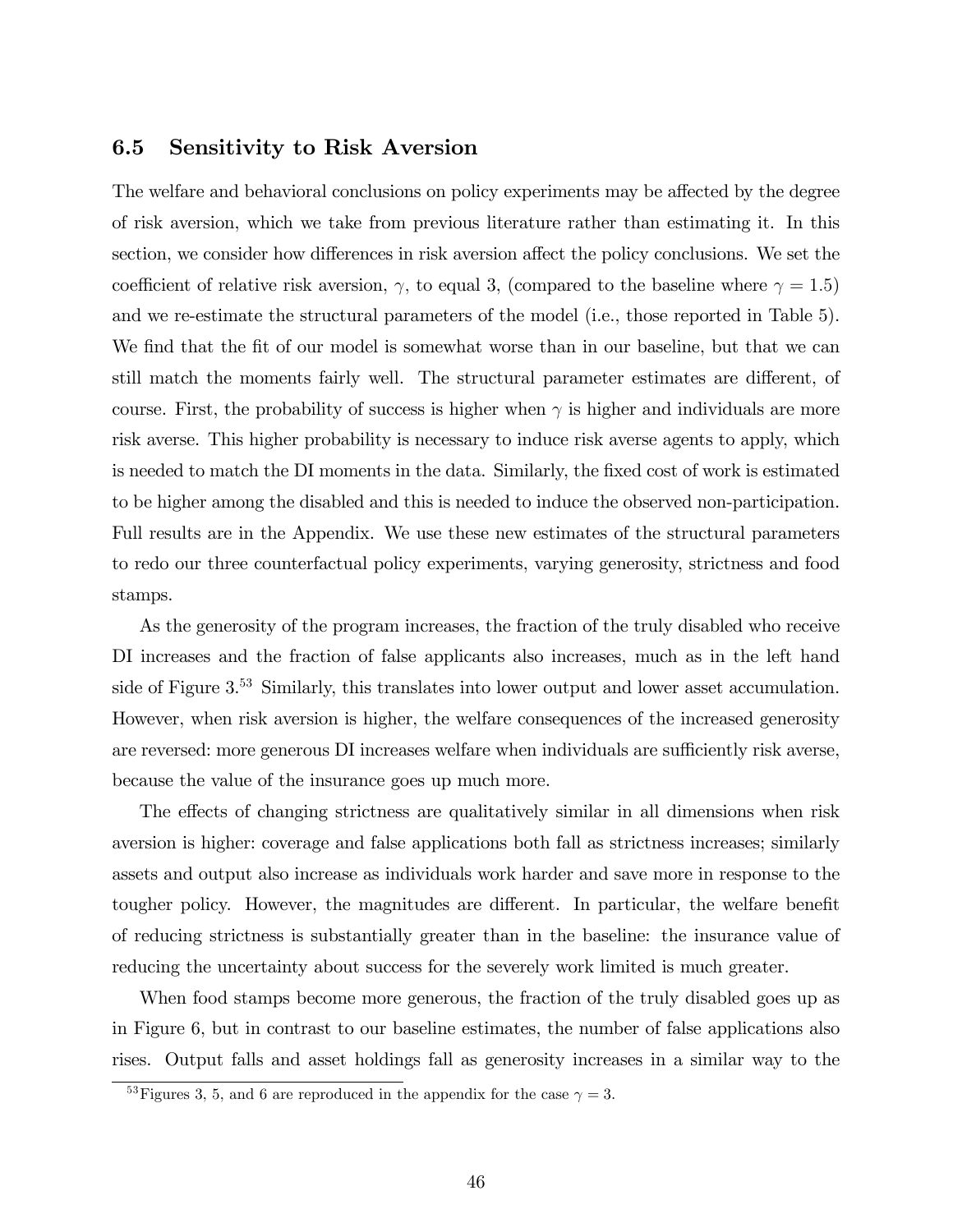baseline. Further, welfare increases as in the baseline, but much more markedly: the higher risk aversion makes individuals value the insurance provided by food stamps more highly.

# 7 Conclusions

In this paper, we provide a life-cycle framework for estimating the extent of work-limiting health risk that individuals face and for analyzing the effectiveness of government disability insurance against that risk. Work limitations have substantial effects on wages, with wages falling by about 47% for the severely work limited. Government insurance against these shocks is incomplete: There are substantial false rejections. We estimate that 49% of the older workers with a severe work limitation who apply for benefits are rejected on their first application. This is alongside other negative effects, with some workers discouraged from applying because of the uncertainty surrounding the application process. Similarly, there are significant rates of false acceptances, with around  $15\%$  of applications from those who only have a moderate work limitation being accepted.

We use the model to simulate various policy changes aimed at improving the insurance coverage and mitigating the incentive costs of DI. The simulations show that the number of moderately disabled individuals receiving DI is particularly sensitive to the policy parameters, whereas the number of severely disabled is less sensitive. Thus, reducing DI generosity leads to a fall off in false applications and misdirected insurance, without reducing applications from the severely disabled who are essentially inelastic with respect to benefit generosity. Of course, the severely disabled will then receive less insurance, but this reduced generosity increases welfare from an ex-ante perspective in our baseline. On the other hand, increasing the strictness of the DI screening process leads to a decline in welfare because the existing program already suffers from turning down large numbers of severely disabled with little assets enabling them to self-insure. Increasing the generosity of Food Stamps leads to a fall off in false applications for DI and misdirected insurance, leading to better targeting of DI and a substantial welfare improvement despite the extra cost of Food Stamps. More frequent reassessments of recipients directly reduces the number of recipients who are not severely work limited, but equally importantly more frequent reassessments substantially reduces the proportion of false applicants, leading to some (small) welfare gains.

In summary, welfare increases if the threshold for acceptance is lower, disability payments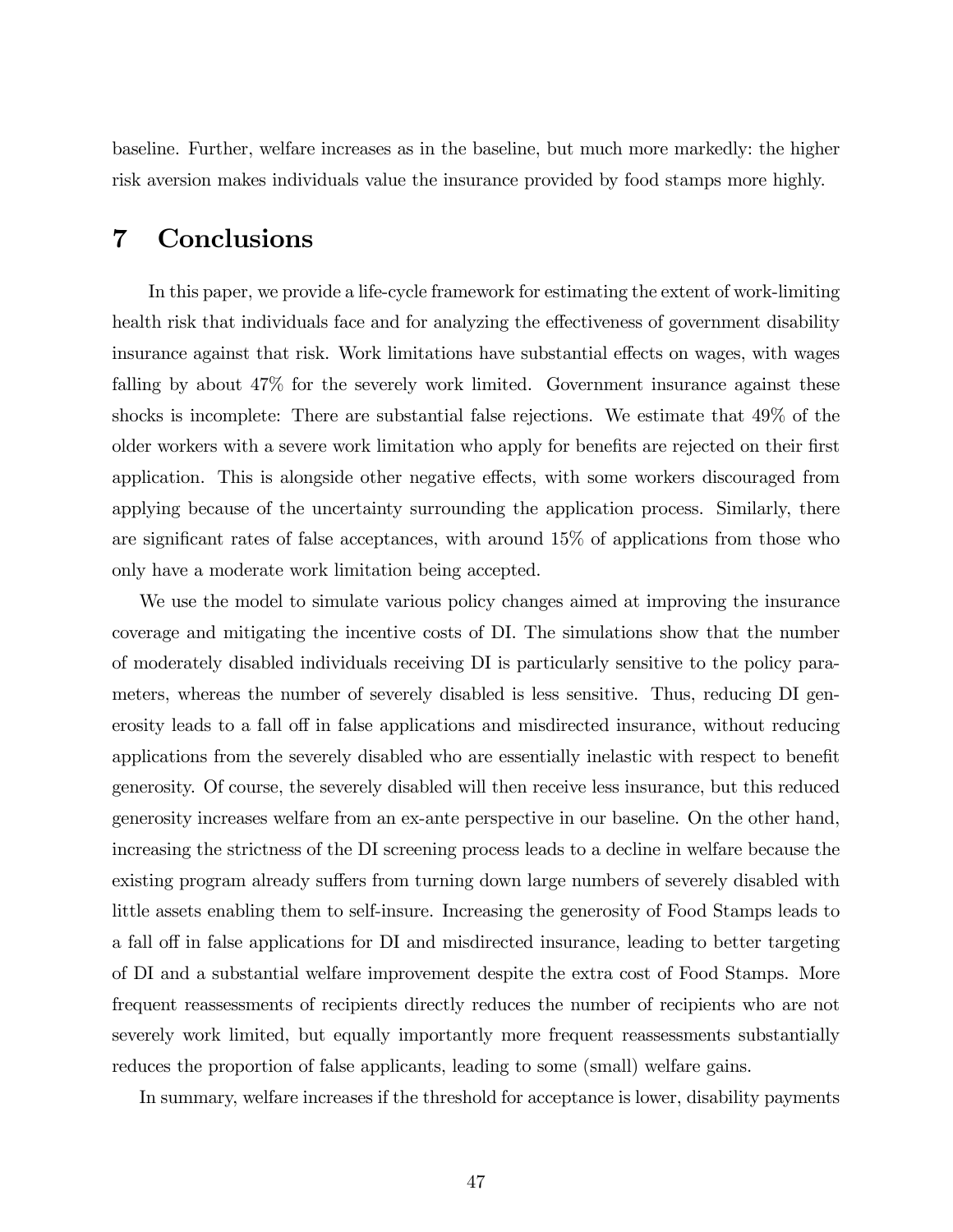are lower, reassessment more frequent and food stamp payments more generous. These conclusions arose because these reforms lead to a separation of the severely work limited from the moderately limited for whom work is a realistic option. This highlights the need to have disability classified into more than just a "yes" or "no" state, and raises the question of whether allowing for partial disability and partial DI payments (as in the Netherlands, for example) may be a way to reduce the incentive cost of DI. One limitation of these policy conclusions is the clear non-linearities in behavior apparent from the simulations in section 6. This highlights the value of having careful structural models of behavior in analyzing disability shocks and the DI process.

One of the implications of our simulations is that changes to the DI process can have sizable effects on asset accumulation, both by changing the need for self-insurance and by changing the amount of time that individuals spend out of the labour force. Related to this, Golosov and Tsyvinski (2006) propose that an asset-test should be introduced to the DI award process to identify those applicants who accumulated assets explicitly to smooth consumption while falsely claiming DI. We could in principle explore in our framework whether an asset test discourages applicants among the moderately or severely disabled. However, the difficulty of performing such exercise is that assets in our framework are fully fungible and serve multiple purposes, including retirement saving, general consumption smoothing as well as self-insurance. An asset test for DI applicants would therefore have the unfortunate side effect of reducing retirement saving.

In terms of limitations and further extensions, our model of the disability insurance process is incomplete: Benitez-Silva et al. (2004) and French and Song (2011) have emphasized the importance of the appeal process, whereas we have allowed the social security administration to make just one decision, albeit we assume that individuals in the model are able to reapply. In the context of capturing behavior over the life-cycle this may be less problematic, but it means we cannot examine one dimension of reform, namely the strictness and length of the appeal judgement relative to the initial judgement. A second restriction is in terms of the stochastic process for work limitations, which we take to be exogenous. The probability of receiving a negative shock to the ability to work is likely to be partly under the individualís control, through occupation choice and other decisions on the job. These decisions may be affected by the properties of the disability insurance scheme. Finally, we have ignored the health insurance component of the program (although our fixed cost for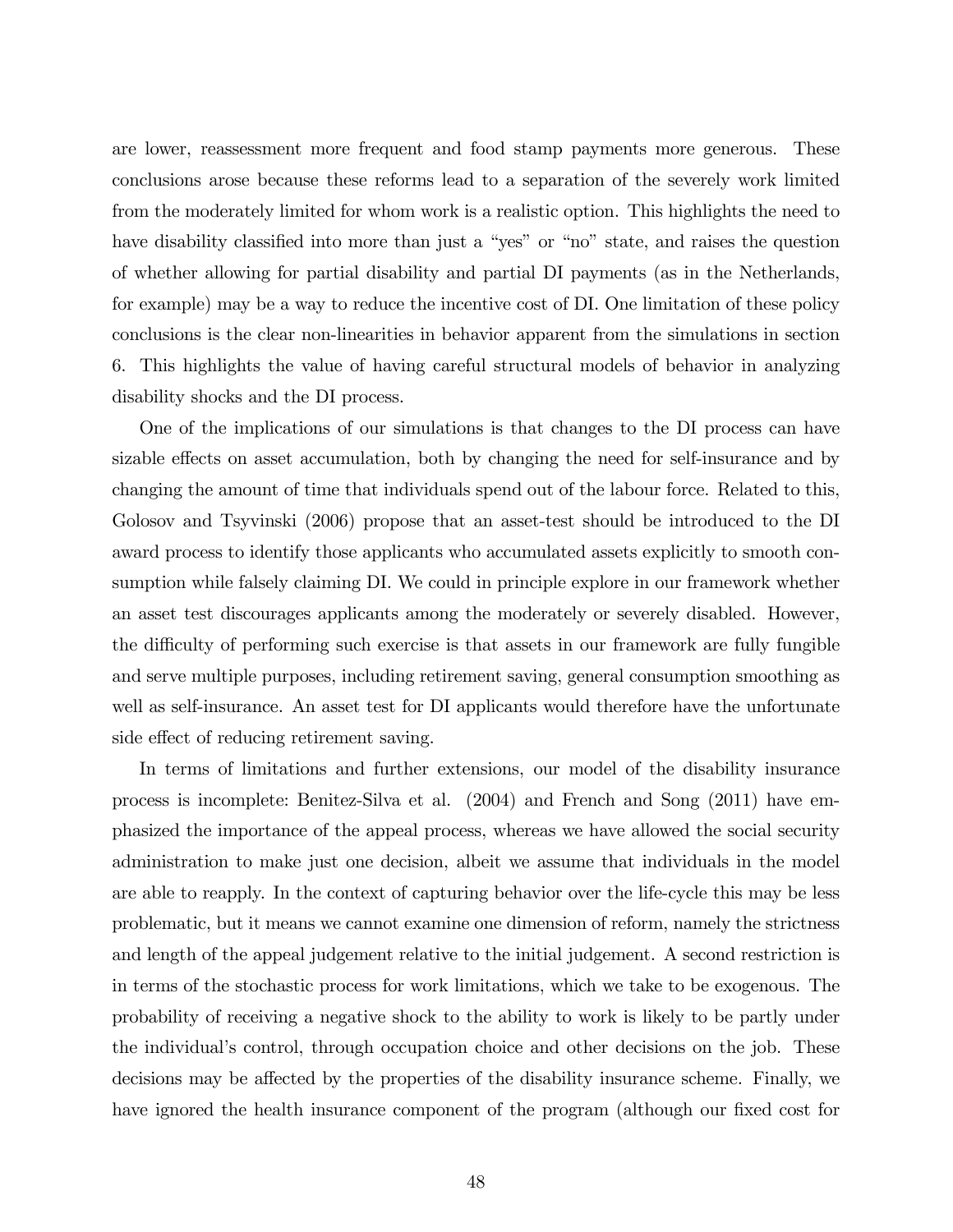work process could be partly re-labeled to capture health spending differences by health and employment status). This means we estimate a lower bound of the insurance value provided by the program.

# References

- [1] Adda, J., Banks, J. and H.-M. von Gaudecker (2009), "The impact of income shocks on health: evidence from cohort data", Journal of the European Economic Association, 7: 1361-1399
- [2] Alan, S. and M. Browning (2010), "Estimating Intertemporal Allocation Parameters using Synthetic Residual Estimation," Review of Economic Studies, 77(4), 1231-61.
- [3] Altonji, J., A. Smith and I. Vidangos (2009), "Modeling earnings dynamics", Yale University, mimeo.
- [4] Attanasio, O., Banks, J., Meghir, C. and G. Weber (1999), "Humps and bumps in lifetime consumption", Journal of Business and Economic Statistics.
- [5] Attanasio, O., and G. Weber (1995), "Is Consumption Growth Consistent with Intertemporal Optimization? Evidence from the Consumer Expenditure Survey", Journal of Political Economy,  $103(6)$ , 1121-57.
- [6] Autor, D. and M. Duggan (2003) "The Rise In The Disability Rolls And The Decline In Unemployment," Quarterly Journal of Economics, vol. 118(1), 157-205,
- [7] Ball, S. and Low, H. (2012) "Do Self-Insurance and Disability Insurance Prevent Consumption Loss on Disability?" *Economica* (forthcoming)
- [8] Banks, J., R. Blundell, and A. Brugiavini (2001), "Risk Pooling, Precautionary Saving and Consumption Growth," Review of Economic Studies 68(4), 757-79.
- [9] Benitez-Silva, H., M. Buchinsky, H. M. Chan, S. Cheidvasser, and J. Rust (2004), "How Large Is the Bias in Self-Reported Disability?", Journal of Applied Econometrics, 19  $(6), 649-670.$
- [10] Benitez-Silva, H., M. Buchinsky, H. M. Chan, S. Cheidvasser, and J. Rust (1999), "An Empirical Analysis of the Social Security Disability Application, Appeal and Award Process", Labour Economics, 6, 147-178.
- [11] Benitez-Silva, H., M. Buchinsky, and J. Rust (2006a), "How Large are the Classification Errors in the Social Security Disability Award Process?", NBER WP 10219.
- [12] Benitez-Silva, H., M. Buchinsky, and J. Rust (2006b), "Induced Entry Effects of a \$1 for \$2 Offset in DI Benefits", mimeo.
- [13] Black, D., K. Daniel and S. Sanders (2002), "The Impact of Economic Conditions on Participation in Disability Programs: Evidence from the Coal Boom and Bust", American Economic Review 92(1), 27-50.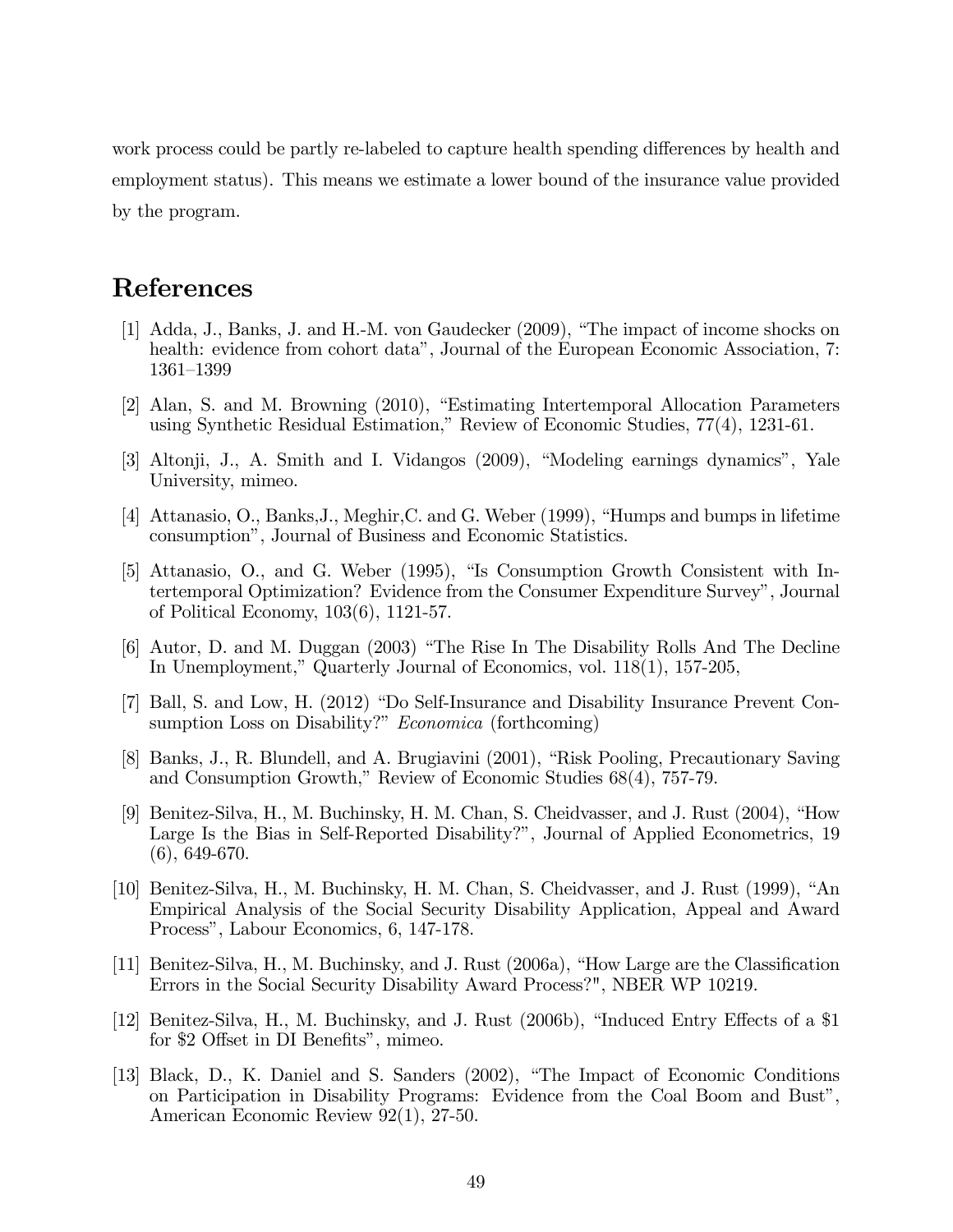- [14] Blundell, R., M. Browning and C. Meghir (1994), "Consumer Demand and the Life-Cycle Allocation of Household Expenditures," Review of Economic Studies, 61(1), 57-80.
- [15] Bound, J. (1989), "The Health and Earnings of Rejected Disability Insurance Applicants", American Economic Review, 79, 482-503.
- [16] Bound, J. (1991), "Self-Reported Versus Objective Measures of Health In Retirement Models", Journal of Human Resources, 26, 106-38.
- [17] Bound, J. and R. V. Burkhauser (1999), "Economic Analysis of Transfer Programs Targeted on People with Disabilities", in O. Ashenfelter and D. Card (eds.), Handbook of Labor Economics. Vol. 3C. Amsterdam: Elsevier Science, pp. 3417-3528.
- [18] Bound, J., Cullen, J. B., Nichols, A. and L. Schmidt (2004) "The welfare implications of increasing disability insurance benefit generosity", Journal of Public Economics, 88, 2487-2514
- [19] Bound, J., and A. Krueger (1994) "The Extent of Measurement Error in Longitudinal Earnings Data: Do Two Wrongs Make a Right?," Journal of Labor Economics, 9, 1-24.
- [20] Bound, J., Stinebrickner, T and T. Waidmann (2010) "Health, economic resources and the work decisions of older men" Journal of Econometrics, 156, 106-129
- [21] Burkhauser, R.V. and M. C. Daly. (1996) "Employment and Economic Well-Being Following the Onset of a Disability", in J. Mashaw, V. Reno, R. Burkhauser, and M. Berkowitz (eds.), Disability, Work, and Cash Benefits, Upjohn Institute for Employment Research, Kalamazoo, MI.
- [22] Cagetti, M. (2003). "Wealth Accumulation Over the Life Cycle and Precautionary Savings," Journal of Business and Economic Statistics, 21(3), 339-353
- [23] Chen, S. and W. van der Klaauw (2008) "The Effect of Disability Insurance on Labor Supply of Older Individuals in the 1990s", Journal of Econometrics, 142(2), 757-784.
- [24] Chetty, R. (2008), "Moral Hazard vs. Liquidity and Optimal Unemployment Insurance," Journal of Political Economy,  $116(2)$ , 173-234.
- [25] Daly, M. C. and R.V. Burkhauser (2003) "The Supplemental Security Income Program". in R. Moffitt (ed.), Means-Tested Programs in the United States, NBER and University of Chicago Press: Chicago, IL.
- [26] Denk, O. and J.-B. Michau (2010), "Optimal Social Security with Imperfect Tagging", mimeo.
- [27] Diamond, P. and E. Sheshinski (1995), "Economic aspects of optimal disability benefits", Journal of Public Economics,  $57(1)$ , 1-23.
- [28] Duggan, M. and S.A. Imberman (2009), "Why Are the Disability Rolls Skyrocketing? The Contribution of Population Characteristics, Economic Conditions, and Program Generosity", in Health at Older Ages: The Causes and Consequences of Declining Dis*ability among the Elderly, NBER.*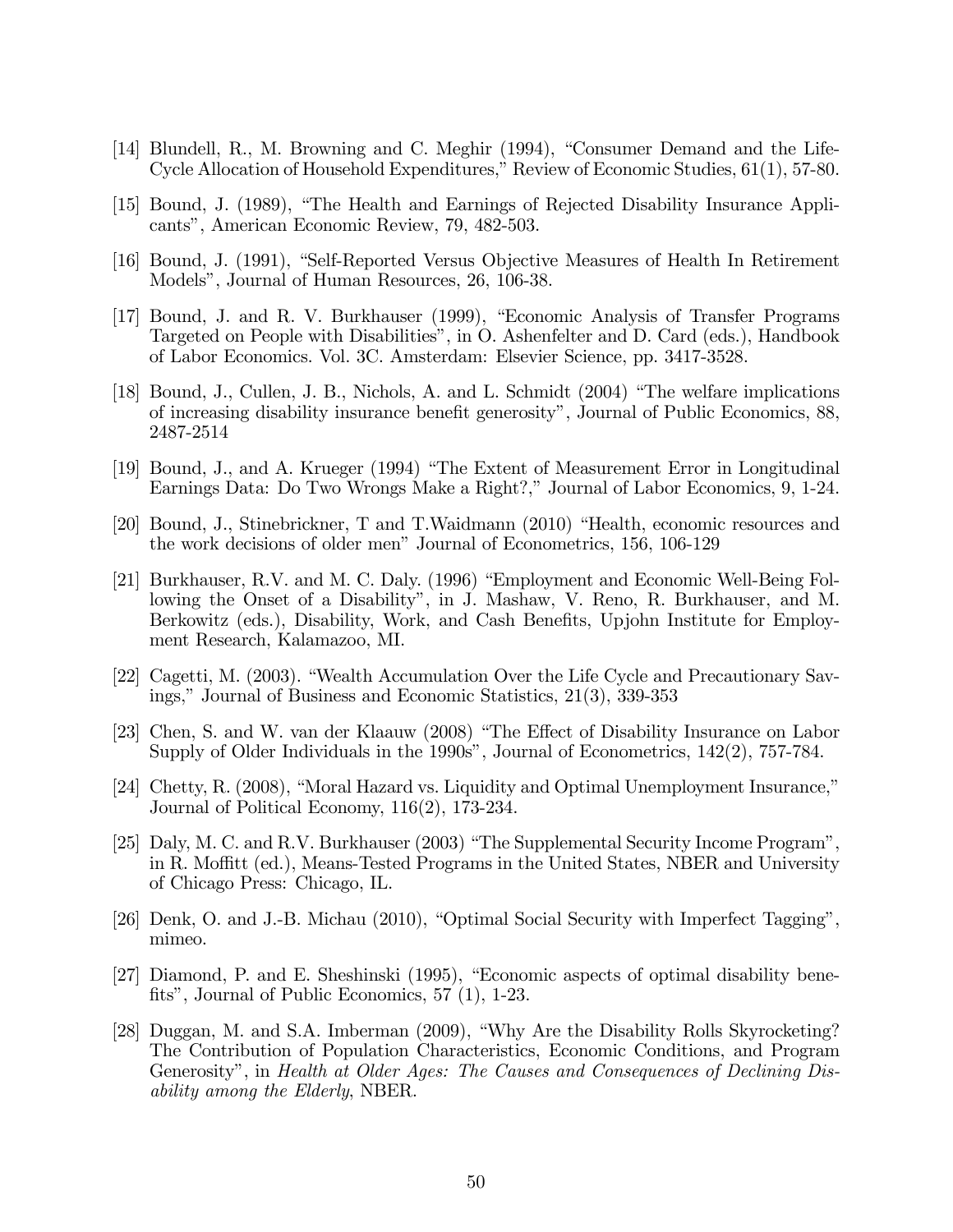- [29] Finkelstein, A., E. Luttmer and M. Notowidigdo (2008), "What Good Is Wealth Without Health? The Effect of Health on the Marginal Utility of Consumption", NBER Working Paper 14089.
- [30] French, E. and J. Song (2011) "The effect of disability insurance receipt on labor supply," WP-09-05, Federal Reserve Bank of Chicago.
- [31] Golosov, M. and A. Tsyvinski (2006), "Designing Optimal Disability Insurance: A Case for Asset Testing", Journal of Political Economy, 114, 257-279.
- [32] Gourinchas, P.-O. and J. Parker (2002), "Consumption Over the Life-Cycle", Econometrica,  $70(1)$ ,  $47-89$ .
- [33] Gourieroux, C., A. Monfort, and E. Renault (1993), "Indirect Inference", Journal of Applied Econometrics, 8(S), S85-S118.
- [34] Guvenen, F. and A. Smith (2010), "Inferring labor income risk from economic choices: an indirect inference approach," Staff Report 450, Federal Reserve Bank of Minneapolis.
- [35] Halpern, J. and J. Hausman (1986), "Choice under Uncertainty: A Model of Applications for the Social Security Disability Insurance," Journal of Public Economics, 31, 131-161.
- [36] Haveman, R. and B. Wolfe (2000). "The Economics of Disability and Disability Policy", in A.J. Culyer and J.P. Newhouse (eds.), Handbook of Health Economics, Vol. 1, Amsterdam: Elsevier Science, pp. 995-1051.
- [37] Hoynes, H.W. and D. Schanzenbach, (2009). "Consumption Responses to In-Kind Transfers: Evidence from the Introduction of the Food Stamp Program," AEJ: Applied Economics,  $1(4)$ ,  $109-39$ .
- [38] Hoynes, H.W. and R. Moffitt (1997), "Tax rates and work incentives in the Social Security Disability Insurance program: current law and alternative reforms", NBER Working paper 6058.
- [39] Kreider, B. (1998), "Workers' applications to social insurance programs when earnings and eligibility are uncertain", Journal of Labor Economics, 16 (4), 848-877.
- [40] Kreider, B. (1999), "Latent Work Disability and Reporting Bias," Journal of Human Resources, 734-769.
- [41] Lando, M., M. Coate, and R. Kraus (1979), "Disability Benefit Applications and the Economy," Social Security Bulletin, October, 3-10
- [42] Lillard, L.A., and Y. Weiss (1997), "Uncertain Health and Survival: Effects on End-of-Life Consumption." Journal of Business and Economic Statistics,  $15(2)$ ,  $254-68$ .
- [43] Low, H., C. Meghir and L. Pistaferri (2010), "Wage risk and employment risk over the life cycle", American Economic Review, 100(4), 1432-67.
- [44] MaCurdy, T. (1982) "The Use of Time Series Processes to Model the Error Structure of Earnings in a Longitudinal Data Analysis" Journal of Econometrics 18(1), 83-114.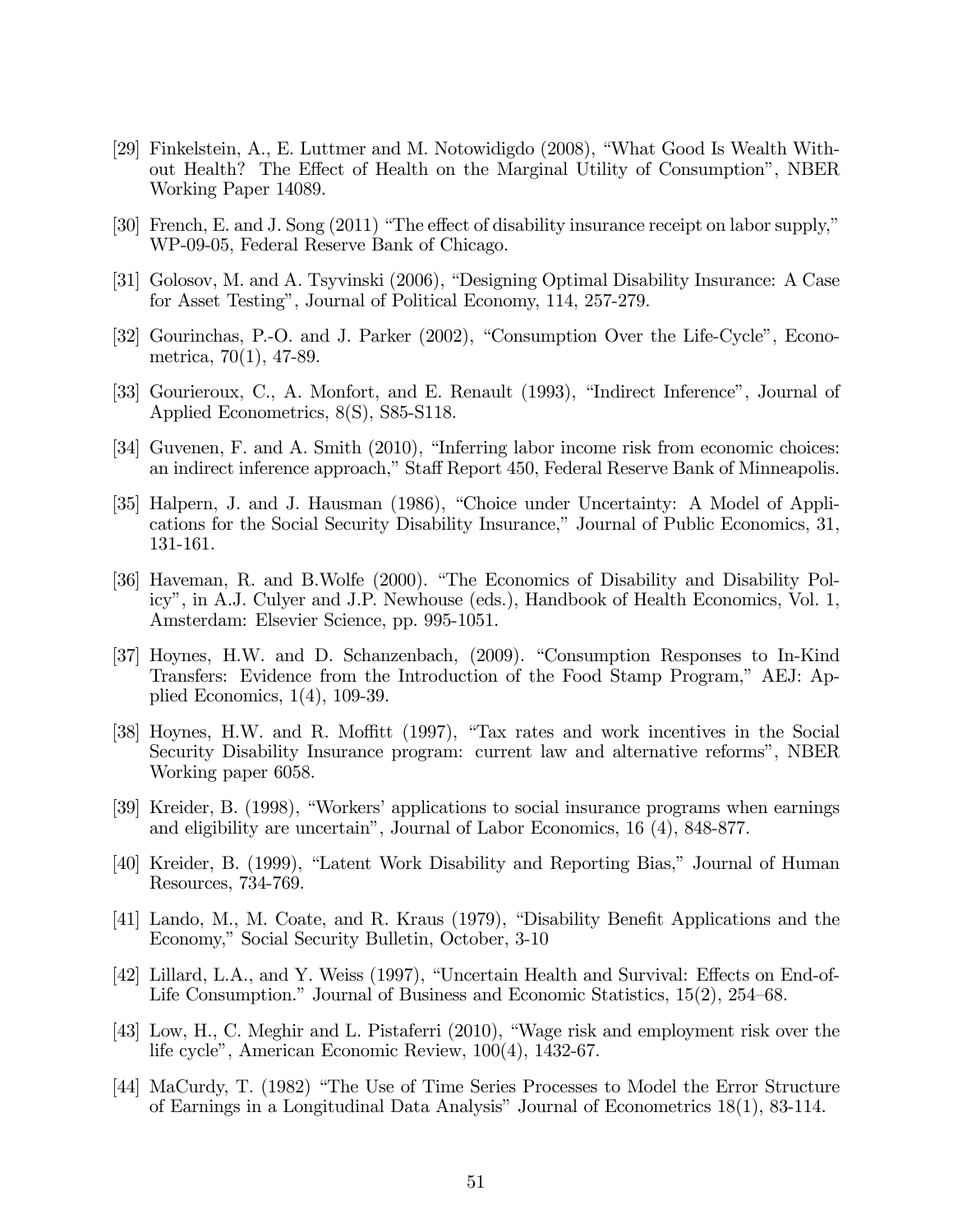- [45] Maestas, N., K. Mullen, and A. Strand, "Does Disability Insurance Receipt Discourage Work? Using Examiner Assignment to Estimate Causal Effects of DI Receipt," American Economic Review (forthcoming).
- 46 Meghir, C. and L. Pistaferri (2004) "Income variance dynamics and heterogeneity" Econometrica. $72(1)$ , 1-32.
- [47] Meyer, B.D. and W. K.C. Mok (2007) "Disability, earnings, income and consumption" University of Chicago, mimeo.
- [48] Nagi, S. Z. (1969), Disability and Rehabilitation. Columbus, OH: Ohio State University Press.
- [49] Parsons, D.O. (1980), "The Decline in Male Labor Force Participation", The Journal of Political Economy  $88(1)$ , 117-134
- [50] Smith, J. (2004) "Unravelling the SES health connection", IFS WP  $04/02$ .
- [51] Stephens, M. (2001), "The Long-Run Consumption Effects of Earnings Shocks", The Review of Economics and Statistics,  $83(1)$ ,  $28-36$ .
- [52] Stern, S. (1989), "Measuring the Effect of Disability on Labor Force Participation." Journal of Human Resources  $24$  (3), 361-95.
- [53] von Wachter, T., J. Song, and J. Manchester (2011), "Trends in Employment and Earnings of Allowed and Rejected Applicants to the Social Security Disability Insurance Program", The American Economic Review, 101(7), 3308-29.
- [54] Waidman, T., J. Bound and A. Nichols (2003), "Disability Benefits as Social Insurance: Tradeoffs Between Screening Stringency and Benefit Generosity in Optimal Program Design," Working Papers 42, University of Michigan, Michigan Retirement Research Center.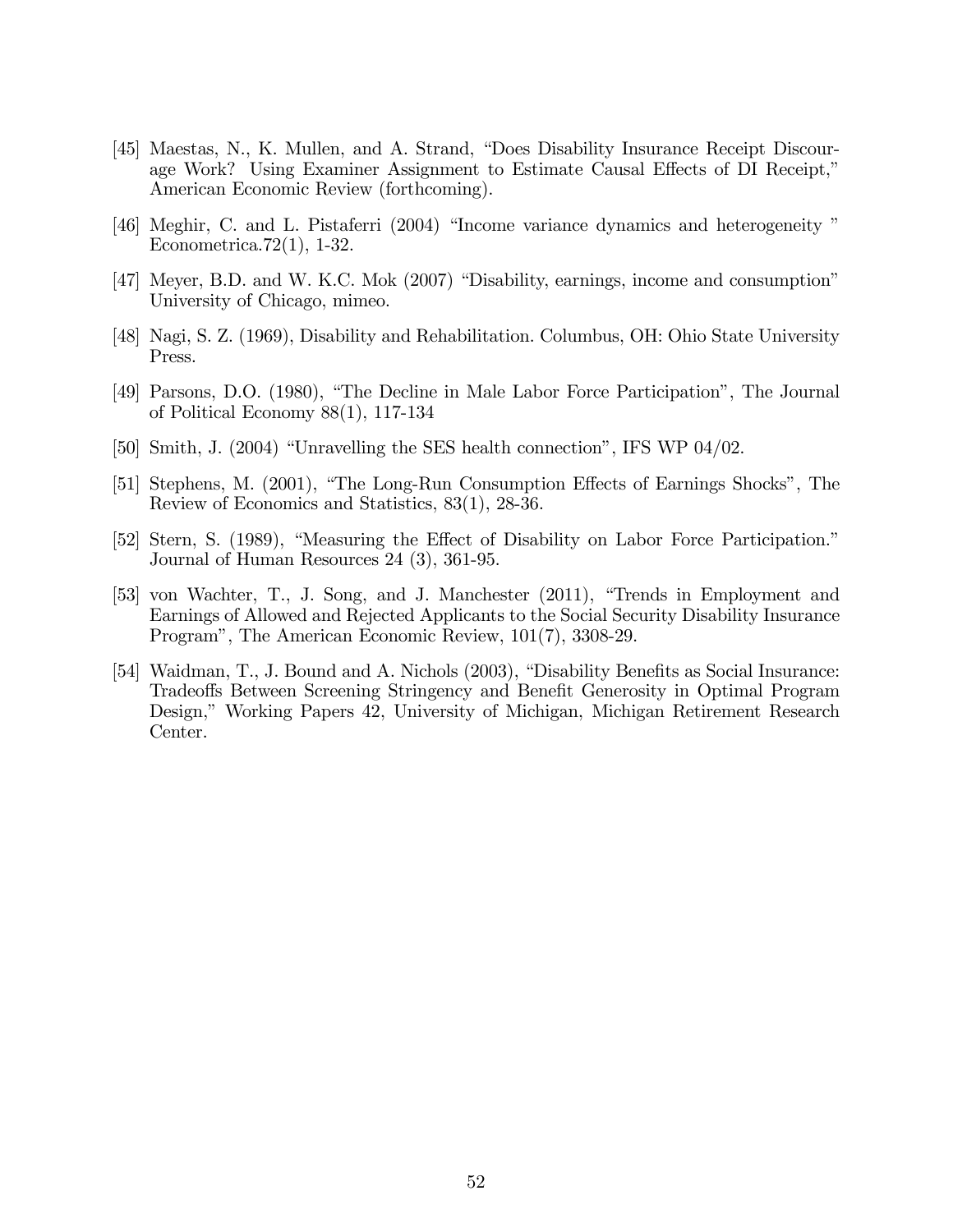# Disability Insurance and the Dynamics of the Incentive-Insurance Trade-off

# Online Appendix: Not For Publication

Hamish Low University of Cambridge Luigi Pistaferri Stanford University

In this online appendix we discuss a number of issues that we left out of the main text for reasons of space. Section A describes further details of the model and solution method. Section B provides further information on the data, including comparability between our data and alternative sources, the quality of self-reported measures, and the consumption imputation. Section C describes the estimation method more fully. Section D provides extensive further robustness checks of the estimation results, particularly of the exclusion restrictions, and of the assumed ways that health enters the model. Section E provides more details on the robustness of our policy experiments to changing the distribution of the noisy signal that the government observes and to changes in risk aversion.

## A Further Model Details

### A.1 Preferences

We use a utility function of the form

$$
u\left(c_{it}, P_{it}; L_{it}\right) = \frac{\left(c_{it} \exp\left(\theta L_{it}\right) \exp\left(\eta P_{it}\right)\right)^{1-\gamma}}{1-\gamma}
$$
\n(1)

The parameter  $\theta$  captures the utility loss for the disabled in terms of consumption. Employment also induces a utility loss determined by the value of  $\eta$ .

The complementarity or substitutability between consumption and the poor health is governed by the sign of  $\theta$ . To see this, note that from the first-order condition for consumption,  $u_c = \lambda$ , one can take the total derivative to yield:

$$
u_{cc}dc + u_{cL}dL + u_{cP}dP = d\lambda.
$$

The Frisch complementarity can be shown by setting  $d\lambda = dP = 0$ , and rearranging:

$$
\left.\frac{dc}{dL}\right|_{d\lambda=0,dP=0}=-\frac{u_{cL}}{u_{cc}}
$$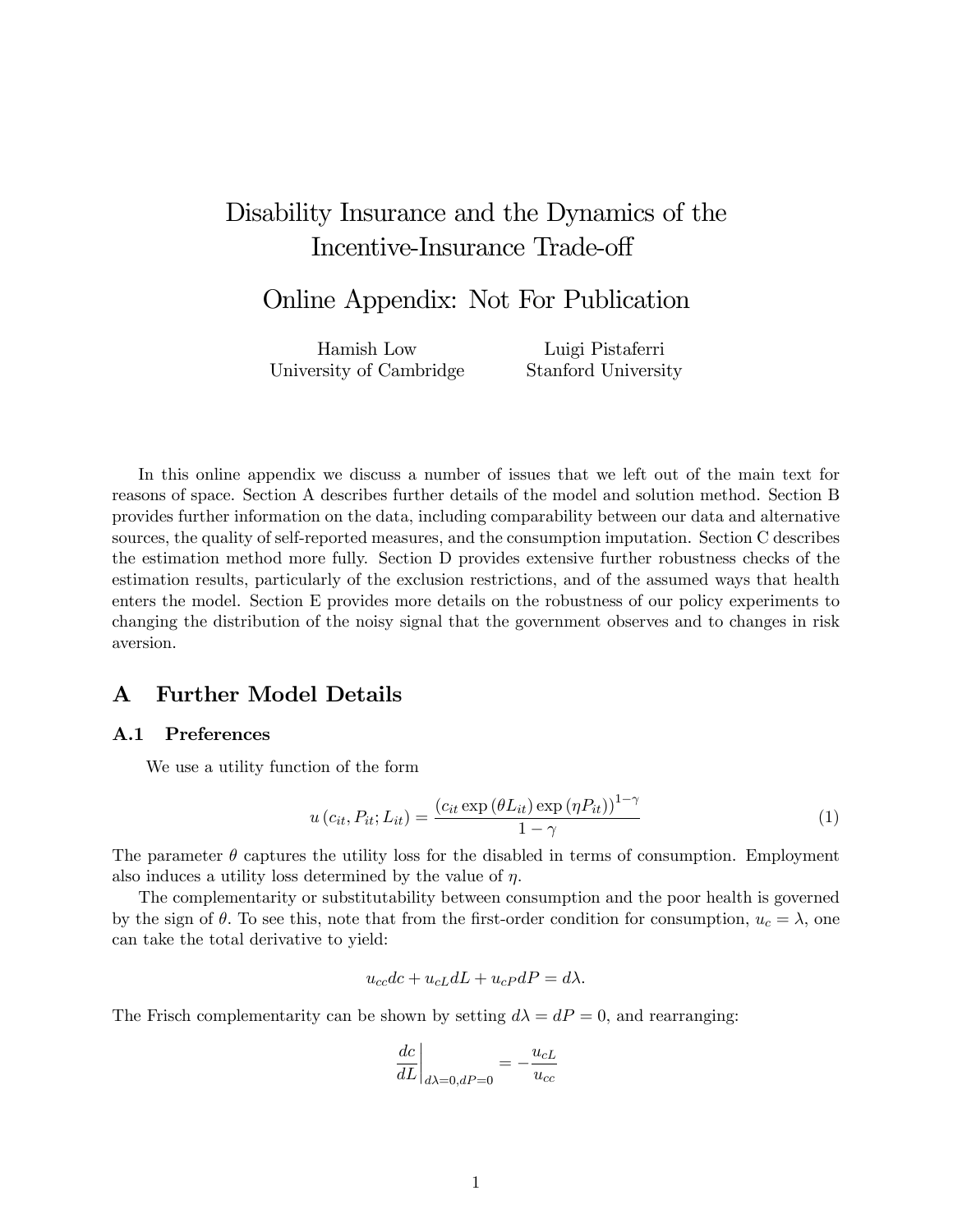which implies (given concavity):

$$
sign\left(\left.\frac{dc}{dL}\right|_{d\lambda=0, dE=0}\right) = sign\left(u_{cL}\right) = -sign\left(\theta\right),\,
$$

and so consumption and (poor) health are Frisch complements only if  $\theta < 0$  (i.e., the marginal utility of consumption is higher when suffering from a work limitation). Similarly, consumption and employment are Frisch complements if  $\eta < 0$ . In our empirical framework, we pre-set  $\gamma = 1.5$ and we lack explicit additive terms in L and P. Hence we require  $\theta < 0$  and  $\eta < 0$  to be consistent with disability and work being "bads".

#### A.2 Unemployment Insurance

We assume that unemployment benefits are paid only for the quarter immediately following job destruction. Unemployment insurance is paid only to people who have worked in the previous period, and only to those who had their job destroyed (job quitters are ineligible for UI payments, and we assume this can be perfectly monitored). We assume  $B_{it} = b \times w_{it-1}h$ , subject to a cap, and we set the replacement ratio  $b = 75\%$ . This replacement ratio is set at this high value because the payment that is made is intended to be of a similar magnitude to the maximum available to someone becoming unemployed (i.e., a 75% replacement rate paid over a single quarter is comparable in expectation to the average 45% replacement rate over 2 quarters that we observe in practice).<sup>1</sup> This simplifying assumption means that, since the period of choice is one quarter. unemployment benefit is like a lump-sum payment to those who exogenously lose their job and so does not distort the choice about whether or not to accept a new job offer. Similarly, there is no insurance against the possibility of not receiving a job offer after job loss.

In the US, the UI program varies across states. It would be very complex (in our model, at least) to capture the myriad differences that exist across US states in terms of UI provision. Our modeling choices are instead intended to replicate the most salient features of the program.

#### A.3 Universal Means-Tested Program

We assume that the universal means-tested program is an anti-poverty program providing a floor to income for all individuals, similar to the actual food stamps program but with three important differences. First, means-testing is on household income rather than on income and assets;<sup>2</sup> second, the program provides a cash benefit rather than a benefit in kind;<sup>3</sup> and third, we assume there is 100% take-up.

The value of the program is given by

$$
W_{it} = \begin{cases} \overline{T} - 0.3 \times y_{it} & \text{if } E_{it}^{W} = 1 \text{ (i.e., if } y_{it} \leq \underline{y})\\ 0 & \text{otherwise} \end{cases}
$$
 (2)

In reality the maximum value of the payment,  $\overline{T}$ , depends on family size and composition. In our model individuals face no heterogeneity in terms of family size or composition, so we do

<sup>&</sup>lt;sup>1</sup>The advantage of this choice is primarily computational: We do not have to keep track of one's employment status and eliminate moral hazard in job search that is not the direct focus of the paper.

<sup>&</sup>lt;sup>2</sup>The difficulty with allowing for an asset test in our model is that there is only one sort of asset which individuals use for retirement saving as well as for short-term smoothing. In reality, the asset test applies only to liquid wealth and thus excludes pension wealth (as well as real estate wealth and other durables).

<sup>3</sup> See Hoynes and Schanzenbach (2009) for evidence that families react to food stamps as if it were cash.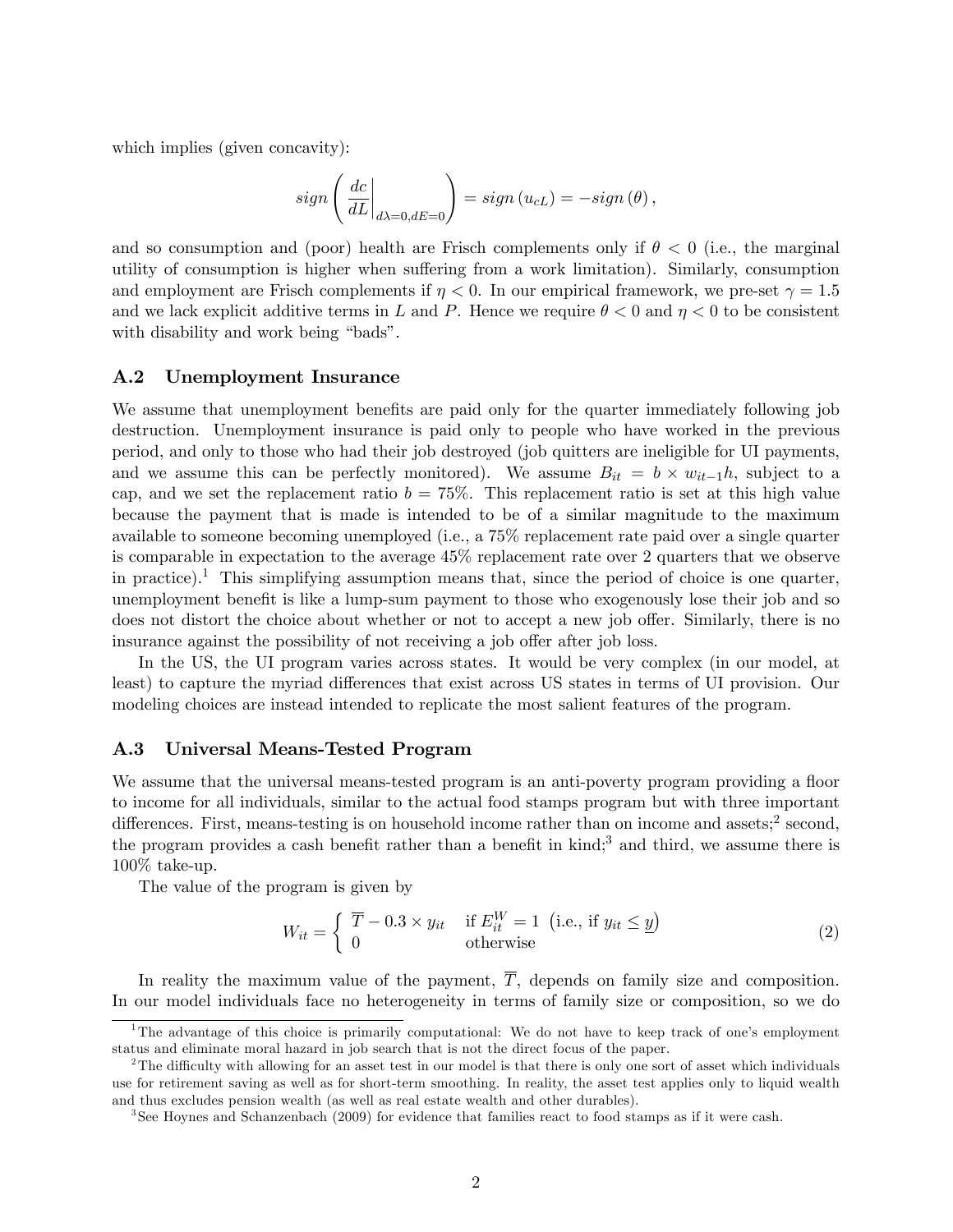not model this aspect of food stamps. Instead,  $\overline{T}$  is set assuming that the individual lives in the modal household type (two adults and two children). The term  $y$  is the poverty line and so only people with net earnings  $y_{it}$  below the poverty line are eligible. Net income  $y_{it}$  is defined as  $y = (1 - \tau_w) y^{gross} - d$ , where d is the standard deduction that people are entitled to when computing net income for the purpose of determining food stamp allowances. Finally,  $y^{gross}$  is given by

$$
y_{it}^{gross} = w_{it} h P_{it} + \left( B_{it} Z_{it}^{UI} \left( 1 - Z_{it}^{DI} \right) + D_{it} Z_{it}^{DI} + S S I_{it} Z_{it}^{DI} Z_{it}^{W} \right) (1 - P_{it}) \tag{3}
$$

The amount of food stamp benefits that individuals receive in the model is determined by first computing  $y_{it}^{gross}$  (which depends on employment choices and whether the person is receiving other government payments if unemployed), then computing net income  $y_{it}$ , and finally using (2). As we discuss in the main text, this means-tested program interacts in complex ways with disability insurance: the Food Stamps program provides a consumption áoor during application for DI, and an alternative mechanism for income support for those of low productivity.

#### A.4 Taxation on Earnings

The government's main source of revenues are the taxes on labor. When people are in the working stage of the life cycle, the government's outlays are given by payments to people on UI, DI, SSI, and on the means-tested welfare program. The government also spend  $q$  per each DI beneficiary who is re-assessed (which happens with probability  $P^{\text{Re}}$ ).<sup>4</sup>

When performing the policy experiments we use as a baseline a case in which the tax rate on labor to 0, and hence we let the government run a deficit  $\bar{D}$ . When varying parameters of the social insurance programs, we hold the government budget deficit  $D$  constant. This is achieved by adjusting the proportional payroll tax,  $\tau_w$ , such that the present discounted value of net revenue flows is constant:

$$
\sum_{i=1}^{N} \sum_{t=1}^{T} \frac{1}{R^t} \left[ \left( B_{it} Z_{it}^{UI} \left( 1 - Z_{it}^{DI} \right) + D_{it} Z_{it}^{DI} + S S I_{it} Z_{it}^{DI} Z_{it}^{W} \right) \left( 1 - P_{it} \right) + W_{it} Z_{it}^{W} + q P^{\text{Re}} Z_{it}^{DI} \right] \tag{4}
$$
\n
$$
= \sum_{i=1}^{N} \sum_{t=1}^{T} \frac{1}{R^t} \tau_w w_{it} h P_{it} + \bar{D}
$$

This is done iteratively because labor supply and DI application decisions change as a consequence of changes in government policy.

#### A.5 Disability Insurance Payments and the Award Process

The value of disability insurance received by DI beneficiaries is given by

$$
D_{it} = \begin{cases} 0.9 \times \overline{w}_i & \text{if } \overline{w}_i \le a_1 \\ 0.9 \times a_1 + 0.32 \times (\overline{w}_i - a_1) & \text{if } a_1 < \overline{w}_i \le a_2 \\ 0.9 \times a_1 + 0.32 \times (a_2 - a_1) + 0.15 \times (\overline{w}_i - a_2) & \text{if } a_2 < \overline{w}_i \le a_3 \\ 0.9 \times a_1 + 0.32 \times (a_2 - a_1) + 0.15 (a_3 - a_2) & \text{if } \overline{w}_i > a_3 \end{cases}
$$
(5)

 ${}^{4}$  For the period 2004-2008, the SSA spent \$3.985 billion to conduct 8.513 million "continuing disability reviews". This means a review costs on average \$468, and we use this figure deflating it back to 1992 prices.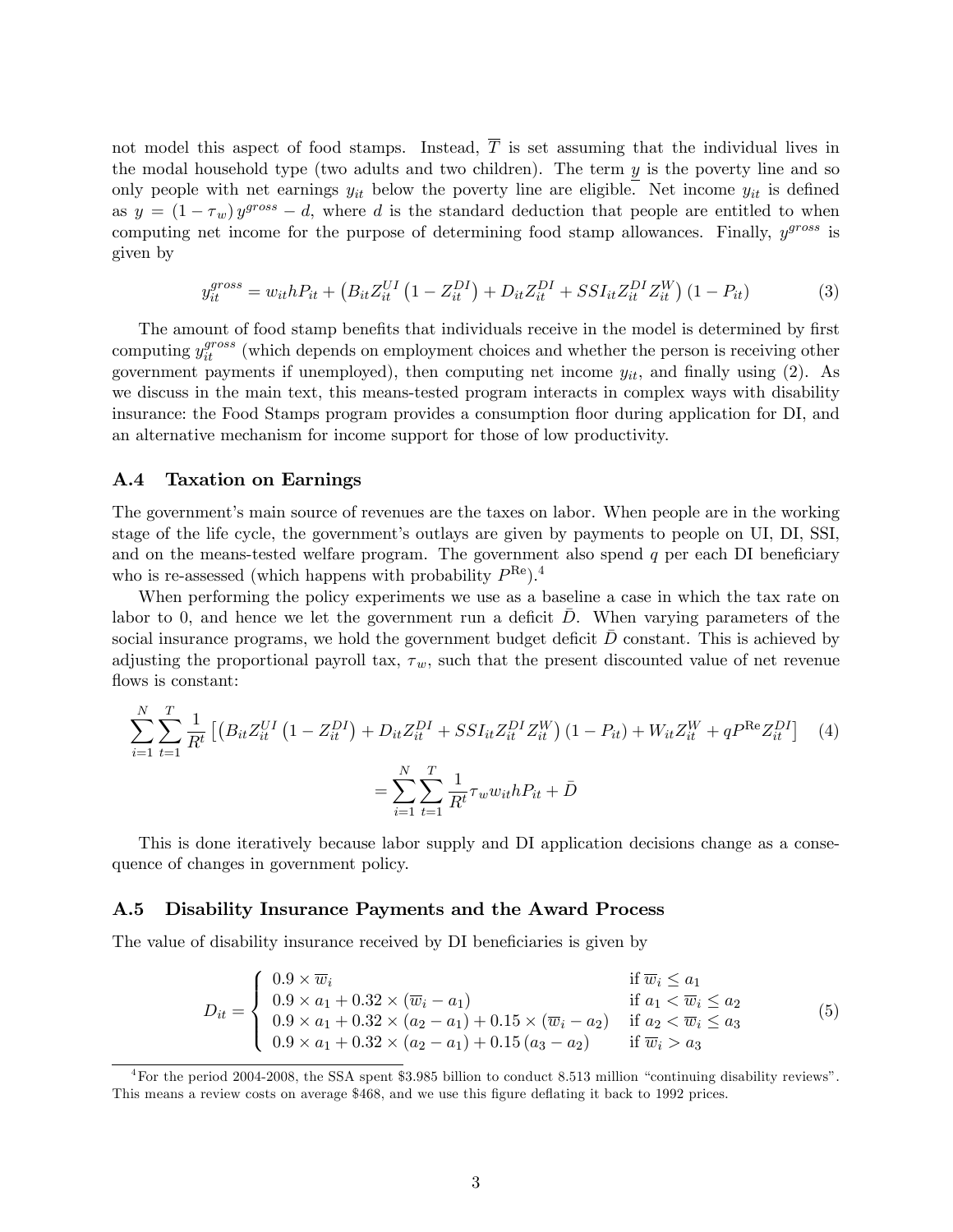where  $\overline{w}_i$  is average earnings computed before the time of the application and  $a_1, a_2$ , and  $a_3$  are thresholds we take from the legislation.<sup>5</sup> We assume  $\overline{w}_i$  can be approximated by the value of the permanent wage.

Figure 1 displays the five steps of the DI determination process. These steps are discussed in detail in many papers, including Bound and Burkhauser (1999), to which the interested reader is referred. At step 1 applicants who are working (or more precisely, earning above a limit known as Substantial Gainful Activity) are immediately excluded. At step 2, applicants who do not satisfy a medical requirement ("a determinable impairment that has lasted or can be expected to last 12 consecutive months or to result in death") are also excluded. At step 3, the SSA awards benefits without any further review to applicants who have a "listed impairment", i.e., an impairment that is easily identifiable and recognizable (such as amputation of both hands, leukemia, etc.). At steps 4 and 5 the SSA awards benefits to individuals who, despite not having a listed impairment, have a vocational disability, i.e., are unable to perform their previous jobs and are unable to perform other jobs that "exist in significant numbers in the national economy" and that fit the applicant's age, education and past work experience.

In reality, people may appeal a negative decision by the SSA. We do not model appeals explicitly. However, since individuals in our model can re-apply at any point in the future following a rejection, the appeal option is implicitly available to them and we use this consideration to compute the award rates since time of first application that are reported in Section 5.6.1 in the main text.

#### A.6 Solution Method

There is no analytical solution for our model. Instead, the model must be solved numerically, beginning with the terminal condition on assets, and iterating backwards, solving at each age for the value functions conditional on work status.

We start by constructing the value functions for the individual when employed and when out of work. When employed, the state variables are  $\{A_{it}, \varepsilon_{it}, L_{it}\}$ , corresponding to current assets, individual productivity and work limitation status. We denote the value function when employed as  $V^e$ . When unemployed, there are three alternative discrete states the individual can be: unemployed and not applying for disability (giving a value  $V<sup>n</sup>$ ), unemployed and applying for disability (giving a value  $V^{App}$ ), and unemployed and already receiving disability insurance (giving a value  $V^{Succ}$ ). We consider the specification of each of these value functions in turn.

The value function if working is written as:

$$
V_t^e(A_{it}, \varepsilon_{it}, L_{it}) =
$$
\n
$$
\beta \delta E_t \left[ V_{t+1}^n \left( A_{it+1}, \varepsilon_{it+1}, L_{it+1}, D I_{it+1}^{Elig} = 1 \right) \right]
$$
\n
$$
\max_{c} + \beta (1 - \delta) E_t \max \left\{ V_{t+1}^n \left( A_{it+1}, \varepsilon_{it+1}, L_{it+1}, D I_{it+1}^{Elig} = 1 \right) \right\}
$$

<sup>&</sup>lt;sup>5</sup>In reality what is capped is  $\overline{w}_i$  (the AIME), because annual earnings above a certain threshold are not subject to payroll taxation. We translate a cap on AIME into a cap on DI payments.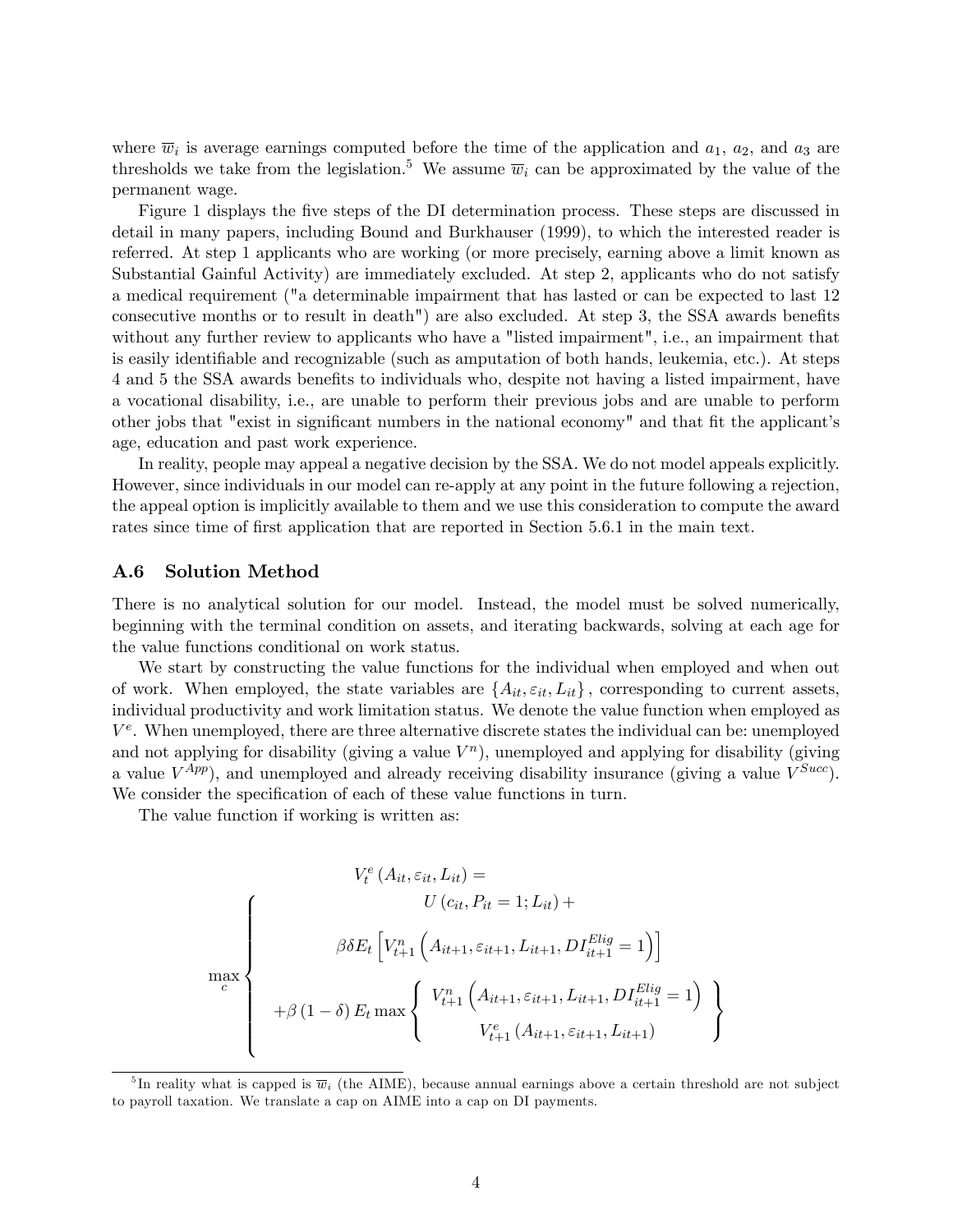

Figure 1: Disability Insurance Determination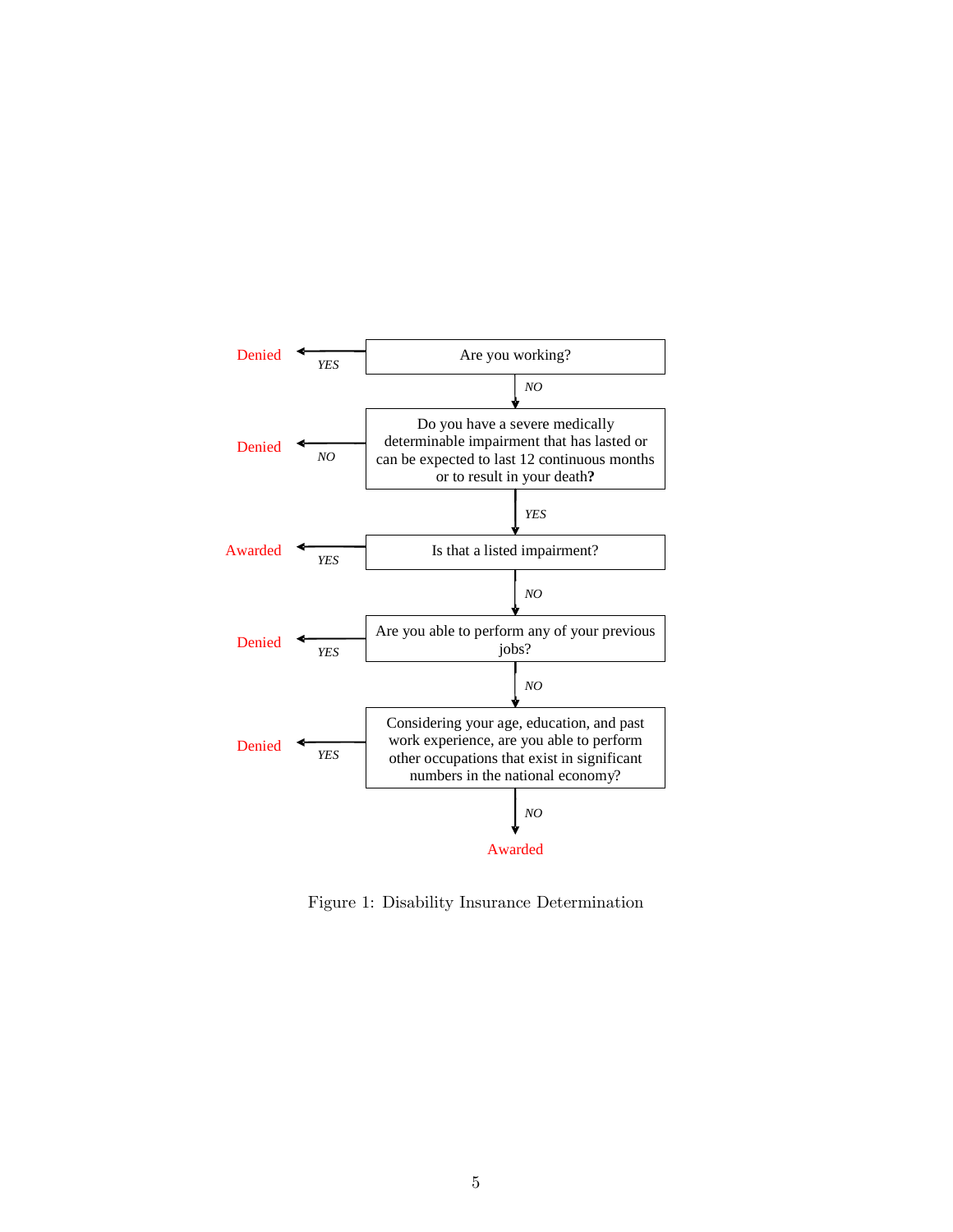where  $DI_{it+1}^{Elig}$  is an indicator for whether the individual is eligible to apply for DI.

Consider now the value function for an unemployed individual who is not applying for disability insurance in period t. We need to define as a state variable whether or not an individual has already applied for disability in the current unemployment spell in order to distinguish between those who have the option of applying for disability and those who are ineligible to apply. The value function when eligible for disability is given by:

$$
V_t^n \left( A_{it}, \varepsilon_{it}, L_{it}, DT_{it}^{Elig} = 1 \right) =
$$
\n
$$
\int_{t}^{t} \left( A_{it}, \varepsilon_{it}, L_{it}, DT_{it}^{Elig} = 1 \right) =
$$
\n
$$
u \left( c_{it}, P_{it} = 0; L_{it} \right)
$$
\n
$$
+ \beta \left\{ 1. App = 1 \right\} E_t V_{t+1}^{App} \left( A_{it+1}, \varepsilon_{it+1}, L_{it+1} \right)
$$
\n
$$
+ \beta \left\{ 1. App = 0 \right\}
$$
\n
$$
\lambda^n E_t \max \left\{ V_{t+1}^n \left( A_{it+1}, \varepsilon_{it+1}, L_{it+1}, DT_{it+1}^{Elig} = 1 \right) \atop V_{t+1}^e \left( A_{it+1}, \varepsilon_{it+1}, L_{it+1}, DT_{it+1}^{Elig} = 1 \right) \right\}
$$
\n
$$
+ (1 - \lambda^n) E_t \left[ V_{t+1}^n \left( A_{it+1}, \varepsilon_{it+1}, L_{it+1}, DT_{it+1}^{Elig} = 1 \right) \right]
$$

The value function when applying is given by

$$
V_t^{App}(A_{it}, \varepsilon_{it}, L_{it}) =
$$
  
\n
$$
\max_{c} \left\{\n\begin{array}{c}\nu(c_{it}, P_{it} = 0; L_{it}) \\
+\beta \pi_L^t E_t V_{t+1}^{Succ}(A_{it+1}, \varepsilon_{it+1}, L_{it+1}, D_t = 0) \\
+\beta (1 - \pi_L^t) E_t V_{t+1}^n (A_{it+1}, \varepsilon_{it+1}, L_{it+1}, D I_{t+1}^{Elig} = 0)\n\end{array}\n\right\}
$$

where  $D_t$  is a state variable for the duration of the spell on disability insurance and

$$
\pi_L^t = \Pr\left(DI_{it+1} = 1 | D I_{it}^{App} = 1, L_{it}, t\right)
$$

is the probability of a successful application.

Finally, we have to define the value function if an application for disability has been successful.

$$
V_t^{Succ}(A_{it}, \varepsilon_{it}, L_{it}, DI_{it}) = \tag{6}
$$

$$
\max_{c} \left\{\n+ \beta \left(1 - \pi_t^R\right) E_t \left[\n\max_{t+1} \left\{\n\begin{array}{c}\n u\left(c_{it}, L_{it}, P_{it} = 0\right) \\
 V_{t+1}^{Succ}\left(A_{it+1}, \varepsilon_{it+1}, L_{it+1}, D I_{it+1}\right) \\
 V_{t+1}^e\left(A_{it+1}, \varepsilon_{it+1}, L_{it+1}\right) \\
+ \beta \pi_t^R E_t \left[V_{t+1}^n\left(A_{it+1}, \varepsilon_{it+1}, L_{it+1}, D I_{it+1}^{Elig} = 0\right)\n\end{array}\n\right]\n\right\}\n\tag{7}
$$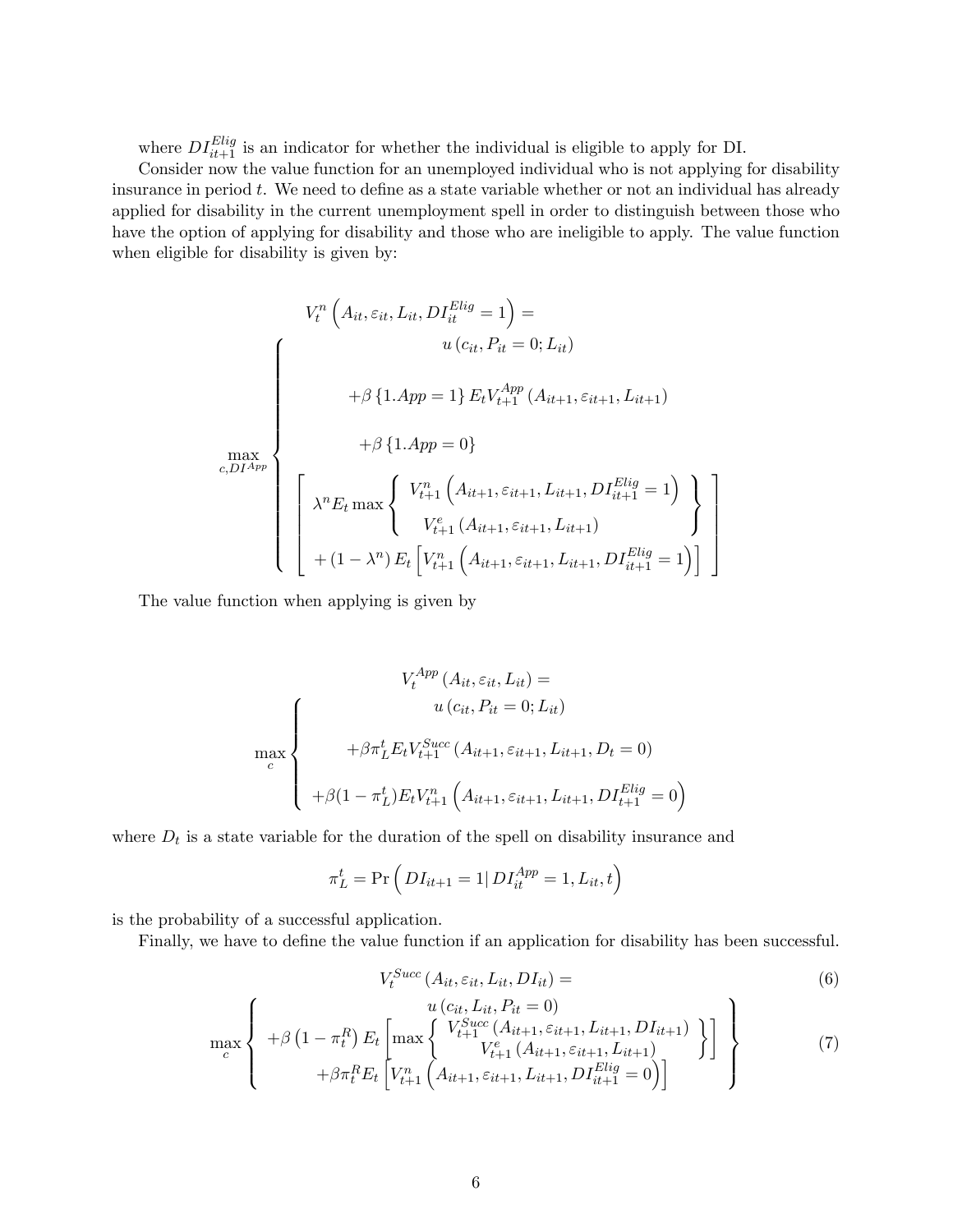where

$$
\pi_t^R = P^{\text{Re}} \Pr(DI_{it+1} = 0 | L_{it+1}, DI_{it} = 1, t, \text{Re})
$$
  
=  $P^{\text{Re}}(1 - \pi_t^L)$ 

is the probability of being reassessed and removed from the program.

Our model has discrete state variables for: Wage productivity, Work limitation status, Participation, Eligibility to apply for DI (if not working), and Length of time on DI (over 1 year or less than 1 year). The only continuous state variable is assets. We use backward induction to obtain policy functions.

Value functions are increasing in assets  $A_{it}$  but they are not necessarily concave, even if we condition on labor market status in  $t$ . The non-concavity arises because of changes in labor market status in future periods: the slope of the value function is given by the marginal utility of consumption, but this is not monotonic in the asset stock because consumption can decline as assets increase and expected labor market status in future periods changes. This problem is also discussed in Lentz and Tranaes (2001) and in Low et al. (2010). By contrast, in Danforth (1979) employment is an absorbing state and so the conditional value function will be concave. Under certainty, the number of kinks in the conditional value function is given by the number of periods of life remaining. If there is enough uncertainty, then changes in work status in the future will be smoothed out leaving the expected value function concave: whether or not an individual will work in  $t + 1$  at a given  $A_{it}$  depends on the realization of shocks in  $t + 1$ . Using uncertainty to avoid non-concavities is analogous to the use of lotteries elsewhere in the literature. In the value functions above, the choice of participation status in  $t + 1$  is determined by the maximum of the conditional value functions in  $t+1$ .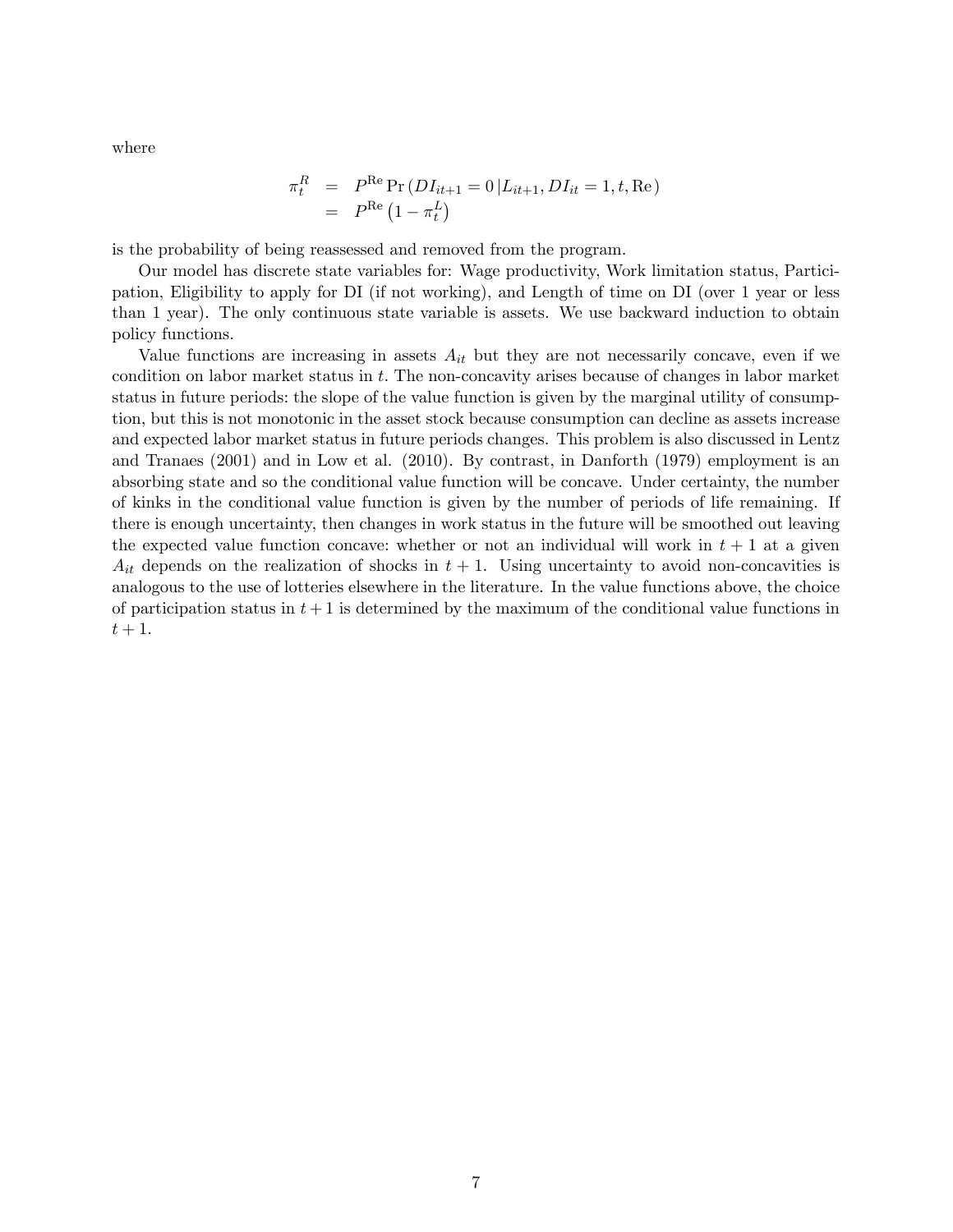## B Further Data Issues

#### B.1 Sample Selection

We focus on male heads because in the PSID, it is the head (almost always the male) who assesses the work limitations of both partners. Using "second-hand" measures of disability status may be misleading. There is now an established literature (see Kapteyn, Smith and van Soest, 2007) arguing that individuals use different response scales when they answer questions about work disability (or any other economic question that involve measurement on a subjective scale, such as assessing the probability of keeping oneís job, etc.). If men are tough critics of disability and they are asked to evaluate someone else's disability status, their report of the partner's disability status may be biased downward. Similarly, if men have different subjective assessments of pain than women, their report about the work disability status of their partner may be biased towards their own "pain threshold" (see Mogil and Bailey, 2010, and the references therein).

We exclude those with missing reports on education, the state of residence, the self-employed, those with less than 3 years of data, and some hourly wage outliers (those with an average hourly wage that is below half the minimum wage and those whose hourly wage declines by more than  $75\%$  or grows by more than  $400\%$ ). <sup>6</sup> Given that the timing of the work limitation question does not coincide with the timing of the DI receipt question (the former refers to the time of the interview, the latter to the previous calendar year), we also lose the first cross-section of data. To identify whether an individual in the PSID is receiving DI, we use a question that asks whether the amount of social security payments received was due to disability.<sup>7</sup>

#### B.2 Comparison of PSID to Alternative Data Sources

Figures 2 and 3 report a comparison of disability rates in different surveys (the source is Bound and Burkhauser, 1999) and a comparison of trends in DI rates by age as estimated in the PSID and using aggregate statistics, respectively. These figures show that (a) disability rates as estimated in the PSID are not different from those estimated in other, larger data sets, and (b) that the PSID reproduces quite well the fraction of people receiving DI benefits by age.

#### B.3 Heterogeneity by skills

The empirical analysis in the paper focuses only on the low educated group. Here we report summary statistics on disability status and DI receipt by education groups (which we take as proxies for skill levels). There are important differences by skill level both in terms of probability of disability shocks and disability insurance recipiency rates. In particular, we find that individuals with low education (at most high school degree) and high education (some college or more) have very similar DI recipiency rates until their mid 30s, but after that the difference increases dramatically (see Figure 4). By age 60, the low educated are four times more likely to be DI claimants than the high educated (16% vs. 4%). In part, this is due to the fact that low educated individuals are more likely to have some form of disability (moderate or severe) at all ages, as shown in Figure 5.

 $6$ The hourly wage is defined as annual earnings/annual hours.

<sup>&</sup>lt;sup>7</sup>The survey first asks the amount of Social Security payments received in year t by the year  $t + 1$  head. Then, it asks Was that disability, retirement, survivor's benefits, or what?. Possible responses are: 1) Disability, 2) Retirement, 3) Survivor's benefits; dependent of deceased recipient, 4) Dependent of disabled recipient, 5) Dependent of retired recipient, 6) Other, 7) Any combination of the codes above.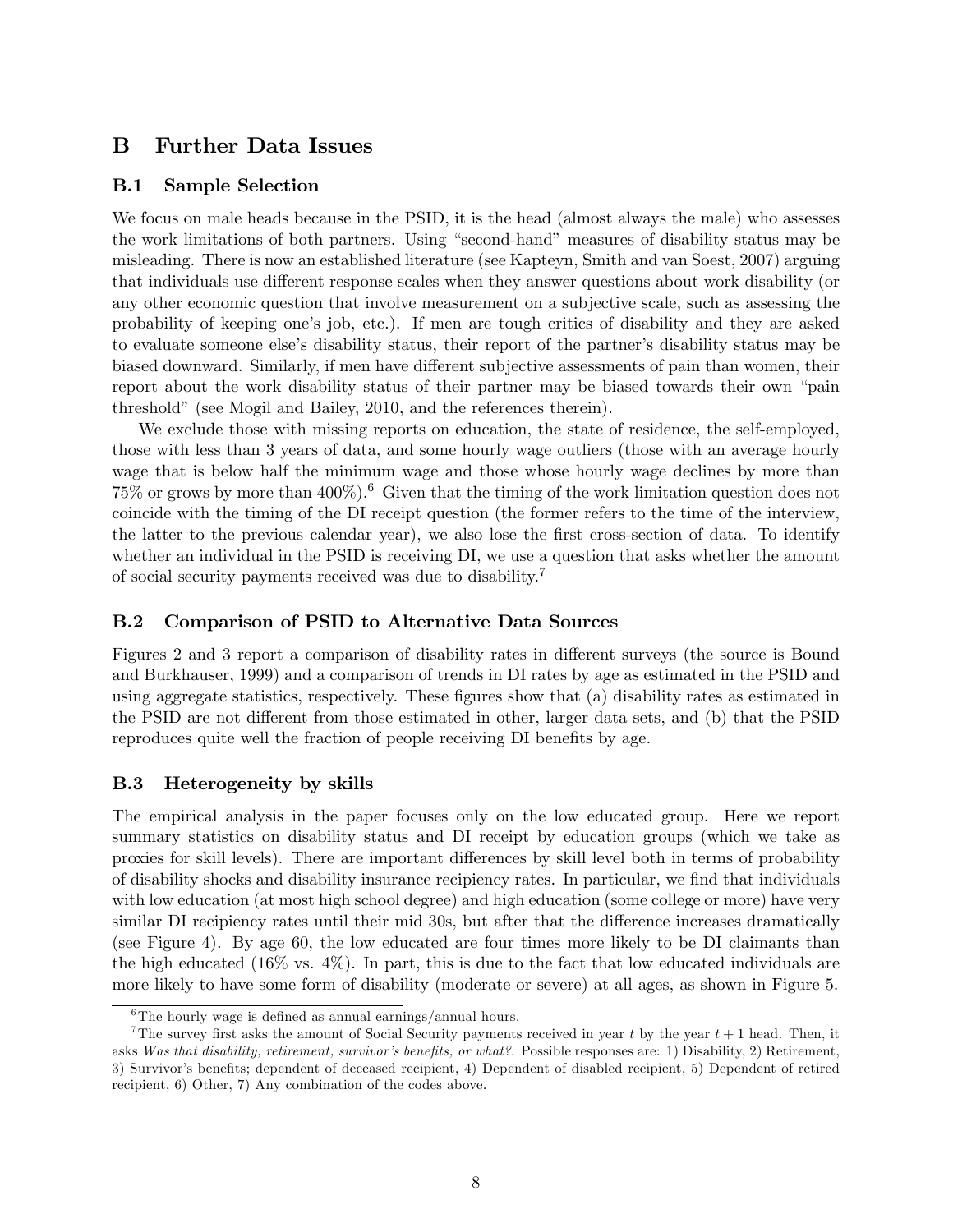| Data        | Year | <b>Survey question</b>                                                                                                                                                                                                                                                             | <b>Population</b>               | $%$ of<br>population<br>with<br>disabilities |
|-------------|------|------------------------------------------------------------------------------------------------------------------------------------------------------------------------------------------------------------------------------------------------------------------------------------|---------------------------------|----------------------------------------------|
| <b>PSID</b> | 1989 | Do you have any nervous or physical condition that limits<br>the type or the amount of work you can do? (Must have<br>responded yes in both 1988 and 1989)                                                                                                                         | Men 25-61<br><b>Women 25-61</b> | 9.2<br>10.6                                  |
| <b>CPS</b>  | 1990 | Do you have a health problem or disability which prevents<br>you from working or which limits the kind or the amount<br>of work you can do? Or, Main reason did not work in 1989<br>was ill or disabled; or Current reason not looking for work<br>is ill or disabled (One period) | Men 25-61<br><b>Women 25-61</b> | 8.1<br>7.8                                   |
| <b>SIPP</b> | 1990 | Do you have a physical, mental, or other<br>health condition which limits the kind or<br>amount of work you can do? (One period)                                                                                                                                                   | Men 21-64<br>Women 21-64        | 11.7<br>11.6                                 |
| <b>SIPP</b> | 1990 | Do you have a physical, mental, or other health condition<br>which limits the kind or amount of work you can do? (Must<br>have responded yes in wave 3 and wave 6)                                                                                                                 | Men 25-61<br><b>Women 25-61</b> | 9.8<br>9.8                                   |
| <b>NHIS</b> | 1994 | Are you limited in the kind or amount of work you can do<br>because of any impairment or health problem? (One<br>period)                                                                                                                                                           | Men 25-61<br>Women 25-61        | 10.8<br>11.4                                 |
| <b>HRS</b>  | 1992 | Do you have any impairment or health problem that limits<br>the kind or amount of paid work you can do? (One period)                                                                                                                                                               | Men 51-61<br><b>Women 51-61</b> | 27.3<br>29.8                                 |

Figure 2: Survey questions on disability and estimated disability rates (Source: Bound and Burkhauser, 1999).



Figure 3: Fraction receiving DI by age, PSID (all males) and aggregate data.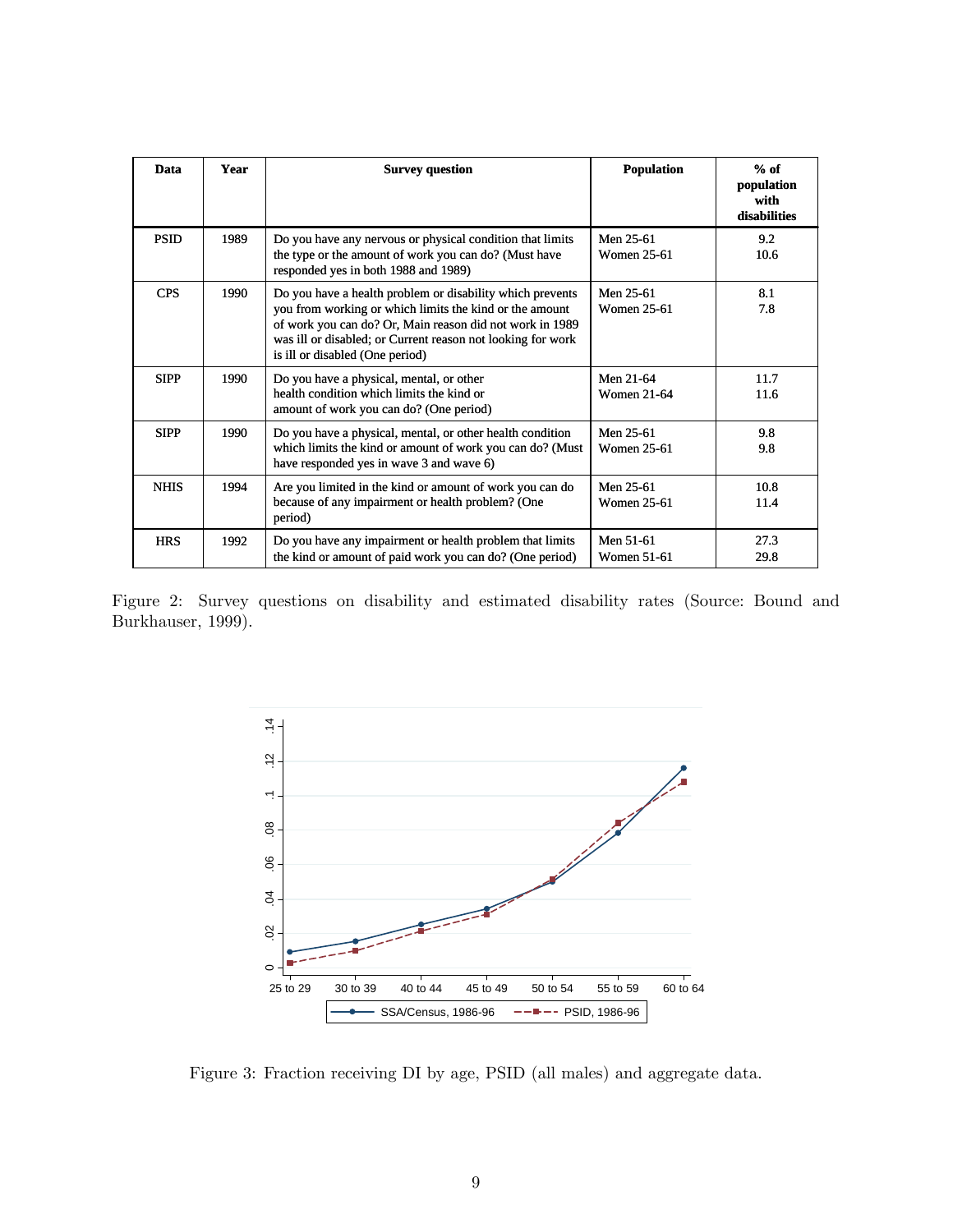The proportions on DI have varied over time, and particularly there has been a marked increase in recipiency numbers from the trough in 1984, as documented in Duggan and Imberman (2009) among others. The age composition of those flowing onto  $DI$  is shown in figure 6, which highlights that capturing the behavior of those under 50 is an important part of our understanding of disability insurance incentive-insurance dynamic trade-off.



Figure 4: Fraction of individuals receiving disability insurance.

#### B.4 Self-Reported Disability Measures

Is our self-reported disability measure informative about objective impairment conditions? The 1986 wave of the PSID includes a special module containing detailed information about the respondentsí health, including "objective" or "clinical" measures of health, as discussed in Burkhauser and Daly (1986). Table 1 shows that our distinction between a severe and moderate disability is correlated with a wide variety of objective/clinical measures, including Activities of Daily Living (ADLs), hospital stays, extreme BMI values (obesity and being underweight), and subsequent mortality. This confirms that our indicator provides a meaningful and informative classification of work limitations due to disabilities.

#### B.5 Consumption Data

To compare consumption in the model to consumption in the data, we obtain non-durable consumption in the data with an imputation procedure that uses a regression for nondurable consumption estimated with Consumer Expenditure Survey (CEX) data.

The CEX sample we construct to do the imputation of consumption tries to mimic as closely as possible the sample selections we impose in the PSID. Hence, our CEX sample includes only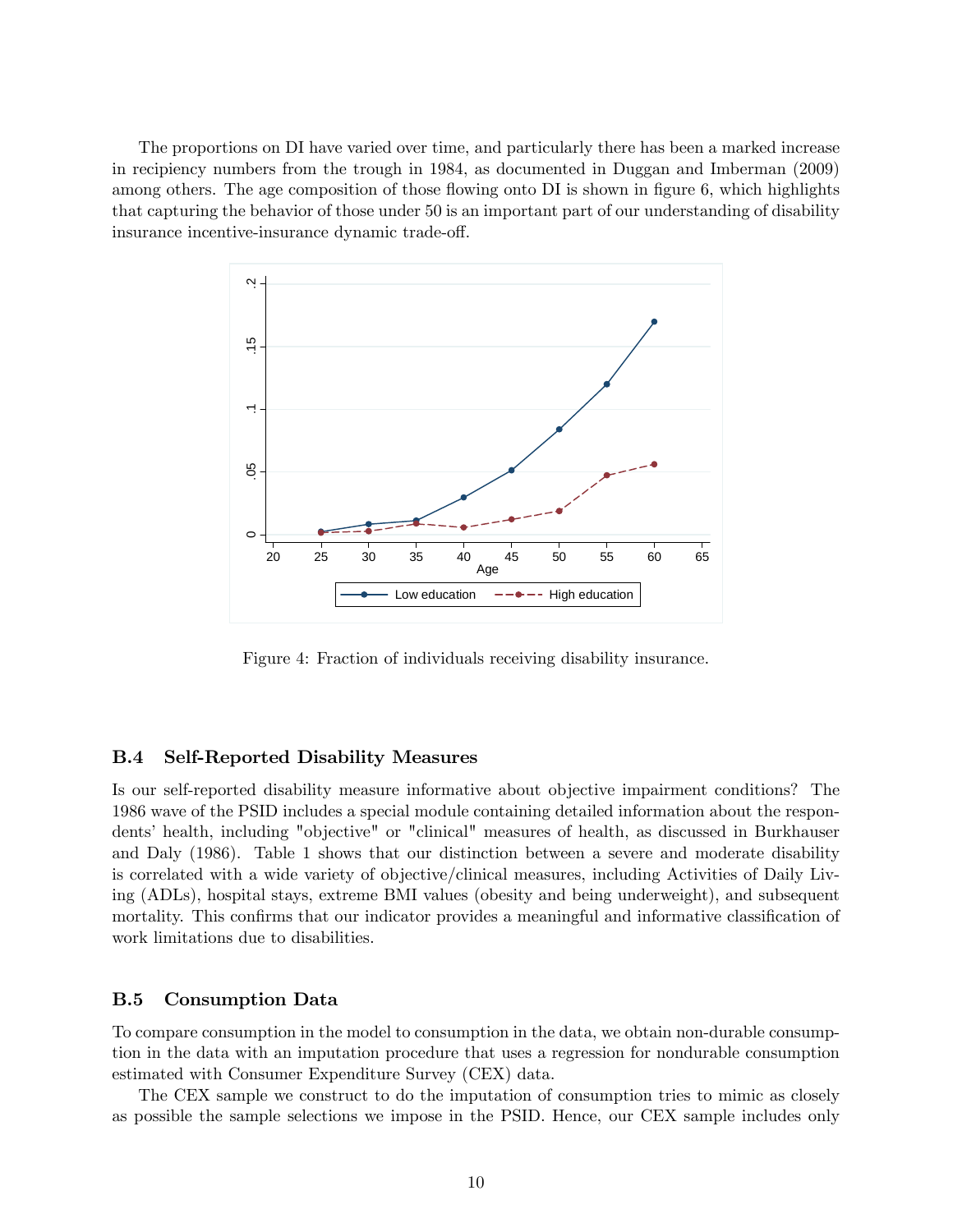

Figure 5: Fraction of individuals with a moderate or severe disability.



Figure 6: Proportion of DI Awards.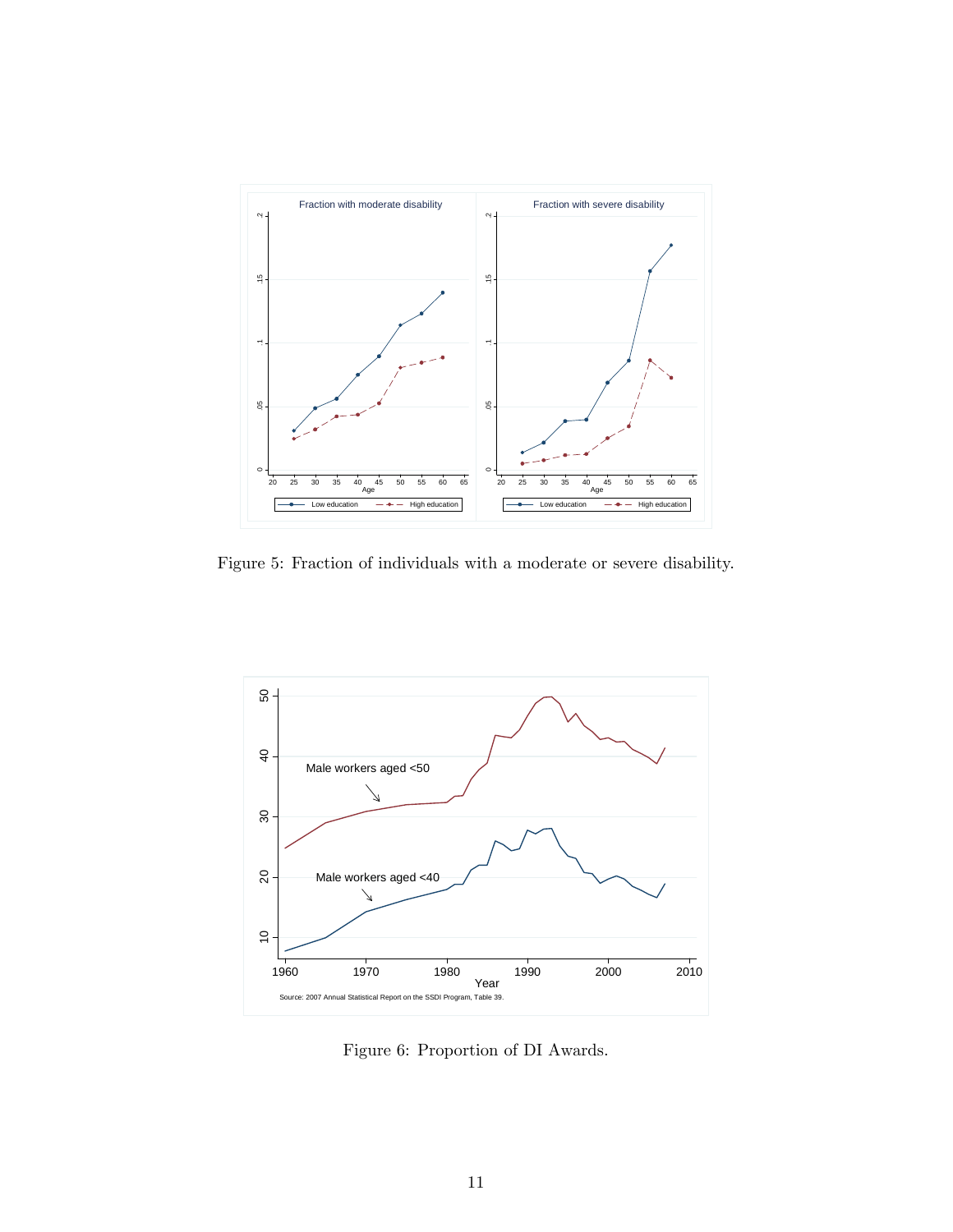| Objective indicator              | No disability | Moderate | Severe |
|----------------------------------|---------------|----------|--------|
|                                  | $L=0$         | $L=1$    | $L=2$  |
| Trouble walking/climbing stairs  | $5\%$         | 54\%     | 79%    |
| Trouble bending/lifting objects  | $7\%$         | 61\%     | 83%    |
| Unable to drive car              | $1\%$         | 12%      | 35%    |
| Trouble with eyesight            | $2\%$         | $6\%$    | 15\%   |
| Need travel assistance           | $0\%$         | $4\%$    | 26\%   |
| Need to stay inside              | $0\%$         | $5\%$    | 32%    |
| Confined to chair/bed            | $0\%$         | $7\%$    | 25%    |
| Limited in physical activity     | 10%           | 82\%     | 96%    |
| Spent some time in hospital      | $6\%$         | 27%      | 34\%   |
| Average $\#$ of days in hospital | 0.96          | 8.31     | 8.55   |
| Underweight $(BMI < 18.5)$       | $1\%$         | $1\%$    | $6\%$  |
| Obese (BMI $\geq 30$ )           | 14%           | 22%      | 18%    |
| Die between 1987 and 2009        | 15%           | 30%      | 43\%   |

Table 1: Validity of Self-Reported Disability Status

Note: The sample is low education male heads of household, aged 23-62. Data refer to 1986.

families headed by a male, reporting data between 1986 and 1996, with no missing data on the region of residence, aged 23 to 62, not self-employed, reporting data for all four interviews (so an annual measure of consumption can be constructed), with complete income responses, non-zero consumption of food, and not living in student housing.

We estimate in the CEX the following regression:

$$
\ln c_{it} = \sum_{j=0}^{K} \theta_j \left( \ln F_{it} \right)^j + X'_{it} \mu + \xi_{it}
$$

where  $F$  is food consumption and  $c_{it}$  non-durable consumption.

We use a third-degree polynomial in  $\ln F$  and control for a cubic in age, number of children, family size, dummies for white, education, region, year, a quadratic in log before-tax family income, labor market participation status, a disability status indicator of whether the head is "ill, disabled, or unable to work", an indicator for whether the head is receiving social security payments (which for workers aged 62 or less should most likely capture DI), and interactions of the disability status indicator with log food, log income, a dummy for white, the DI indicator, and a quadratic in age. The  $R^2$  of the regression is 0.75. The results are reported fully in Table 2.

We next define in the PSID the imputed value:

$$
\widehat{\ln c}_{it} = \sum_{j=0}^{K} \widehat{\theta}_{j} (\ln F_{it})^{j} + X_{it}' \widehat{\mu}
$$

This is the measure of consumption we use in the empirical analysis.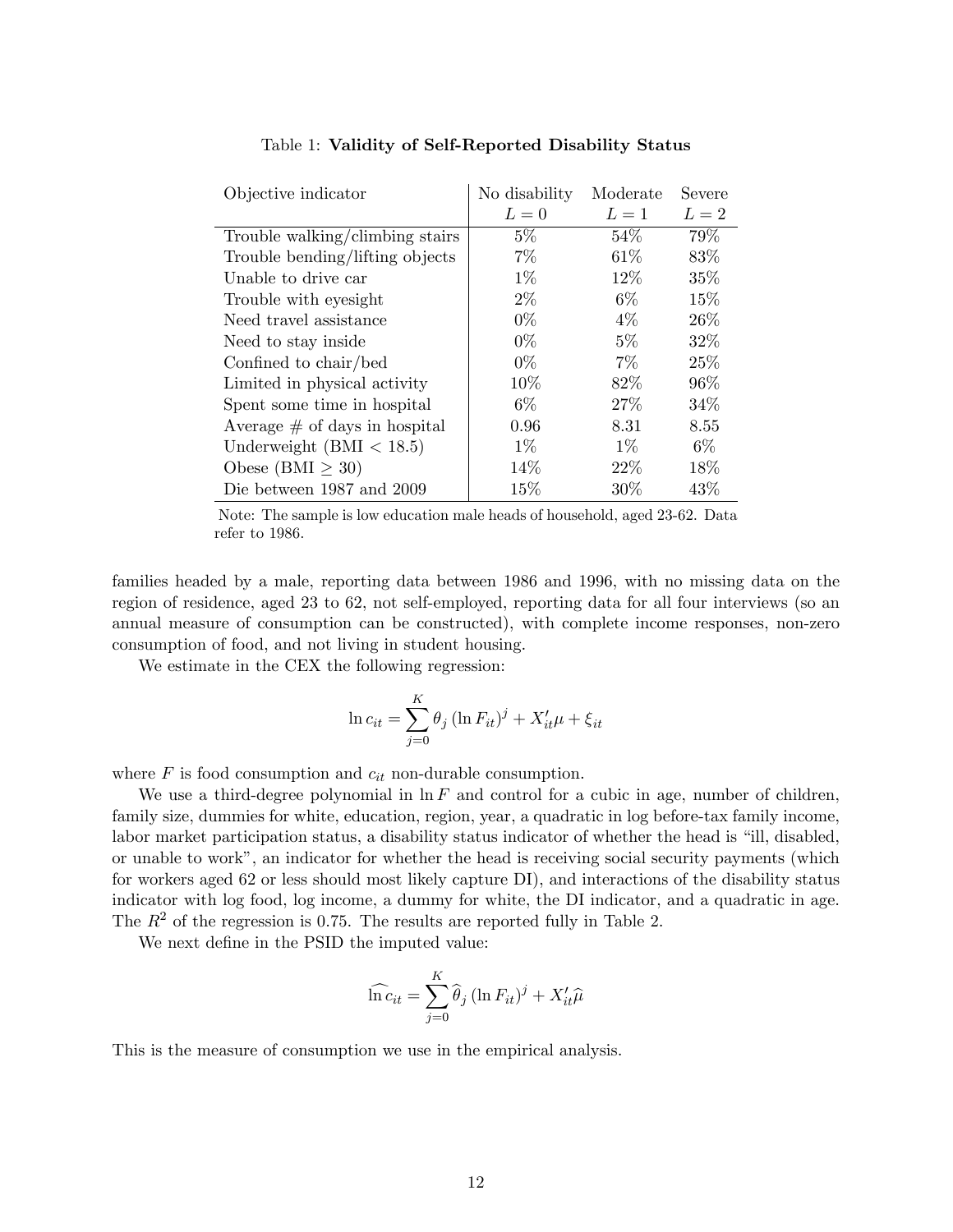| Regressor               | Estimate                 | Regressor                      | Estimate                   |
|-------------------------|--------------------------|--------------------------------|----------------------------|
| Log food                | 1.557<br>(1.036)         | Region dummies<br>Year dummies | Yes                        |
| $(Log food)^2$          | $-0.157$<br>(0.126)      | Disabled                       | Yes<br>$-1.589$<br>(0.327) |
| (Log food) <sup>3</sup> | 0.008<br>(0.005)         | $Disable d \times Log$ food    | 0.015<br>(0.023)           |
| Age                     | 0.050<br>(0.014)         | $Disabeled \times Log$ income  | 0.031<br>(0.013)           |
| $\rm{Age}^2$            | $-0.0011$<br>(0.0003)    | $Disable d \times White$       | 0.023<br>(0.025)           |
| Age <sup>3</sup>        | 8.68e-06<br>$(2.56e-06)$ | $Disable d \times DI$          | 0.084<br>(0.033)           |
| Number of children      | $-0.044$<br>(0.004)      | $Disable d \times Age$         | 0.042<br>(0.012)           |
| Family size             | 0.022<br>(0.003)         | $Disable d \times Age^2$       | $-0.0004$<br>(0.0001)      |
| White                   | 0.039<br>(0.008)         | DI                             | 0.071<br>(0.023)           |
| (Log income)            | $-.434$<br>(0.024)       | Employed                       | 0.083<br>(0.012)           |
| $(Log income)^2$        | 0.032<br>(0.001)         | Constant                       | 3.103<br>(2.851)           |
| $\mathbf N$             | 8097                     |                                |                            |

# Table 2: The consumption imputation regression

Note: Data come from pooled CEX 1986-1996.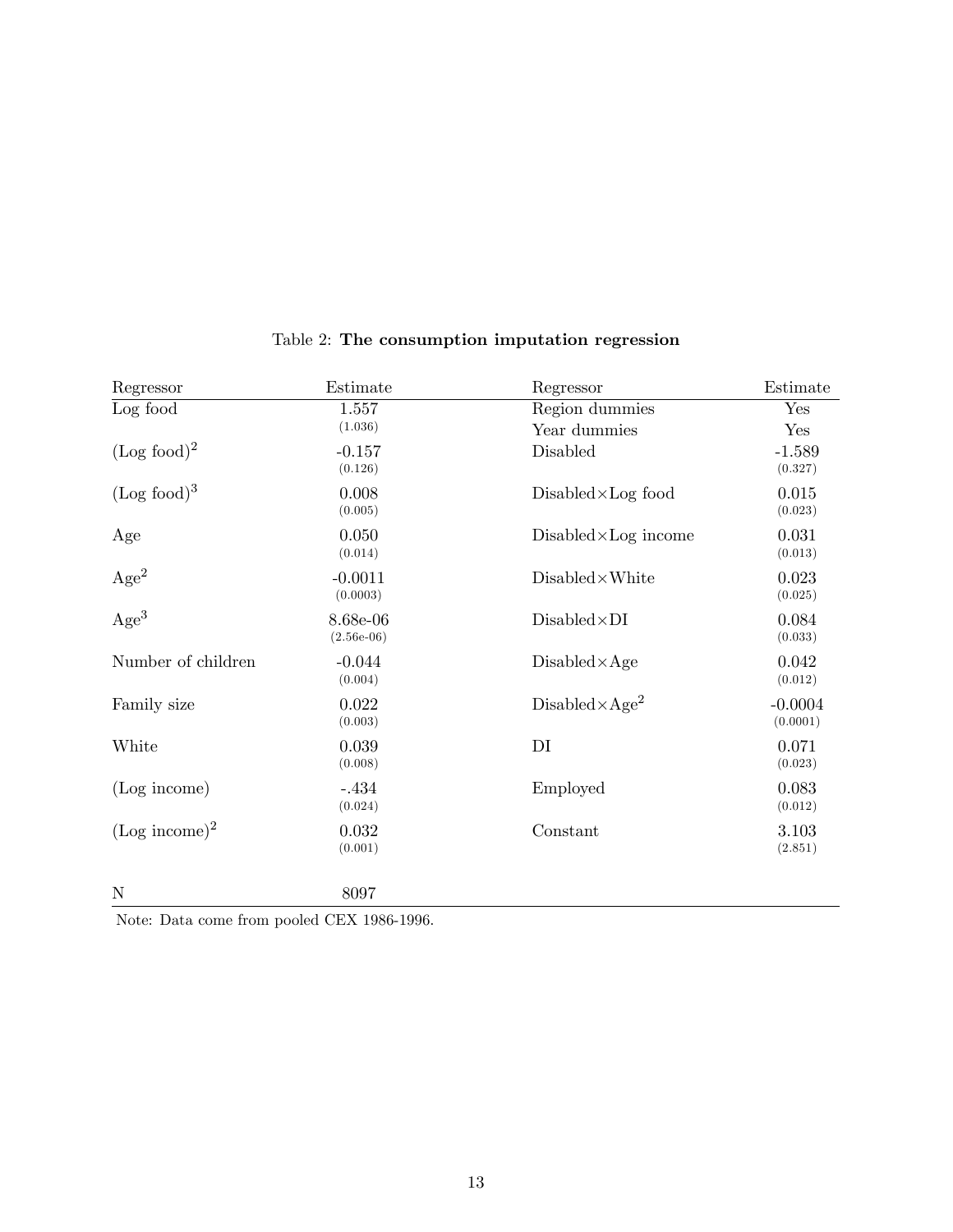#### **Further Details of the Estimation Process**  $\mathbf C$

#### $C.1$ Exclusion restrictions in the employment equation

Our reduced form model of employment is:

$$
P_{it}^{*} = X_{it}' \gamma + \sum_{j=1}^{2} \delta_j L_{it}^j + \theta G_{it} + \vartheta_{it}
$$
  

$$
= s_{it} + \vartheta_{it}
$$
 (8)

where  $P_{it}^*$  is the utility from working, and we observe the indicator  $P_{it} = \mathbf{1} \{P_{it}^* > 0\}$ . The unobserved "taste for work"  $\vartheta_{it}$  is freely correlated with the permanent productivity shock  $\zeta_{it}$ , and in particular we define  $\rho_{\varepsilon\vartheta,L^j}$  ( $\rho_{\zeta\vartheta,L^j}$ ) the correlation coefficient between  $\varepsilon(\zeta)$  and  $\vartheta$  for health group  $L^j$ .

The vector  $G_{it}$  includes exclusion restrictions: They affect the likelihood of observing an individual at work (through an income effect and through affecting the expectation that the individual will apply for DI in the subsequent period), but they do not affect the wage, conditional on  $X_{it}$ and  $L_{it}$ .

Our employment equation assumes that potential government transfers and the interaction of potential government transfers with disability status serve as exclusion restrictions for the estimation of the wage parameters. Potential benefits are defined next.

**Food Stamps** Following Wilde (2001), we use the formula:

$$
B^{FS} = \max\left\{M - 0.3 * N_2, 10\right\}
$$

where  $B$  are benefits paid,  $M$  is the maximum benefit amount (which varies with family size and we take from legislation), and  $N_2$  is net income, defined as:

$$
N_2 = \max \left\{ y^G - (D_1 + D_2 + D_3 + D_4 + D_5 + D_6), 0 \right\}
$$

where  $y^G$  is gross family income (which we take from data),  $D_1$  to  $D_6$  are allowed deductions (standard, earned income, dependent care, medical, child support payment, and excess shelter expense deductions, respectively). We set the dependend care and medical deductions to zero because we have no information on child care or health care expenses. We use information on earned income, child support paid, and rent paid (together with legislation parameters) to compute the other deductions. The shelter deduction is defined as:

$$
D_6 = \min\{H^*, \max\{H - 0.5*N_1, 0\}\}
$$

where H are shelter expenses,  $H^*$  a cap (from legislation), and  $N_1$  intermediate net income (defined as  $N_1 = \max \{y^G - (D_1 + D_2 + D_3 + D_4 + D_5), 0\}$ . Finally, we impose eligibility rules  $(B^{FS})$  is set to zero if gross income is above 130% of poverty line or net income above poverty line). We ignore the asset test because asset information is available only for two waves.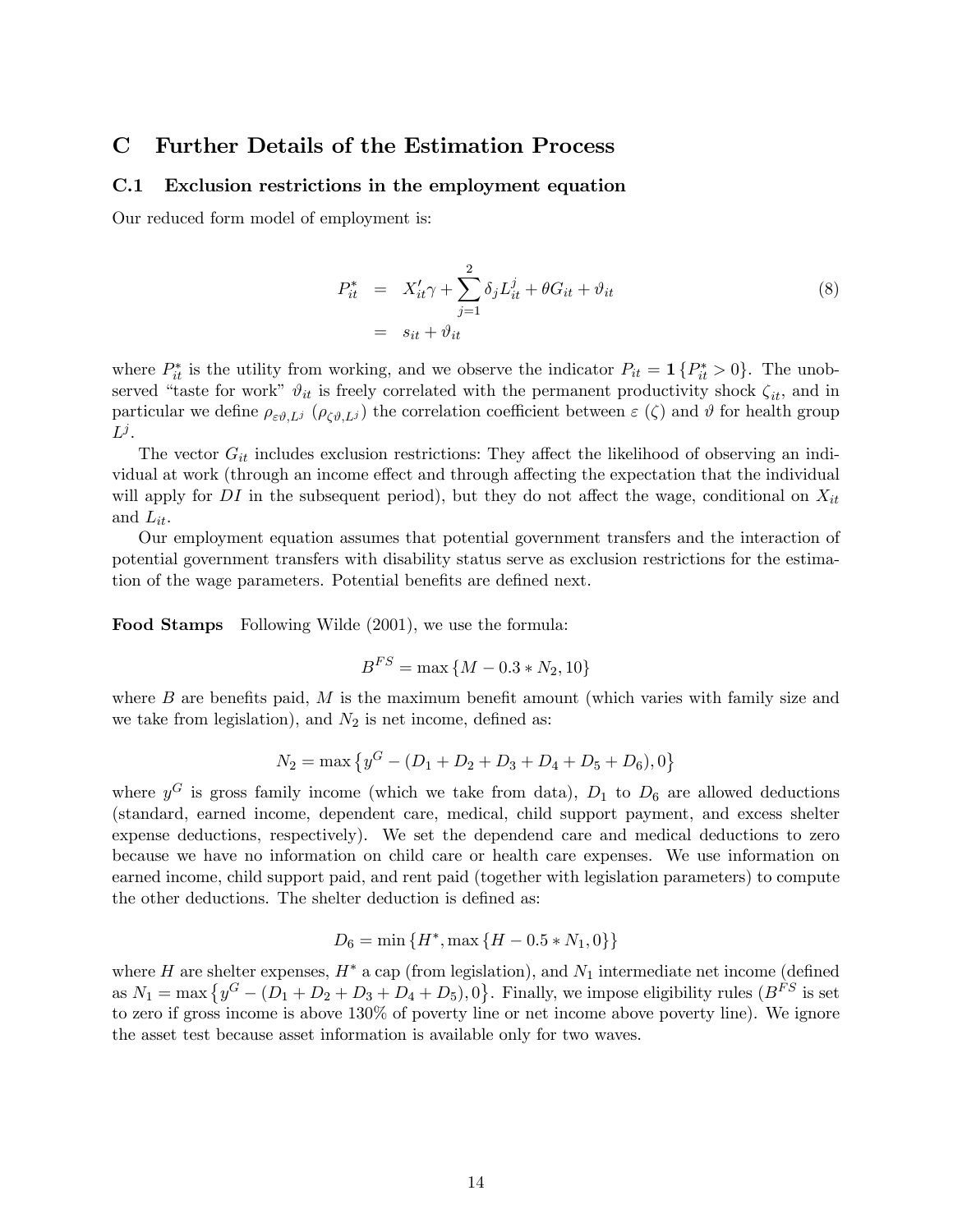AFDC Following Solomon (1995), we use the formula:

$$
B^{AFDC} = \min\left\{\max\left\{0, r^{NS}NS - r^yy\right\}, M\right\}
$$

where  $B^{AFDC}$  are benefits paid,  $r^{NS}$ ,  $r^y$  and M are parameters that vary by state and year, NS are need standards (also varying by state and year, as well as family size) and  $\eta$  is countable income. which we define as the sum of earned income and financial income net of AFDC deductions allowed under the policy. Finally, we impose eligibility rules and set  $B^{AFDC}$  to zero for households with no children, or households with before-deductions countable income above 185% of the poverty line or after-deductions countable income above the poverty line.

EITC We set EITC benefits to:

$$
B^{EITC} = \tau_1 y \mathbf{1} \{ 0 < y \le k_1 \} + \tau_1 k_1 \mathbf{1} \{ k_1 < y \le k_2 \} + (\tau_1 k_1 - \tau_2 (y - k_2)) \mathbf{1} \{ k_2 < y \le k_3 \}
$$

where  $1\{\cdot\}$  are indicator functions,  $\tau_1, \tau_2, k_1, k_2$  and  $k_3$  are policy parameters that vary with family size and time and y is earned income. We add state-specific complementary EITC, and set  $B^{ETTC}$  = 0 for those with 0 earnings or earnings above  $k_3$ . See Hotz and Scholtz (2003).

UI We assume that those who qualify for UI are fully covered and receive it for 26 weeks. We compute UI as:

$$
B^{UI} = \max\left\{\min\left\{r^{UI}y, M\right\}, m\right\}
$$

where  $r^{UI}, M$ , and m vary by state and time and y is "reference" earnings (which also varies by state; some states take it to be annual earnings, others take it to be the average of the best two quarters, and so forth). We add a dependent allowance that is available in certain states and that varies with time and family size. Details come from US D.O.L. (various years).

After estimating (8), we define the inverse Mills ratio  $\lambda(s_{it}) = \frac{\phi(s_{it})}{\Phi(s_{it})}$ , where  $\phi(.)$  and  $\Phi(.)$ denote the p.d.f. and c.d.f. of the standard normal distribution, respectively. We incorporate the inverse Mills Ratio into our wage equation and estimate

$$
\ln w_{it} = X'_{it}\alpha + \sum_{j=1}^{2} \varphi_j L^j_{it} + \sigma_{\varepsilon\vartheta} \lambda(s_{it}) + v_{it}
$$
\n(9)

only on the sample of workers, and with  $E(v_{it}|P_{it}^* > 0, X_{it}, L_{it}) = 0$ . The full set of results are reported in Table 3.

#### C.2 The variance of productivity shocks

Assuming for simplicity of notation that the measurement error  $\omega_{it}$  is i.i.d. (when  $\omega_{it}$  is an MA(1) process one need also consider the second order autocovariances), we can identify the variance of productivity shocks and the variance of measurement error for each health group using the following moment restrictions: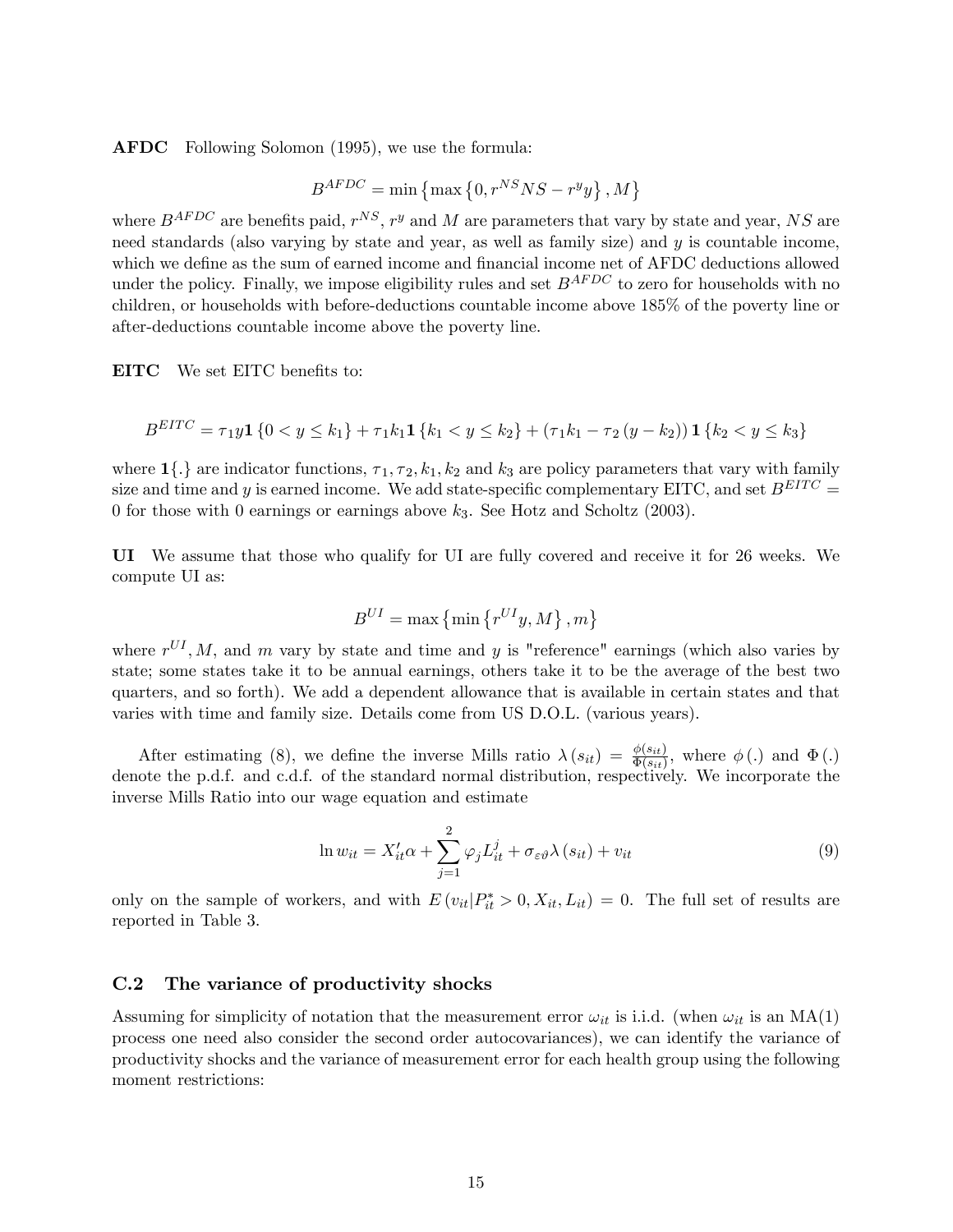| Variable                                       | Employment                        | Wage w/out                        | Wage with                         |
|------------------------------------------------|-----------------------------------|-----------------------------------|-----------------------------------|
|                                                | equation                          | selection                         | selection                         |
|                                                | $\left( 1\right)$                 | $\left( 2\right)$                 | (3)                               |
| $1\{L_{it} = 1\}$                              | $-0.225***$                       | $-0.160***$                       | $-0.211***$                       |
| $1{L_{it} = 2}$                                | (0.026)<br>$-0.738***$<br>(0.031) | (0.034)<br>$-0.262***$<br>(0.052) | (0.044)<br>$-0.470***$<br>(0.136) |
| Age                                            | $0.008***$<br>(0.002)             | $0.059***$<br>(0.007)             | $0.064***$<br>(0.008)             |
| $Age^2/100$                                    | $-0.013***$<br>(0.002)            | $-0.060***$<br>(0.008)            | $-0.068***$<br>(0.009)            |
| White                                          | $0.042***$<br>(0.007)             | $0.217***$<br>(0.021)             | $0.226***$<br>(0.022)             |
| Married                                        | $0.053***$<br>(0.011)             | $0.125***$<br>(0.023)             | $0.139***$<br>(0.025)             |
| Year dummies                                   | Yes                               | Yes                               | Yes                               |
| Potential transfers                            | $-0.091***$<br>(0.012)            |                                   |                                   |
| Potential transfers $\times$ 1 { $L_{it}$ = 1} | $0.037*$<br>(0.020)               |                                   |                                   |
| Potential transfers $\times$ 1 { $L_{it}$ = 2} | $0.041*$<br>(0.023)               |                                   |                                   |
| Mills ratio                                    |                                   |                                   | $0.176*$<br>(0.106)               |
| $\,N$                                          | 14,800                            | 13,332                            | 13,332                            |

# Table 3: Estimates of the wage equation.

Note: Clustered standard errors in parenthesis. \*,\*\*,\*\*\* indicate statistical significance at 10, 5 and 1 percent level respectively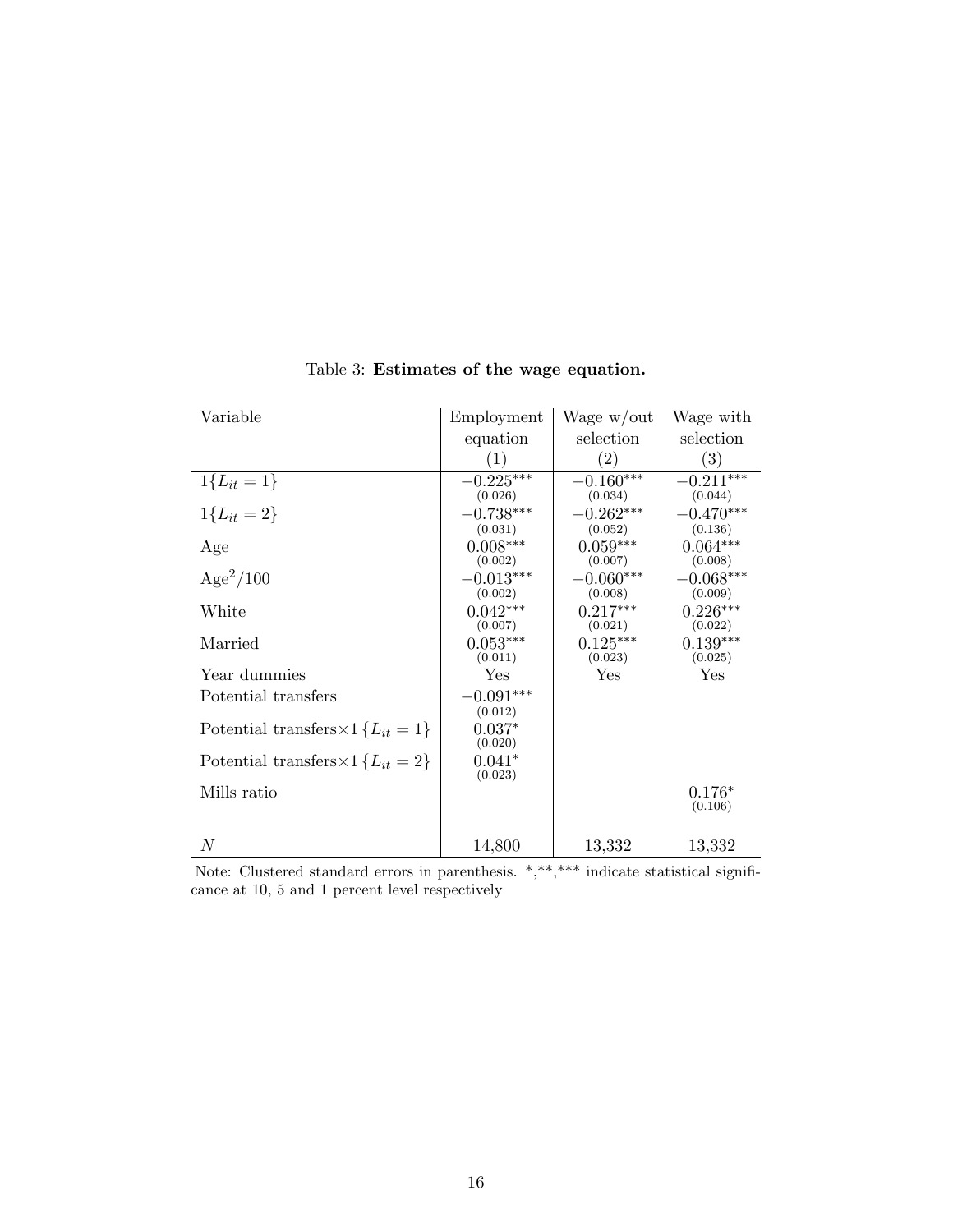$$
E\left(g_{it}|P_{it}=1,P_{it-1}=1,L_{it}^j\right) = \rho_{\zeta\vartheta,L^j}\sigma_{\zeta,L^j}\lambda\left(s_{it}\right)
$$
\n(10)

$$
E\left(g_{it}^2|P_{it}=1, P_{it-1}=1, L_{it}^j\right) = \sigma_{\zeta, L^j}^2 \left(1 - \rho_{\zeta \vartheta, L^j}^2 s_{it}\lambda\left(s_{it}\right)\right) + 2\sigma_{\zeta, L^j}^2 \tag{11}
$$

$$
-E\left(g_{it}g_{it+1}|P_{it}=1, P_{it-1}=1, L_{it}^{j}\right) = \sigma_{\omega, L^{j}}^{2}
$$
\n(12)

(see Low et al.,  $2010$ ). It follows that the variances are identified by the following expressions:

$$
\sigma_{\omega,L^j}^2 = -E \left( g_{it} g_{it+1} | P_{it} = 1, P_{it-1} = 1, L_{it}^j \right)
$$
  
\n
$$
\sigma_{\zeta,L^j}^2 = E \left( g_{it}^2 | P_{it} = 1, P_{it-1} = 1, L_{it}^j \right) + 2E \left( g_{it} g_{it+1} | P_{it} = 1, P_{it-1} = 1, L_{it}^j \right)
$$
  
\n
$$
+ E \left( g_{it} | P_{it} = 1, P_{it-1} = 1, L_{it}^j \right)^2 \frac{s_{it}}{\lambda (s_{it})}
$$

The full set of results are reported in Table 4. In the first column of Table 4 we report results under the assumptions that  $\omega_{it}$  is MA(1); in the second column, we assume instead that  $\omega_{it}$  is i.i.d. within each health group. As commented in the main text, the estimate of the variance of productivity shocks vary by health status (the p-value that individuals with no disability and those with severe disability face the same dispersion of productivity shocks is around 5% in both the  $MA(1)$  and  $MA(0)$  case). While the direction of the effect of poor health on the variance of shocks is an empirical question, we find that disability shifts the degree of dispersion upward  $-$  making the likelihood of more extreme realizations of productivity shocks higher when people become disabled. We also find some smaller difference in the variance of measurement error across health groups.<sup>8</sup> Another interesting feature is that the correlation between unobservables in the wage equation and unobservables in the employment equation is positive and significant only for people with poor health, highlighting the importance of allowing for heterogeneity by health in the wage process. Finally, there is little evidence that an  $MA(1)$  process would improve the fit of the wage process much.

#### C.3 Health Transitions

In this section we discuss estimates of  $Pr(L_{it} = q|L_{it-1} = k)$ , for  $q, k = \{0, 1, 2\}$ . For reason of space, only selected transition probabilities were included in the main text. Figure 7 reports transitions out of the "no disability" state,  $L_{it-1} = 0$ . The probability of remaining healthy declines over the working life cycle, with 2/3 of the transitions being towards moderate disability and the remaining 1/3 towards severe disability. At the end of the working life cycle individuals with no disability have about a 5% probability of being hit by a severe disability shock.

Transitions out of the moderate disability state  $L_{it-1} = 1$  also have interesting life cycle patterns, as shown in Figure 8. Persistence in that state increases, while the probability of health improvement almost halves between age 25 and age 60. Finally, there is a strong increase in the probability of health worsening - almost one quarter of those with moderate disability move onto severe disability at the end of the working life cycle.

<sup>8</sup>Why would measurement error vary across health groups? One possibility is that individuals with a disability have more trouble recalling their last year's earnings, and in fact we find that  $\sigma_\omega^2$  slightly increases with poor health (although the difference is statistically insignificant).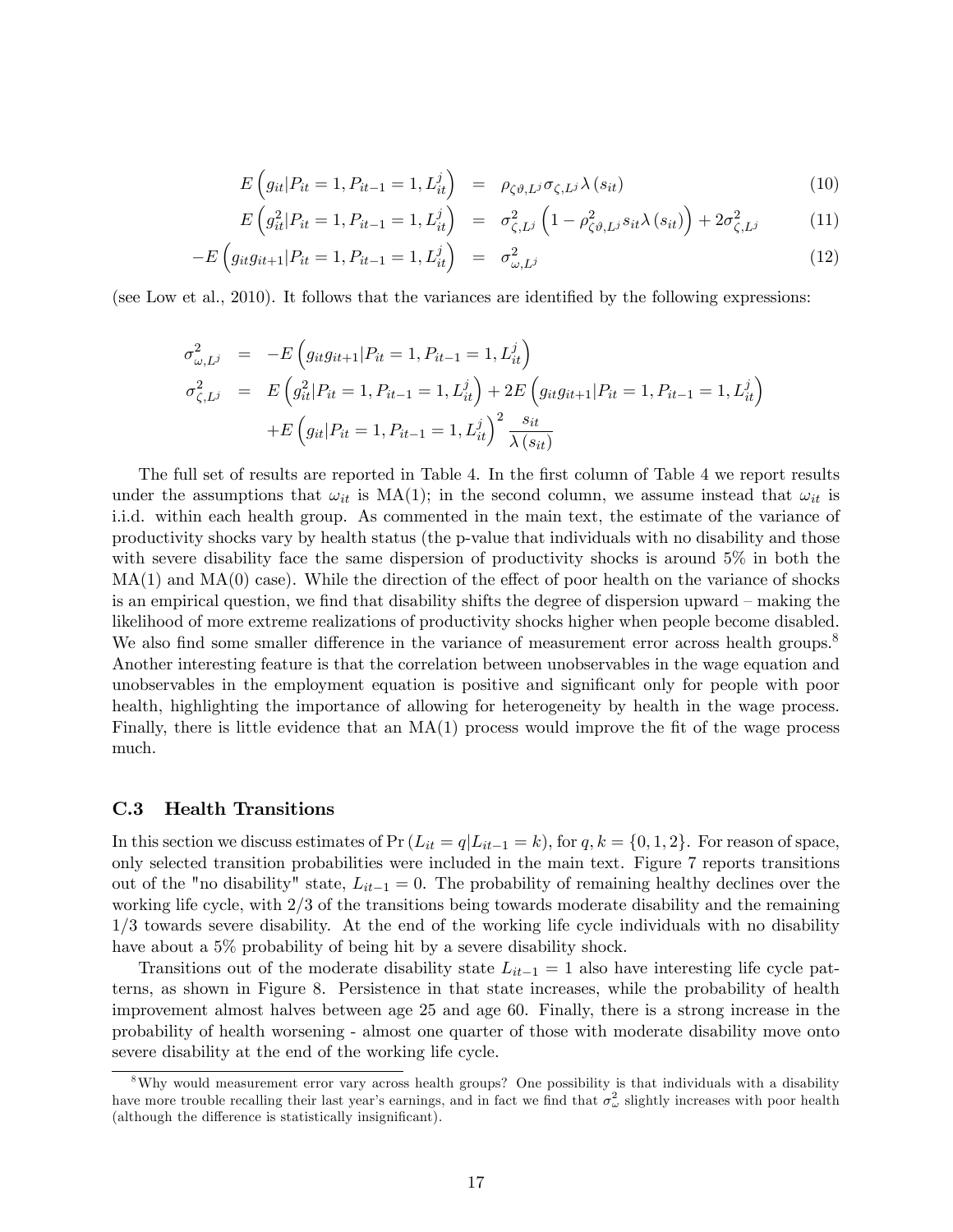| Parameter                                                  | Wage Process           |                       |
|------------------------------------------------------------|------------------------|-----------------------|
|                                                            | MA(1)                  | MA(0)                 |
| $\sigma_{\varepsilon,L=2}^2$                               | $0.110**$<br>(0.048)   | $0.117**$<br>(0.049)  |
| $\sigma_{\varepsilon,L=1}^2$                               | $0.041*$<br>(0.021)    | $0.045**$<br>(0.021)  |
| $\sigma_{\varepsilon,L=0}^2$                               | $0.016**$<br>(0.007)   | $0.020***$<br>(0.005) |
| $\sigma_{\omega,L=2}^2$                                    | $0.066***$<br>(0.024)  | $0.059***$<br>(0.022) |
| $\sigma_{\omega,L=1}^2$                                    | $0.044***$<br>(0.011)  | $0.040***$<br>(0.010) |
| $\sigma_{\omega,L=0}^2$                                    | $0.038***$<br>(0.005)  | $0.034***$<br>(0.002) |
| $\rho_{\varepsilon\pi,L=2}$                                | $0.550***$<br>(0.145)  | $0.533***$<br>(0.136) |
| $\rho_{\varepsilon\pi,L=1}$                                | $0.987\,$<br>(1.535)   | 0.942<br>(0.644)      |
| $\rho_{\varepsilon\pi,L=0}$                                | 0.008<br>(0.128)       | 0.007<br>(0.124)      |
| $\theta$                                                   | $\,0.053\,$<br>(0.055) |                       |
|                                                            |                        |                       |
| P-value test $\sigma_{\zeta,L=2}^2 = \sigma_{\zeta,L=0}^2$ | $5.1\%$                | 5.2%                  |

Table 4: Estimates of the variance of wage innovations.

Note: Clustered standard errors in parenthesis. \*,\*\*,\*\*\* indicate statistical significance at 10, 5 and 1 percent level respectively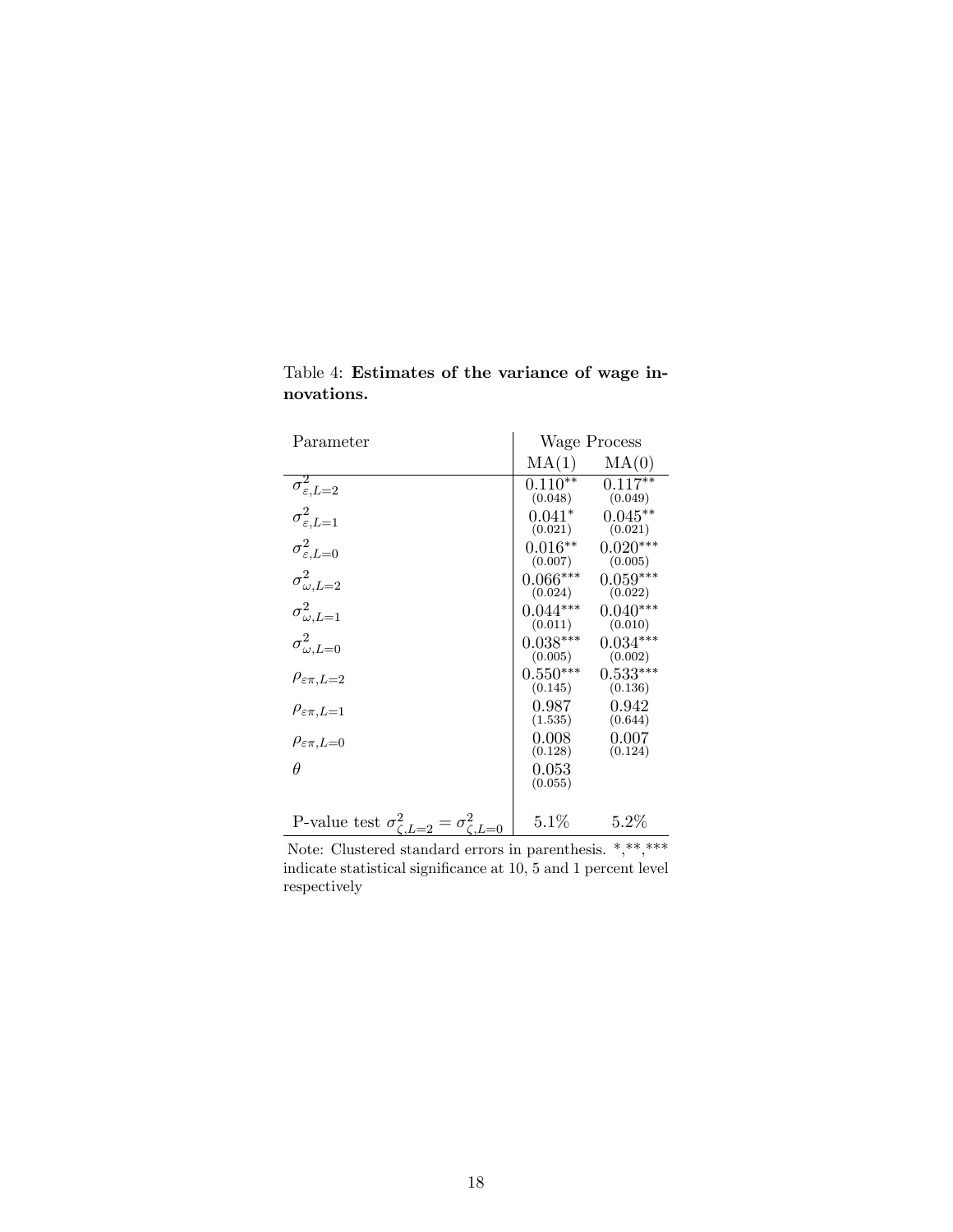Figure 9 reports transitions out of severe disability. Here, the broad picture is very stark. The probability of complete recovery declines strongly, while mild recoveries only decline slightly. However, there is a strong increase in the persistence of severe disability, from about 50% to almost 75%. This implies a strong increase in disabiity risk as people age - recoveries become less likely, shocks are more likely, and persistence increases.

In Figure 10 we show that low educated individuals face worse health risk than high educated individuals, with higher probabilities of bad shocks occurring, a slightly lower probability of recovery, and more persistence in poor health.



Figure 7: Transitions out of  $L = 0$  (Sample: Low education males, aged 23-62).

### C.4 Indirect Inference

The Indirect Inference statistical criterion that we use is:

$$
\hat{\phi} = \arg\min_{\phi} \left( \hat{\alpha}^D - S^{-1} \sum_{s=1}^S \hat{\alpha}^S (\phi) \right)' \Omega \left( \hat{\alpha}^D - S^{-1} \sum_{s=1}^S \hat{\alpha}^S (\phi) \right)
$$

where  $\hat{\alpha}^D$  are the moments/parameters of the auxiliary model estimated in the data,  $\hat{\alpha}^S(\phi)$  are the corresponding simulated moments/parameters (which we average over S simulations) for given structural parameter values  $\phi$ . The function  $\alpha(\phi)$  is the binding function relating the structural parameters to the auxiliary parameters, and  $\Omega$  is the weighting matrix. The optimal weighting matrix is the the inverse of the covariance matrix from the data,  $\widehat{\Omega} = var \left( \widehat{\alpha}^D \right)^{-1}$ .<sup>9</sup>

<sup>&</sup>lt;sup>9</sup>To reduce computational issues, we use  $diag\left(\widehat{\Omega}\right)$ . We compute standard errors using a formula that adjusts for the use of the non-optimal weighting matrix.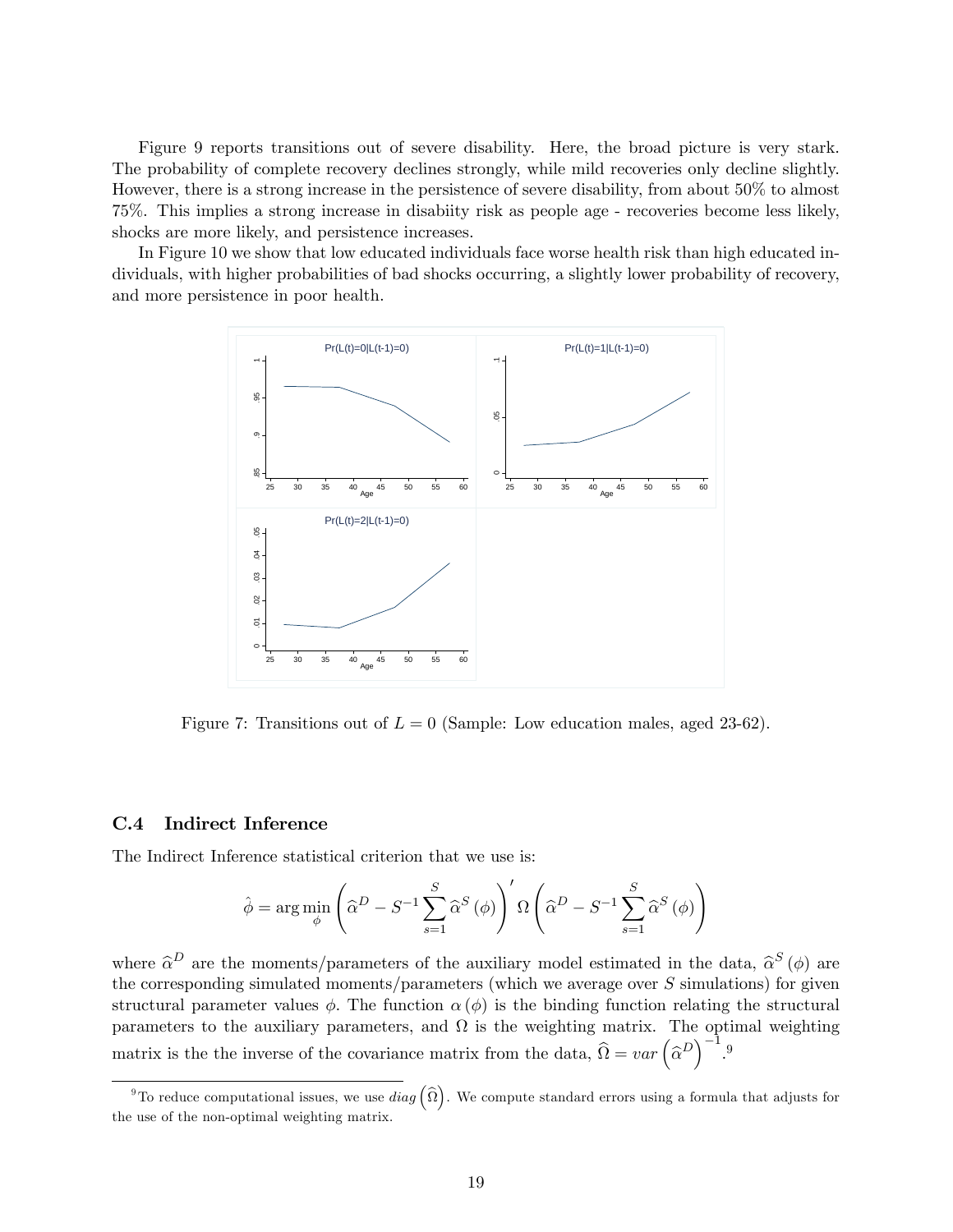

Figure 8: Transitions out of  $L = 1$  (Sample: Low education males, aged 23-62).



Figure 9: Transitions out of  $L = 2$  (Sample: Low education males, aged 23-62).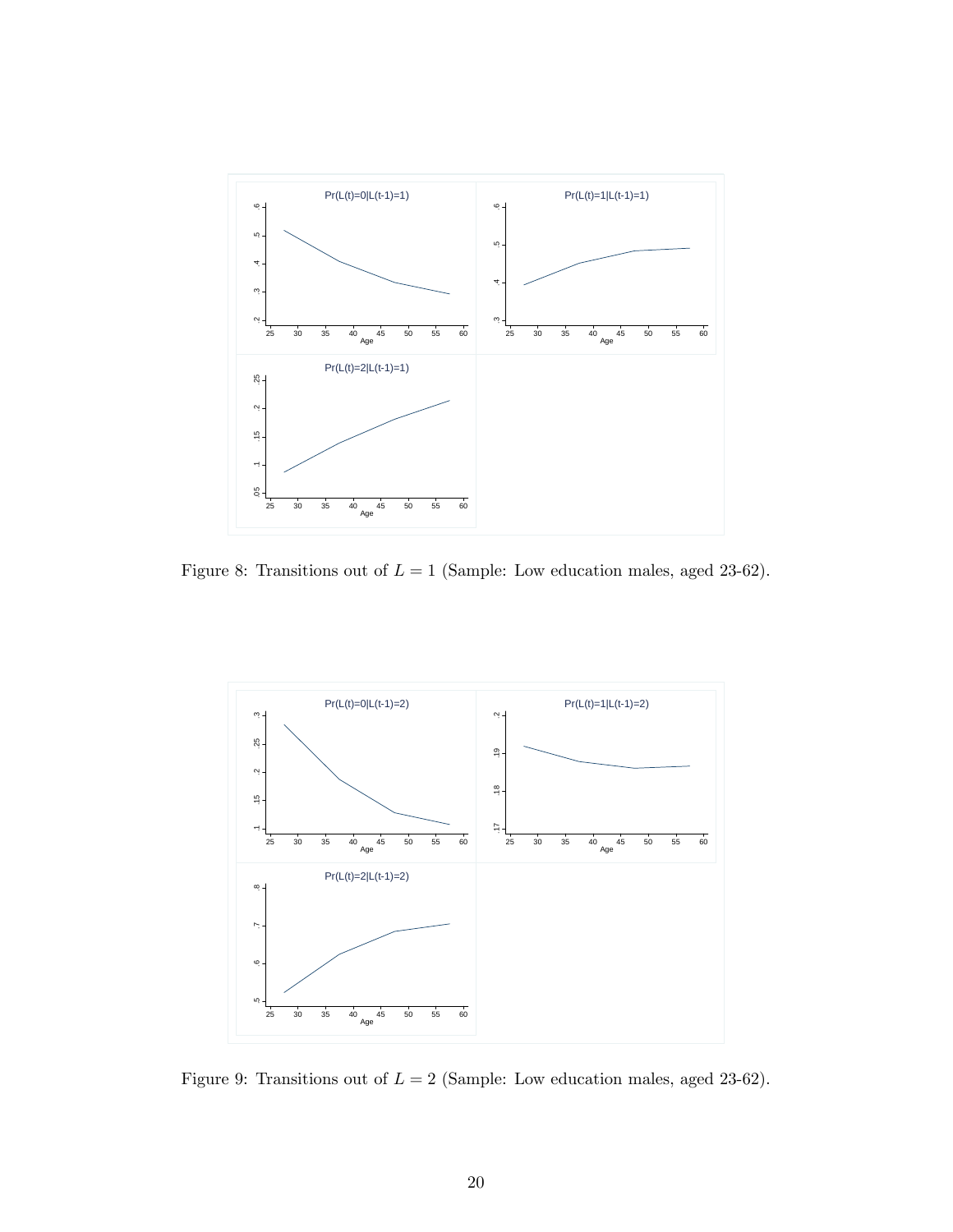

Figure 10: Selected transitions (Sample: All males, aged 23-62).

Standard errors of the structural parameters can be computed using the formula provided in Gourieroux et al. (1993),

$$
var\left(\widehat{\phi}\right) = \left(J'\Omega J\right)^{-1} J'\Omega \mathbf{V} \Omega J \left(J'\Omega J\right)^{-1}
$$
  
where  $J = \frac{\partial \widehat{\alpha}^{S}(\phi)}{\partial \phi}$ , and  $V = var\left(\widehat{\alpha}^{D} - \widehat{\alpha}^{S}\left(\widehat{\phi}\right)\right)$ . Asymptotically, V reduces to  $\left(1 + \frac{1}{S}\right) var\left(\widehat{\alpha}^{D}\right)$ ,  
and we obtain  $var\left(\widehat{\alpha}^{D}\right)$  using a block bootstrap procedure. We check that the average of the  
variance of the simulated moments across the S replications is well approximated by the variance  
of the moments in the data. We calculate J by finite difference.

Figure 11 gives a graphical account of the match between auxiliary moments/parameters in the data and in the simulations. Cases in which the simulated value is outside the  $95\%$  confidence interval are cases in which the gray bar is outside the vertical black line.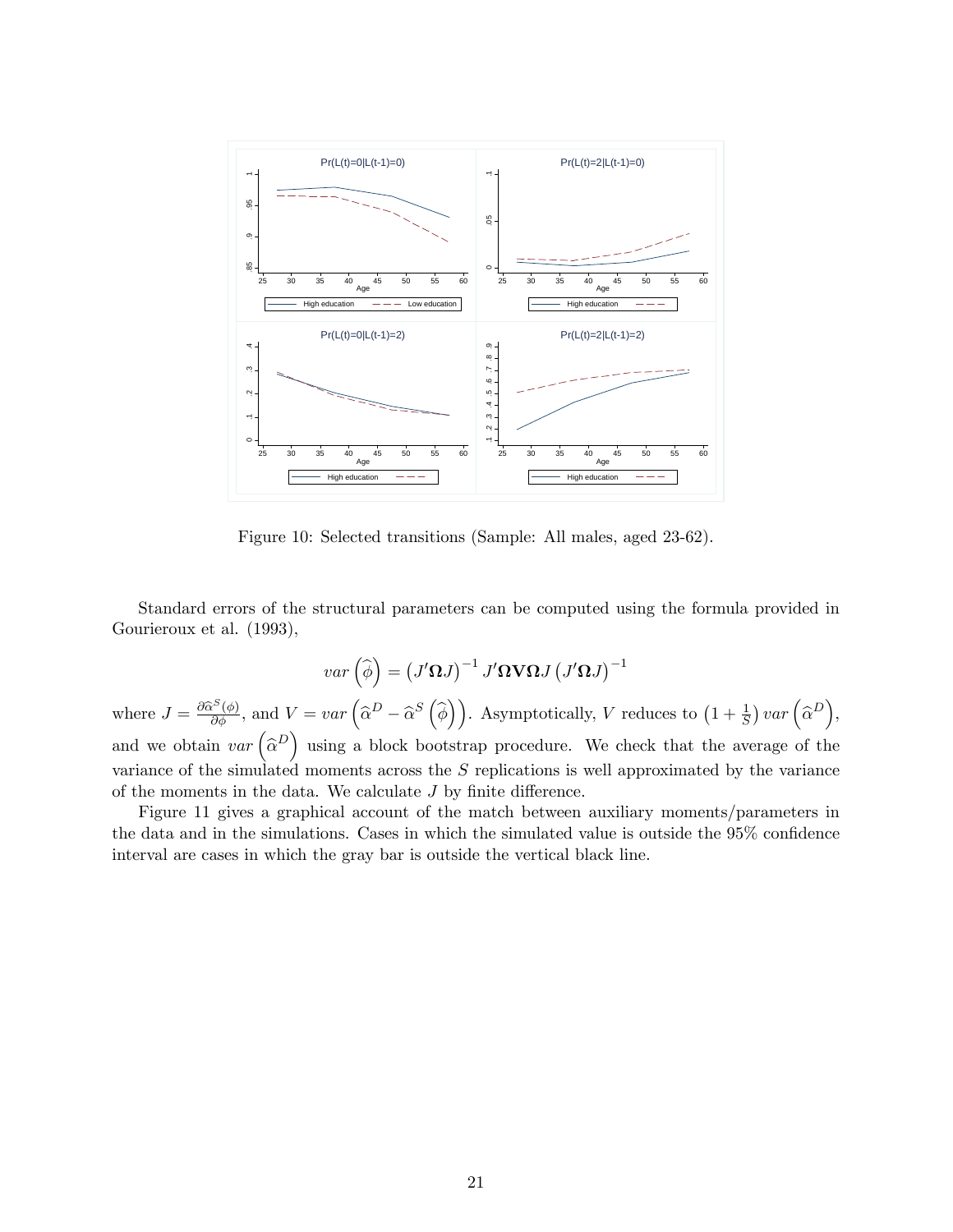

Figure 11: The match between auxiliary moments/parameters in the data and in the simulations.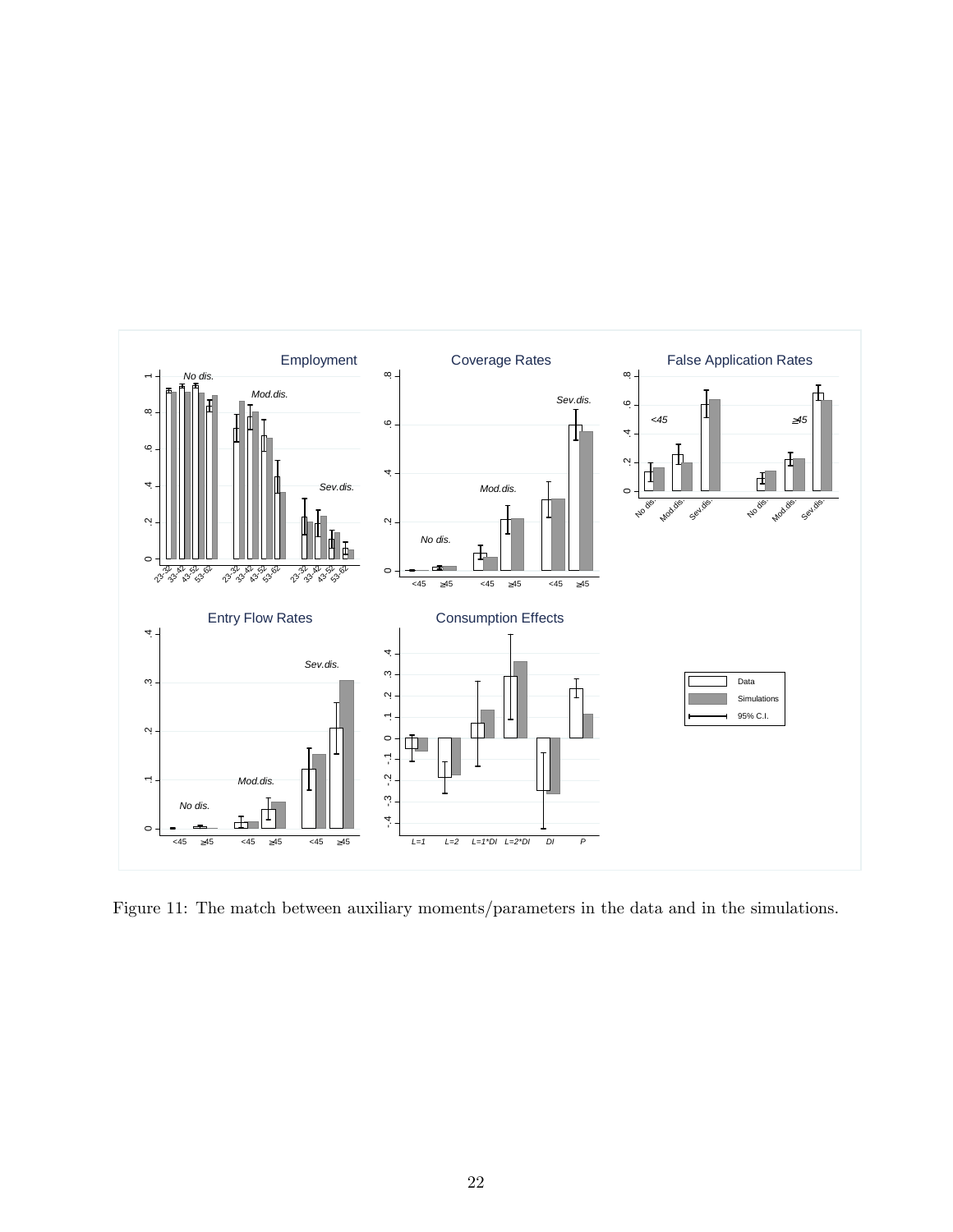| Exclusion restrictions | ${L = 2}$ | ${L = 1}$ | Mills ratio | $\sigma_{\zeta,L=2}^2$ | $\sigma_{\zeta,L=1}^2$ | $\sigma_{\zeta,L=0}^2$ |
|------------------------|-----------|-----------|-------------|------------------------|------------------------|------------------------|
|                        | on wage   | on wage   |             |                        |                        |                        |
| Set 1                  | $-0.376$  | $-0.187$  | 0.103       | 0.094                  | 0.037                  | 0.017                  |
|                        | (0.069)   | (0.036)   | (0.041)     | (0.047)                | (0.021)                | (0.007)                |
| Set 2                  | $-0.278$  | $-0.170$  | 0.037       | 0.071                  | 0.032                  | 0.019                  |
|                        | (0.089)   | (0.036)   | (0.068)     | (0.047)                | (0.022)                | (0.007)                |
| Set 3                  | $-0.327$  | $-0.176$  | 0.055       | 0.082                  | 0.047                  | 0.017                  |
|                        | (0.158)   | (0.051)   | (0.126)     | (0.047)                | (0.021)                | (0.007)                |
| Set 4                  | $-0.452$  | $-0.206$  | 0.161       | 0.103                  | 0.040                  | 0.016                  |
|                        | (0.135)   | (0.043)   | (0.106)     | (0.048)                | (0.021)                | (0.007)                |
| Set 5 - Baseline       | $-0.470$  | $-0.211$  | 0.176       | 0.110                  | 0.041                  | 0.016                  |
|                        | (0.136)   | (0.044)   | (0.106)     | (0.048)                | (0.021)                | (0.007)                |
| Set 6                  | $-0.477$  | $-0.213$  | 0.182       | 0.113                  | 0.042                  | 0.016                  |
|                        | (0.145)   | (0.046)   | (0.115)     | (0.048)                | (0.007)                | (0.007)                |
| Set 7                  | $-0.462$  | $-0.209$  | 0.169       | 0.106                  | 0.041                  | 0.016                  |
|                        | (0.144)   | (0.045)   | (0.113)     | (0.048)                | (0.021)                | (0.007)                |

Table 5: Sensitivity Analysis on Exclusion Restrictions

Note: Set 1: Actual transfers and UI generosity; Set 2: State x Time interactions; Set 3: UI generosity; Set 4: Potential transfers; Set 5: Potential transfers and interactions with disability status dummies ("baseline" set). Set 6 (7): Same as in Set 5, but potential transfers computed using lagged earnings (sample average earnings). Clustered standard errors in parenthesis.

# D Details of the Robustness of the Estimation

In this section we describe the results of a series of sensitivity analysis on the estimation process.

## D.1 Alternative exclusion restrictions

Here we report results under a variety of different exclusion restrictions, including (a) received (public and private) transfers, (b) an index of generosity of the local UI program;<sup>10</sup> and (c) interactions of state and year dummies to capture reforms to local welfare systems. We also show results using alternative ways of computing potential social insurance benefits. We find that the use of these different exclusion restrictions induce only small changes in the effect of disability variables on wages and virtually no effects on the estimated variances of the permanent shock (the only structural parameters in this exercise). See Table 5.

## D.2 The normality assumption in the Selection Equation

We checked that our results do not depend on the normality assumption that we make when estimating the wage equation controlling for selection into work. We repeat our wage equation estimates using a non-parametric approach. In the first step we estimate a univariate employment model using the semi-nonparametric estimator of Gallant and Nychka (1987):

$$
P_{it}^* = s_{it} + \pi_{it}
$$

 $10$ To obtain a measure of the generosity of the UI program in the state where the worker lives, we rank states according to the maximum weekly UI benefit (which we take from current legislation). Our measure of generosity is the rank variable, which varies over time and across states. Income from transfers is the sum of private and public transfers. We also used a measure that excludes transfers received by the head, and Önd virtually identical results.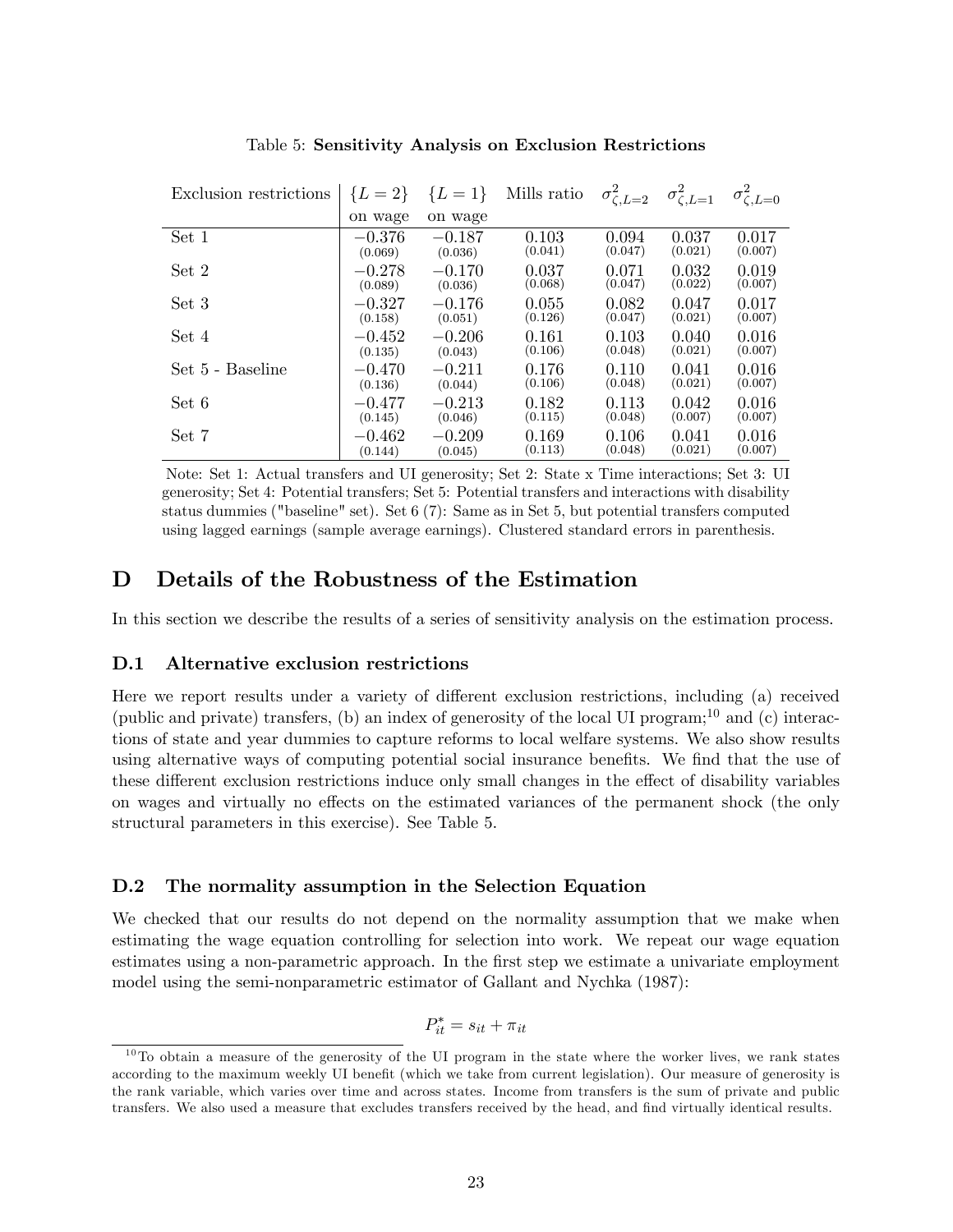| Selection correction $\{L=2\}$ $\{L=1\}$ Selection $\sigma_{\zeta,L=2}^2$ $\sigma_{\zeta,L=1}^2$ |                     |                     |            |                  |                  | $\sigma_{\zeta,L=0}^2$ |
|--------------------------------------------------------------------------------------------------|---------------------|---------------------|------------|------------------|------------------|------------------------|
|                                                                                                  | on wage             | on wage             | correction |                  |                  |                        |
| Non-parametric                                                                                   | $-0.474$<br>(0.141) | $-0.228$<br>(0.048) | 17.6%      | 0.116<br>(0.048) | 0.060<br>(0.010) | 0.017<br>(0.007)       |
| <b>Baseline</b>                                                                                  | $-0.470$<br>(0.136) | $-0.211$<br>(0.044) | $9.7\%$    | 0.110<br>(0.048) | 0.041<br>(0.021) | 0.016<br>(0.007)       |

#### Table 6: Sensitivity Analysis on selection correction

Note: Non-parametric: First Öt univariate participation model using the seminonparametric estimator of Gallant and Nychka (1987), then add a second degree polynomial of the predicted value in the wage regression. Clustered standard errors in parenthesis.

#### Table 7: Sensitivity Analysis on sample selection

| Sample          | ${L = 2}$ | ${L = 1}$ | Mills   | $\sigma^2_{\zeta,L=2}$ | $\sigma_{\zeta,L=1}^2$ | $\sigma_{c,L=0}^2$ |
|-----------------|-----------|-----------|---------|------------------------|------------------------|--------------------|
|                 | on wage   | on wage   | ratio   |                        |                        |                    |
| Only SRC        | $-0.492$  | $-0.190$  | 0.237   | 0.151                  | 0.031                  | 0.016              |
|                 | (0.194)   | (0.054)   | (0.163) | (0.062)                | (0.024)                | (0.009)            |
| <b>Baseline</b> | $-0.470$  | $-0.211$  | 0.176   | 0.110                  | 0.041                  | 0.016              |
|                 | (0.136)   | (0.044)   | (0.106) | (0.048)                | (0.021)                | (0.007)            |

Note: Clustered standard errors in parenthesis.

where  $s_{it}$  has been described above (equation (8)), and save the predicted value  $\hat{s}_{it}$ . In the second step, we estimate our wage regression controlling for a  $2^{nd}$  degree polynomial in  $\hat{s}_{it}$ . We find that the results remain very similar (see Table 6).

# D.3 Restricting the Sample

Our sample includes both the SRC and SEO components of the PSID. The SRC was the component of the PSID that was initially representative of the population, while the SEO oversampled individuals close to the poverty line in 1967. Given our focus on the low educated subsample, we have kept in our empirical analysis both the SRC and SEO components of the PSID to have a larger sample. In Table 7 we show results obtained using only the SRC sample. The results are qualitatively similar (there is a greater difference between the severely disabled and the rest of the sample), but all the estimates are less precise, as expected.

## D.4 Consumption Regression

With our imputed consumption measure we find that consumption falls when people experience an uninsured severe disability shock; however, consumption rises for people whose shock is insured, consistent with consumption and disability being Frisch complements. The results of the consumption auxiliary regression are reported fully in Table 8.

In this section we check whether our consumption auxiliary regression results are replicated when we use food data and when we control for more general unobserved heterogeneity. We use as a metric the implied "insurance" value of DI, defined as: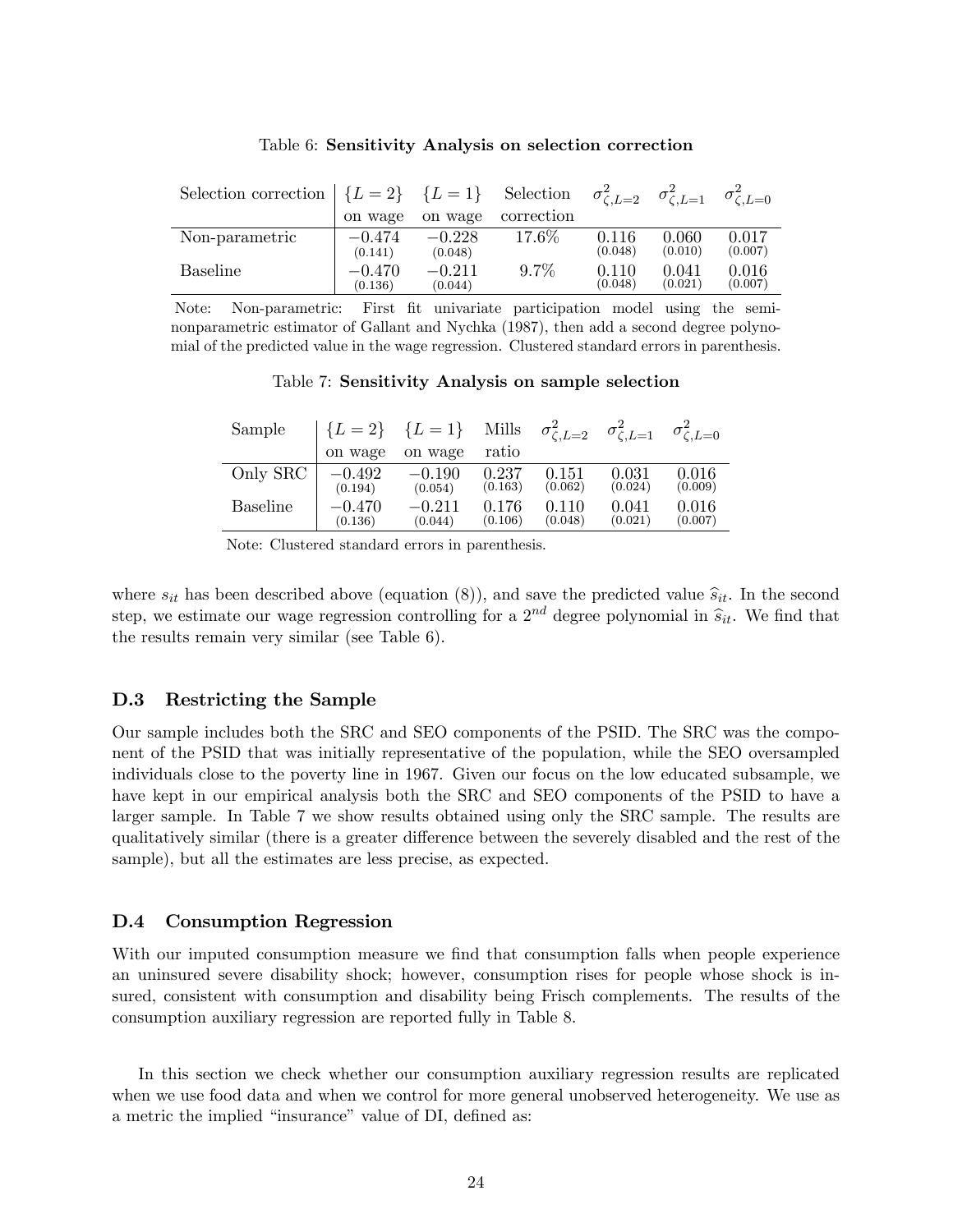|                      | Estimate    |
|----------------------|-------------|
| $L_{it}^2$           | $-0.186$    |
|                      | (0.037)     |
| $L_{it}^1$           | $-0.047$    |
|                      | (0.031)     |
| $L_{it}^2 \times DI$ | 0.291       |
|                      | (0.101)     |
| $L^1_{it}$ ×DI       | 0.070       |
|                      | (0.101)     |
| DI                   | $-0.248$    |
|                      | (0.091)     |
| Employed             | $\rm 0.235$ |
|                      | (0.022)     |
| Age                  | $-0.007$    |
|                      | (0.006)     |
| $Age^2/100$          | 0.016       |
|                      | (0.006)     |
| Year dummies         | Yes         |
| Constant             | 8.636       |
|                      | (0.110)     |
|                      |             |
|                      |             |
| N                    | 12,273      |

Table 8: The consumption auxiliary regression

Note: Clustered standard errors in parenthesis.

$$
\varphi = [E (\ln c | L = 2, DI = 1, x) - E (\ln c | L = 0, DI = 0, x)]
$$
  
-[E (\ln c | L = 2, DI = 0, x) - E (\ln c | L = 0, DI = 0, x)]  
= E (\ln c | L = 2, DI = 1, x) - E (\ln c | L = 2, DI = 0, x)

namely, the difference between consumption growth experienced by people who face a severe disability shock against which they receive DI and consumption growth experienced by people who face a severe, uninsured disability shock.

The results, reported in Table 9, show that our findings are replicated when using food data (more noisily so) or when controlling for individual fixed effects.

## D.5 Assets

In section 5.6.4 in the main text, we discuss the comparison between simulated asset accumulation and asset accumulation in the data. The numbers in the data are calculated using financial and housing wealth combined. We calculate median asset holdings at different ages and for different work limitation status. We normalise median asset holdings by the median of annual earnings across all working age individuals.

Here we discuss the (normalized) asset change regressions. We regress the 5-year change in wealth against a quadratic in age, and dummies for severe and moderate disability ("no disability" is the excluded category) in the data and in the simulations. As shown in Table 10, the data match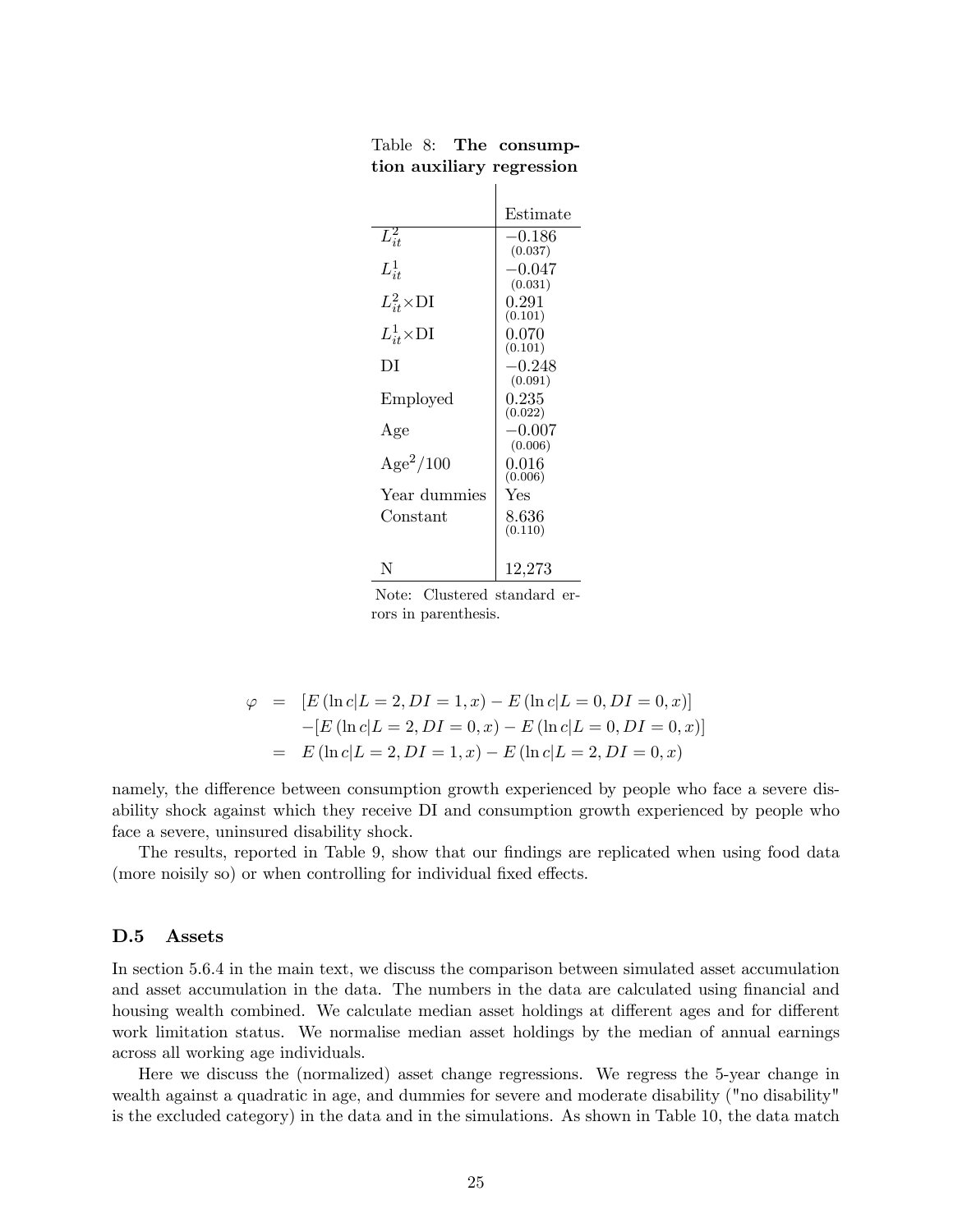| Variable                                 | <b>Baseline</b> | Using food data | Fixed effect |
|------------------------------------------|-----------------|-----------------|--------------|
| ${L_{it} = 1}$                           | $-0.047$        | $-0.036$        | $-0.014$     |
|                                          | (0.031)         | (0.035)         | (0.017)      |
| ${L_{it} = 2}$                           | $-0.186$        | $-0.189$        | $-0.029$     |
|                                          | (0.037)         | (0.063)         | (0.034)      |
| ${L_{it} = 1} \times DI$                 | 0.070           | 0.252           | 0.083        |
|                                          | (0.101)         | (0.159)         | (0.076)      |
| ${L_{it} = 2} \times DI$                 | 0.291           | 0.495           | 0.149        |
|                                          | (0.101)         | (0.137)         | (0.070)      |
| DI                                       | $-0.248$        | $-0.395$        | $-0.050$     |
|                                          | (0.091)         | (0.132)         | (0.064)      |
| Employed                                 | 0.235           | 0.422           | 0.259        |
|                                          | (0.022)         | (0.059)         | (0.033)      |
| Implied "insurance" value of DI, $L = 2$ | 0.043           | 0.043           | 0.015        |

Table 9: Sensitivity Analysis, Consumption regression

Note: Additional controls include Age, Age squared, and Year dummies. Clustered standard errors in parenthesis.

| Variable/Moment     | Data                | Simulations             | $95\%$ C.I. diff. |
|---------------------|---------------------|-------------------------|-------------------|
| Dependent variable: |                     | $((A_{i,t}-A_{i,t-5}))$ |                   |
| ${L_{it} = 2}$      | $-0.910$            | $-1.324$                | $(-0.36; 1.19)^*$ |
|                     | (0.396)             |                         |                   |
| ${L_{it} = 1}$      | $-0.530$            | $-0.837$                | $(-0.41; 1.02)^*$ |
|                     | (0.365)             |                         |                   |
| Age                 | 0.290<br>(0.047)    | 0.283                   | $(-0.10; 0.09)^*$ |
|                     |                     |                         |                   |
| $Age^2$             | $-0.002$<br>(0.101) | $-0.004$                | $(-0.20; 0.20)^*$ |
| Constant            | $-7.698$            | $-4.027$                | $(-5.80; -1.55)$  |
|                     | (1.084)             |                         |                   |

#### Table 10: Asset Change Regression

Note: \* denotes that the difference is statistically insignificant at the 5 percent level.

quite well the effect of age and health status on the dynamics of assets. Wealth changes decline monotonically with poor health, and we cannot reject the null that data and simulations predict the same health and age gradients.

## D.6 The Importance of Modelling Work Limitations

In section 5.6.5 in the main text, we discussed the importance of allowing the fixed cost of work to vary with work limitation status, and the importance of allowing for non-separability between consumption and health. Each of these components substantially improves our ability to match the moments of disability insurance take-up, participation and the consumption regressions. Table 5 in the text reports the standard errors on these parameter estimates: the statistical significance of  $\theta$  and the significant difference in the estimates of L by work limitation status shows that these are statistically necessary to explain the moments. To show this more explicity, we reestimate the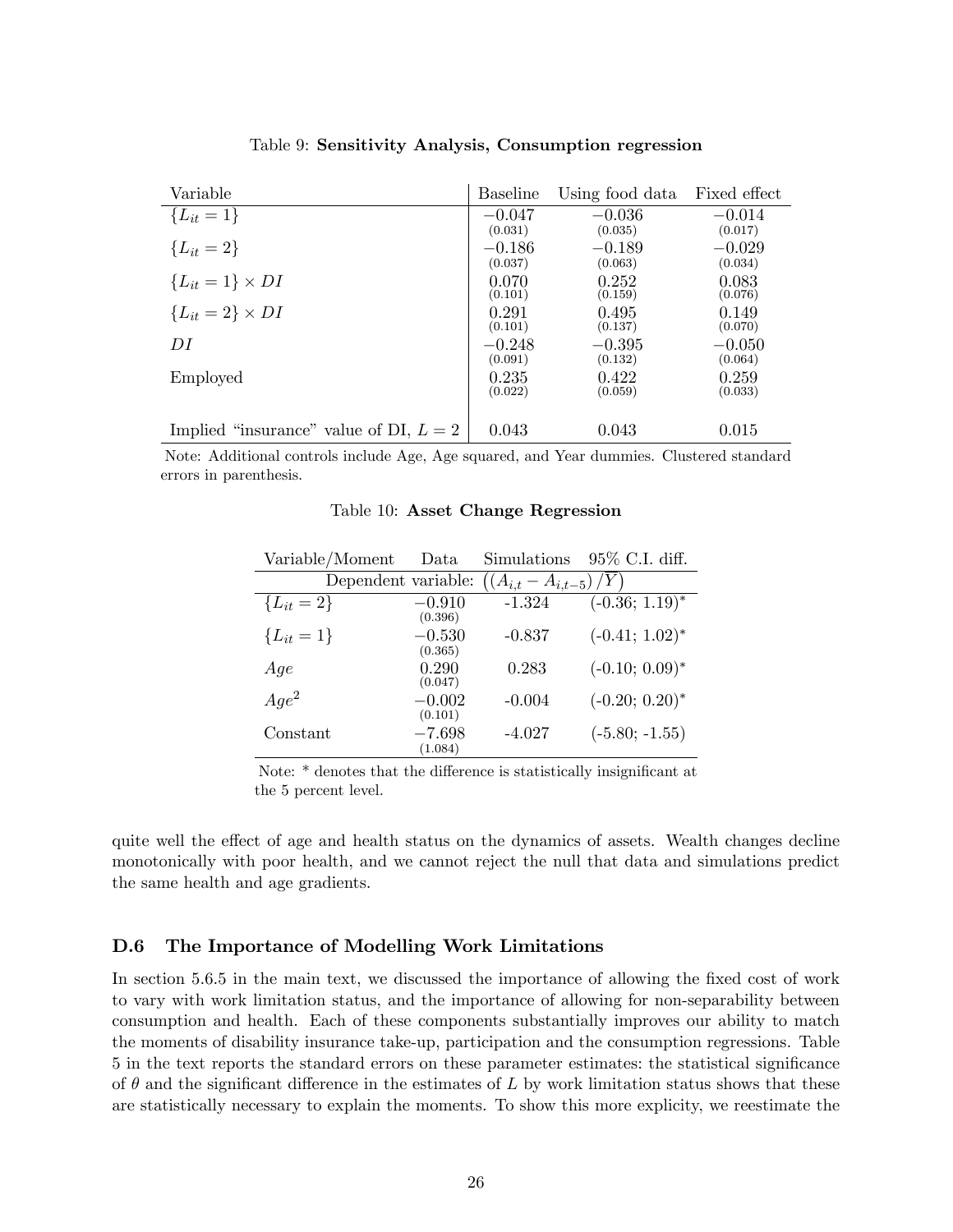model twice, first forcing the fixed cost to be the same regardless of work limitation status and secondly, switching off the non-separability and so imposing  $\theta = 0$ . Results are reported in Figure 12. We comment on these results in the main text, so we omit comments here.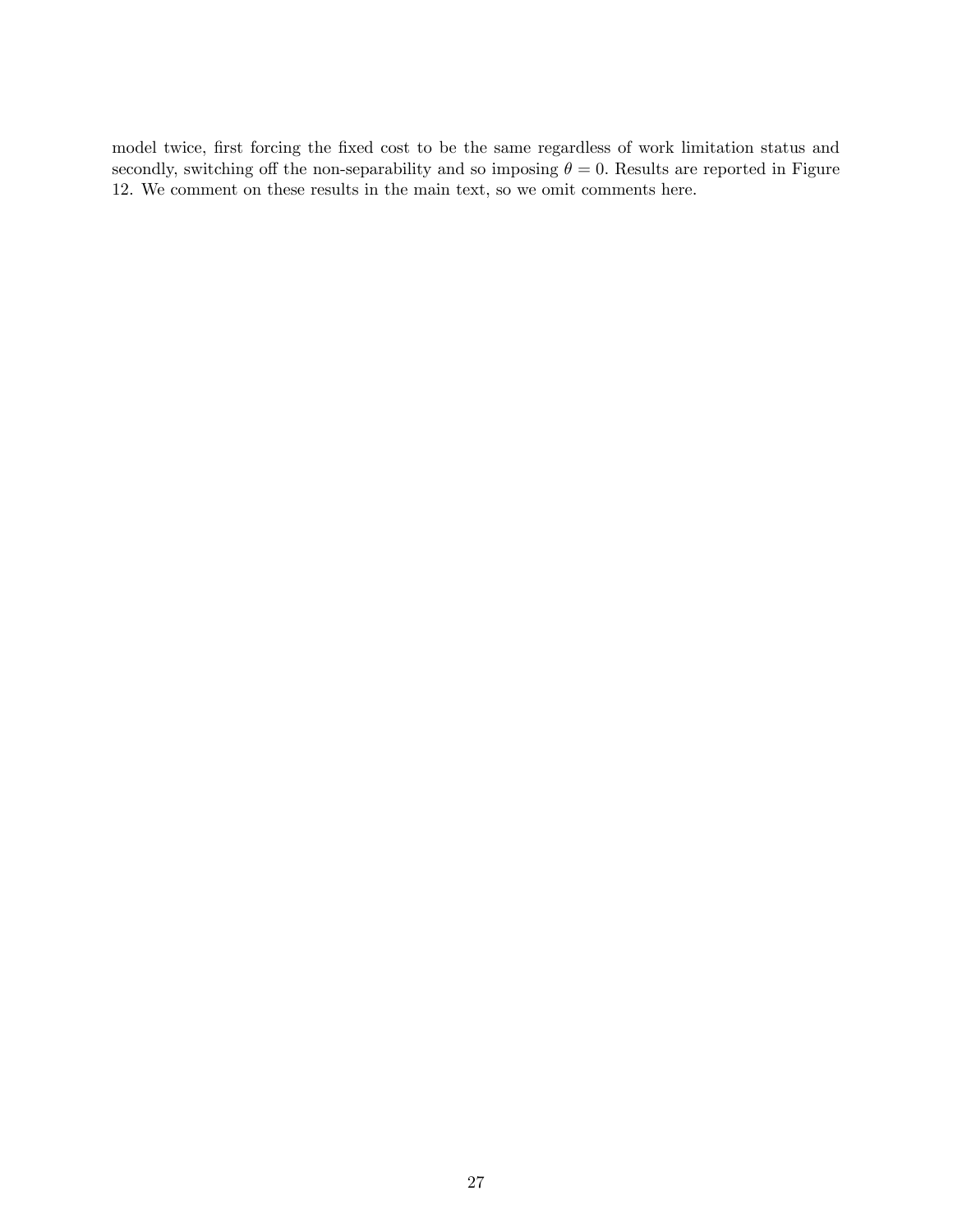| <b>Moment</b>                | Data     | Bootstrap |           | <b>Baseline</b> | $F(L)=F$  |            | $\Theta$ = 0 |            |  |
|------------------------------|----------|-----------|-----------|-----------------|-----------|------------|--------------|------------|--|
|                              |          | s.e.      | Simulated | T-Stat of       | Simulated | T-Stat of  | Simulated    | T-Stat of  |  |
|                              |          |           | Moment    | Difference      | Moment    | Difference | Moment       | Difference |  |
| Consumption regression       |          |           |           |                 |           |            |              |            |  |
| $L=2$                        | $-0.186$ | 0.038     | $-0.174$  | -0.30           | 0.117     | $-7.93$    | $-0.302$     | 3.06       |  |
| $L=1$                        | $-0.047$ | 0.024     | $-0.060$  | 0.53            | 0.088     | $-3.44$    | $-0.157$     | 4.47       |  |
| $L=2*D$                      | 0.291    | 0.117     | 0.361     | $-0.59$         | 0.257     | 0.29       | 0.373        | $-0.70$    |  |
| L=1*DI                       | 0.070    | 0.111     | 0.133     | -0.56           | 0.163     | -0.83      | 0.153        | $-0.74$    |  |
| D                            | $-0.248$ | 0.104     | $-0.263$  | 0.15            | -0.363    | 1.10       | -0.305       | 0.55       |  |
| part                         | 0.235    | 0.023     | 0.113     | 5.34            | 0.276     | -1.80      | 0.109        | 5.50       |  |
| Participation                |          |           |           |                 |           |            |              |            |  |
| $L = 0, 23 - 32$             | 0.921    | 0.006     | 0.911     | 1.79            | 0.909     | 2.03       | 0.911        | 1.80       |  |
| $L = 0, 33 - 42$             | 0.946    | 0.005     | 0.910     | 6.79            | 0.900     | 8.64       | 0.910        | 6.77       |  |
| $L=0, 43-52$                 | 0.947    | 0.006     | 0.909     | 6.47            | 0.873     | 12.67      | 0.910        | 6.34       |  |
| $L = 0, 53 - 62$             | 0.837    | 0.014     | 0.895     | $-4.17$         | 0.764     | 5.27       | 0.907        | $-5.04$    |  |
| L=1, 23-32                   | 0.715    | 0.042     | 0.864     | $-3.52$         | 0.888     | $-4.10$    | 0.841        | $-2.97$    |  |
| L=1, 33-42                   | 0.775    | 0.034     | 0.802     | $-0.76$         | 0.854     | $-2.29$    | 0.785        | $-0.28$    |  |
| $L = 1,43 - 52$              | 0.675    | 0.045     | 0.660     | 033             | 0.767     | $-2.00$    | 0.663        | 0.26       |  |
| $L=1, 53-62$                 | 0.450    | 0.050     | 0.367     | 165             | 0.581     | $-2.62$    | 0.461        | $-0.22$    |  |
| L=2, 23-32                   | 0.233    | 0.050     | 0.202     | 0.59            | 0.763     | $-10.47$   | 0.176        | 1.12       |  |
| $L=2, 33-42$                 | 0.196    | 0.033     | 0.234     | -114            | 0.679     | $-14.45$   | 0.254        | $-1.72$    |  |
| $L=2, 43-52$                 | 0.109    | 0.025     | 0.146     | $-1.44$         | 0.526     | $-16.36$   | 0.187        | $-3.07$    |  |
| L=2, 53-62                   | 0.060    | 0.016     | 0.049     | 0.69            | 0.326     | $-16.61$   | 0.076        | -1.02      |  |
| Coverage                     |          |           |           |                 |           |            |              |            |  |
| Fr(DI=1 L=0,t<45)            | 0.002    | 0.001     | aœs       | -0.25           | acce      | $-1.18$    | 0.00B        | $-0.69$    |  |
| $Fr(D=1 1=1,t<45)$           | 0.075    | 0.016     | 0.058     | ıœ              | 0.027     | 2.96       | 0.068        | 042        |  |
| Fr(DI=1 L=2,t<45)            | 0.293    | 0.041     | 0.295     | $-0.06$         | 0.108     | 4.50       | 0.309        | $-0.39$    |  |
| $Fr(D=1 L=0,t>=45)$          | 0.014    | 0.003     | ams       | $-1.18$         | 0.048     | $-10.38$   | 0.014        | 0.13       |  |
| $Fr(D=1 L=1,t>=45)$          | 0.211    | 0.030     | 0.213     | -0.08           | 0.164     | 1.54       | 0.225        | $-0.47$    |  |
| $Fr(D=1 L=2,t>=45)$          | 0.599    | 0.035     | 0.574     | 0.72            | 0.421     | 5.01       | 0.540        | 1.67       |  |
| Composition of DI Recipients |          |           |           |                 |           |            |              |            |  |
| Fr(L=2   DI=1,t<45)          | 0.607    | 0.048     | 0.636     | -0.61           | 0.436     | 3.54       | 0.613        | $-0.13$    |  |
| Fr(L=2 DI=1,t>=45)           | 0.683    | 0.029     | 0.630     | 1.78            | 0.457     | 7.61       | 0.629        | 1.82       |  |
| $Fr(L=1   D=1, t<45)$        | 0.258    | 0.036     | 0.201     | 1.60            | 0.173     | 2.36       | 0.216        | 1.19       |  |
| $Fr(L=1 D=1,t>=45)$          | 0.224    | 0.025     | متده      | -0.19           | 0.174     | 1.96       | 0.256        | -1.26      |  |
| Fr(L=0   DI=1,t<45)          | 0.135    | 0.034     | 0.164     | -0.82           | 0.390     | -7.33      | 0.171        | -1.05      |  |
| Fr(L=0 DI=1,t>=45)           | 0.093    | 0.018     | 0.141     | $-2.65$         | 0.369     | -15.22     | 0.114        | $-1.20$    |  |
| Flows into DI                |          |           |           |                 |           |            |              |            |  |
| Fr(DI=1 DI=0,L=2,t>=45)      | 0.206    | 0.030     | 0.305     | $-3.20$         | 0.187     | 0.62       | 0.274        | $-2.20$    |  |
| Fr(DI=1 DI=0,L=2,t<45)       | 0.123    | 0.021     | 0.154     | $-1.46$         | 0.049     | 3.42       | 0.160        | -1.76      |  |
| $Fr(D=1 D=0, l=1, t>=45)$    | 0.041    | 0.011     | 0.056     | $-1.33$         | 0.034     | 0.64       | 0.068        | $-2.44$    |  |
| Fr(DI=1 DI=0,L=1,t<45)       | 0.014    | 0.007     | 0.015     | $-0.08$         | 0.007     | 0.94       | 0.019        | -0.63      |  |
| Fr(DI=1 DI=0,L=0,t>=45)      | 0.005    | 0.001     | 0.002     | 1.92            | 0.006     | -1.15      | 0.002        | 1.86       |  |
| Fr(DI=1 DI=0,L=0,t<45)       | 0.001    | 0.000     | acco      | 1.18            | acco      | 1.89       | 0.001        | 1.00       |  |
|                              |          |           |           |                 |           |            |              |            |  |

Note: Bold indicates the difference is statistically insignificant at the 5% level.

Figure 12: Sensitivity Analysis: Moments Varying the Importance of Health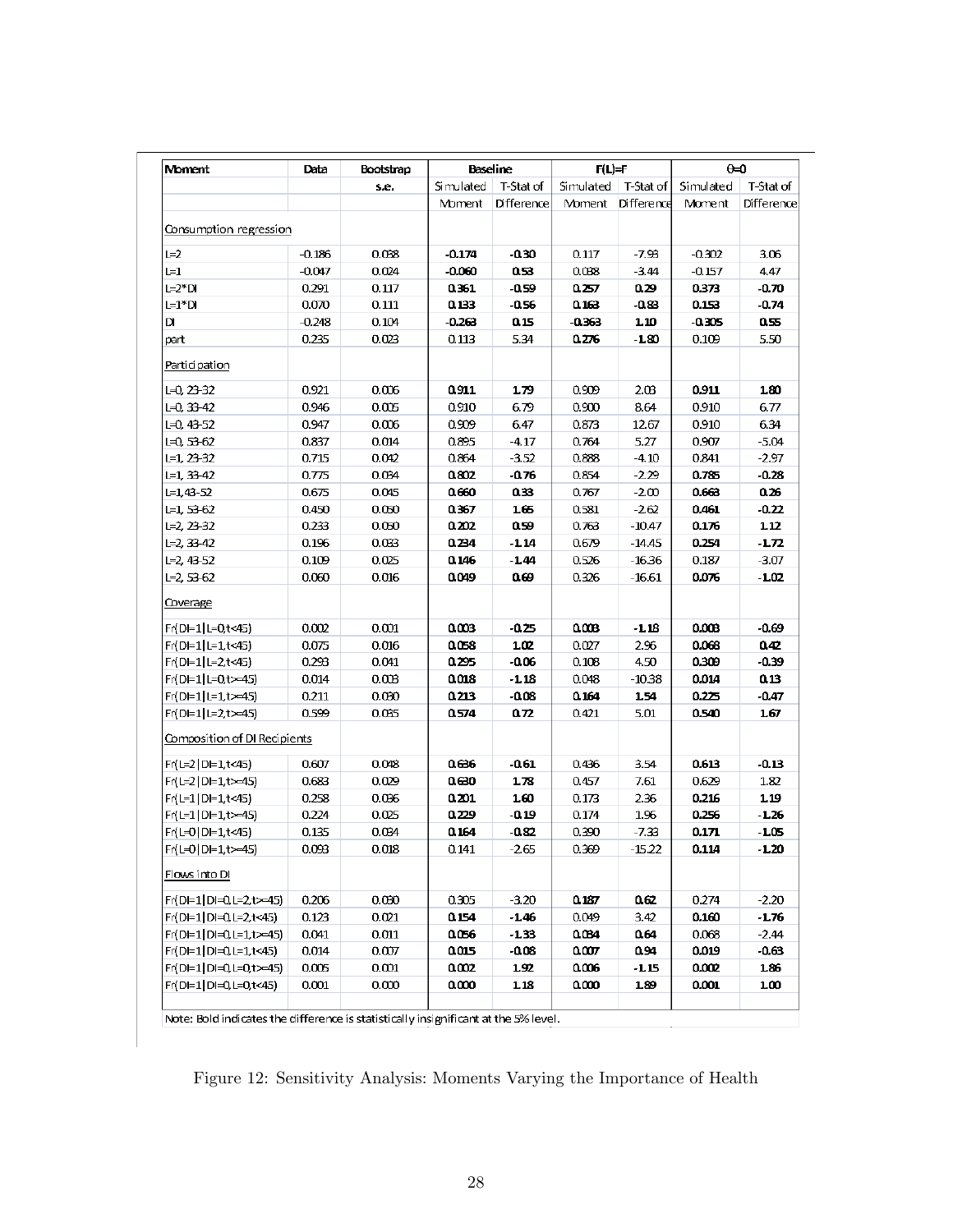# E Robustness of the Policy Counterfactuals

#### E.1 Welfare Calculations

To define the welfare cost or benefit of reforming DI, we write the lifetime expected utility of an individual as

$$
E_0U(k) = E_0 \sum_{t=0}^{T} \beta^t \frac{(c_{it}(k) \exp(\theta L_{it}) \exp(\eta P_{it}(k)))^{1-\gamma}}{1-\gamma}
$$

where k refers to the implied consumption and labor supply stream in the baseline economy  $(k = b)$ or an alternative economy with different parameters of the DI program  $(k = b')$  and  $E_0$  is the expectation at the beginning of working life. Now define  $\pi$  as the proportion of consumption an individual is willing to pay to be indifferent between environment  $k = b'$  and  $k = b$ . This is implicitly defined by

$$
E_0 U(b')|_{\pi} = E_0 \sum_{t=0}^{T} \beta^t \frac{((1-\pi) c_{it}(b') \exp(\theta L_{it}) \exp(\eta P_{it}(b')))^{1-\gamma}}{1-\gamma}
$$
  
= 
$$
\sum_{t=0}^{T} \beta^t \frac{(c_{it}(b) \exp(\theta L_{it}) \exp(\eta P_{it}(b)))^{1-\gamma}}{1-\gamma}
$$
  
= 
$$
E_0 U(b)
$$

We compute  $\pi$  in the different scenarios and use it as our measure of welfare in Section 6.

#### E.2 Reassessment of DI Recipients

The main text discusses that changing reassessment rates has limited effects. This section provides figure 13 to back up that result. The left-hand graph shows that an increase in the reassessment rate discourages false applications by those who are not severely disabled. The cost of this is the reduced coverage for the severely disabled: reassessment causes some severely disabled to be removed from DI and this directly reduces coverage, as well as discouraging applications, as the frequency of reassessment increases. The reduced false applications lead to greater labour force participation and output, and increased asset accumulation as individuals have to self-insure further, as shown on the right hand side graph. The net effect on welfare is negligible and is not shown.

# E.3 The Beta Distribution

In the baseline presented in the main paper, we assume that the signal that the government observes about an individualís health status has a Beta distribution. The Beta distribution is a continuous distribution defined over  $x \in [0, 1]$ , with the distribution defined by two parameters, q and r. The formula for the PDF is given by:

$$
f(x) = \frac{x^{q-1} (1-x)^{r-1}}{B(q,r)}, \qquad q > 1, r > 1
$$

where  $B(q,r)$  is a normalisation to keep the PDF between 0 and 1. This normalisation is

$$
\frac{\Gamma(q+r)}{\Gamma(q)\Gamma(r)},
$$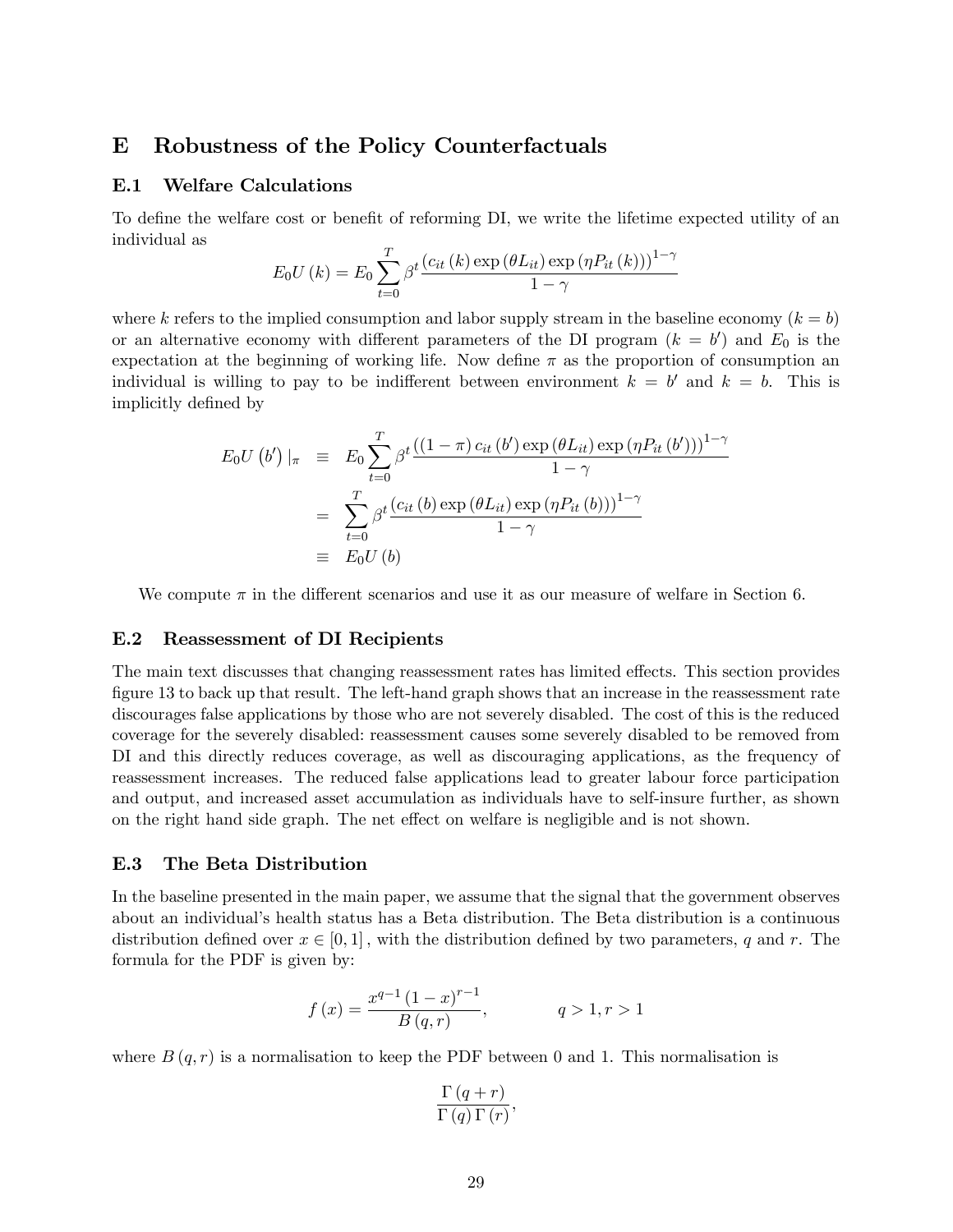

Figure 13: Changing the Reassessment Rate of DI

where  $\Gamma$  is the gamma distribution.

We impose that r is held constant across all types, but that q varies with health and with age. When q and r are equal, the distribution is symmetric around  $x = 0.5$ . As q increases for a given value of  $r$ , the mean of the distribution shifts to the right, and the variance declines. The level of the variance is determined by the absolute size of  $q$  and  $r$ . We make the assumption that the signal follows a Beta distribution because this implies that the precision of the signal increases as the severity of the true health limitation increases.

To parameterise the Beta distribution and how it changes with health status and with age, we need 6 values of q and 1 value of r. To characterise the government's decision process, we also need the value of the threshold acceptance onto DI,  $\overline{S}$ . These 8 parameters are set by the 6 probabilities of acceptance onto DI estimated in the paper, as well as 2 normalisations. The normalisations are to the mean of the signal for the young, healthy individuals, and the mean of the signal for the old, severely disabled individuals (i.e., those with the lowest and highest probability of success in the data). The resulting distribution of the signal is shown in figure 4 in the paper.

#### E.4 Strictness with lognormally distributed signals

There are alternative assumptions that could be made about the distribution of the signal. For example, the shock could have lognormal distribution. We illustrate this case here. We assume that S lies on the real line and is distributed:

$$
\ln S_{L,t} \sim N\left(\mu_{L,t}, \sigma\right)
$$

where  $\mu$  varies with age and work limitation status. The six values of  $\mu$ , the value of  $\sigma$  and  $\overline{S}$  are pinned down by the six structural probabilities  $(\pi_L^t)$  estimated.<sup>11</sup> The resulting values are mapped into PDFs of the conditional distribution as shown in Figure 14. The fraction of false positives and

<sup>&</sup>lt;sup>11</sup>We normalise the mean of the log of the signal, S, for the old who are severely disabled to be 1, and and the mean of the log of S for the young who are not at all disabled to being 0.1.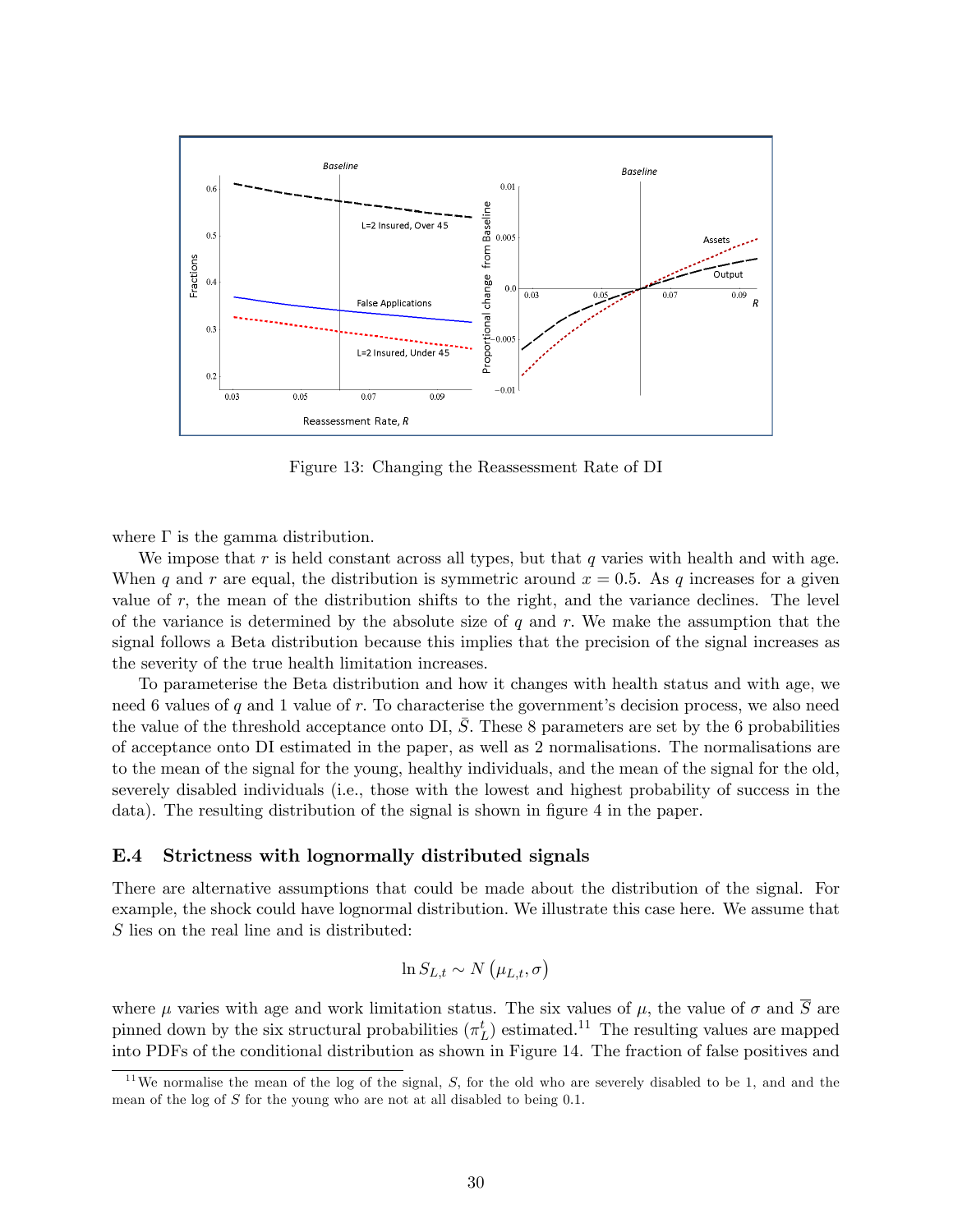false negatives, as well as the probabilities of success at  $\overline{S}$  are held constant with the alternative distribution. The shape of the distribution and the renormalised value of S changes.

As in Section 6, we then consider changing the strictness of the regime. We show the implications for coverage, false applications and welfare in figure 15. As strictness increases, the fraction insured falls, the number of false applications falls, and assets and output both rise. The net effect of greater strictness on welfare is, however, negative. These are very similar results to the Beta distribution case in the direction of changes, magnitudes and in the overall effect on welfare. We also find similar results when re-doing the other four experiments (increased DI generosity, increased Food Stamps generosity, and increased re-assessement; results available on request).



Figure 14: The Distribution of S for the Older Workers: Log Normal Signals

# E.5 Sensitivity Analysis: The Importance of Risk Aversion

The value for the coefficient of relative risk aversion is taken as the central estimate from various papers in the literature,  $\gamma = 1.5$  (see footnote 20 in the main text). Clearly, how risk averse agents are will have an impact on how they value the insurance benefit of disability insurance. Risk aversion may also alter how individuals respond to policy changes. To explore this possibility and to show the sensitivity of our baseline results to the degree of risk aversion, we reestimated and resimulated all the results assuming a coefficient of relative risk aversion equal to 3.

We first reestimated the structural parameter, using the same set of moments from the data as in the main paper. This resulted in the match shown in Figure 16, with corresponding parameter estimates in Table 11.

We then re-did the three core policy counterfactuals using this new set of parameter estimates and the higher value of risk aversion. First, we changed the generosity of DI payments. Figure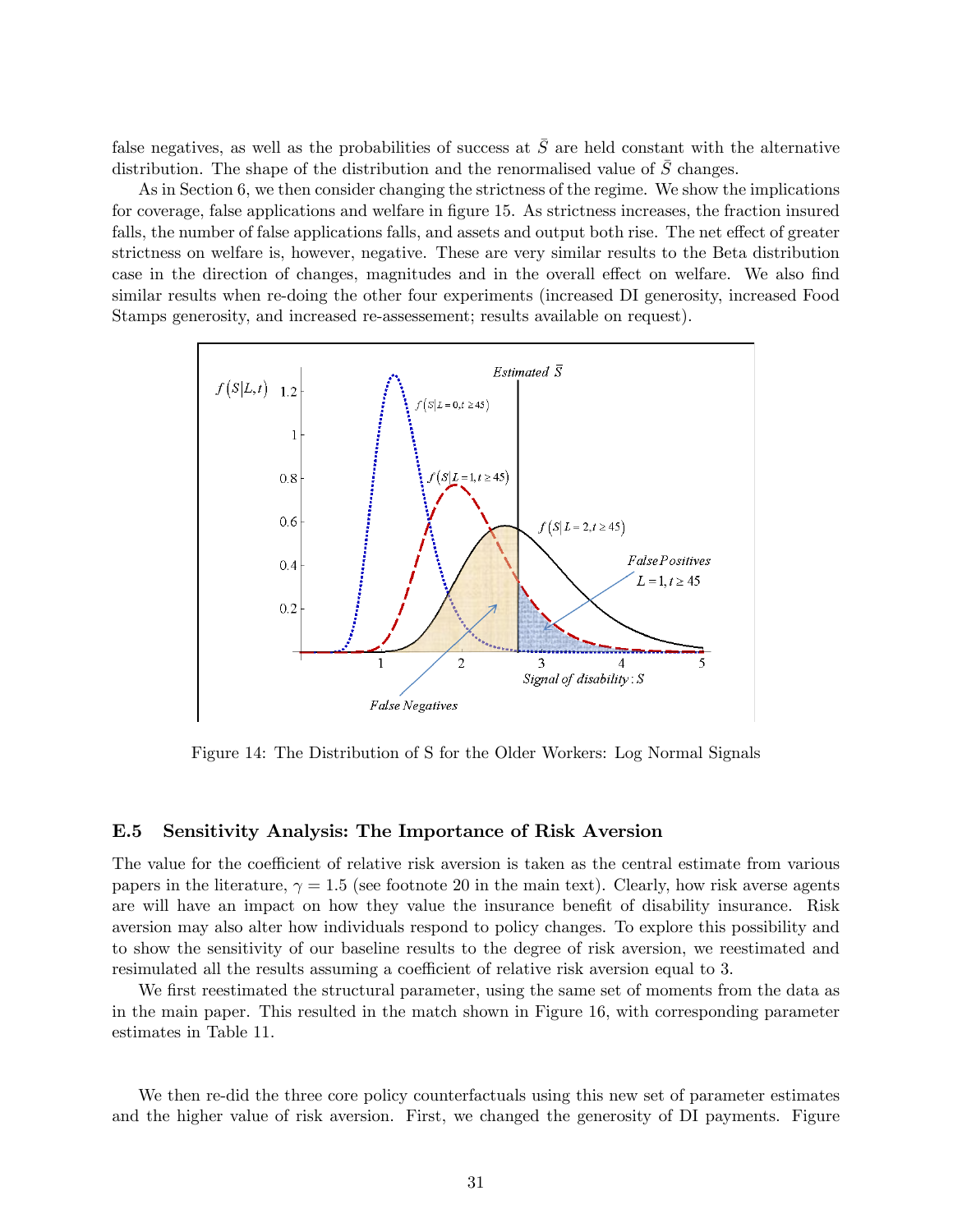

Figure 15: Changing the Strictness of DI: Log Normal Signals

|           | Frictions and Preferences | Disability Insurance Program |                         |          |  |
|-----------|---------------------------|------------------------------|-------------------------|----------|--|
| Paramter  |                           | Estimate                     | Parameter               | Estimate |  |
|           |                           |                              |                         |          |  |
| $\theta$  | Cost of disability        | $-0.22$                      | . You ng<br>$\pi_{L=0}$ | 0.004    |  |
| η         | Cost of part.             | $-0.09$                      | $\pi_{L=0}^{Old}$       | 0.0095   |  |
| δ         | Job destruction           | 0.068                        | Young<br>$\pi_{L=1}$    | 0.19     |  |
|           |                           |                              | $L=1$                   | 0.22     |  |
| $F_{L=0}$ | Fixed cost                | $0.0002$ [\$0]               | Young<br>$\pi_{L=2}$    | 0.32     |  |
| $F_{L=1}$ | Fixed cost                | $0.52$ [\$1580]              | Old<br>$L=2$            | 0.68     |  |
| $F_{L=2}$ | Fixed cost                | [\$2341]<br>0.77             |                         |          |  |

Table 11: Estimated Parameters when  $\gamma=3$ 

Note: Fixed costs are reported as the fraction of average offered wage income at age 23 and also in 1992 dollars per quarter. Standard errors in parenthesis.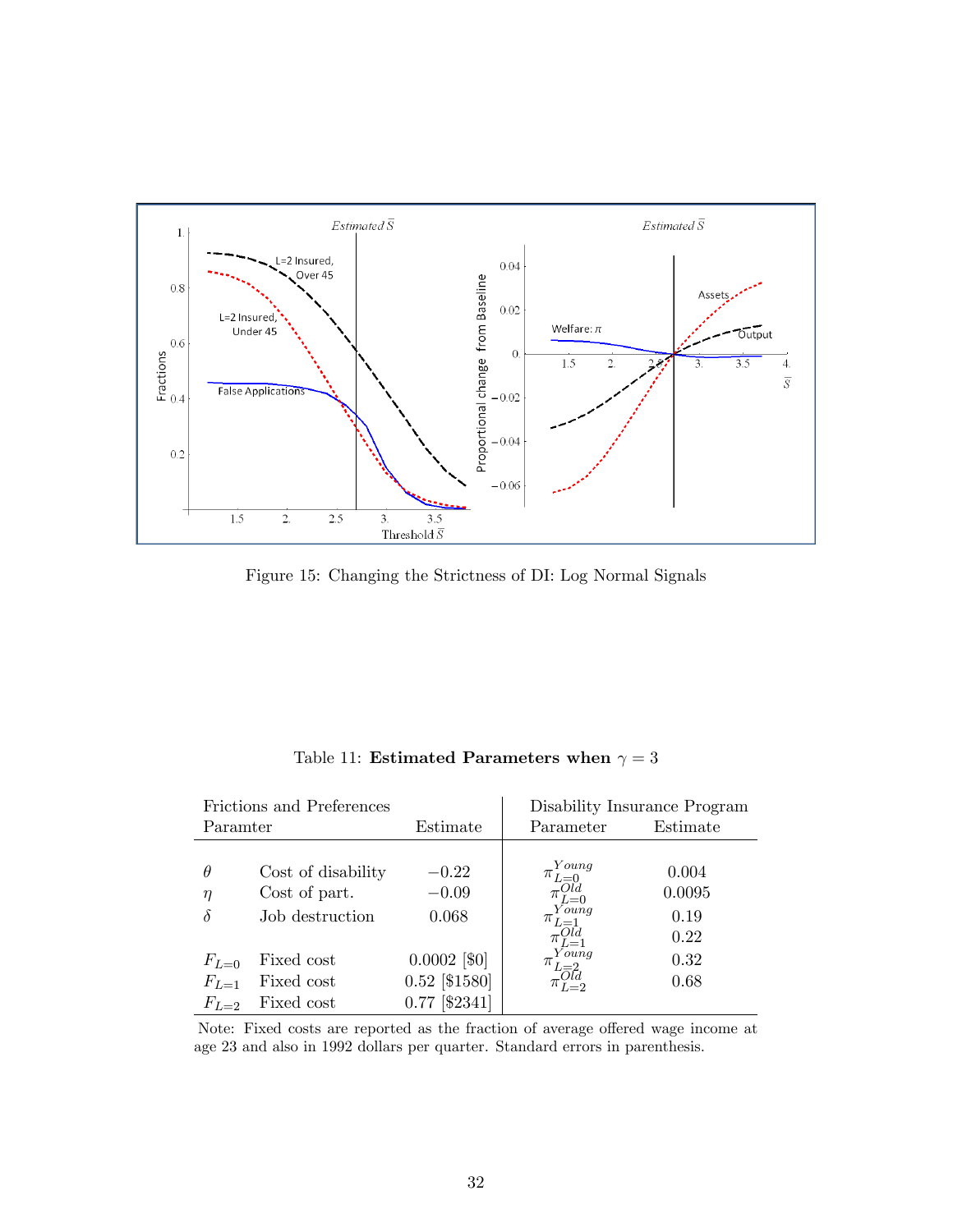| Moment                       | Baseline<br>Data<br>Bootstrap |       |           | $CRRA = 3.0$ |           |            |
|------------------------------|-------------------------------|-------|-----------|--------------|-----------|------------|
|                              |                               | s.e.  | Simulated | T-Stat of    | Simulated | T-Stat of  |
|                              |                               |       | Moment    | Difference   | Moment    | Difference |
| Consumption regression       |                               |       |           |              |           |            |
| $L=2$                        | $-0.186$                      | 0.038 | $-0.174$  | $-0.30$      | $-0.1881$ | 0.07       |
| $L=1$                        | $-0.047$                      | 0.024 | $-0.060$  | 0.53         | $-0.1177$ | 286        |
| $L=2*D$                      | 0.291                         | 0.117 | 0.361     | $-0.59$      | 0.3198    | -0.25      |
| $L=1*D$                      | 0.070                         | 0.111 | 0.133     | $-0.56$      | 0.1442    | $-0.66$    |
| DI                           | $-0.248$                      | 0.104 | -0.263    | 0.15         | $-0.2348$ | $-0.12$    |
| part                         | 0.235                         | 0.023 | 0.113     | 5.34         | 0.1019    | 5.81       |
| Participation                |                               |       |           |              |           |            |
| $L=0, 23-32$                 | 0.921                         | 0.006 | 0.911     | 1.79         | 0.9106    | 1.82       |
| $L = 0, 33 - 42$             | 0.946                         | 0.005 | 0.910     | 6.79         | 0.9100    | 6.79       |
| $L=0, 43 - 52$               | 0.947                         | 0.006 | 0.909     | 6.47         | 0.9097    | 6.34       |
| $L = 0, 53 - 62$             | 0.837                         | 0.014 | 0.895     | $-4.17$      | 0.9079    | $-5.10$    |
| $L=1, 23-32$                 | 0.715                         | 0.042 | 0.864     | $-3.52$      | 0.8102    | $-2.25$    |
| $L=1, 33-42$                 | 0.775                         | 0.034 | 0.802     | $-0.76$      | 0.7624    | 0.37       |
| $L = 1,43-52$                | 0.675                         | 0.045 | 0.660     | 0.33         | 0.6417    | 0.73       |
| $L=1, 53-62$                 | 0.450                         | 0.050 | 0.367     | 1.65         | 0.4614    | $-0.23$    |
| $L = 2.23 - 32$              | 0.233                         | 0.050 | 0.202     | 0.59         | 0.0934    | 2.74       |
| $L = 2, 33 - 42$             | 0.196                         | 0.033 | 0.234     | $-1.14$      | 0.1875    | 0.26       |
| $L=2, 43-52$                 | 0.109                         | 0.025 | 0.146     | $-1.44$      | 0.1530    | $-1.72$    |
| $L=2, 53-62$                 | 0.060                         | 0.016 | 0.049     | ൙            | 0.0664    | $-0.40$    |
| Coverage                     |                               |       |           |              |           |            |
| $Fr(D=1 L=0,t<45)$           | 0.002                         | 0.001 | 0.003     | $-0.25$      | 0.0027    | -0.29      |
| Fr(DI=1 L=1,t<45)            | 0.075                         | 0.016 | 0.058     | 102          | 0.0663    | 0.53       |
| Fr(DI=1 L=2,t<45)            | 0.293                         | 0.041 | 0.295     | $-0.06$      | 0.2536    | 0.95       |
| $Fr(D=1 L=0,t>=45)$          | 0.014                         | 0.003 | 0.018     | $-1.18$      | 0.0125    | 0.57       |
| $Fr(D=1 L=1,t>=45)$          | 0.211                         | 0.030 | 0.213     | $-0.08$      | 0.1949    | 0.52       |
| $Fr(D=1 L=2t>=45)$           | 0.599                         | 0.035 | 0.574     | 0.72         | 0.5316    | 1.90       |
| Composition of DI Recipients |                               |       |           |              |           |            |
| $Fr(L=2 D=1,t<45)$           | 0.607                         | 0.048 | 0.636     | $-0.61$      | 0.5815    | 0.52       |
| $Fr(L=2 D=1,t>=45)$          | 0.683                         | 0.029 | 0.630     | 1.78         | 0.6560    | 0.91       |
| $Fr(L=1   D=1, t<45)$        | 0.258                         | 0.036 | 0.201     | 1.60         | 0.2421    | 0.45       |
| $Fr(L=1   D=1, t \geq -45)$  | 0.224                         | 0.025 | 0.ZZ9     | -0.19        | 0.2355    | -0.44      |
| $Fr(L=0   D=1, t<45)$        | 0.135                         | 0.034 | 0.164     | $-0.82$      | 0.1764    | $-1.19$    |
| $Fr(L=0   D=1, t \geq -45)$  | 0.093                         | 0.018 | 0.141     | $-2.65$      | 0.1085    | $-0.87$    |
| Flows into DI                |                               |       |           |              |           |            |
| $Fr(D=1 D=0, l=2, t>=45)$    | 0.206                         | 0.030 | 0.305     | $-3.20$      | 0.2707    | $-2.09$    |
| $Fr(D=1 D=0, l=2, t<45)$     | 0.123                         | 0.021 | 0.154     | $-1.46$      | 0.1256    | $-0.14$    |
| $Fr(D=1 D=0, l=1, t>=45)$    | 0.041                         | 0.011 | 0.056     | $-1.33$      | 0.0513    | $-0.90$    |
| Fr(DI=1 DI=0,L=1,t<45)       | 0.014                         | 0.007 | 0.015     | $-0.08$      | 0.0206    | $-0.84$    |
| $Fr(D=1 D=0,1=0,t>45)$       | 0.005                         | 0.001 | 0.002     | 1.92         | 0.0017    | 2.04       |
| $Fr(D=1 D=0, l=0, t<45)$     | 0.001                         | 0.000 | 0.000     | 1.18         | 0.0005    | 1.11       |
|                              |                               |       |           |              |           |            |

Note: Bold indicates the difference is statistically insignificant at the 5% level.

Figure 16: Moments with High Risk Aversion:  $\gamma = 3.0$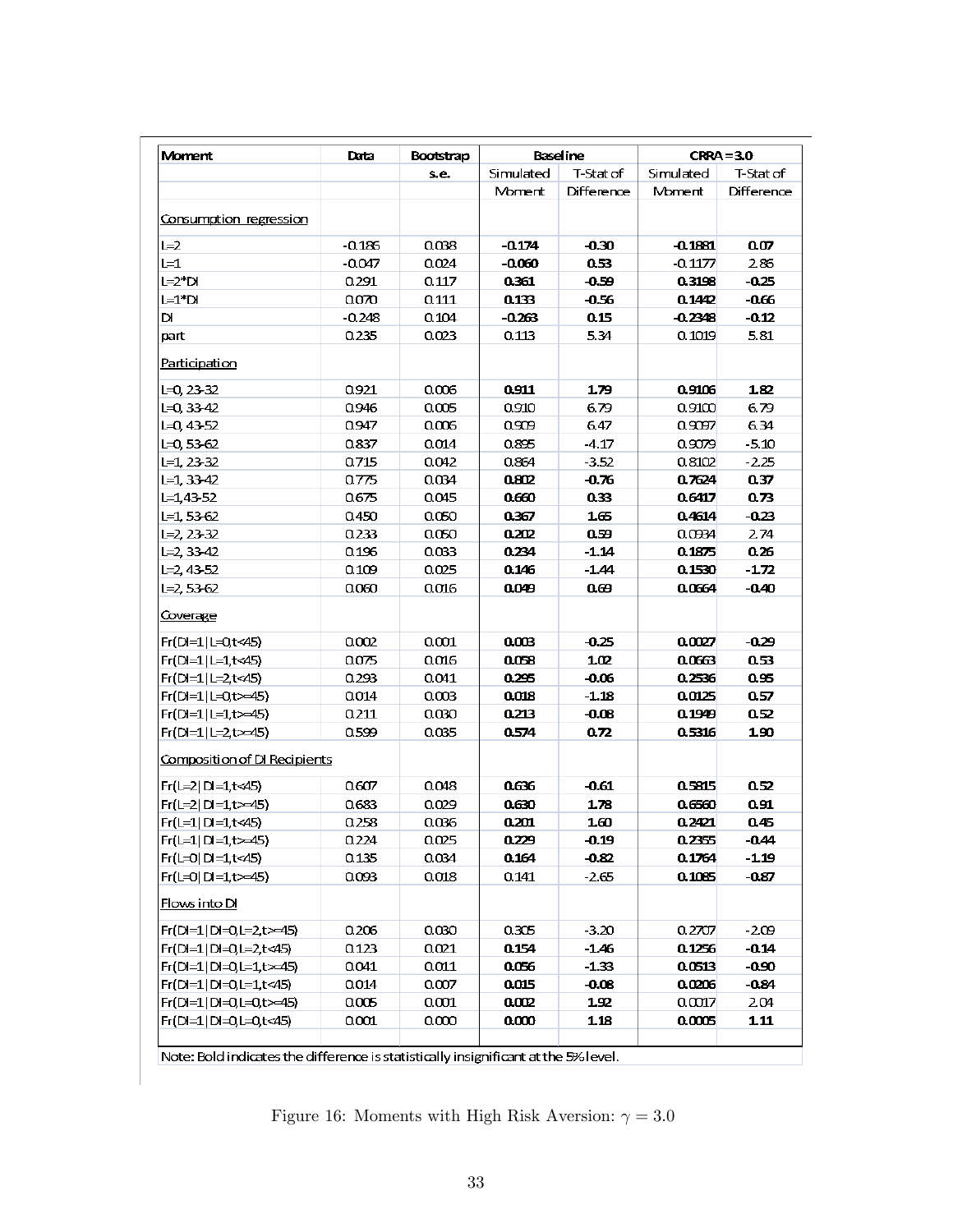17 corresponds to Figure 3 in the main text. The left hand side shows how the fraction insured and the fraction of false applicants increases as generosity increases. The right hand side shows the effects on output, asset accumulation and welfare. The sensitivity of the behaviour of those with only a moderate limitation is again evident from the False Application line. The difference from our baseline is that welfare is increasing in the generosity of the program because the value of insurance is higher. Figure 18 shows the effect of changing the strictness threshold of  $DI, S$ . The results are qualitatively the same as in the main paper. The difference is in the magnitude of the welfare gains: reducing strictness has much larger welfare gains because of the higher value of the insurance. Figure 19 reports the details of increasing generosity of the food stamp program for the higher risk aversion. Welfare rises with the generosity of food stamps, but again much more markedly because of the higher risk aversion.



Figure 17: Changing DI Generosity when Risk Aversion is high:  $\gamma = 3$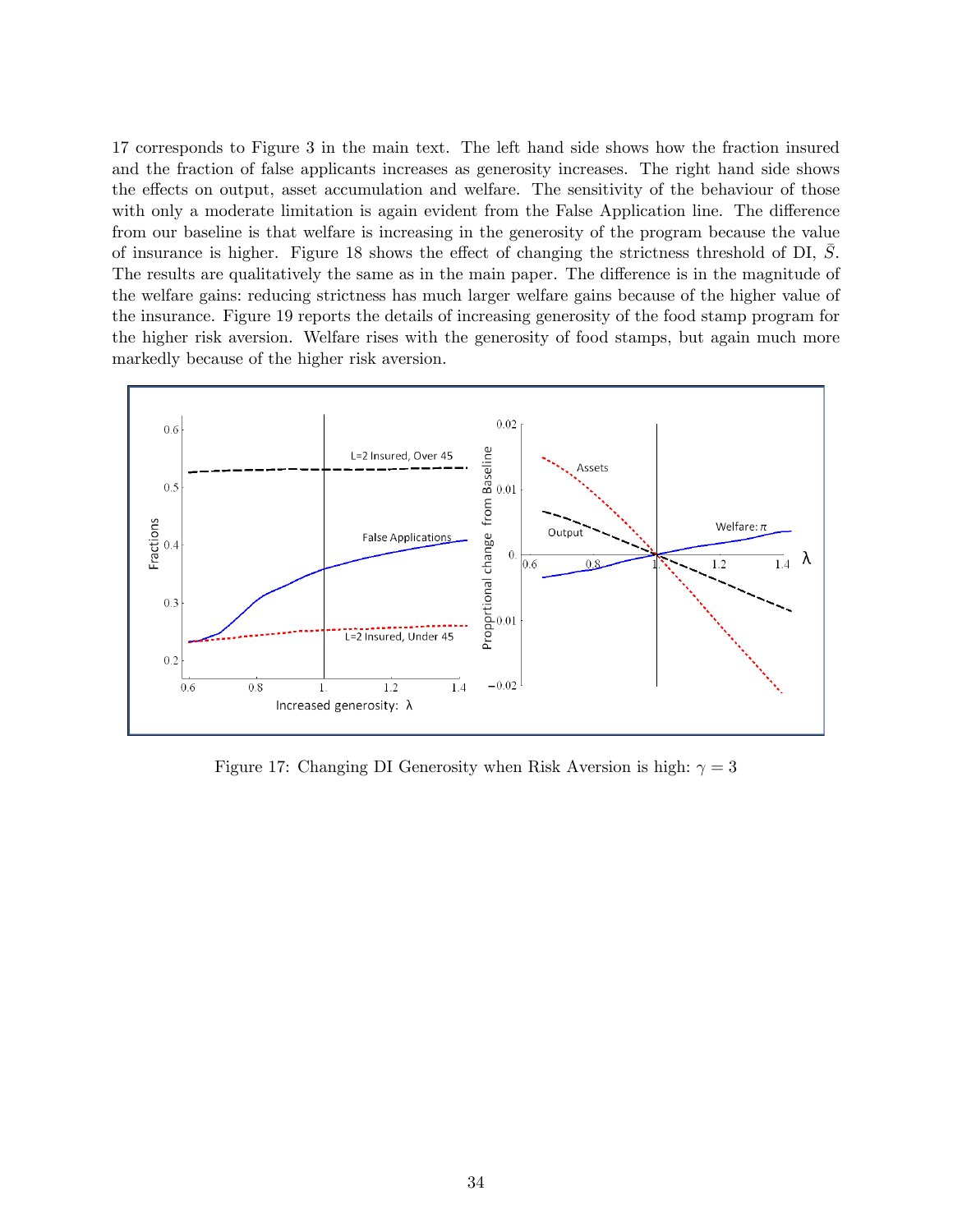

Figure 18: Changing Strictness when Risk Aversion is high:  $\gamma=3$ 



Figure 19: Changing Food Stamp Generosity when Risk Aversion is high:  $\gamma=3$